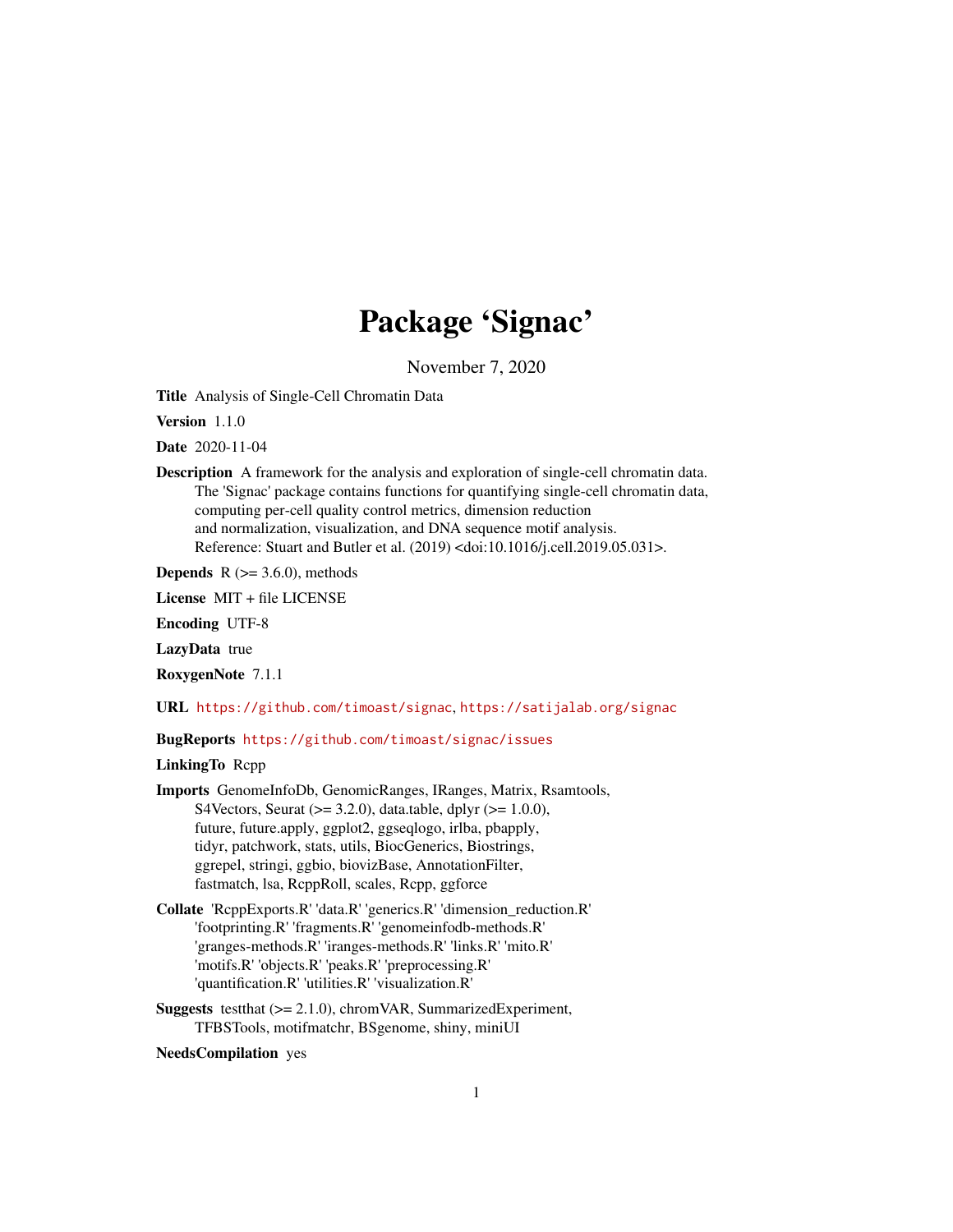Author Tim Stuart [aut, cre] (<https://orcid.org/0000-0002-3044-0897>), Avi Srivastava [aut] (<https://orcid.org/0000-0001-9798-2079>), Paul Hoffman [ctb] (<https://orcid.org/0000-0002-7693-8957>), Rahul Satija [ctb] (<https://orcid.org/0000-0001-9448-8833>)

Maintainer Tim Stuart <tstuart@nygenome.org>

Repository CRAN

Date/Publication 2020-11-07 00:20:14 UTC

# R topics documented:

| $\overline{4}$ |
|----------------|
| 5              |
| 6              |
| $\overline{7}$ |
| 8              |
| $\overline{Q}$ |
| 10             |
| 11             |
| 12             |
| 12             |
| 13             |
| 14             |
| 14             |
| 15             |
| 15             |
| 16             |
| 16             |
| 17             |
| 17             |
| 18             |
| 20             |
| 21             |
| 22             |
| 22             |
| 23             |
| 23             |
| 24             |
| 25             |
| 25             |
| 26             |
| 27             |
| 28             |
| 29             |
| 29             |
| 32             |
| 34             |
| 35             |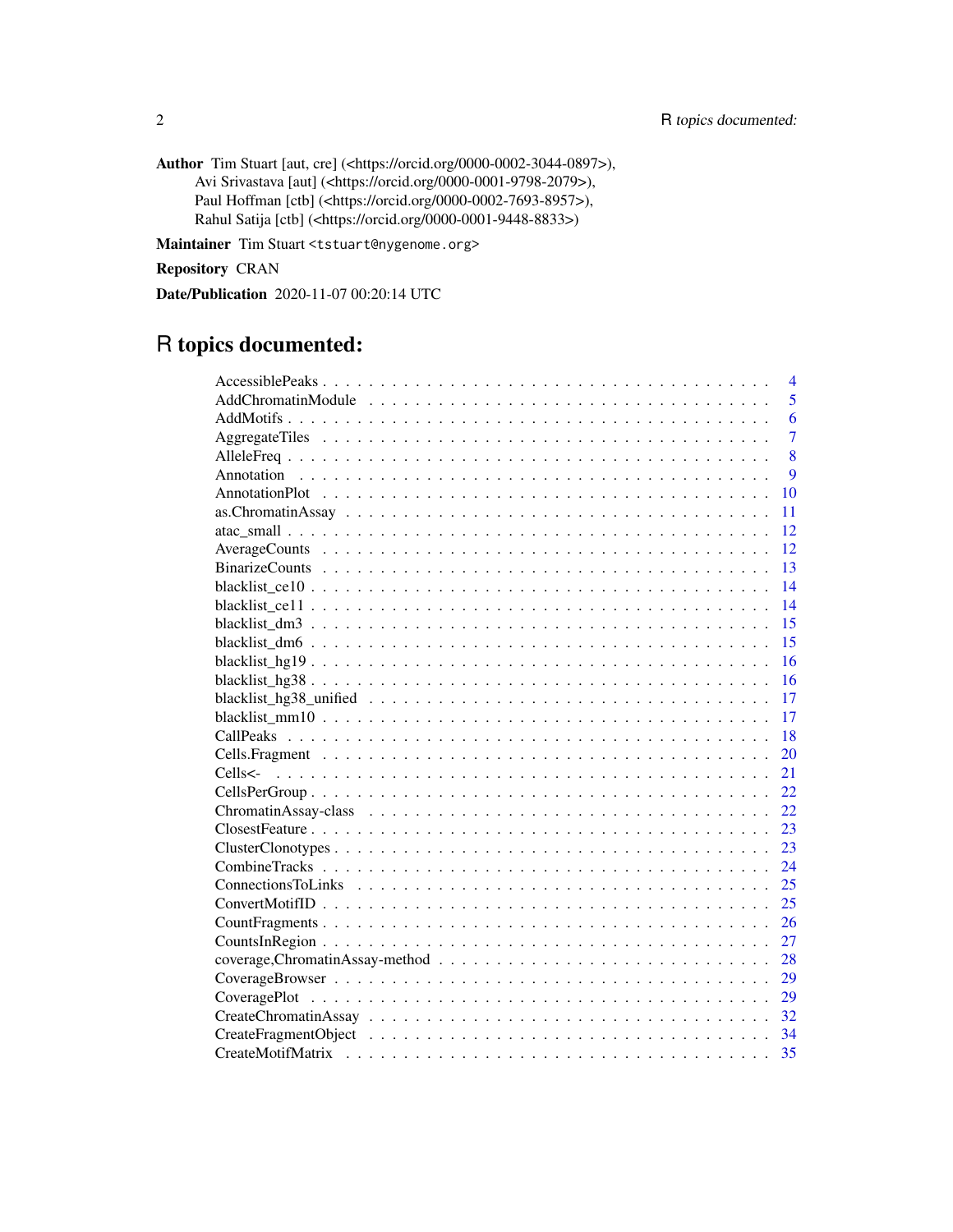|                                                                          | 36 |
|--------------------------------------------------------------------------|----|
|                                                                          | 37 |
|                                                                          | 38 |
|                                                                          | 38 |
|                                                                          | 39 |
|                                                                          | 40 |
|                                                                          | 41 |
|                                                                          | 42 |
| FindMotifs                                                               | 43 |
|                                                                          | 44 |
|                                                                          | 47 |
|                                                                          | 48 |
|                                                                          | 49 |
|                                                                          | 51 |
|                                                                          | 52 |
|                                                                          | 52 |
|                                                                          | 53 |
|                                                                          | 54 |
|                                                                          | 55 |
|                                                                          | 56 |
|                                                                          | 57 |
|                                                                          | 58 |
|                                                                          | 58 |
|                                                                          | 59 |
|                                                                          | 59 |
|                                                                          | 60 |
|                                                                          | 61 |
|                                                                          | 61 |
|                                                                          | 62 |
|                                                                          | 63 |
|                                                                          | 64 |
|                                                                          | 64 |
|                                                                          | 65 |
|                                                                          | 67 |
|                                                                          | 68 |
|                                                                          | 69 |
|                                                                          | 70 |
|                                                                          | 71 |
| Links<br>$\mathbf{r}$ and $\mathbf{r}$ and $\mathbf{r}$ and $\mathbf{r}$ | 72 |
|                                                                          | 73 |
|                                                                          | 73 |
| Motif-class                                                              | 74 |
| MotifPlot                                                                | 75 |
| Motifs                                                                   | 76 |
|                                                                          | 77 |
| NucleosomeSignal                                                         | 80 |
|                                                                          | 81 |
|                                                                          | 82 |
|                                                                          |    |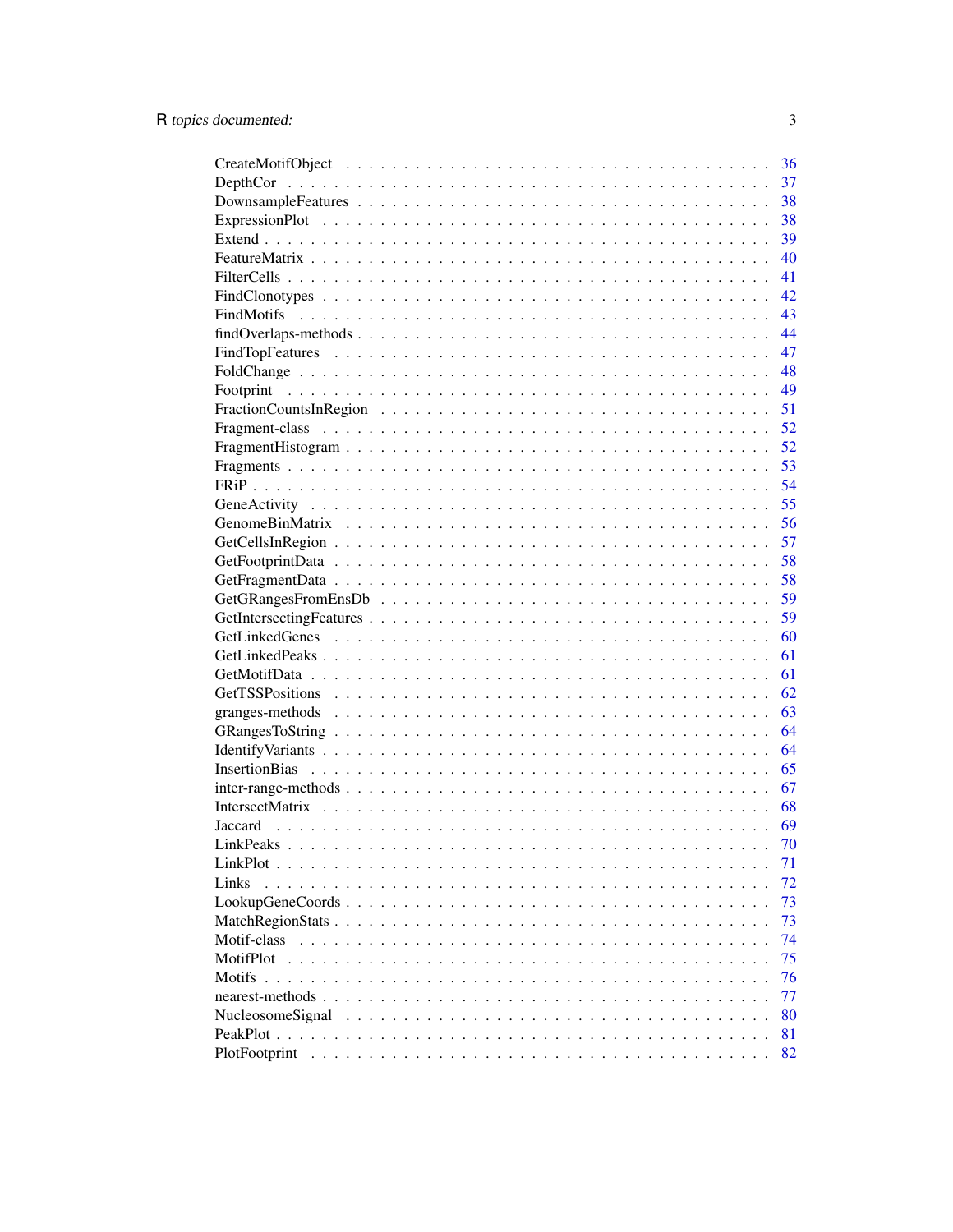<span id="page-3-0"></span>

|             | 83 |
|-------------|----|
|             | 83 |
|             | 85 |
|             | 86 |
|             | 88 |
|             | 89 |
|             | 92 |
|             | 93 |
|             | 94 |
|             | 95 |
|             | 96 |
|             | 97 |
|             | 97 |
|             |    |
|             |    |
|             |    |
|             |    |
|             |    |
|             |    |
|             |    |
| VariantPlot |    |
|             |    |

#### **Index** the contract of the contract of the contract of the contract of the contract of the contract of the contract of the contract of the contract of the contract of the contract of the contract of the contract of the co

AccessiblePeaks *Accessible peaks*

### Description

Find accessible peaks in a set of cells

### Usage

```
AccessiblePeaks(
  object,
  assay = NULL,idents = NULL,
  cells = NULL,
  min.cells = 10
\mathcal{L}
```

| object | A Seurat object                                        |
|--------|--------------------------------------------------------|
| assav  | Name of assay to use                                   |
| idents | A set of identity classes to find accessible peaks for |
| cells  | A vector of cells to find accessible peaks for         |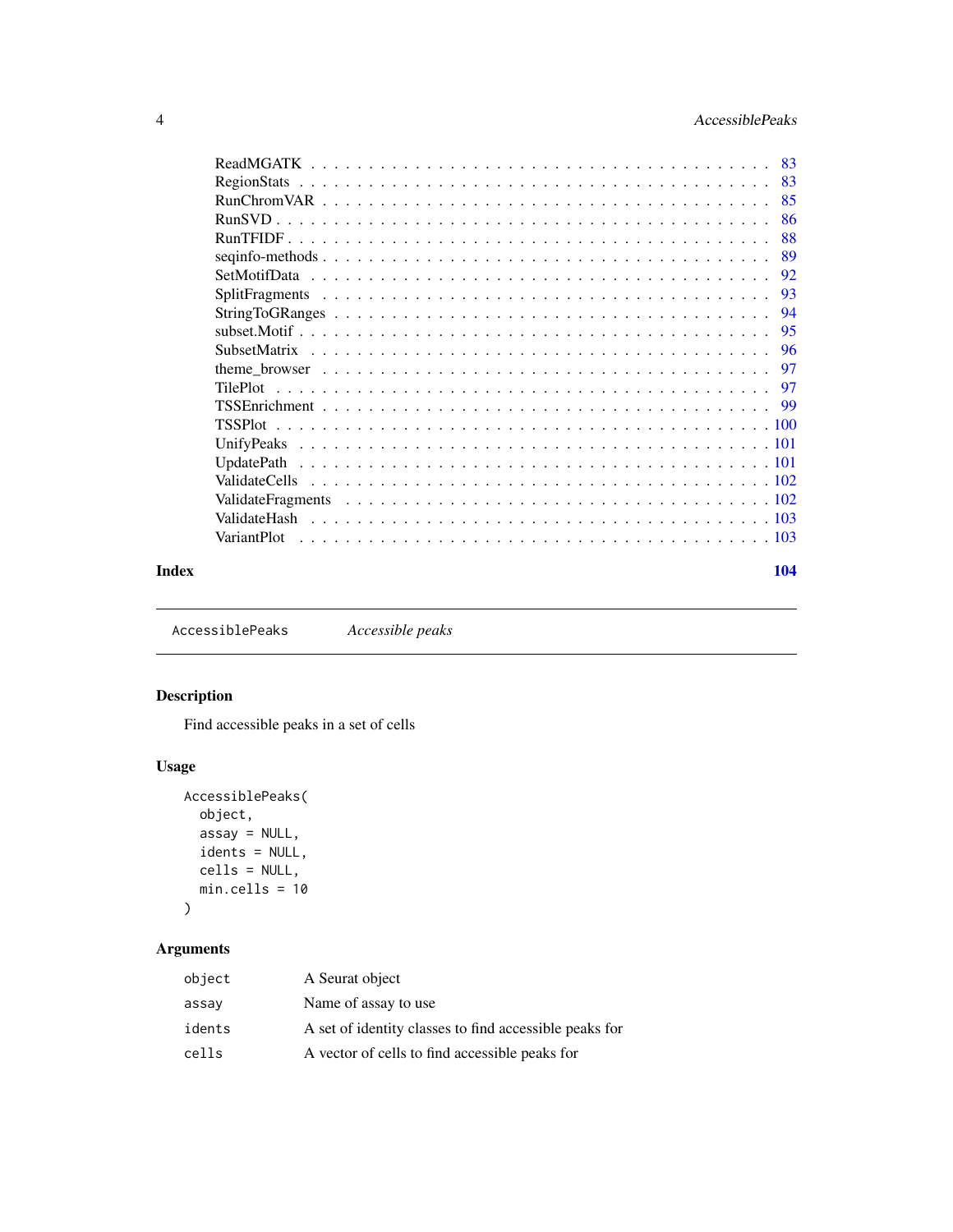### <span id="page-4-0"></span>AddChromatinModule 5

min.cells Minimum number of cells with the peak accessible (>0 counts) for the peak to be called accessible

#### Value

Returns a vector of peak names

AddChromatinModule *Add chromatin module*

### Description

Compute chromVAR deviations for groups of peaks. The goal of this function is similar to that of [AddModuleScore](#page-0-0) except that it is designed for single-cell chromatin data. The chromVAR deviations for each group of peaks will be added to the object metadata.

#### Usage

```
AddChromatinModule(object, features, genome, assay = NULL, verbose = TRUE, ...)
```
### Arguments

| object   | A Seurat object                                                                                                                                                                        |
|----------|----------------------------------------------------------------------------------------------------------------------------------------------------------------------------------------|
| features | A named list of features to include in each module. The name of each element<br>in the list will be used to name the modules computed, which will be stored in<br>the object metadata. |
| genome   | A BSgenome object                                                                                                                                                                      |
| assay    | Name of assay to use. If NULL, use the default assay.                                                                                                                                  |
| verbose  | Display messages                                                                                                                                                                       |
| $\cdots$ | Additional arguments passed to RunChromVAR                                                                                                                                             |

### Value

Returns a Seurat object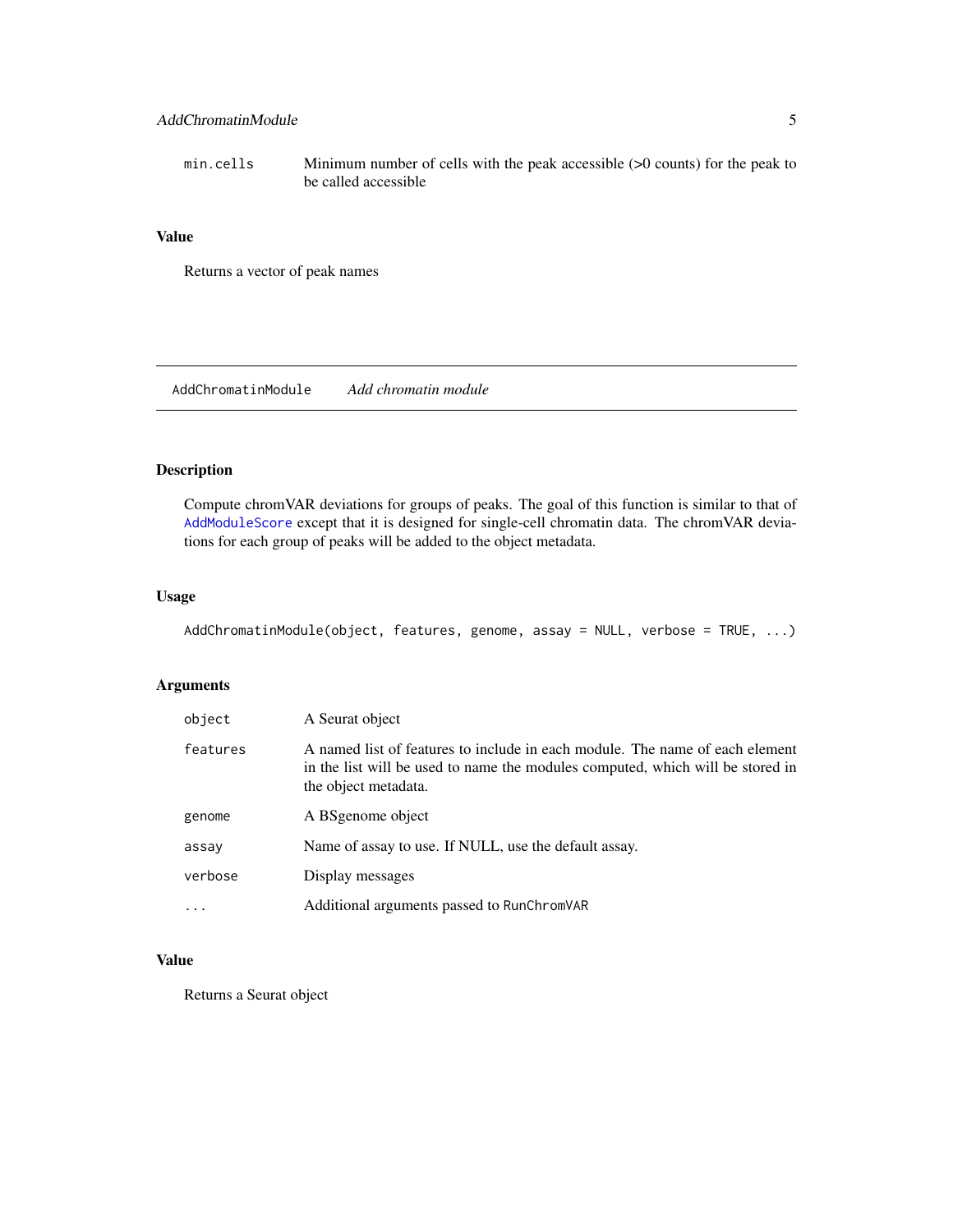<span id="page-5-0"></span>

Construct a [Motif](#page-73-1) object containing DNA sequence motif information and add it to an existing Seurat object or ChromatinAssay. If running on a Seurat object, AddMotifs will also run [RegionStats](#page-82-1) to compute the GC content of each peak and store the results in the feature metadata.

#### Usage

```
AddMotifs(object, ...)
## Default S3 method:
AddMotifs(object, genome, pfm, verbose = TRUE, ...)
## S3 method for class 'ChromatinAssay'
AddMotifs(object, genome, pfm, verbose = TRUE, ...)
## S3 method for class 'Seurat'
AddMotifs(object, genome, pfm, assay = NULL, verbose = TRUE, ...)
```
#### Arguments

| object   | A Seurat object or Chromatin Assay object            |
|----------|------------------------------------------------------|
| $\cdots$ | Additional arguments passed to other methods         |
| genome   | A BSgenome object                                    |
| pfm      | A PFMatrixList object                                |
| verbose  | Display messages                                     |
| assay    | Name of assay to use. If NULL, use the default assay |

### Value

When running on a ChromatinAssay or Seurat object, returns a modified version of the input object. When running on a matrix, returns a Motif object.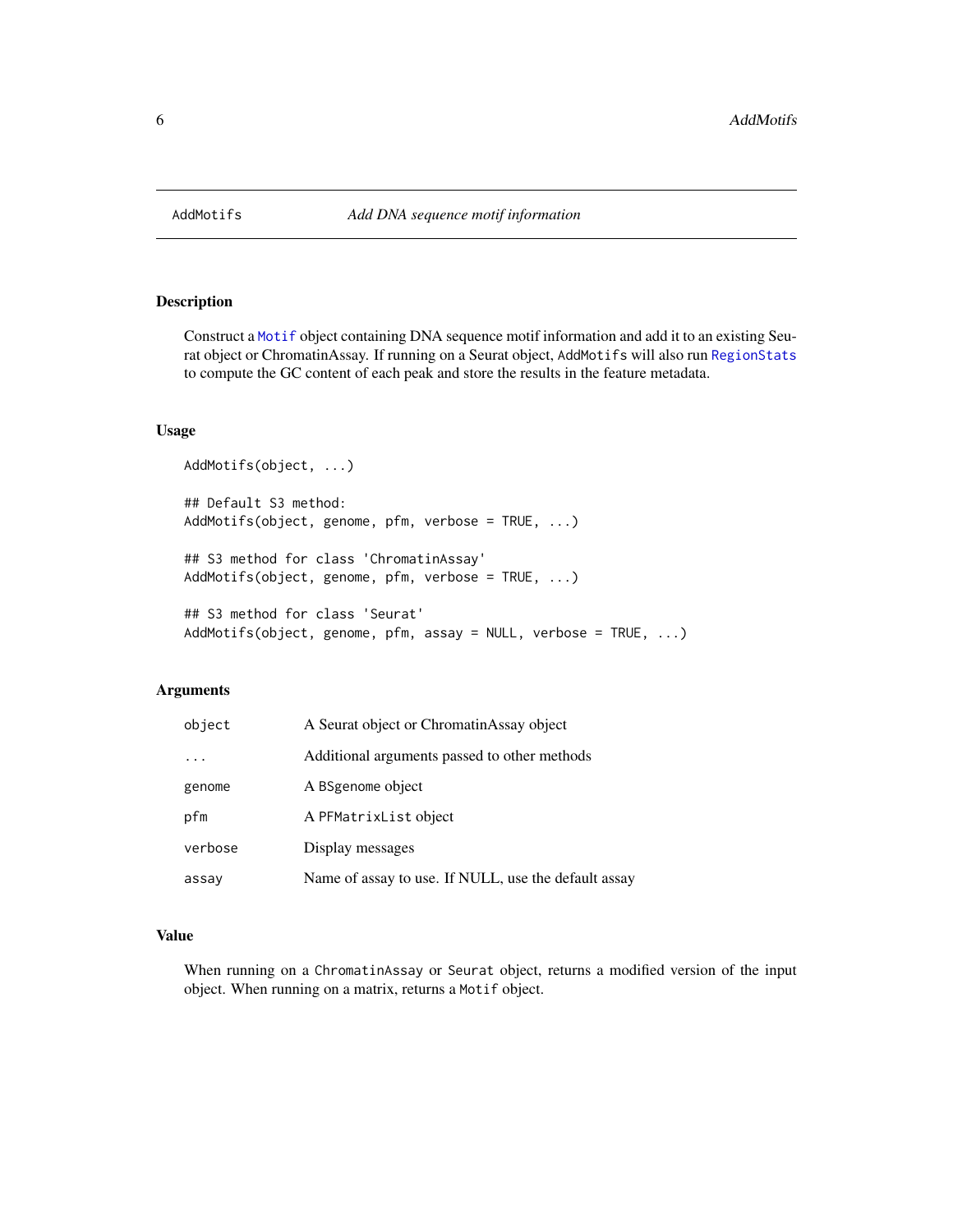<span id="page-6-0"></span>Quantifies fragment counts per cell in fixed-size genome bins across the whole genome, then removes bins with less than a desired minimum number of counts in the bin, then merges adjacent tiles into a single region.

#### Usage

```
AggregateTiles(object, ...)
## S3 method for class 'Seurat'
AggregateTiles(
  object,
  genome,
  assay = NULL,
  new.assay.name = "tiles",
 min\_counts = 5,binsize = 5000,
  verbose = TRUE,
  ...
\mathcal{L}## S3 method for class 'ChromatinAssay'
AggregateTiles(
 object,
  genome,
 min\_counts = 5,binsize = 5000,
  verbose = TRUE,
  ...
)
## Default S3 method:
AggregateTiles(
 object,
  genome,
  cells = NULL,
 min\_counts = 5,
 binsize = 5000,
  verbose = TRUE,
  ...
)
```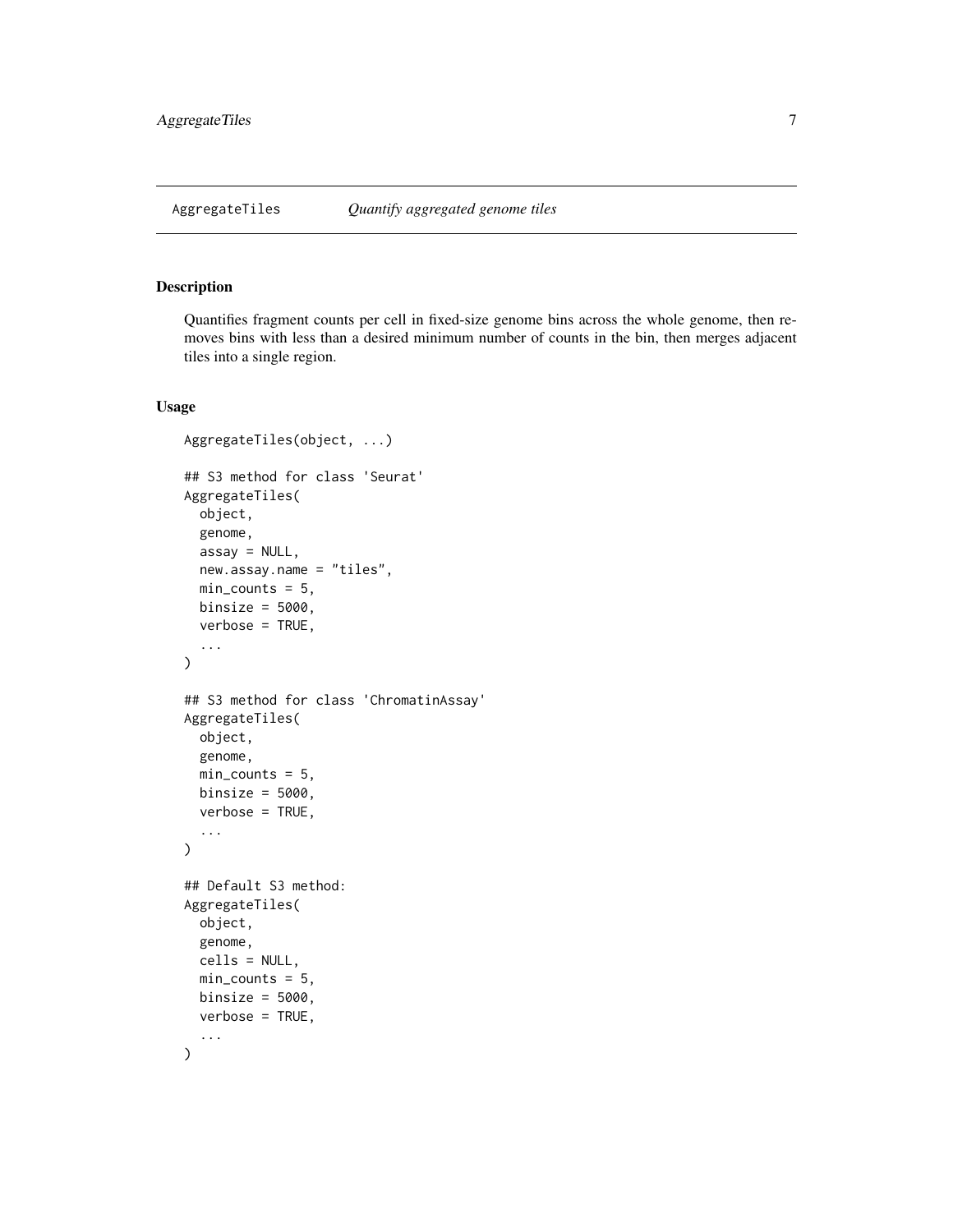### <span id="page-7-0"></span>Arguments

| object     | A Seurat object or Chromatin Assay object                                                                                                                                             |
|------------|---------------------------------------------------------------------------------------------------------------------------------------------------------------------------------------|
| $\cdots$   | Additional arguments passed to other methods                                                                                                                                          |
| genome     | genome A vector of chromosome sizes for the genome. This is used to construct<br>the genome bin coordinates. The can be obtained by calling seqlengths on a<br>BSgenome-class object. |
| assay      | Name of assay to use                                                                                                                                                                  |
|            | new. assay. name Name of new assay to create containing aggregated genome tiles                                                                                                       |
| min_counts | Minimum number of counts for a tile to be retained prior to aggregation                                                                                                               |
| binsize    | Size of the genome bins (tiles) in base pairs                                                                                                                                         |
| verbose    | Display messages                                                                                                                                                                      |
| cells      | Cells to include                                                                                                                                                                      |

### Value

When running on a Seurat object, returns the Seurat object with a new [ChromatinAssay](#page-21-1) added.

When running on a [ChromatinAssay](#page-21-1), returns a new ChromatinAssay containing the aggregated genome tiles.

When running on a fragment file, returns a sparse region x cell matrix.

AlleleFreq *Compute allele frequencies per cell*

### Description

Collapses allele counts for each strand and normalize by the total number of counts at each nucleotide position.

### Usage

```
AlleleFreq(object, ...)
## Default S3 method:
AlleleFreq(object, variants, ...)
## S3 method for class 'Assay'
AlleleFreq(object, variants, ...)
## S3 method for class 'Seurat'
AlleleFreq(object, variants, assay = NULL, new.assay.name = "alleles", ...)
```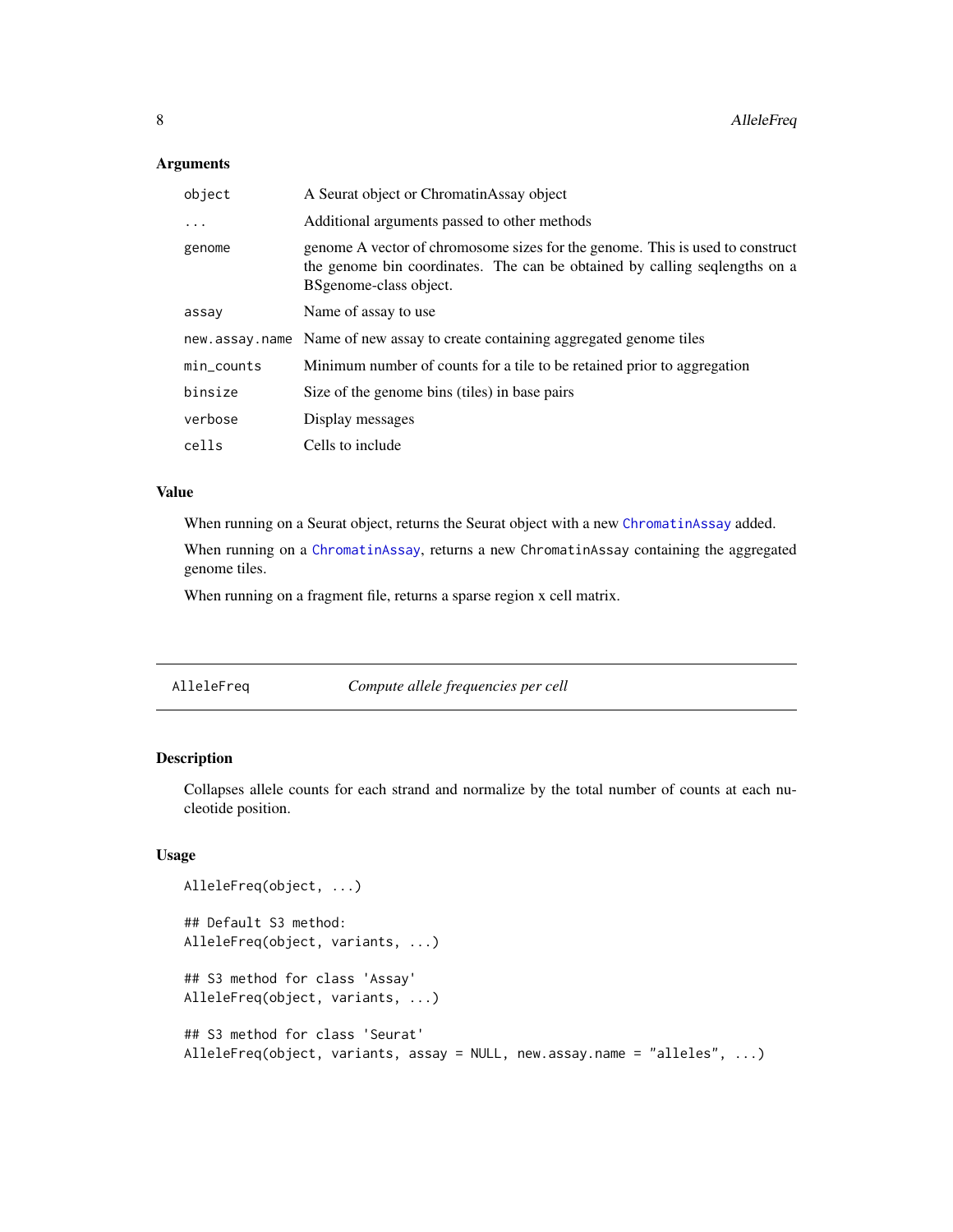#### <span id="page-8-0"></span>Annotation 9

### Arguments

| object                  | A Seurat object, Assay, or matrix                                                                      |
|-------------------------|--------------------------------------------------------------------------------------------------------|
| $\cdot$ $\cdot$ $\cdot$ | Arguments passed to other methods                                                                      |
| variants                | A character vector of informative variants to keep. For example, c ("627G>A", "709G>A", "1045G>A", "17 |
| assay                   | Name of assay to use                                                                                   |
|                         | new assay name Name of new assay to store variant data in                                              |

### Value

Returns a [Seurat](#page-0-0) object with a new assay containing the allele frequencies for the informative variants.

|  |  | Annotation | Annotation |
|--|--|------------|------------|
|--|--|------------|------------|

### Description

Get the annotation from a ChromatinAssay

#### Usage

Annotation(object, ...) Annotation(object, ...) <- value ## S3 method for class 'ChromatinAssay' Annotation(object, ...) ## S3 method for class 'Seurat' Annotation(object, ...) ## S3 replacement method for class 'ChromatinAssay' Annotation(object, ...) <- value ## S3 replacement method for class 'Seurat'

```
Annotation(object, ...) <- value
```

| object | A Seurat object or Chromatin Assay object                                                                                                                                                                                                                         |
|--------|-------------------------------------------------------------------------------------------------------------------------------------------------------------------------------------------------------------------------------------------------------------------|
| .      | Arguments passed to other methods                                                                                                                                                                                                                                 |
| value  | A value to set. Can be NULL, to remove the current annotation information, or a<br>GRanges object. If a GRanges object is supplied and the genome information is<br>stored in the assay, the genome of the new annotations must match the genome<br>of the assay. |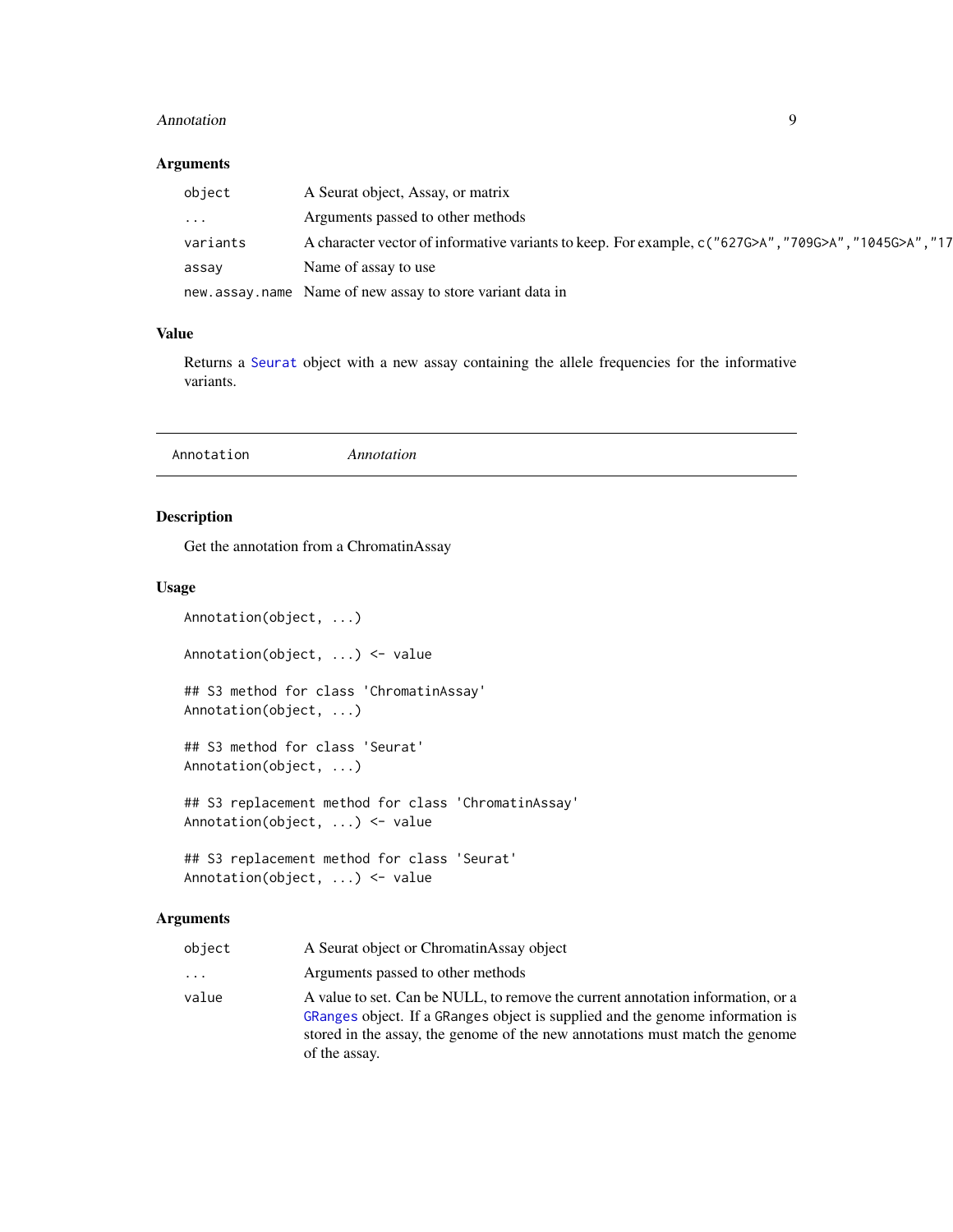### <span id="page-9-0"></span>Value

Returns a [GRanges](#page-0-0) object if the annotation data is present, otherwise returns NULL

### Examples

```
Annotation(atac_small[["peaks"]])
```
Annotation(atac\_small)

```
genes <- Annotation(atac_small)
Annotation(atac_small[["peaks"]]) <- genes
genes <- Annotation(atac_small)
Annotation(atac_small) <- genes
```
AnnotationPlot *Plot gene annotations*

### Description

Display gene annotations in a given region of the genome.

#### Usage

AnnotationPlot(object, region)

### Arguments

| object | A Seurat object          |  |
|--------|--------------------------|--|
| region | A genomic region to plot |  |

### Value

```
Returns a ggplot object
```
### Examples

```
AnnotationPlot(object = atac_small, region = c("chr1-29554-39554"))
```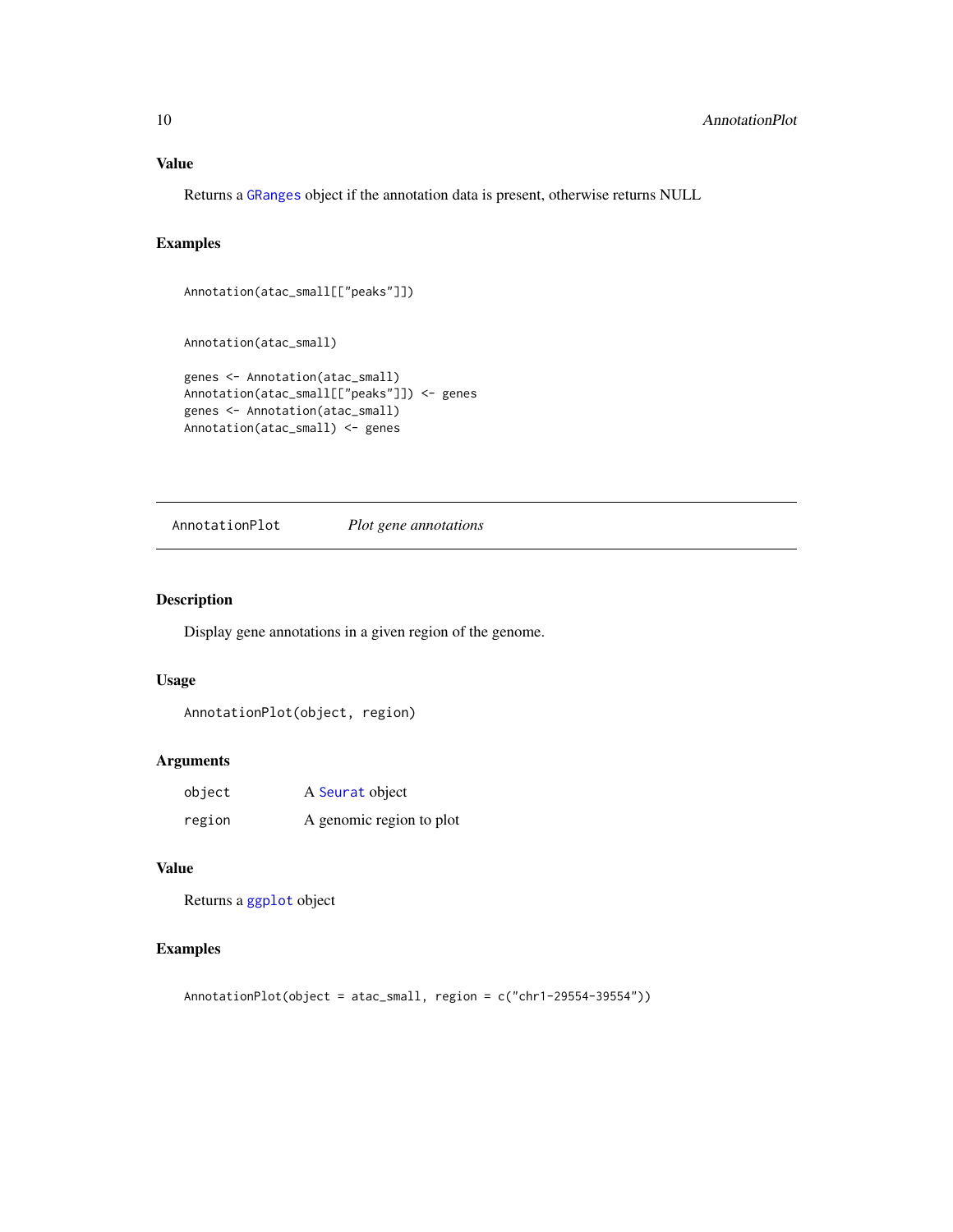<span id="page-10-0"></span>as.ChromatinAssay *Convert objects to a ChromatinAssay*

### Description

Convert objects to a ChromatinAssay

### Usage

```
as.ChromatinAssay(x, ...)
## S3 method for class 'Assay'
as.ChromatinAssay(
 x,
 ranges = NULL,
  seqinfo = NULL,
 annotation = NULL,
 motifs = NULL,
 fragments = NULL,
 bias = NULL,
 positionEnrichment = NULL,
 sep = c("-"," "-"),...
)
```

| x                  | An object to convert to class ChromatinAssay                                                                                                                                                      |
|--------------------|---------------------------------------------------------------------------------------------------------------------------------------------------------------------------------------------------|
| $\cdots$           | Arguments passed to other methods                                                                                                                                                                 |
| ranges             | A GRanges object                                                                                                                                                                                  |
| seqinfo            | A Sequinfo object containing basic information about the genome used. Al-<br>ternatively, the name of a UCSC genome can be provided and the sequence<br>information will be downloaded from UCSC. |
| annotation         | Genomic annotation                                                                                                                                                                                |
| motifs             | A Motif object                                                                                                                                                                                    |
| fragments          | A list of Fragment objects                                                                                                                                                                        |
| bias               | Tn5 integration bias matrix                                                                                                                                                                       |
| positionEnrichment |                                                                                                                                                                                                   |
|                    | A named list of position enrichment matrices.                                                                                                                                                     |
| sep                | Charaters used to separate the chromosome, start, and end coordinates in the<br>row names of the data matrix                                                                                      |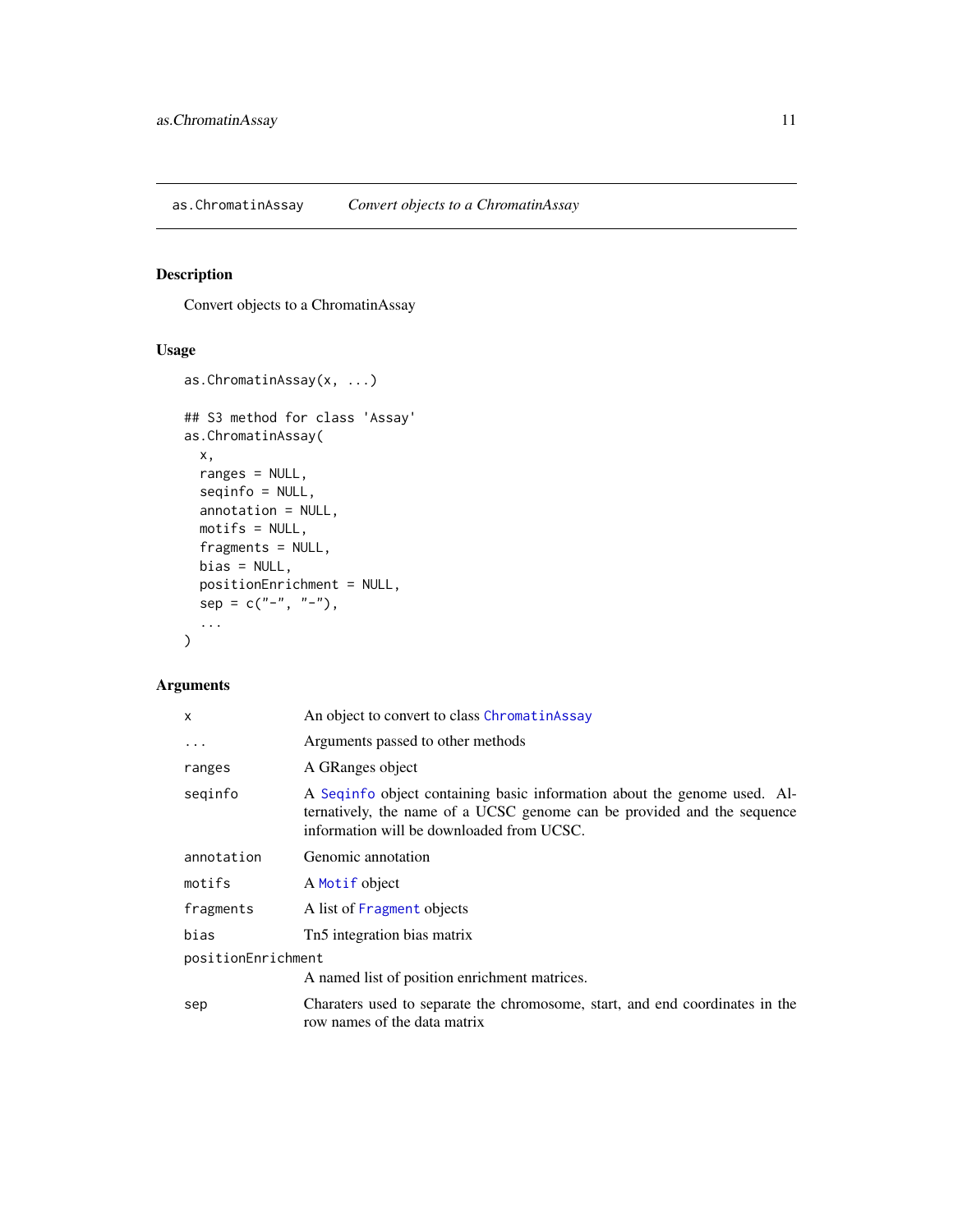<span id="page-11-0"></span>

A subsetted version of 10x Genomics 10k human (hg19) PBMC scATAC-seq dataset

### Usage

atac\_small

### Format

A Seurat object with the following assays

peaks A peak x cell dataset bins A 5 kb genome bin x cell dataset RNA A gene x cell dataset

### Source

[https://support.10xgenomics.com/single-cell-atac/datasets/1.1.0/atac\\_v1\\_pbmc\\_10k](https://support.10xgenomics.com/single-cell-atac/datasets/1.1.0/atac_v1_pbmc_10k)

```
AverageCounts Average Counts
```
### Description

Compute the mean counts per group of cells for a given assay

### Usage

AverageCounts(object, assay = NULL, group.by = NULL, verbose = TRUE)

### Arguments

| object   | A Seurat object                                            |
|----------|------------------------------------------------------------|
| assay    | Name of assay to use. Default is the active assay          |
| group.by | Grouping variable to use. Default is the active identities |
| verbose  | Display messages                                           |

### Value

Returns a dataframe

#### Examples

AverageCounts(atac\_small)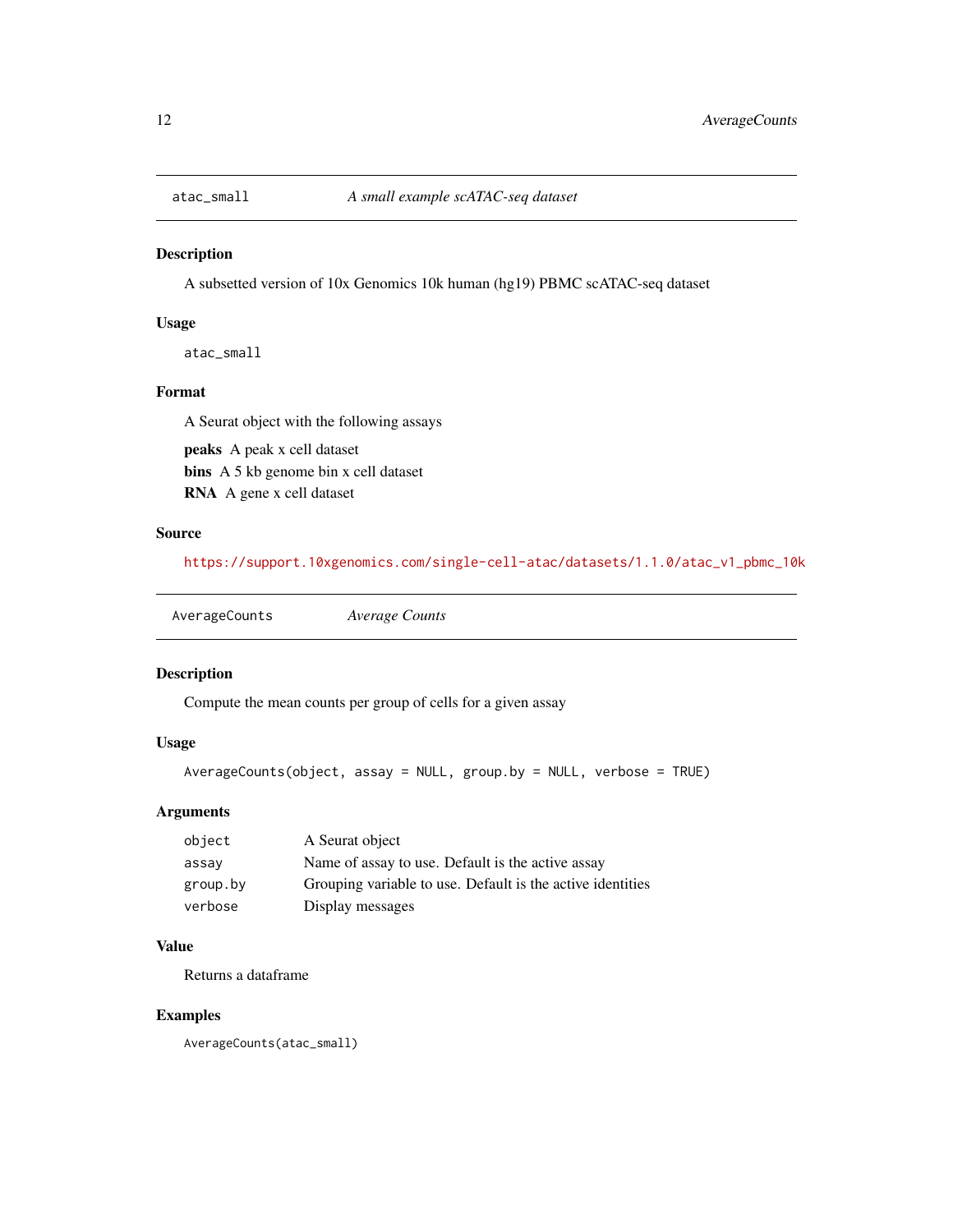<span id="page-12-0"></span>BinarizeCounts *Binarize counts*

### Description

Set counts >1 to 1 in a count matrix

### Usage

```
BinarizeCounts(object, ...)
## Default S3 method:
BinarizeCounts(object, assay = NULL, verbose = TRUE, ...)
## S3 method for class 'Assay'
BinarizeCounts(object, assay = NULL, verbose = TRUE, ...)
## S3 method for class 'Seurat'
BinarizeCounts(object, assay = NULL, verbose = TRUE, ...)
```
### Arguments

| object  | A Seurat object                                                                             |
|---------|---------------------------------------------------------------------------------------------|
| .       | Arguments passed to other methods                                                           |
| assav   | Name of assay to use. Can be a list of assays, and binarization will be applied<br>to each. |
| verbose | Display messages                                                                            |

### Value

Returns a [Seurat](#page-0-0) object

### Examples

```
x \le matrix(data = sample(0:3, size = 25, replace = TRUE), ncol = 5)
BinarizeCounts(x)
BinarizeCounts(atac_small[['peaks']])
BinarizeCounts(atac_small)
```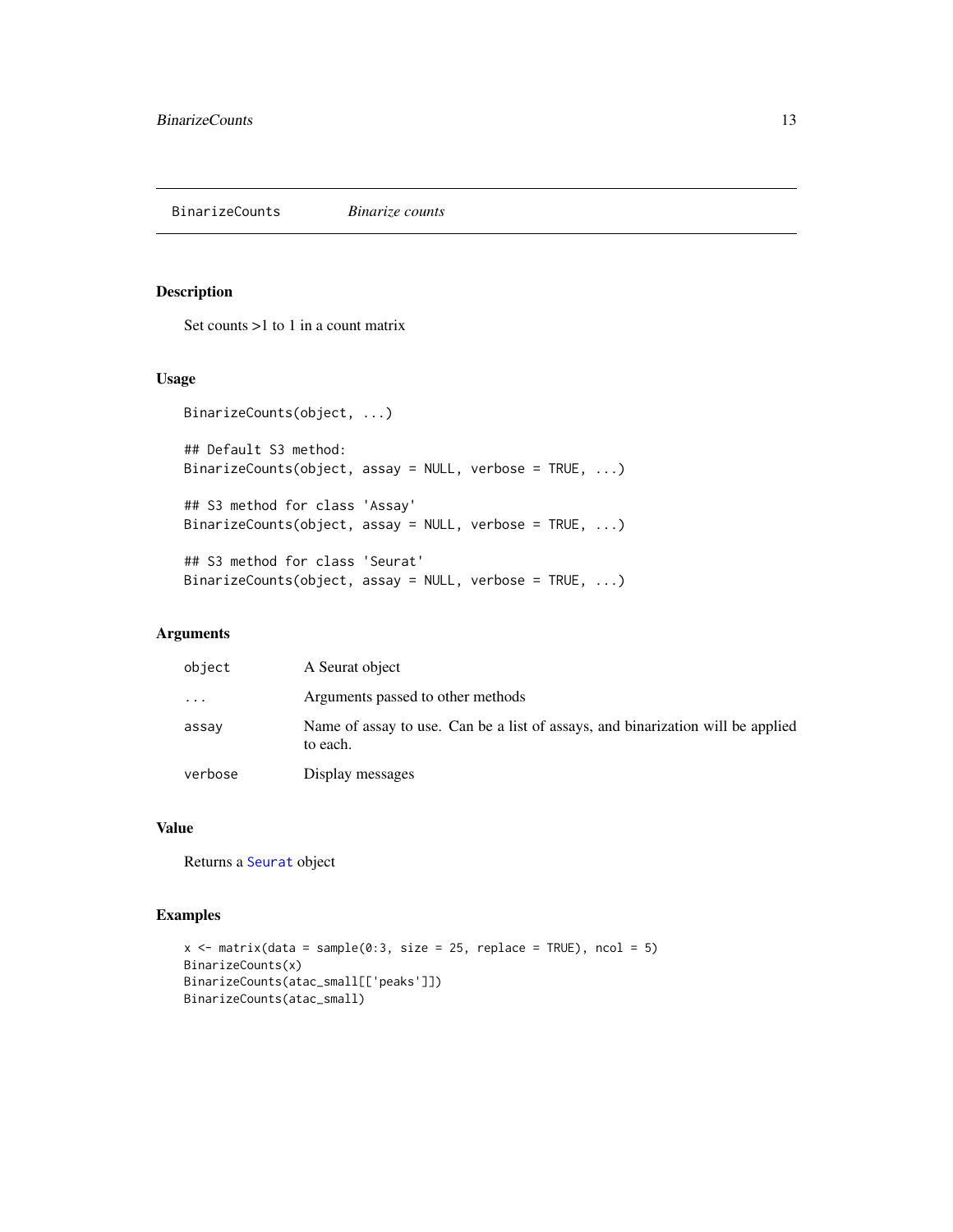<span id="page-13-0"></span>

Genomic blacklist regions for C. elegans ce10

#### Usage

blacklist\_ce10

### Format

A GRanges object

### Source

<https://github.com/Boyle-Lab/Blacklist> <https://doi.org/10.1038/s41598-019-45839-z>

blacklist\_ce11 *Genomic blacklist regions for C. elegans ce11*

### Description

Genomic blacklist regions for C. elegans ce11

### Usage

blacklist\_ce11

### Format

A GRanges object

### Source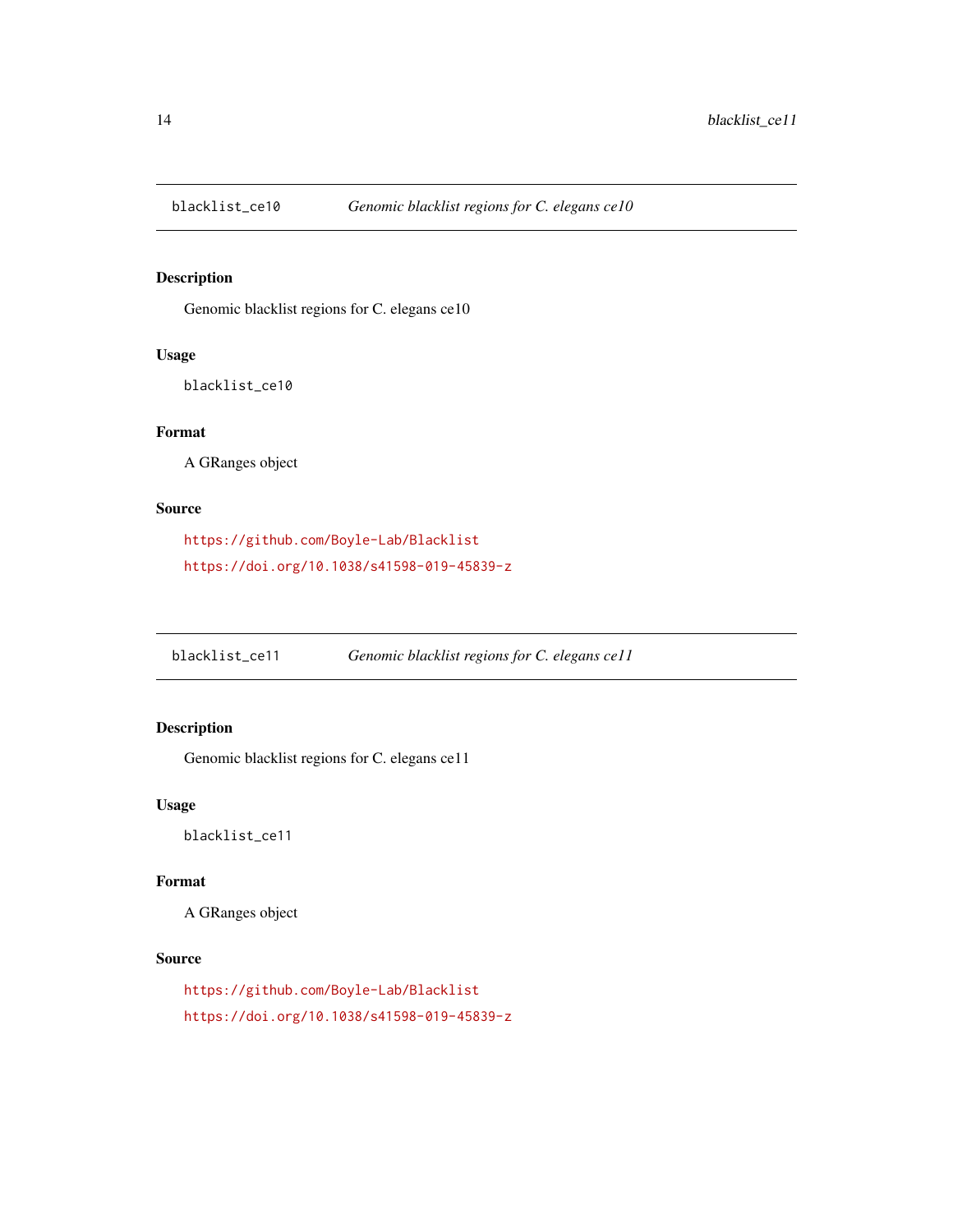<span id="page-14-0"></span>

Genomic blacklist regions for Drosophila dm3

#### Usage

blacklist\_dm3

### Format

A GRanges object

### Source

<https://github.com/Boyle-Lab/Blacklist> <https://doi.org/10.1038/s41598-019-45839-z>

blacklist\_dm6 *Genomic blacklist regions for Drosophila dm6*

### Description

Genomic blacklist regions for Drosophila dm6

### Usage

blacklist\_dm6

### Format

A GRanges object

### Source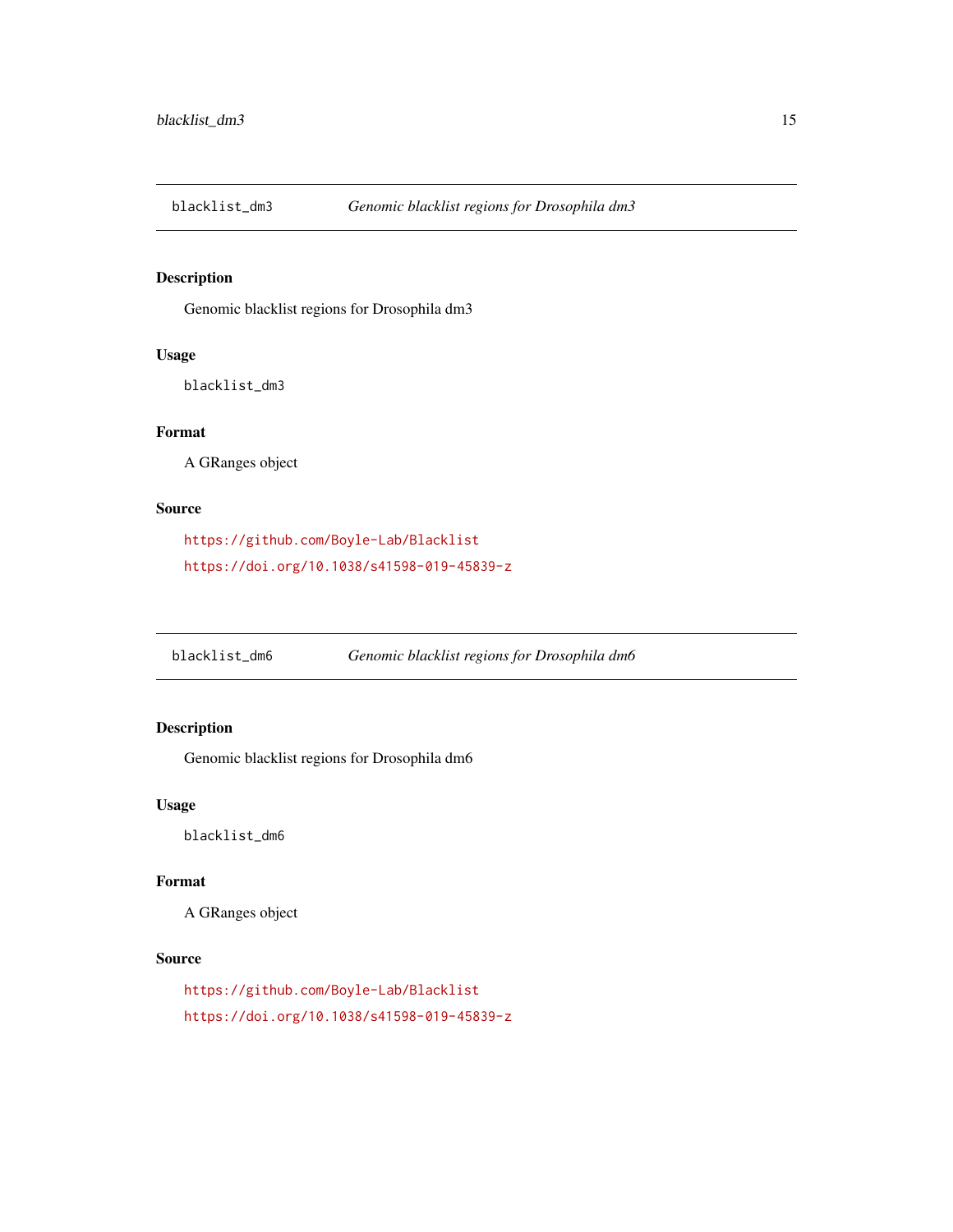<span id="page-15-0"></span>

Genomic blacklist regions for Human hg19

#### Usage

blacklist\_hg19

### Format

A GRanges object

### Source

```
https://github.com/Boyle-Lab/Blacklist
https://doi.org/10.1038/s41598-019-45839-z
```
blacklist\_hg38 *Genomic blacklist regions for Human GRCh38*

### Description

Genomic blacklist regions for Human GRCh38

### Usage

blacklist\_hg38

### Format

A GRanges object

### Source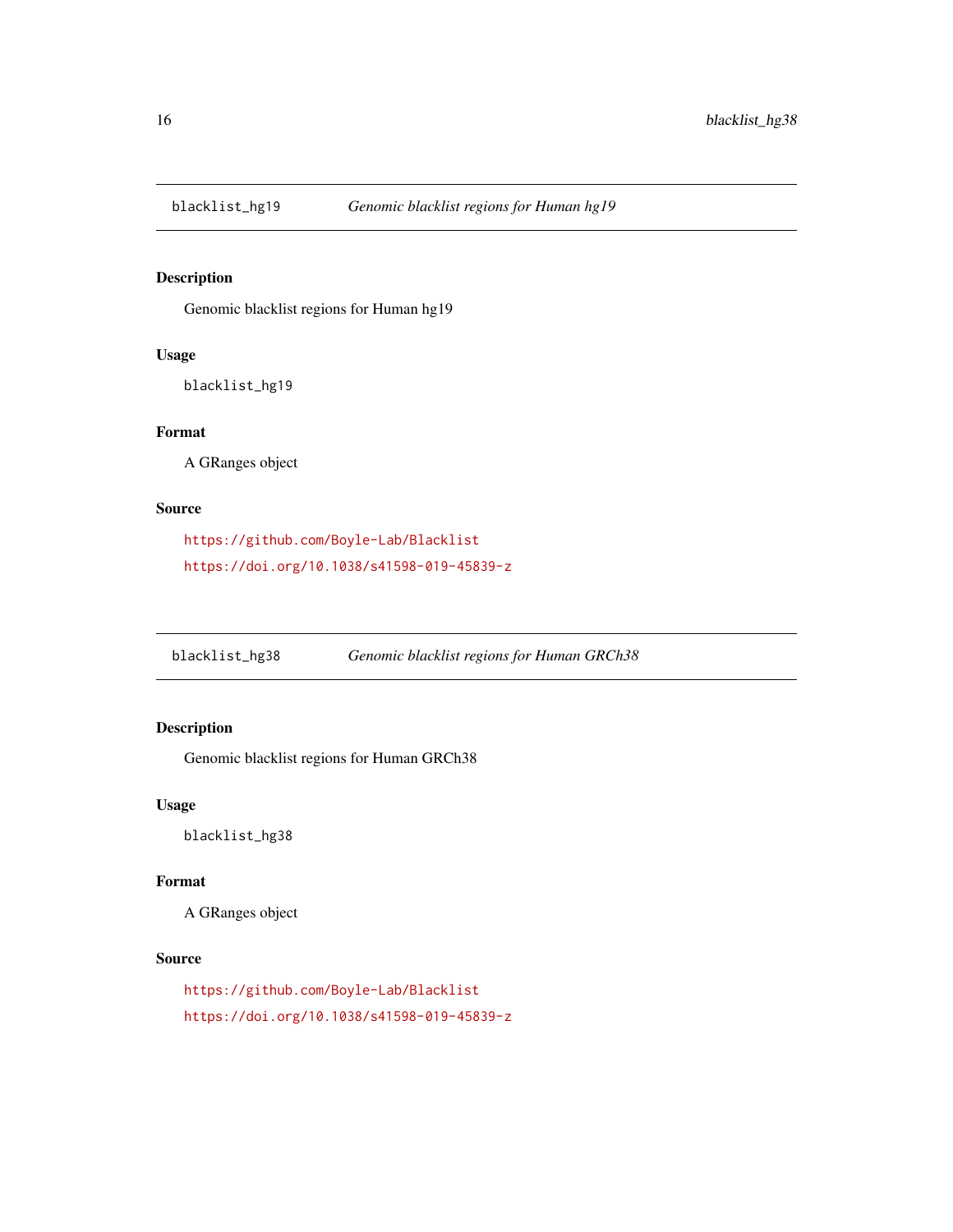<span id="page-16-0"></span>blacklist\_hg38\_unified

*Unified genomic blacklist regions for Human GRCh38*

### Description

Manually curated genomic blacklist regions for the hg38 genome by Anshul Kundaje and Anna Shcherbina. See <https://www.encodeproject.org/files/ENCFF356LFX/> for a description of how this blacklist was curated.

#### Usage

blacklist\_hg38\_unified

### Format

A GRanges object

### Author(s)

Anshul Kundaje Anna Shcherbina

### Source

<https://www.encodeproject.org/files/ENCFF356LFX/> <https://doi.org/10.1038/s41598-019-45839-z>

blacklist\_mm10 *Genomic blacklist regions for Mouse mm10*

### Description

Genomic blacklist regions for Mouse mm10

#### Usage

blacklist\_mm10

### Format

A GRanges object

#### Source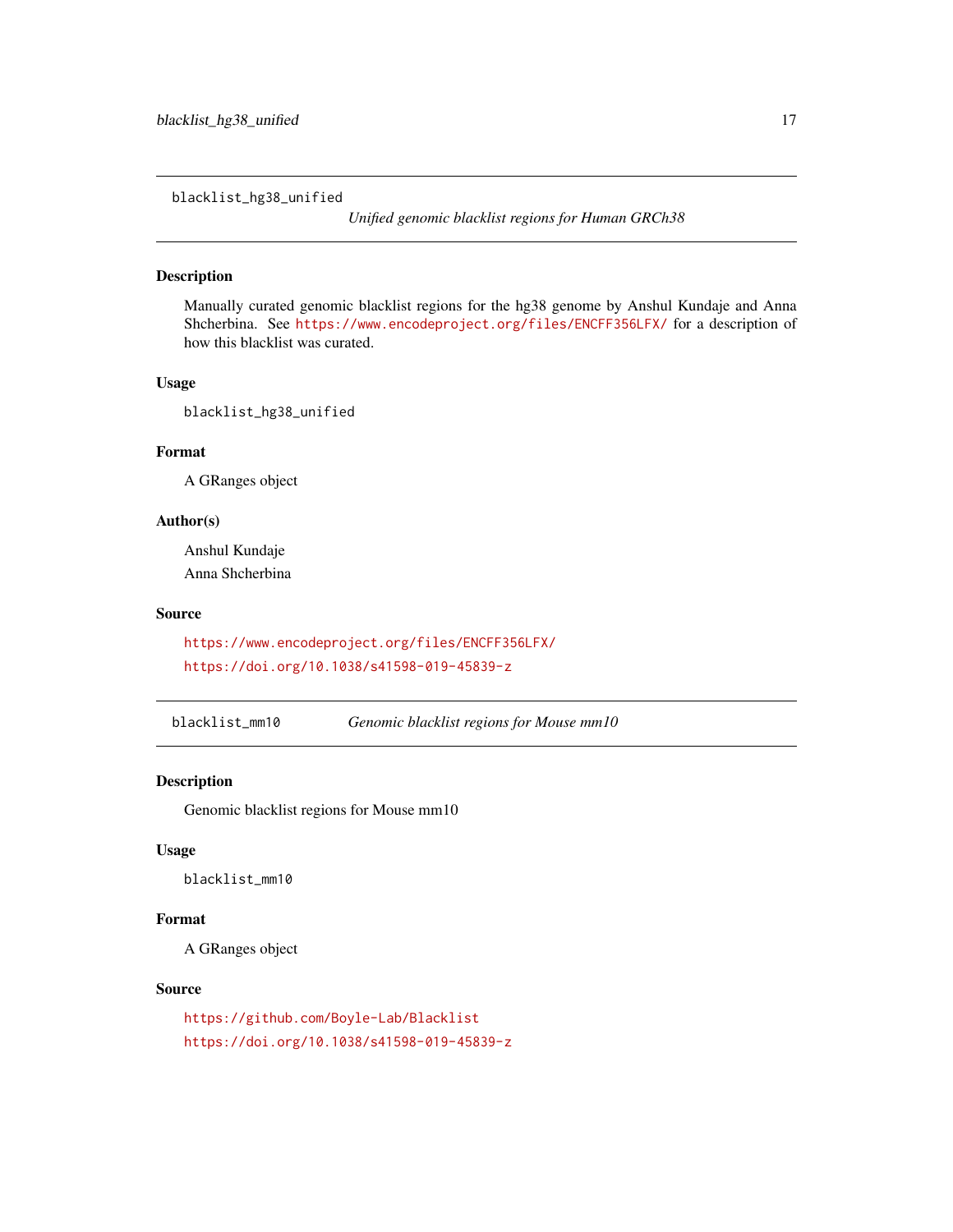<span id="page-17-0"></span>

Call peaks using MACS. Fragment files linked to the specified assay will be used to call peaks. If multiple fragment files are present, all will be used in a single MACS invocation. Returns the .narrowPeak MACS output as a GRanges object.

#### Usage

```
CallPeaks(object, ...)
## S3 method for class 'Seurat'
CallPeaks(
 object,
  assay = NULL,group.py = NULL,idents = NULL,
 macs2.path = NULL,
 broad = FALSE,outdir = tempdir(),combine.peaks = TRUE,
  effective.genome.size = 2.7e+09,
 extsize = 200,
  shift = -extsize/2,
  additional.args = NULL,
  name = Project(object),
  cleanup = TRUE,
  verbose = TRUE,
  ...
)
## S3 method for class 'ChromatinAssay'
CallPeaks(
 object,
 macs2.path = NULL,
 outdir = tempdir(),broad = FALSE,effective.genome.size = 2.7e+09,
 extsize = 200,shift = -extsize/2,
  additional.args = NULL,
  name = "macs2",cleanup = TRUE,
  verbose = TRUE,
  ...
```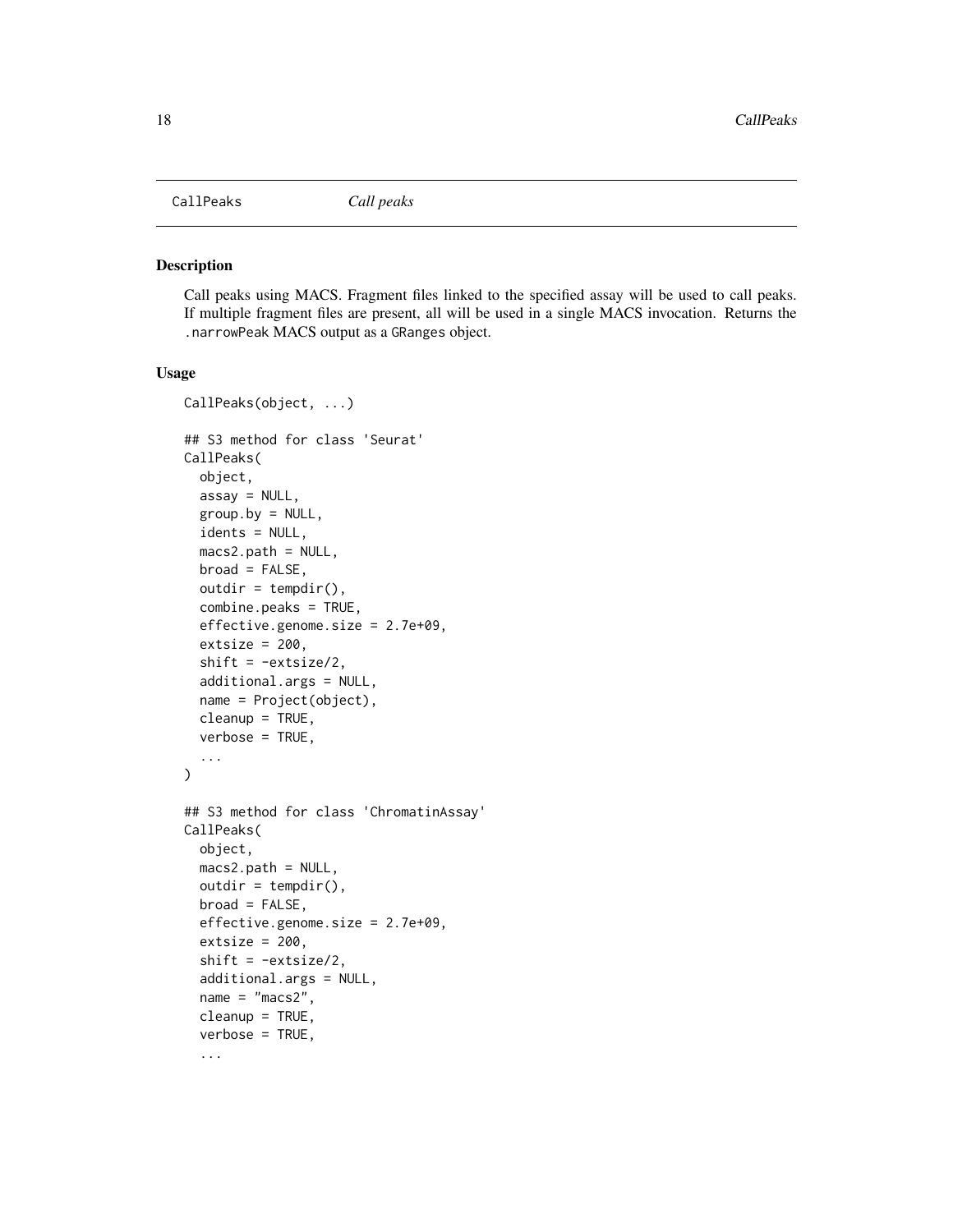### CallPeaks 19

```
\mathcal{L}## S3 method for class 'Fragment'
CallPeaks(
 object,
 macs2.path = NULL,
 outdir = tempdir(),broad = FALSE,effective.genome.size = 2.7e+09,
 extsize = 200,shift = -extsize/2,
 additional.args = NULL,
 name = "macs2",cleanup = TRUE,
 verbose = TRUE,
  ...
\mathcal{L}## Default S3 method:
CallPeaks(
 object,
 macs2.path = NULL,outdir = tempdir(),broad = FALSE,
 effective.genome.size = 2.7e+09,
 extsize = 200,shift = -extsize/2,additional.args = NULL,
 name = "macs2",cleanup = TRUE,
 verbose = TRUE,
  ...
)
```

| object     | A Seurat object, ChromatinAssay object, Fragment object, or the path to frag-<br>ment file/s.                                                                                                                                                                                                                                                                                                                                                                                                                                                                                                                                       |
|------------|-------------------------------------------------------------------------------------------------------------------------------------------------------------------------------------------------------------------------------------------------------------------------------------------------------------------------------------------------------------------------------------------------------------------------------------------------------------------------------------------------------------------------------------------------------------------------------------------------------------------------------------|
| $\ddots$ . | Arguments passed to other methods                                                                                                                                                                                                                                                                                                                                                                                                                                                                                                                                                                                                   |
| assay      | Name of assay to use                                                                                                                                                                                                                                                                                                                                                                                                                                                                                                                                                                                                                |
| group.by   | Grouping variable to use. If set, peaks will be called independently on each<br>group of cells and then combined. Note that to call peaks using subsets of cells<br>we first split the fragment file/s used, so using a grouping variable will require<br>extra time to split the files and perform multiple MACS peak calls, and will store<br>additional files on-disk that may be large. Note that we store split fragment files<br>in the temp directory, and if the program is interrupted before completing these<br>temporary files will not be removed. If NULL, peaks are called using all cells<br>together (pseudobulk). |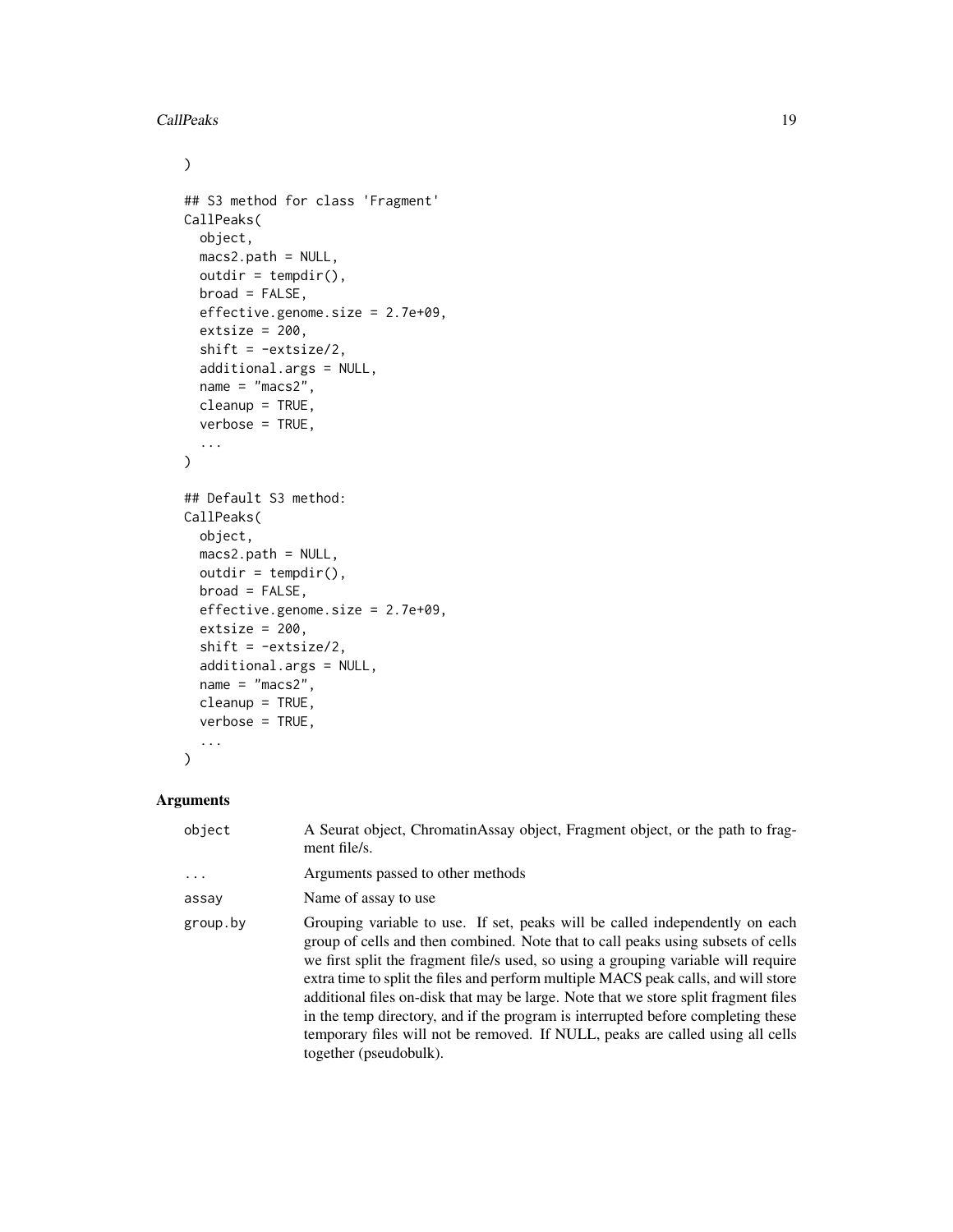<span id="page-19-0"></span>

| idents                | List of identities to include if grouping cells (only valid if also setting the group. by<br>parameter). If NULL, peaks will be called for all cell identities.                                                                                                                                                                                                                    |
|-----------------------|------------------------------------------------------------------------------------------------------------------------------------------------------------------------------------------------------------------------------------------------------------------------------------------------------------------------------------------------------------------------------------|
| macs2.path            | Path to MACS program. If NULL, try to find MACS automatically.                                                                                                                                                                                                                                                                                                                     |
| broad                 | Call broad peaks (--broad parameter for MACS)                                                                                                                                                                                                                                                                                                                                      |
| outdir                | Path for output files                                                                                                                                                                                                                                                                                                                                                              |
| combine.peaks         | Controls whether peak calls from different groups of cells are combined us-<br>ing GenomicRanges:: reduce when calling peaks for different groups of cells<br>(group. by parameter). If FALSE, a list of GRanges object will be returned. Note<br>that metadata fields such as the p-value, q-value, and fold-change information<br>for each peak will be lost if combining peaks. |
| effective.genome.size |                                                                                                                                                                                                                                                                                                                                                                                    |
|                       | Effective genome size parameter for MACS $(-g)$ . Default is the human effective<br>genome size $(2.7e9)$ .                                                                                                                                                                                                                                                                        |
| extsize               | extsize parameter for MACS.                                                                                                                                                                                                                                                                                                                                                        |
| shift                 | shift parameter for MACS.                                                                                                                                                                                                                                                                                                                                                          |
| additional.args       |                                                                                                                                                                                                                                                                                                                                                                                    |
|                       | Additional arguments passed to MACS. This should be a single character string                                                                                                                                                                                                                                                                                                      |
| name                  | Name for output MACS files. This will also be placed in the name field in the<br>GRanges output.                                                                                                                                                                                                                                                                                   |
| cleanup               | Remove MACS output files                                                                                                                                                                                                                                                                                                                                                           |
| verbose               | Display messages                                                                                                                                                                                                                                                                                                                                                                   |

### Details

See <https://macs3-project.github.io/MACS/> for MACS documentation.

If you call peaks using MACS2 please cite: <https://doi.org/10.1186/gb-2008-9-9-r137>

### Value

Returns a [GRanges](#page-0-0) object

Cells.Fragment *Set and get cell barcode information for a* [Fragment](#page-51-1) *object*

### Description

This returns the names of cells in the object that are contained in the fragment file. These cell barcodes may not match the barcodes present in the fragment file. The [Fragment](#page-51-1) object contains an internal mapping of the cell names in the [ChromatinAssay](#page-21-1) object to the cell names in the fragment file, so that cell names can be changed in the assay without needing to change the cell names on disk.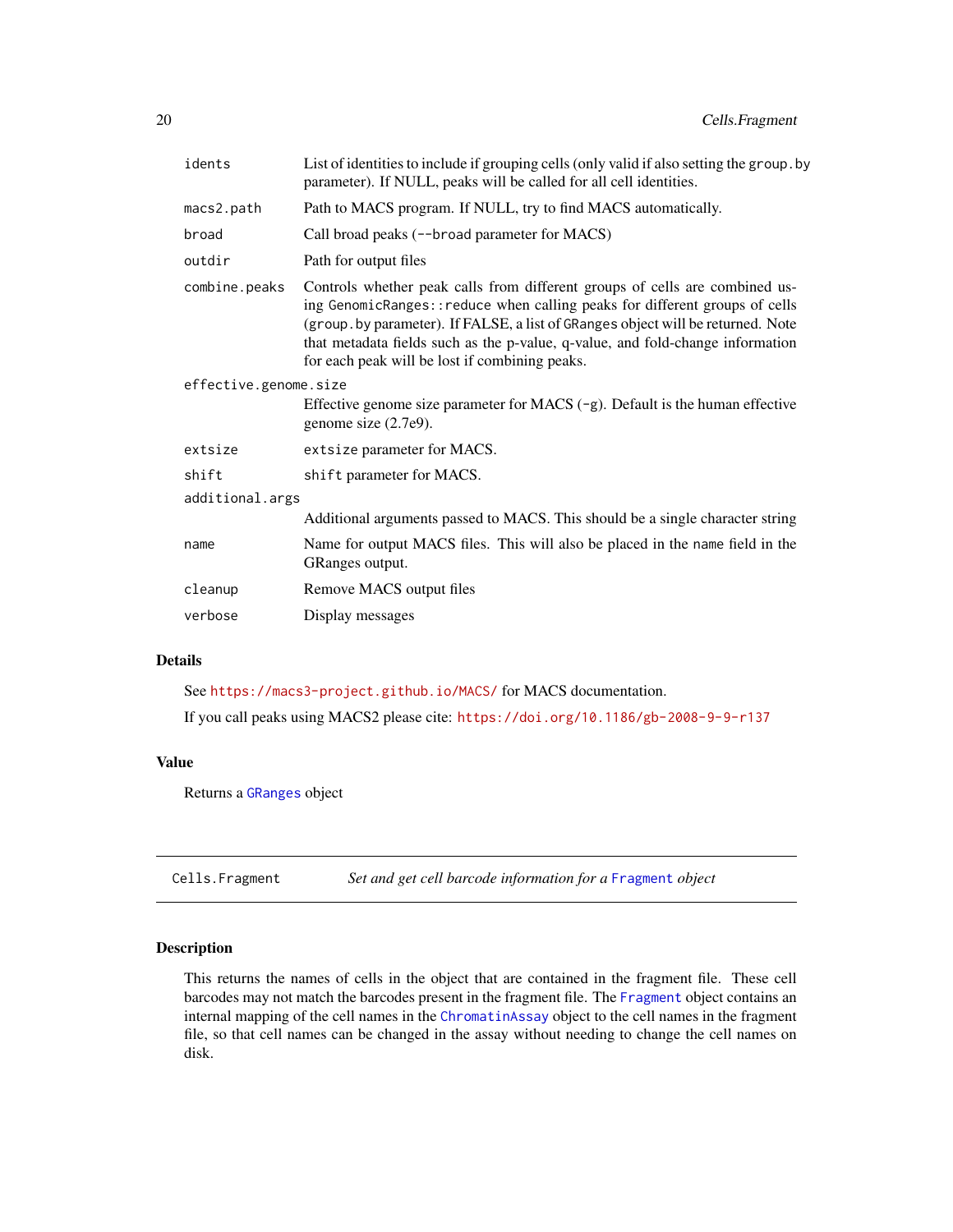### <span id="page-20-0"></span>Cells<- 21

### Usage

```
## S3 method for class 'Fragment'
Cells(x, \ldots)## S3 replacement method for class 'Fragment'
Cells(x, ...) \leftarrow value
```
### Arguments

| x                       | A Fragment object                                      |
|-------------------------|--------------------------------------------------------|
| $\cdot$ $\cdot$ $\cdot$ | Arguments passed to other methods                      |
| value                   | A vector of cell names to store in the Fragment object |

### Details

To access the cell names that are stored in the fragment file itself, use GetFragmentData(object =  $x$ , name = "cells").

Cells<- *Set and get cell barcode information for a Fragment object*

### Description

Set and get cell barcode information for a Fragment object

### Usage

 $Cells(x, ...) \leq value$ 

| x                       | A Seurat object                     |
|-------------------------|-------------------------------------|
| $\cdot$ $\cdot$ $\cdot$ | Arguments passed to other methods   |
| value                   | A character vector of cell barcodes |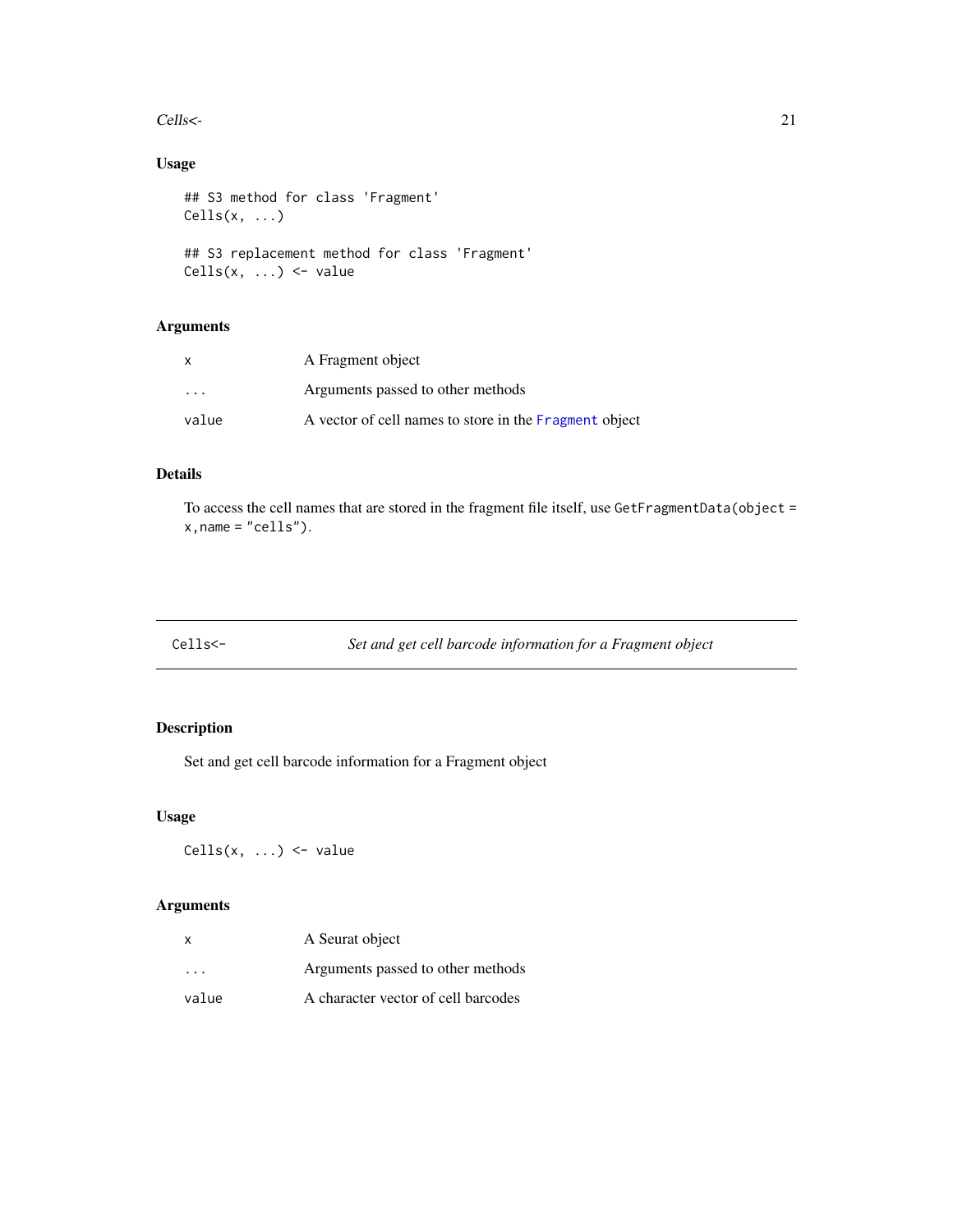<span id="page-21-0"></span>CellsPerGroup *Cells per group*

### **Description**

Count the number of cells in each group

### Usage

```
CellsPerGroup(object, group.by = NULL)
```
#### Arguments

| object   | A Seurat object                                       |
|----------|-------------------------------------------------------|
| group.by | A grouping variable. Default is the active identities |

#### Value

Returns a vector

#### Examples

CellsPerGroup(atac\_small)

<span id="page-21-2"></span>ChromatinAssay-class *The ChromatinAssay class*

#### <span id="page-21-1"></span>Description

The ChramatinAssay object is an extended [Assay](#page-0-0) for the storage and analysis of single-cell chromatin data.

#### **Slots**

ranges A [GRanges](#page-0-0) object describing the genomic location of features in the object

motifs A [Motif](#page-73-1) object

fragments A list of [Fragment](#page-51-1) objects.

seqinfo A [Seqinfo](#page-0-0) object containing basic information about the genome sequence used.

annotation A [GRanges](#page-0-0) object containing genomic annotations

- bias A vector containing Tn5 integration bias information (frequency of Tn5 integration at different kmers)
- positionEnrichment A named list of matrices containing positional enrichment scores for Tn5 integration (for example, enrichment at the TSS)
- links A [GRanges](#page-0-0) object describing linked genomic positions, such as co-accessible sites or enhancergene regulatory relationships. This should be a GRanges object, where the start and end coordinates are the two linked genomic positions, and must contain a "score" metadata column.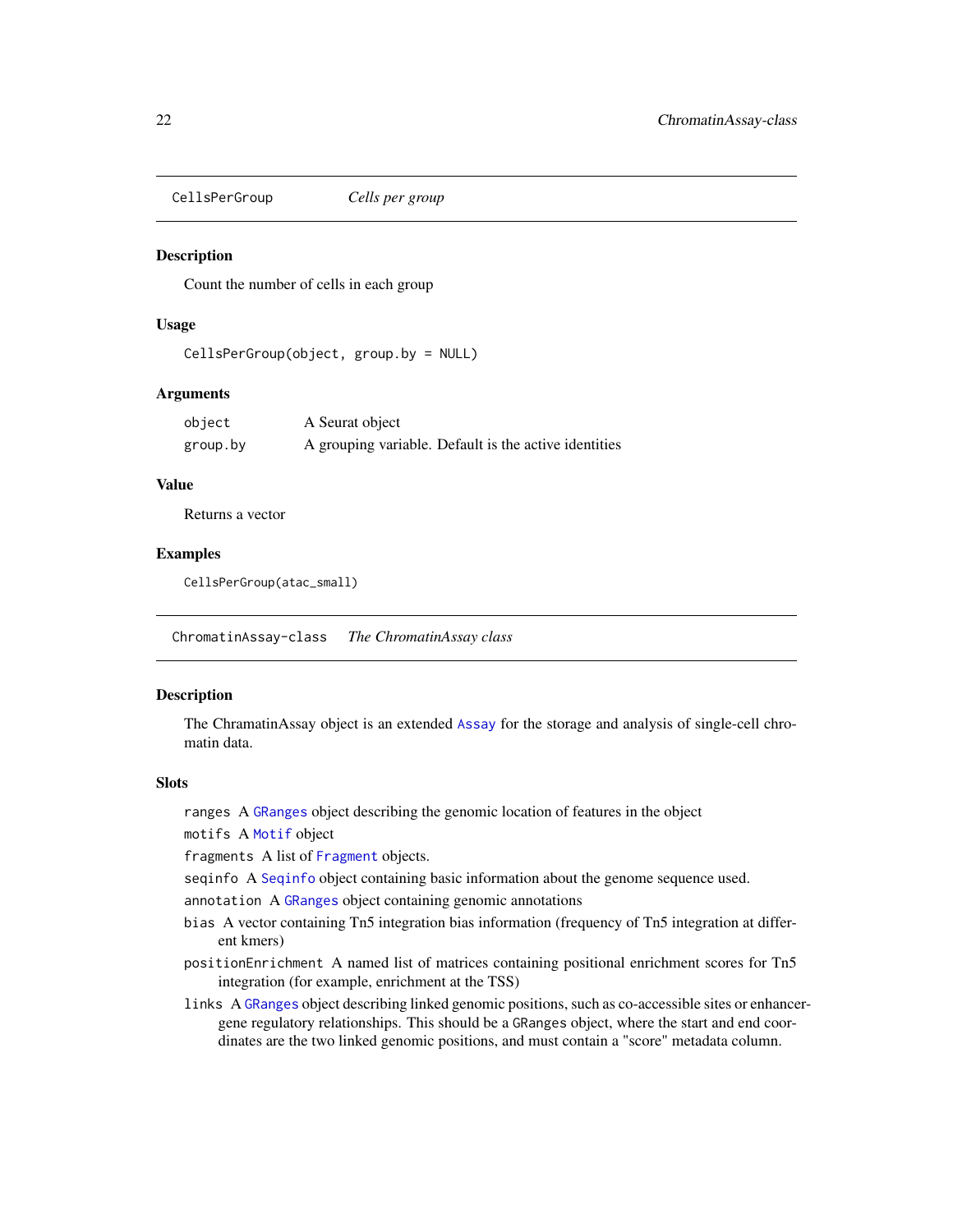<span id="page-22-0"></span>ClosestFeature *Closest Feature*

### Description

Find the closest feature to a given set of genomic regions

### Usage

ClosestFeature(object, regions, annotation = NULL, ...)

### Arguments

| object     | A Seurat object                                                                                             |
|------------|-------------------------------------------------------------------------------------------------------------|
| regions    | A set of genomic regions to query                                                                           |
| annotation | A GRanges object containing annotation information. If NULL, use the annota-<br>tions stored in the object. |
| $\ddotsc$  | Additional arguments passed to StringToGRanges                                                              |

### Value

Returns a dataframe with the name of each region, the closest feature in the annotation, and the distance to the feature.

### Examples

```
ClosestFeature(
  object = atac_small,
  regions = head(granges(atac_small))
)
```
ClusterClonotypes *Find relationships between clonotypes*

### Description

Perform hierarchical clustering on clonotype data

### Usage

```
ClusterClonotypes(object, assay = NULL, group.by = NULL)
```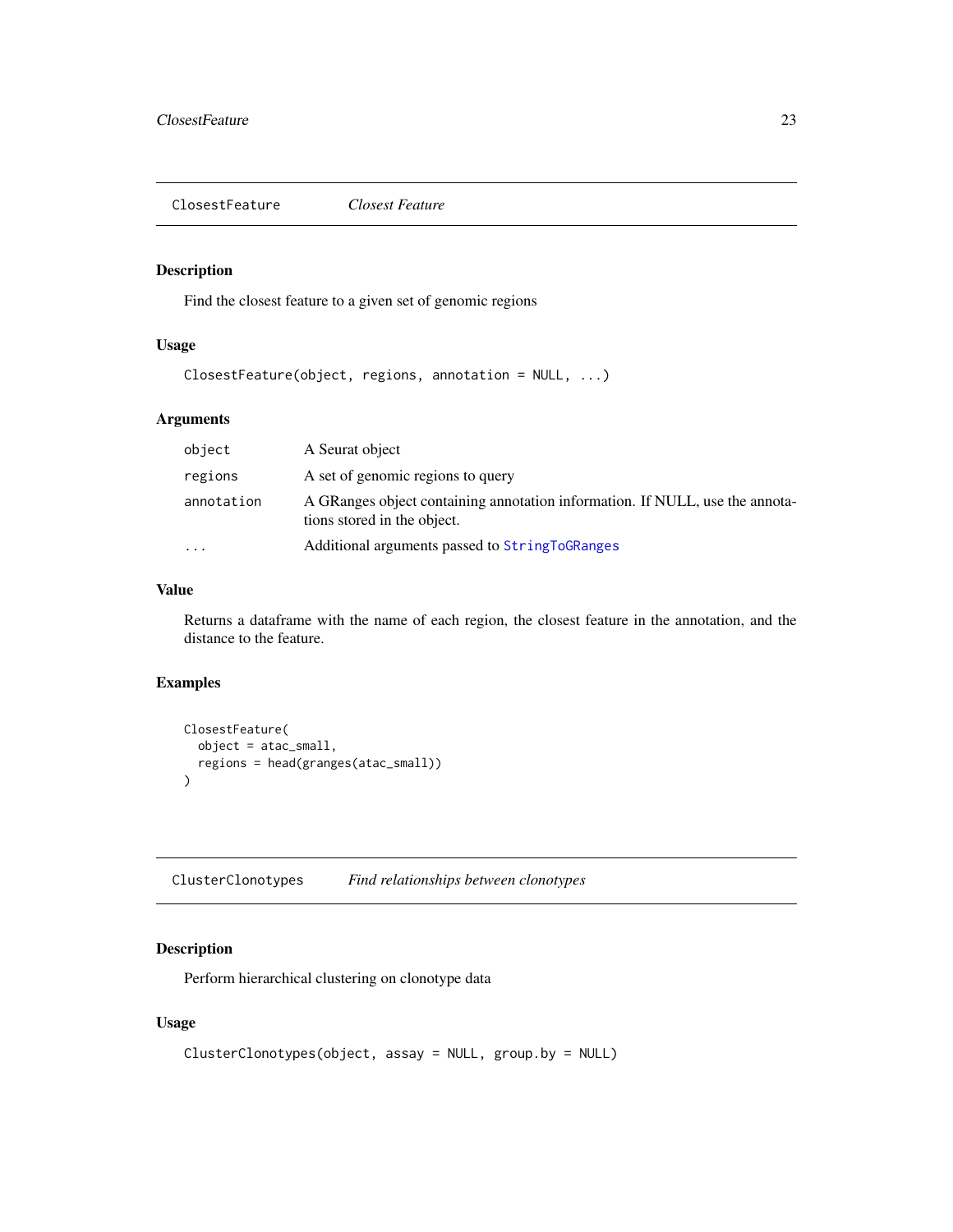### <span id="page-23-0"></span>Arguments

| object   | A Seurat object             |
|----------|-----------------------------|
| assay    | Name of assay to use        |
| group.by | Grouping variable for cells |

### Value

Returns a list containing two objects of class [hclust](#page-0-0), one for the cell clustering and one for the feature (allele) clustering

### Description

This can be used to combine coverage plots, peak region plots, gene annotation plots, and linked element plots. The different tracks are stacked on top of each other and the x-axis combined.

### Usage

CombineTracks(plotlist, expression.plot = NULL, heights = NULL, widths = NULL)

### Arguments

| plotlist        | A list of plots to combine. Must be from the same genomic region.                                                                                        |
|-----------------|----------------------------------------------------------------------------------------------------------------------------------------------------------|
| expression.plot |                                                                                                                                                          |
|                 | Plot containing gene expression information. If supplied, this will be placed to<br>the left of the coverage tracks and aligned with each track          |
| heights         | Relative heights for each plot. If NULL, the first plot will be 8x the height of<br>the other tracks.                                                    |
| widths          | Relative widths for each plot. Only required if adding a gene expression panel.<br>If NULL, main plots will be 8x the width of the gene expression panel |

### Value

Returns a patchworked ggplot2 object

### Examples

```
p1 <- PeakPlot(atac_small, region = "chr1-29554-39554")
p2 <- AnnotationPlot(atac_small, region = "chr1-29554-39554")
CombineTracks(plotlist = list(p1, p2), heights = c(1, 1))
```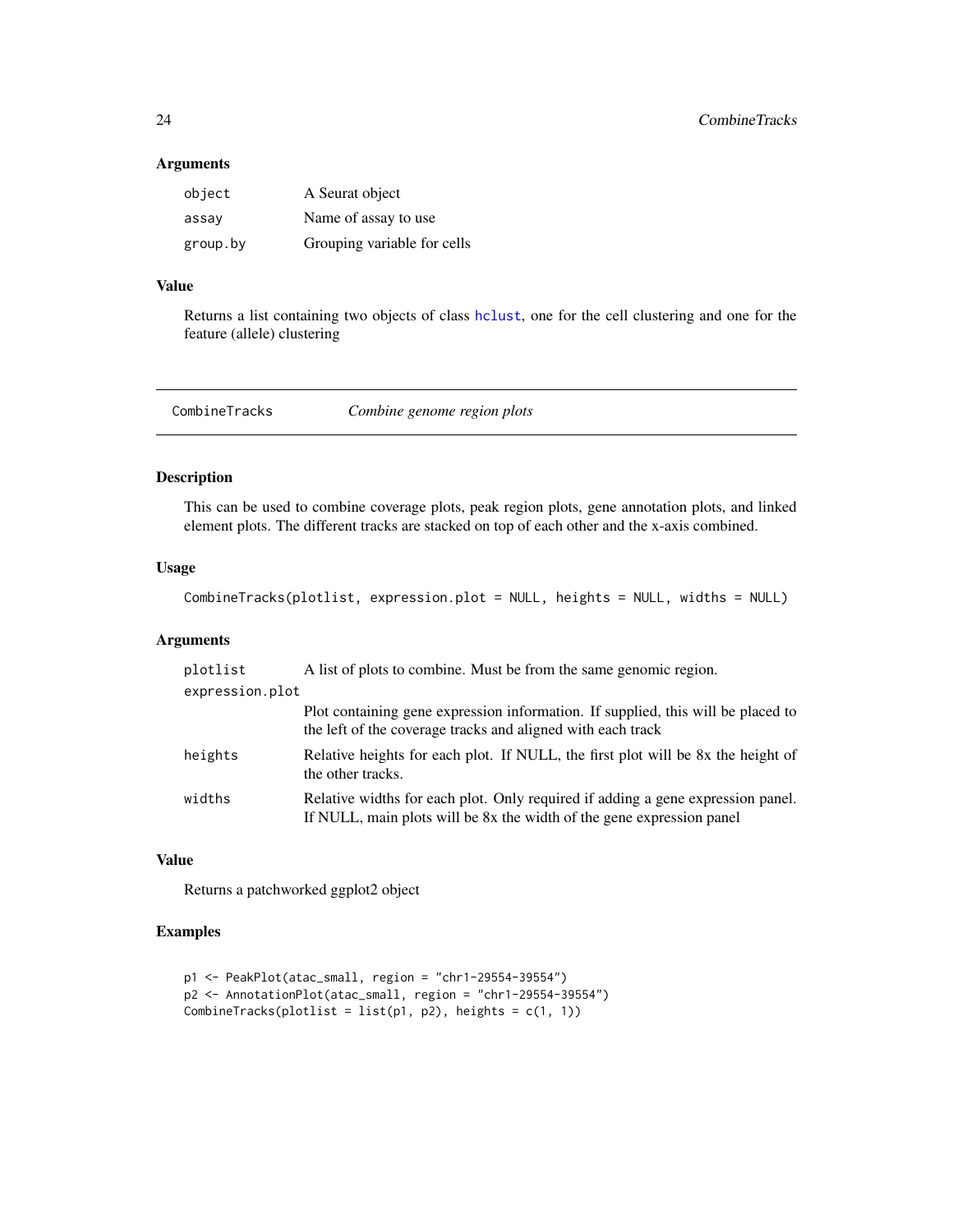Convert the output of Cicero connections to a set of genomic ranges where the start and end coordinates of the range are the midpoints of the linked elements. Only elements on the same chromosome are included in the output.

### Usage

```
ConnectionsToLinks(conns, ccans = NULL, threshold = 0)
```
<span id="page-24-0"></span>ConnectionsToLinks *Cicero connections to links*

### Arguments

| conns     | A dataframe containing co-accessible elements. This would usually be the out-<br>put of run_cicero or assemble_connections. Specifically, this should be a<br>data frame where the first column contains the genomic coordinates of the first<br>element in the linked pair of elements, with chromosome, start, end coordinates<br>separated by "-" characters. The second column should be the second element<br>in the linked pair, formatted in the same way as the first column. A third column<br>should contain the co-accessibility scores. |
|-----------|-----------------------------------------------------------------------------------------------------------------------------------------------------------------------------------------------------------------------------------------------------------------------------------------------------------------------------------------------------------------------------------------------------------------------------------------------------------------------------------------------------------------------------------------------------|
| ccans     | This is optional, but if supplied should be a data frame containing the cis-co-<br>accessibility network (CCAN) information generated by generate_ccans. Specif-<br>ically, this should be a dataframe containing the name of the peak in the first<br>column, and the CCAN that it belongs to in the second column.                                                                                                                                                                                                                                |
| threshold | Threshold for retaining a coaccessible site. Links with a value less than or equal<br>to this threshold will be discarded.                                                                                                                                                                                                                                                                                                                                                                                                                          |

### Details

See the Cicero package for more information: <https://bioconductor.org/packages/cicero/>

### Value

Returns a [GRanges](#page-0-0) object

ConvertMotifID *Convert between motif name and motif ID*

#### Description

Converts from motif name to motif ID or vice versa. To convert common names to IDs, use the name parameter. To convert IDs to common names, use the id parameter.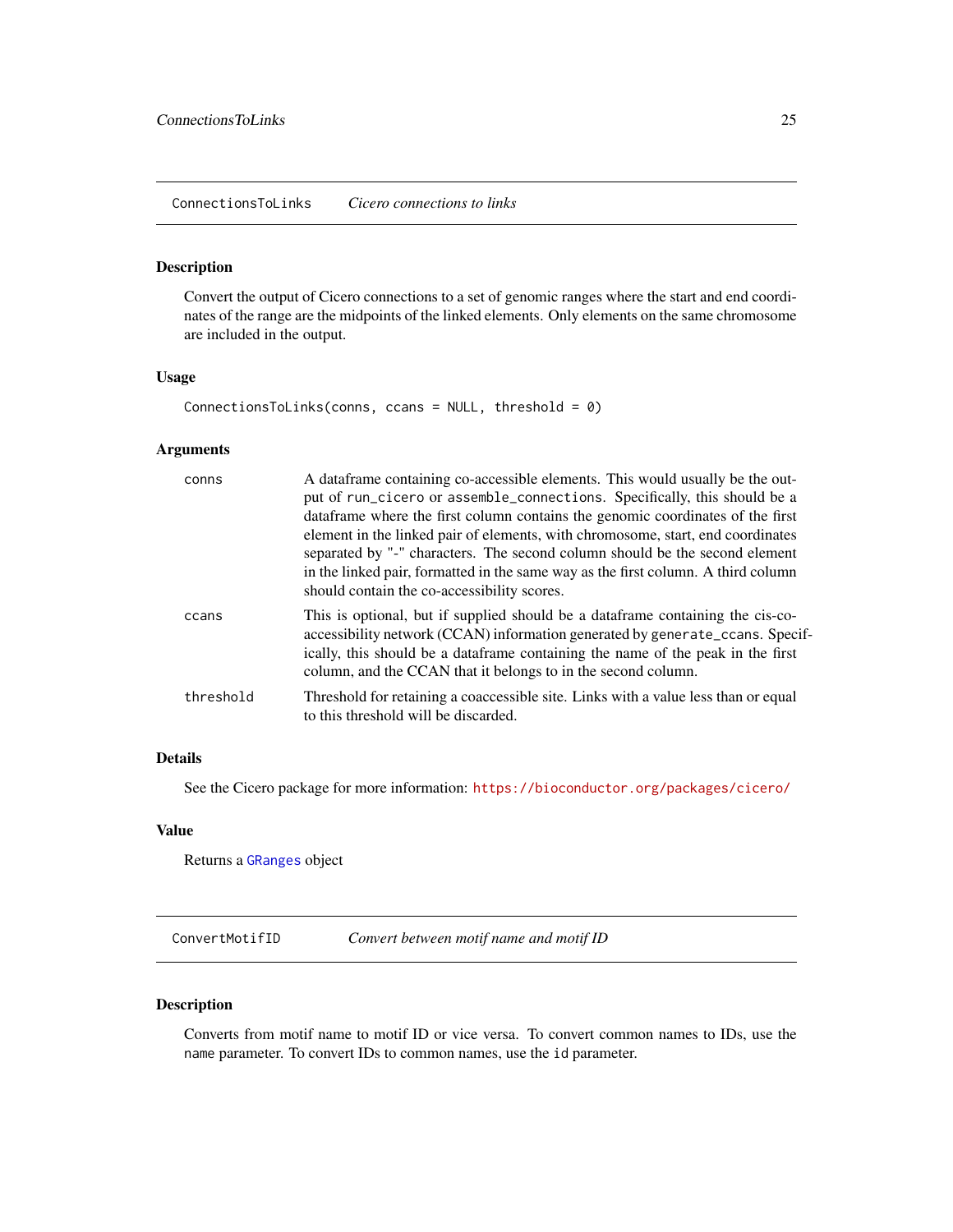### Usage

```
ConvertMotifID(object, ...)
## Default S3 method:
ConvertMotifID(object, name, id, ...)
## S3 method for class 'Motif'
ConvertMotifID(object, ...)
## S3 method for class 'ChromatinAssay'
ConvertMotifID(object, ...)
## S3 method for class 'Seurat'
ConvertMotifID(object, assay = NULL, ...)
```
### Arguments

| object                  | A Seurat, ChromatinAssay, or Motif object                                |
|-------------------------|--------------------------------------------------------------------------|
| $\cdot$ $\cdot$ $\cdot$ | Arguments passed to other methods                                        |
| name                    | A vector of motif names                                                  |
| id                      | A vector of motif IDs. Only one of name and id should be supplied        |
| assay                   | For Seurat objectd. Name of assay to use. If NULL, use the default assay |

### Value

Returns a character vector with the same length and order as the input. Any names or IDs that were not found will be stored as NA.

CountFragments *Count fragments*

### Description

Count total fragments per cell barcode present in a fragment file.

### Usage

```
CountFragments(fragments, cells = NULL, max_lines = NULL, verbose = TRUE)
```

| fragments | Path to a fragment file.                                                                        |
|-----------|-------------------------------------------------------------------------------------------------|
| cells     | Cells to include. If NULL, include all cells                                                    |
| max_lines | Maximum number of lines to read from the fragment file. If NULL, read all<br>lines in the file. |
| verbose   | Display messages                                                                                |

<span id="page-25-0"></span>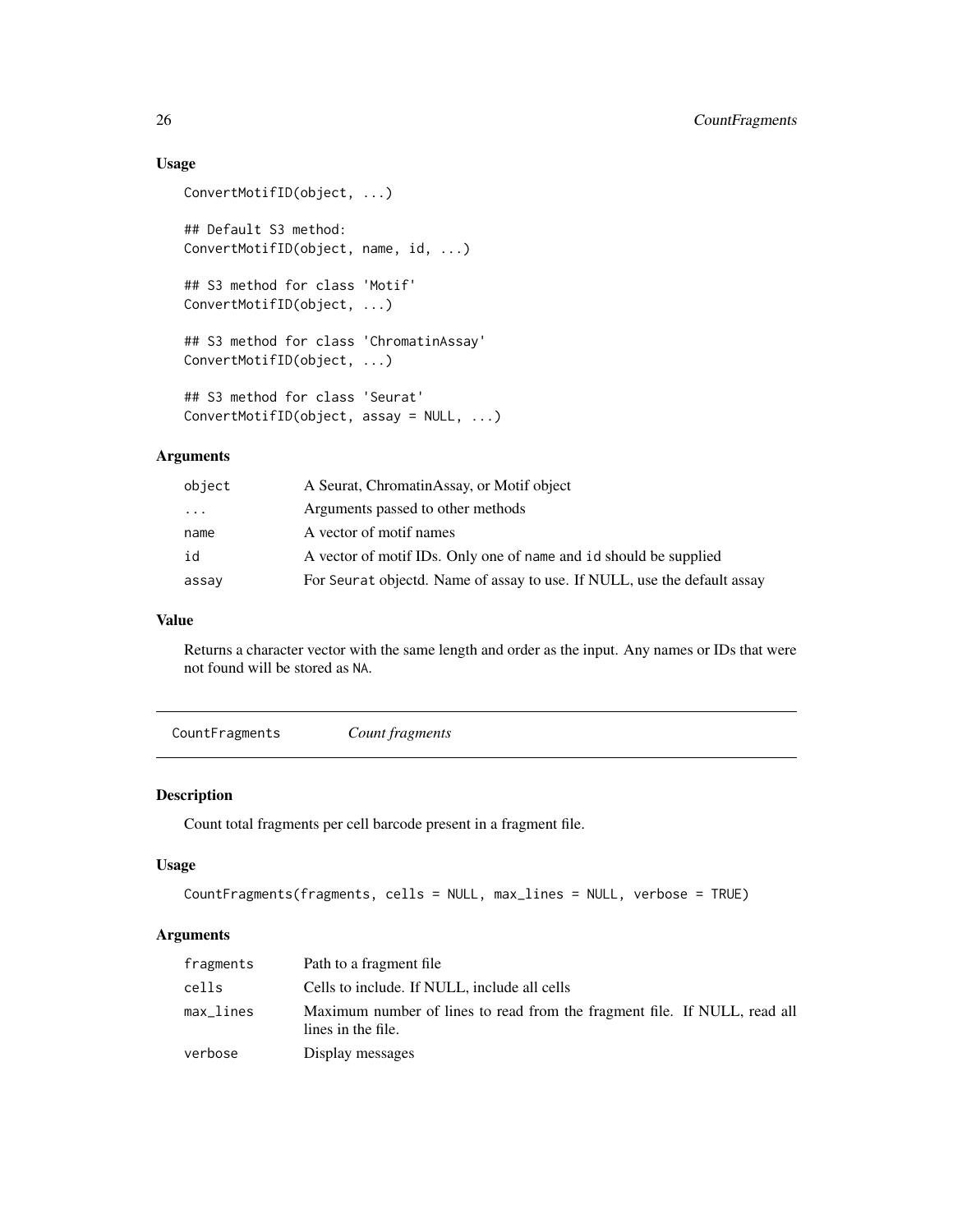### <span id="page-26-0"></span>CountsInRegion 27

### Value

Returns a data.frame

### Examples

```
fpath <- system.file("extdata", "fragments.tsv.gz", package="Signac")
counts <- CountFragments(fragments = fpath)
```
CountsInRegion *Counts in region*

### Description

Count reads per cell overlapping a given set of regions

### Usage

```
CountsInRegion(object, assay, regions, ...)
```
### Arguments

| object  | A Seurat object                                |
|---------|------------------------------------------------|
| assay   | Name of a chromatin assay in the object to use |
| regions | A GRanges object                               |
|         | Additional arguments passed to find Overlaps   |

### Value

Returns a numeric vector

### Examples

```
CountsInRegion(
  object = atac_small,
  \overline{\text{assign}} = 'bins',
  regions = blacklist_hg19
\mathcal{L}
```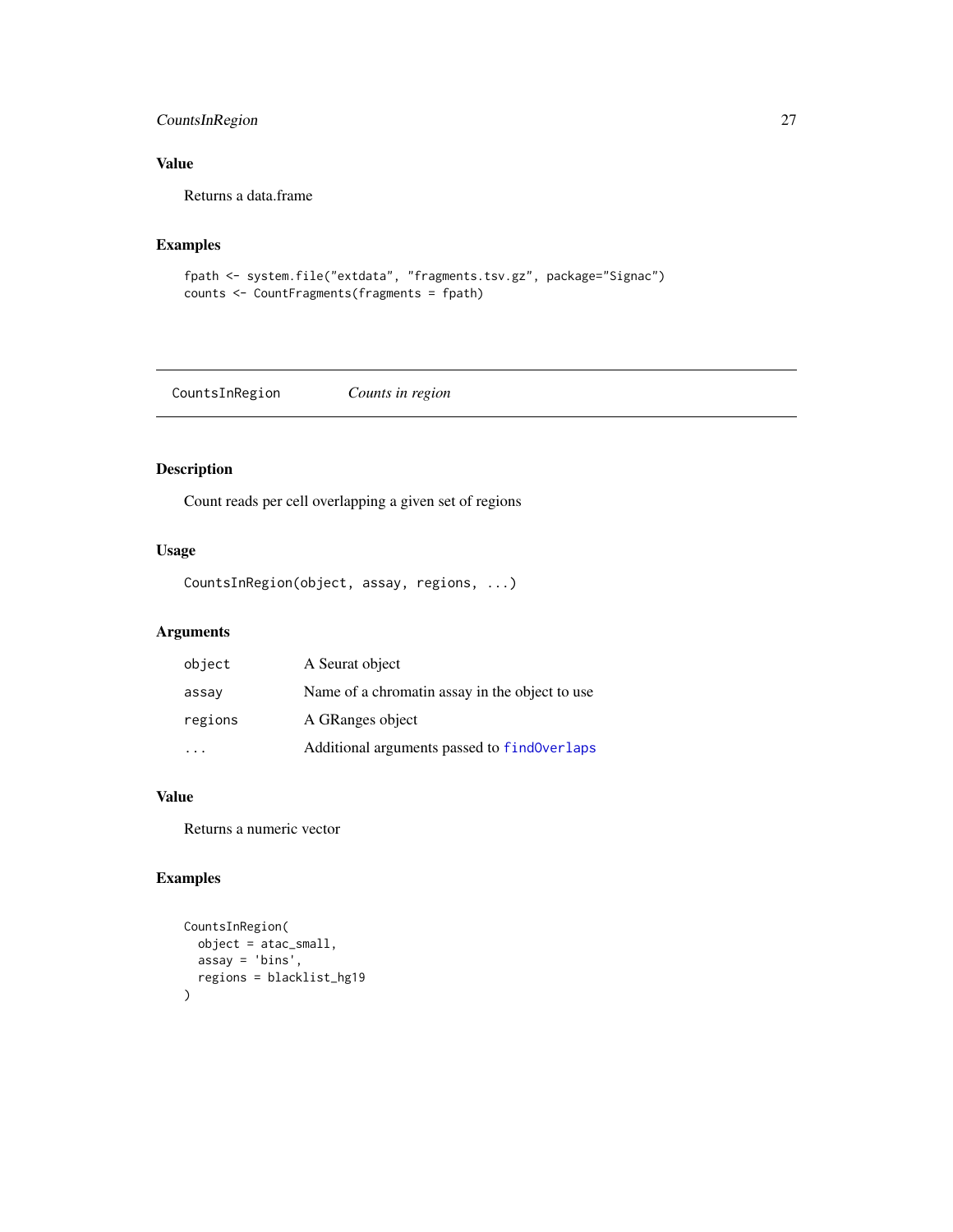<span id="page-27-0"></span>coverage,ChromatinAssay-method

*Coverage of a ChromatinAssay object*

### <span id="page-27-1"></span>Description

This is the coverage method for [ChromatinAssay](#page-21-1) objects.

### Usage

```
## S4 method for signature 'ChromatinAssay'
coverage(
 x,
 shift = 0L,width = NULL,
 weight = 1L,
 method = c("auto", "sort", "hash")
)
## S4 method for signature 'Seurat'
coverage(
 x,
 shift = 0L,width = NULL,
 weight = 1L,
 method = c("auto", "sort", "hash")
)
```
### Arguments

| x      | A ChromatinAssay object                                                                                           |
|--------|-------------------------------------------------------------------------------------------------------------------|
| shift  | How much each range should be shifted before coverage is computed. See<br>coverage in the <b>IRanges</b> package. |
| width  | Specifies the length of the returned coverage vectors. See coverage in the<br><b>IRanges</b> package.             |
| weight | Assigns weight to each range in x. See coverage in the <b>IRanges</b> package.                                    |
| method | See coverage in the <b>IRanges</b> package                                                                        |

### Functions

- coverage,ChromatinAssay-method: method for ChromatinAssay objects
- coverage, Seurat-method: method for Seurat objects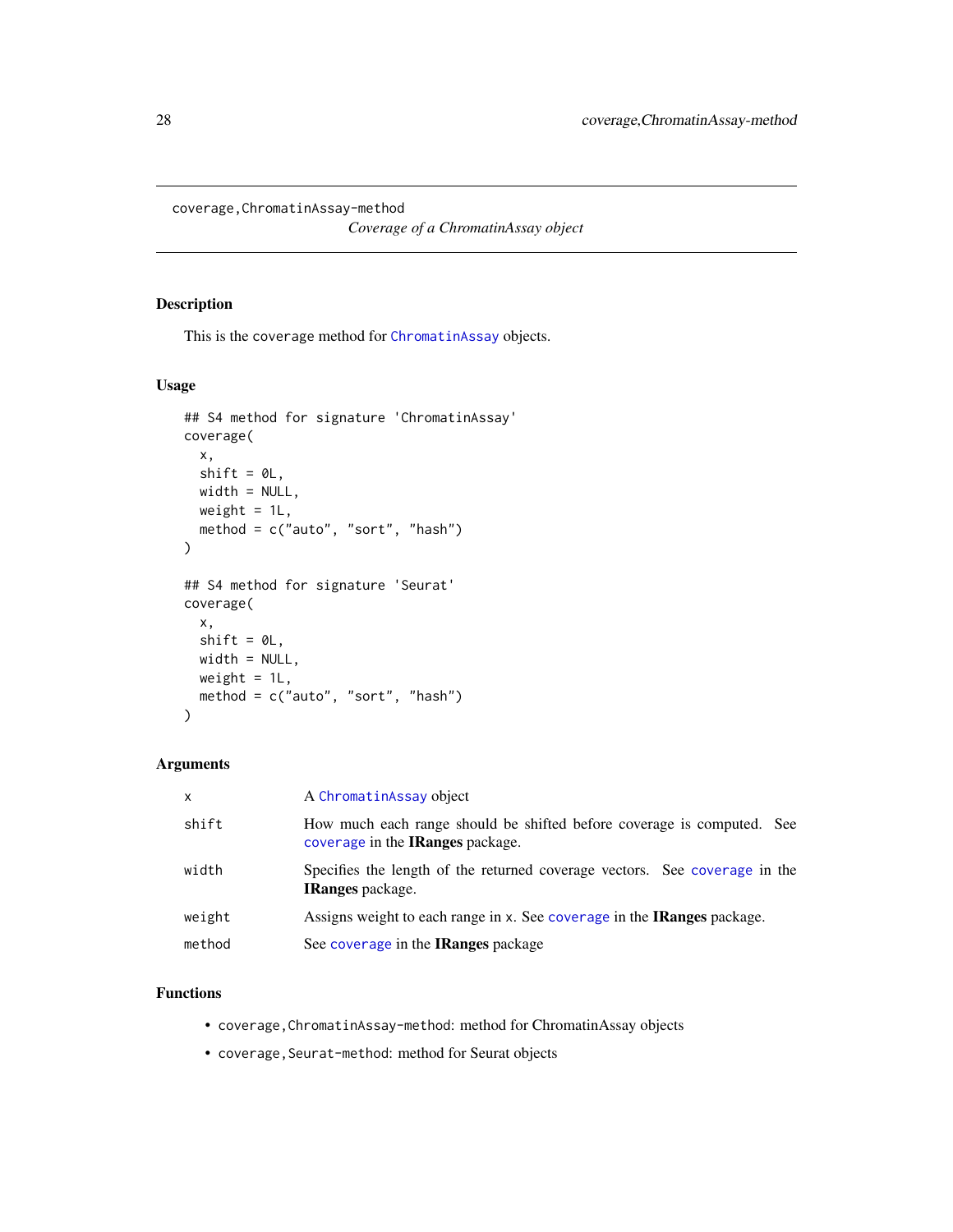### <span id="page-28-0"></span>CoverageBrowser 29

### See Also

- [coverage-methods](#page-0-0) in the IRanges package.
- [coverage-methods](#page-0-0) in the GenomicRanges package
- [ChromatinAssay-class](#page-21-2)

CoverageBrowser *Genome browser*

### Description

Interactive version of the [CoveragePlot](#page-28-1) function. Allows altering the genome position interactively. The current view at any time can be saved to a list of [ggplot](#page-0-0) objects using the "Save plot" button, and this list of plots will be returned after ending the browser by pressing the "Done" button.

#### Usage

```
CoverageBrowser(object, region, assay = NULL, sep = c("-", "-"), ...)
```
### Arguments

| object    | A Seurat object                                                                                        |
|-----------|--------------------------------------------------------------------------------------------------------|
| region    | A set of genomic coordinates                                                                           |
| assay     | Name of assay to use                                                                                   |
| sep       | Separators for genomic coordinates if region supplied as a string rather than<br><b>GRanges object</b> |
| $\ddotsc$ | Parameters passed to CoveragePlot                                                                      |

#### Value

Returns a list of ggplot objects

<span id="page-28-1"></span>CoveragePlot *Plot Tn5 insertion frequency over a region*

### Description

Plot frequency of Tn5 insertion events for different groups of cells within given regions of the genome.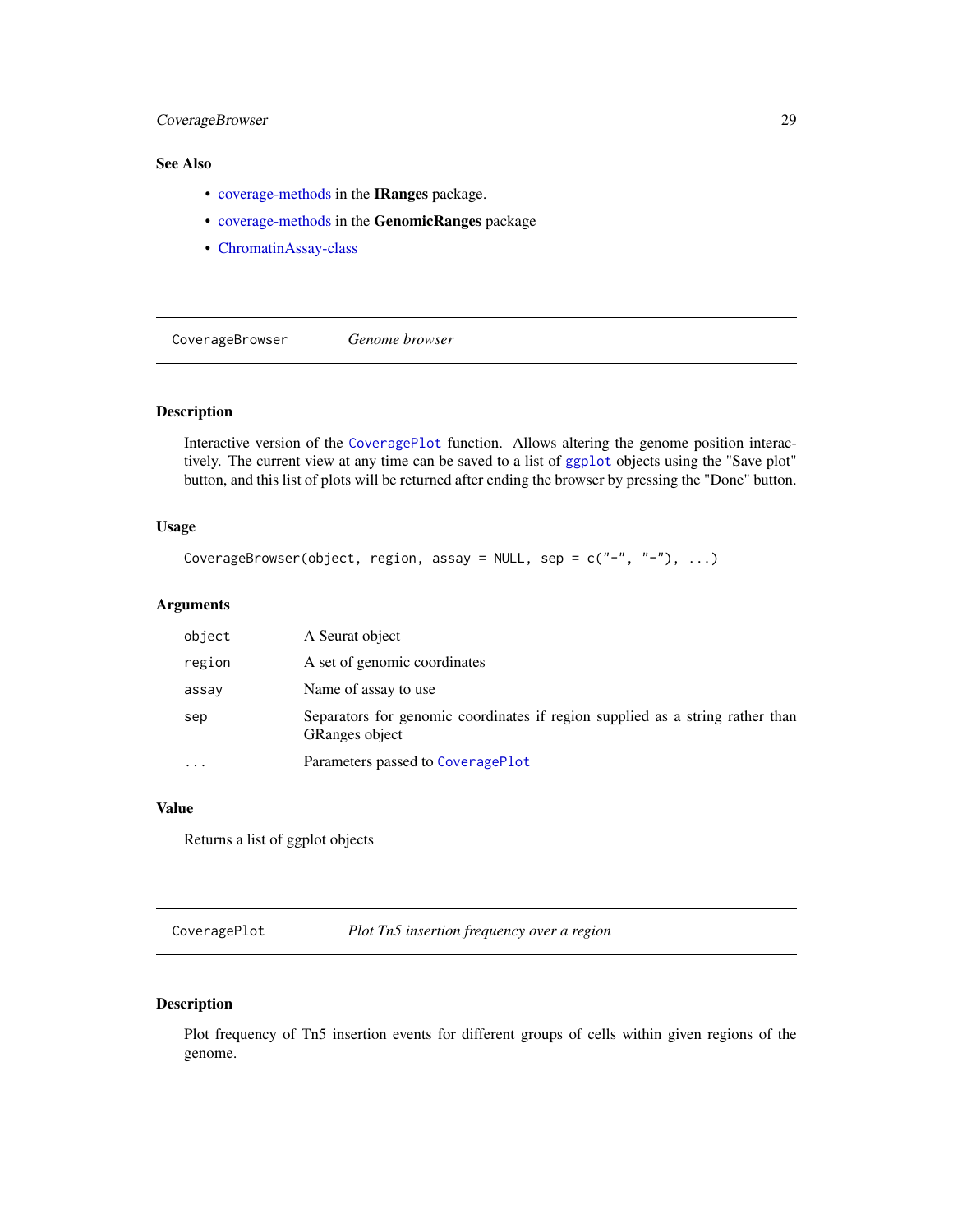### Usage

```
CoveragePlot(
  object,
  region,
  features = NULL,
  assay = NULL,
  show.bulk = FALSE,expression.assay = "RNA",
  expression.slot = "data",
  annotation = TRUE,
 peaks = TRUE,ranges = NULL,
  ranges.title = "Ranges",
  links = TRUE,
  tile = FALSE,
  tile.size = 100,
  tile.cells = 100,
 heights = NULL,
  group.py = NULL,window = 100,
  extend.upstream = 0,
  extend.downstream = 0,
  scale.factor = NULL,
  ymax = NULL,
  cells = NULL,
  idents = NULL,
  sep = c("-", "-"),
 max.downsample = 3000,
  downsample.rate = 0.1,
  ...
\mathcal{L}
```

| object    | A Seurat object                                                                                                                                                                                                                                                                       |
|-----------|---------------------------------------------------------------------------------------------------------------------------------------------------------------------------------------------------------------------------------------------------------------------------------------|
| region    | A set of genomic coordinates to show. Can be a GRanges object, a string en-<br>coding a genomic position, a gene name, or a vector of strings describing the<br>genomic coordinates or gene names to plot. If a gene name is supplied, annota-<br>tions must be present in the assay. |
| features  | A vector of features present in another assay to plot alongside accessibility<br>tracks (for example, gene names).                                                                                                                                                                    |
| assay     | Name of the assay to plot                                                                                                                                                                                                                                                             |
| show.bulk | Include coverage track for all cells combined (pseudo-bulk). Note that this will<br>plot the combined accessibility for all cells included in the plot (rather than all<br>cells in the object).                                                                                      |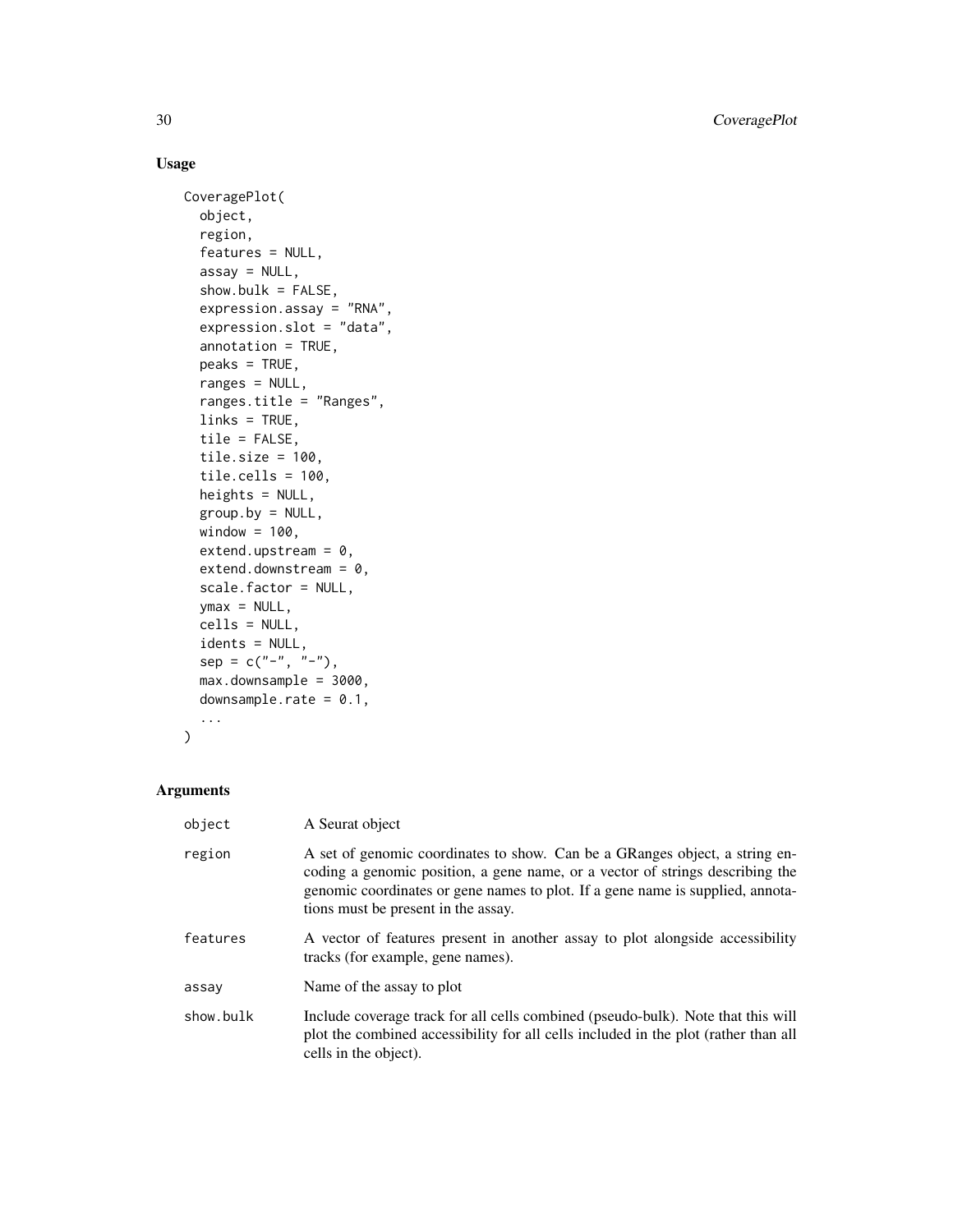| expression.assay  |                                                                                                                                                                                                                                                                                     |
|-------------------|-------------------------------------------------------------------------------------------------------------------------------------------------------------------------------------------------------------------------------------------------------------------------------------|
|                   | Name of the assay containing expression data to plot alongside accessibility<br>tracks. Only needed if supplying features argument.                                                                                                                                                 |
| expression.slot   |                                                                                                                                                                                                                                                                                     |
|                   | Name of slot to pull expression data from. Only needed if supplying the features<br>argument.                                                                                                                                                                                       |
| annotation        | Display gene annotations                                                                                                                                                                                                                                                            |
| peaks             | Display peaks                                                                                                                                                                                                                                                                       |
| ranges            | Additional genomic ranges to plot                                                                                                                                                                                                                                                   |
| ranges.title      | Y-axis title for ranges track. Only relevant if ranges parameter is set.                                                                                                                                                                                                            |
| links             | Display links                                                                                                                                                                                                                                                                       |
| tile              | Display per-cell fragment information in sliding windows.                                                                                                                                                                                                                           |
| tile.size         | Size of the sliding window for per-cell fragment tile plot                                                                                                                                                                                                                          |
| tile.cells        | Number of cells to display fragment information for in tile plot.                                                                                                                                                                                                                   |
| heights           | Relative heights for each track (accessibility, gene annotations, peaks, links).                                                                                                                                                                                                    |
| group.by          | Name of one or more metadata columns to group (color) the cells by. Default is<br>the current cell identities                                                                                                                                                                       |
| window            | Smoothing window size                                                                                                                                                                                                                                                               |
| extend.upstream   |                                                                                                                                                                                                                                                                                     |
| extend.downstream | Number of bases to extend the region upstream.                                                                                                                                                                                                                                      |
|                   | Number of bases to extend the region downstream.                                                                                                                                                                                                                                    |
| scale.factor      | Scaling factor for track height. If NULL (default), use the median group scaling<br>factor determined by total number of fragments sequences in each group.                                                                                                                         |
| ymax              | Maximum value for Y axis. If NULL (default) set to the highest value among<br>all the tracks.                                                                                                                                                                                       |
| cells             | Which cells to plot. Default all cells                                                                                                                                                                                                                                              |
| idents            | Which identities to include in the plot. Default is all identities.                                                                                                                                                                                                                 |
| sep               | Separators to use for strings encoding genomic coordinates. First element is<br>used to separate the chromosome from the coordinates, second element is used<br>to separate the start from end coordinate.                                                                          |
|                   | max.downsample Minimum number of positions kept when downsampling. Downsampling rate<br>is adaptive to the window size, but this parameter will set the minimum possible<br>number of positions to include so that plots do not become too sparse when the<br>window size is small. |
| downsample.rate   |                                                                                                                                                                                                                                                                                     |
|                   | Fraction of positions to retain when downsampling. Retaining more positions<br>can give a higher-resolution plot but can make the number of points large, result-<br>ing in larger file sizes when saving the plot and a longer period of time needed<br>to draw the plot.          |
|                   | Additional arguments passed to wrap_plots                                                                                                                                                                                                                                           |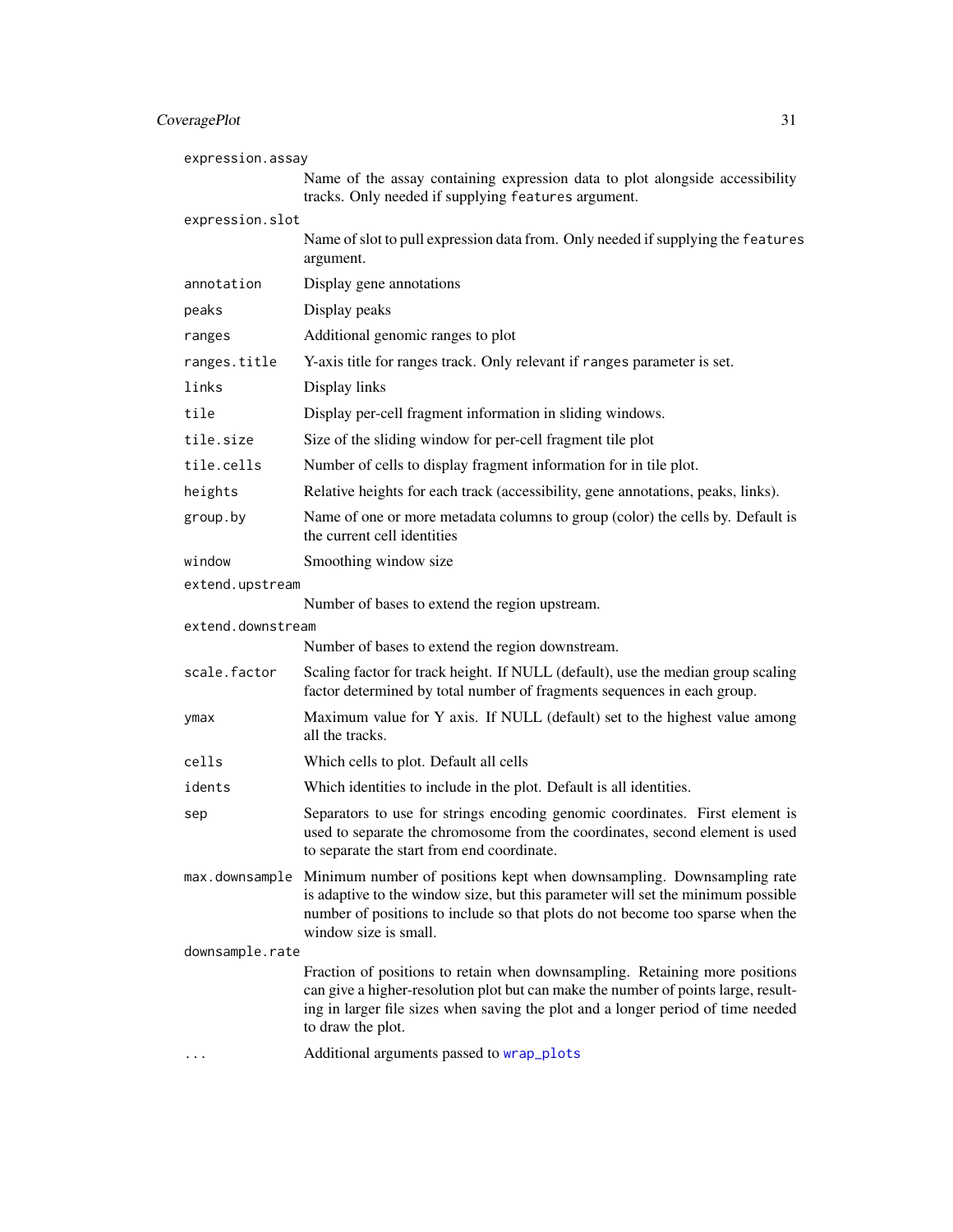### <span id="page-31-0"></span>Details

Thanks to Andrew Hill for providing an early version of this function.

#### Value

Returns a [ggplot](#page-0-0) object

### Examples

```
fpath <- system.file("extdata", "fragments.tsv.gz", package="Signac")
fragments <- CreateFragmentObject(
 path = fpath,
 cells = colnames(atac_small),
 validate.fragments = FALSE
\mathcal{L}Fragments(atac_small) <- fragments
CoveragePlot(object = atac_small, region = c("chr1-713500-714500"))
```
CreateChromatinAssay *Create ChromatinAssay object*

#### Description

Create a [ChromatinAssay](#page-21-1) object from a count matrix or normalized data matrix. The expected format of the input matrix is features x cells. A set of genomic ranges must be supplied along with the matrix, with the length of the ranges equal to the number of rows in the matrix. If a set of genomic ranges are not supplied, they will be extracted from the row names of the matrix.

### Usage

```
CreateChromatinAssay(
  counts,
  data,
 min.cells = 0,min.features = 0,
 max.cells = NULL,
  ranges = NULL,
 motifs = NULL,
  fragments = NULL,
  genome = NULL,
  annotation = NULL,
 bias = NULL,
  positionEnrichment = NULL,
  sep = c("-", "-"),
  validate.fragments = TRUE,
  verbose = TRUE,
```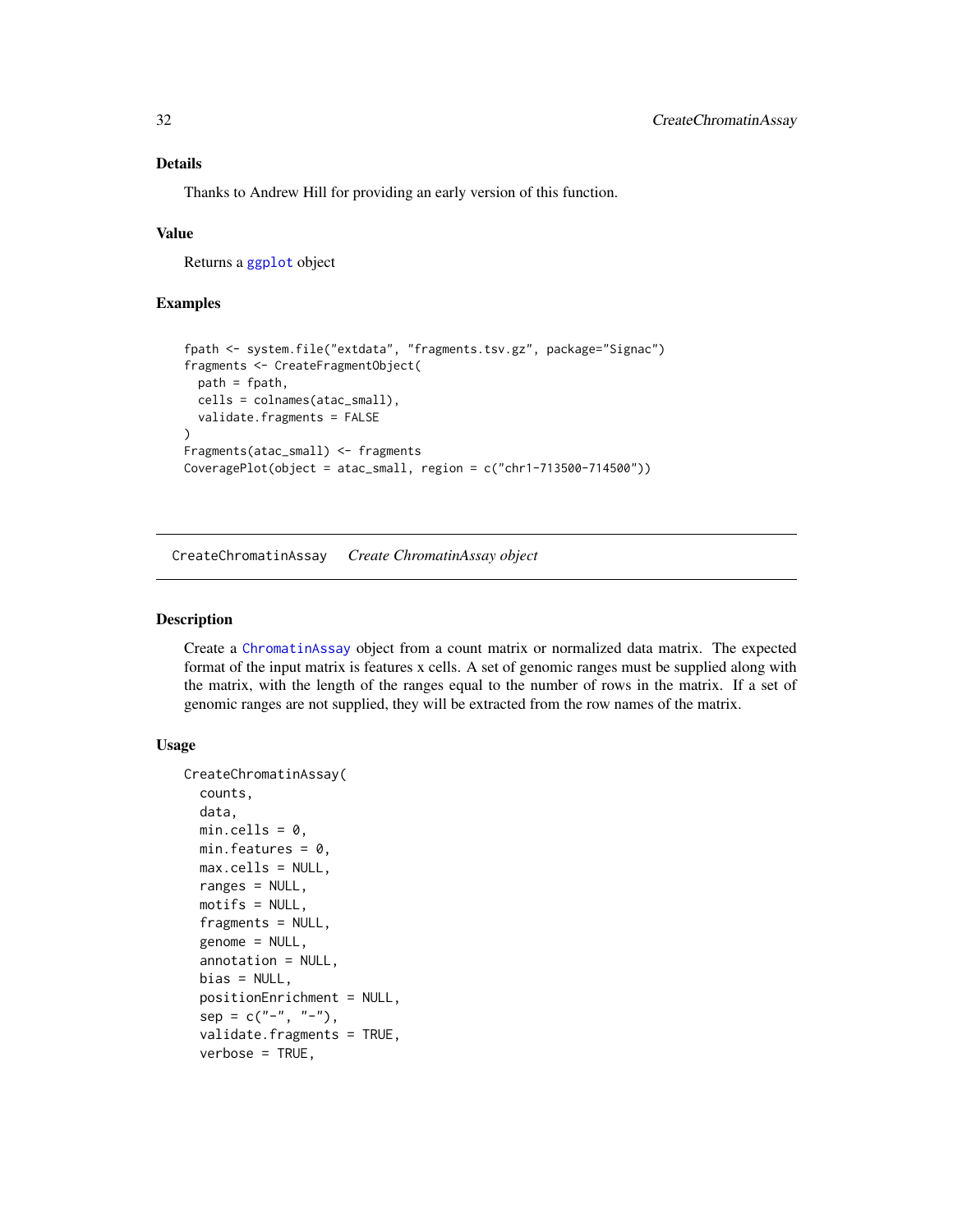...  $\mathcal{L}$ 

| counts             | Unnormalized data (raw counts)                                                                                                                                                                                                                                                                                                                                                                                                                                                                                    |  |
|--------------------|-------------------------------------------------------------------------------------------------------------------------------------------------------------------------------------------------------------------------------------------------------------------------------------------------------------------------------------------------------------------------------------------------------------------------------------------------------------------------------------------------------------------|--|
| data               | Normalized data; if provided, do not pass counts                                                                                                                                                                                                                                                                                                                                                                                                                                                                  |  |
| min.cells          | Include features detected in at least this many cells. Will subset the counts<br>matrix as well. To reintroduce excluded features, create a new object with a<br>lower cutoff.                                                                                                                                                                                                                                                                                                                                    |  |
| min.features       | Include cells where at least this many features are detected.                                                                                                                                                                                                                                                                                                                                                                                                                                                     |  |
| max.cells          | Include features detected in less than this many cells. Will subset the counts<br>matrix as well. To reintroduce excluded features, create a new object with a<br>higher cutoff. This can be useful for chromatin assays where certain artefactual<br>loci accumulate reads in all cells. A percentage cutoff can also be set using<br>'q' followed by the percentage of cells, for example 'q90' will discard features<br>detected in 90 percent of cells. If NULL (default), do not apply any maximum<br>value. |  |
| ranges             | A set of GRanges corresponding to the rows of the input matrix                                                                                                                                                                                                                                                                                                                                                                                                                                                    |  |
| motifs             | A Motif object (not required)                                                                                                                                                                                                                                                                                                                                                                                                                                                                                     |  |
| fragments          | Path to a tabix-indexed fragments file for the data contained in the input matrix.<br>If multiple fragment files are required, you can add additional Fragment object<br>to the assay after it is created using the CreateFragmentObject and Fragments<br>functions. Alternatively, a list of Fragment objects can be provided.                                                                                                                                                                                   |  |
| genome             | A Seqinfo object containing basic information about the genome used. Al-<br>ternatively, the name of a UCSC genome can be provided and the sequence<br>information will be downloaded from UCSC.                                                                                                                                                                                                                                                                                                                  |  |
| annotation         | A set of GRanges containing annotations for the genome used                                                                                                                                                                                                                                                                                                                                                                                                                                                       |  |
| bias               | A Tn5 integration bias matrix                                                                                                                                                                                                                                                                                                                                                                                                                                                                                     |  |
| positionEnrichment |                                                                                                                                                                                                                                                                                                                                                                                                                                                                                                                   |  |
|                    | A named list of matrices containing positional signal enrichment information for<br>each cell. Should be a cell x position matrix, centered on an element of interest<br>(for example, TSS sites).                                                                                                                                                                                                                                                                                                                |  |
| sep                | Separators to use for strings encoding genomic coordinates. First element is<br>used to separate the chromosome from the coordinates, second element is used<br>to separate the start from end coordinate. Only used if ranges is NULL.                                                                                                                                                                                                                                                                           |  |
| validate.fragments |                                                                                                                                                                                                                                                                                                                                                                                                                                                                                                                   |  |
|                    | Check that cells in the assay are present in the fragment file.                                                                                                                                                                                                                                                                                                                                                                                                                                                   |  |
| verbose            | Display messages                                                                                                                                                                                                                                                                                                                                                                                                                                                                                                  |  |
|                    | Additional arguments passed to CreateFragmentObject                                                                                                                                                                                                                                                                                                                                                                                                                                                               |  |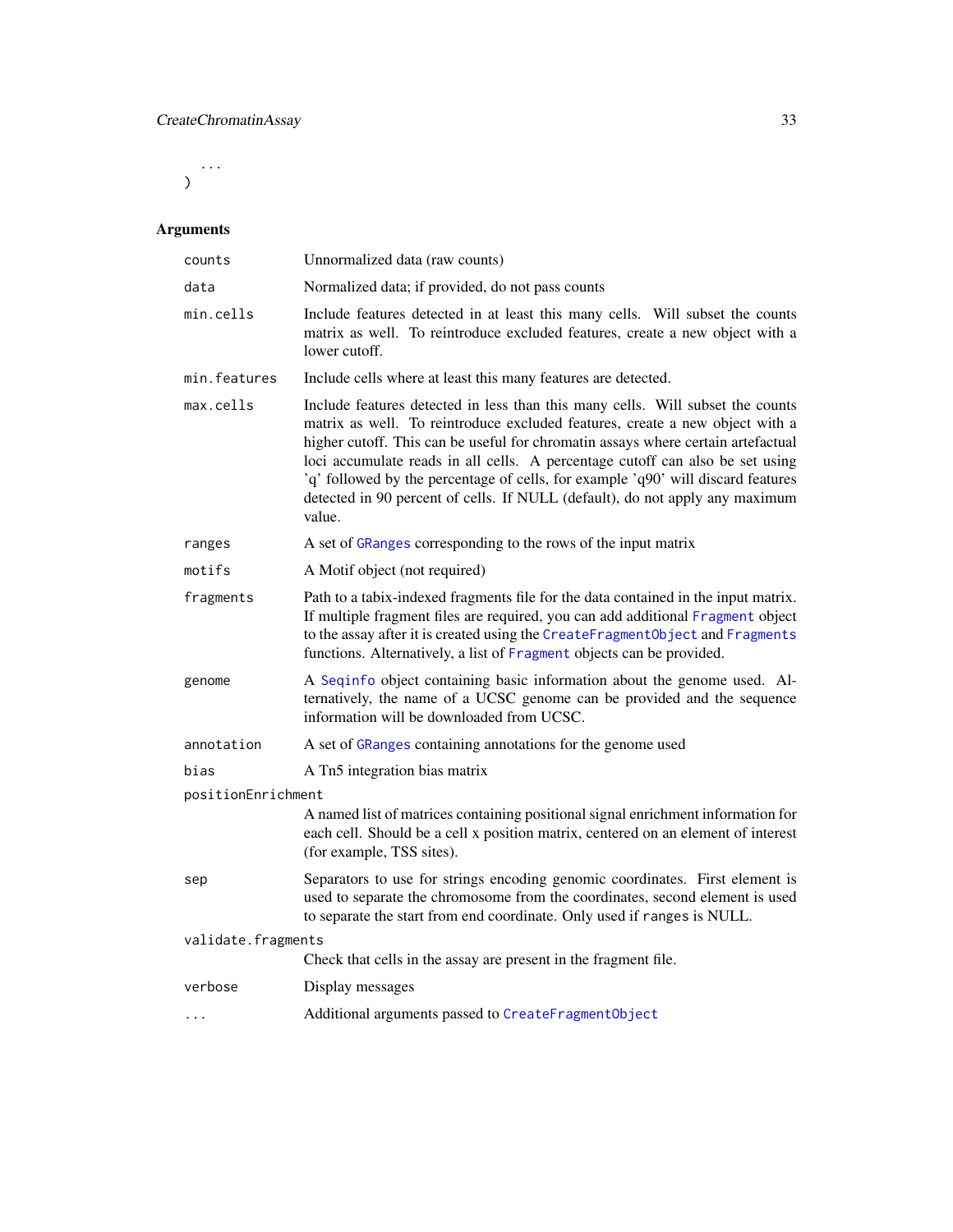<span id="page-33-1"></span><span id="page-33-0"></span>CreateFragmentObject *Create a Fragment object*

### Description

Create a Fragment object to store fragment file information. This object stores a 32-bit MD5 hash of the fragment file and the fragment file index so that any changes to the files on-disk can be detected. A check is also performed to ensure that the expected cells are present in the fragment file.

#### Usage

```
CreateFragmentObject(
  path,
  cells = NULL,
  validate.fragments = TRUE,
  verbose = TRUE,
  ...
\mathcal{L}
```
### Arguments

| path               | A path to the fragment file. The file should contain a tabix index in the same<br>directory.                                                                                                                                                                                                                                                                                      |
|--------------------|-----------------------------------------------------------------------------------------------------------------------------------------------------------------------------------------------------------------------------------------------------------------------------------------------------------------------------------------------------------------------------------|
| cells              | A named character vector containing cell barcodes contained in the fragment<br>file. This does not need to be all cells in the fragment file, but there should be no<br>cells in the vector that are not present in the fragment file. A search of the file<br>will be performed until at least one fragment from each cell is found. If NULL,<br>don't check for expected cells. |
|                    | Each element of the vector should be a cell barcode that appears in the fragment<br>file, and the name of each element should be the corresponding cell name in the<br>object.                                                                                                                                                                                                    |
| validate.fragments |                                                                                                                                                                                                                                                                                                                                                                                   |
|                    | Check that expected cells are present in the fragment file.                                                                                                                                                                                                                                                                                                                       |
| verbose            | Display messages                                                                                                                                                                                                                                                                                                                                                                  |
|                    | Additional arguments passed to ValidateCells                                                                                                                                                                                                                                                                                                                                      |

### Examples

```
fpath <- system.file("extdata", "fragments.tsv.gz", package="Signac")
cells <- colnames(x = atac_small)
names(x = cells) <- paste0("test_", cells)
frags <- CreateFragmentObject(path = fpath, cells = cells, verbose = FALSE, tolerance = 0.5)
```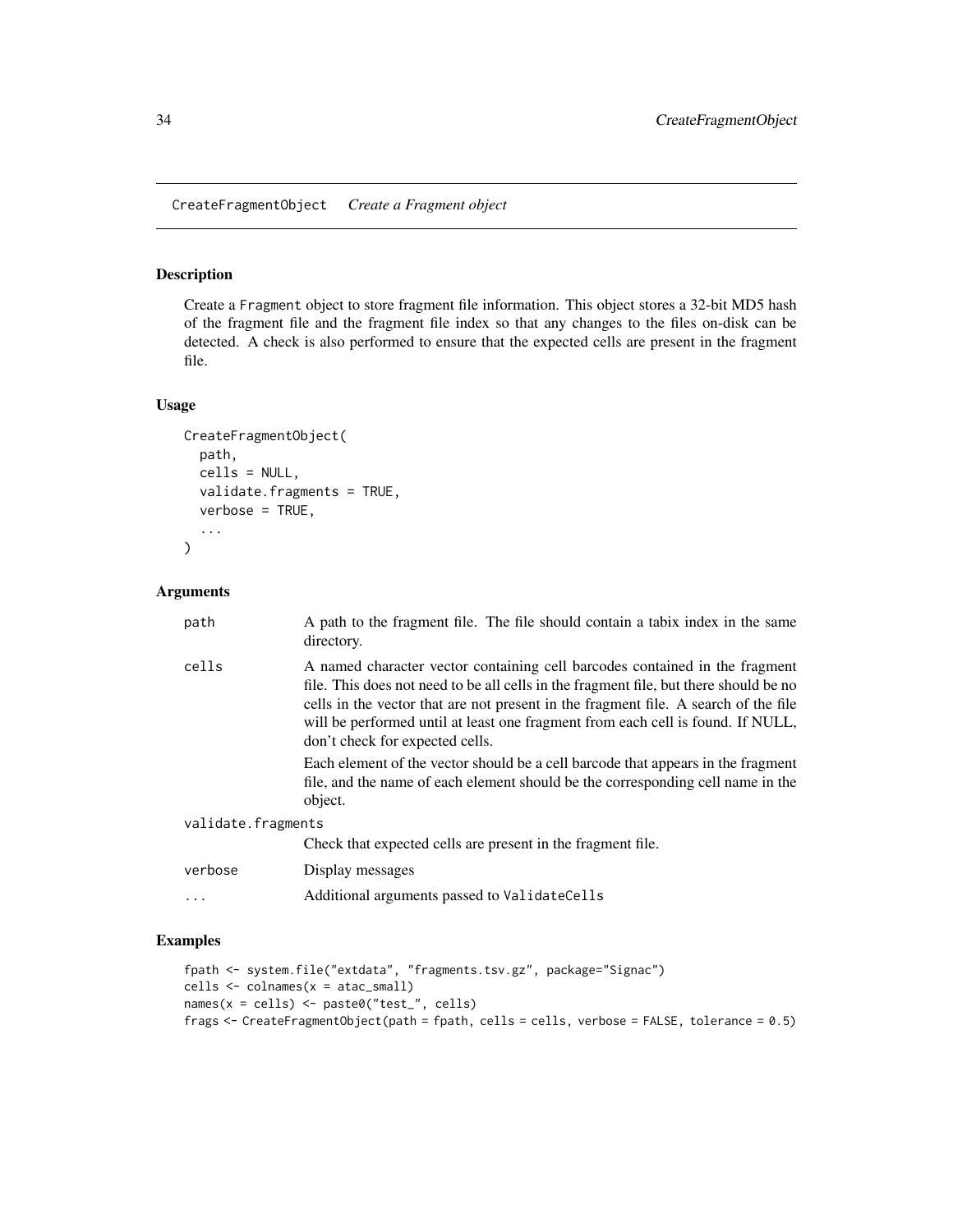<span id="page-34-0"></span>Create a motif x feature matrix from a set of genomic ranges, the genome, and a set of position weight matrices.

### Usage

```
CreateMotifMatrix(
  features,
  pwm,
  genome,
  score = FALSE,
  use.counts = FALSE,
  sep = c("-", "-"),
  ...
)
```
### Arguments

| features   | A GRanges object containing a set of genomic features                                                                    |
|------------|--------------------------------------------------------------------------------------------------------------------------|
| pwm        | A PFMatrixList or PWMatrixList object containing position weight/frequency<br>matrices to use                            |
| genome     | Any object compatible with the genome argument in match Motifs                                                           |
| score      | Record the motif match score, rather than presence/absence (default FALSE)                                               |
| use.counts | Record motif counts per region. If FALSE (default), record presence/absence of<br>motif. Only applicable if score=FALSE. |
| sep        | A length-2 character vector containing the separators to be used when construct-<br>ing matrix rownames from the GRanges |
| $\ddotsc$  | Additional arguments passed to match Motifs                                                                              |

### Details

Requires that motifmatchr is installed <https://www.bioconductor.org/packages/motifmatchr/>.

### Value

Returns a sparse matrix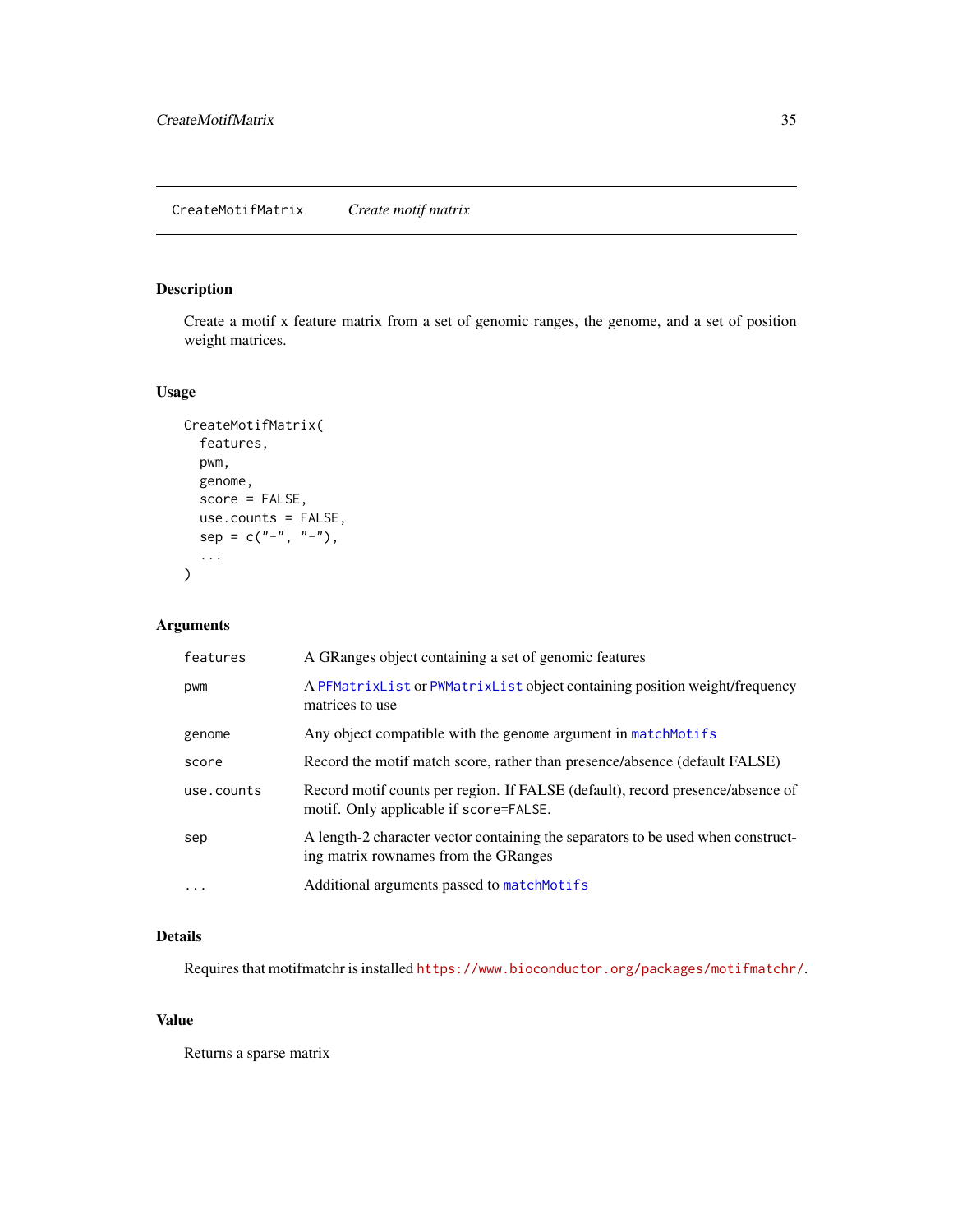### Examples

```
## Not run:
library(JASPAR2018)
library(TFBSTools)
library(BSgenome.Hsapiens.UCSC.hg19)
pwm <- getMatrixSet(
  x = JASPAR2018,
  opts = list(species = 9606, all_versions = FALSE)
\lambdamotif.matrix <- CreateMotifMatrix(
  features = granges(atac_small),
  pwm = pwm,genome = BSgenome.Hsapiens.UCSC.hg19
\lambda## End(Not run)
```
CreateMotifObject *Create motif object*

### Description

Create a [Motif-class](#page-73-2) object.

### Usage

```
CreateMotifObject(
  data = NULL,
 pwm = NULL,motif.names = NULL,
 positions = NULL,
 meta.data = NULL
\lambda
```

| data        | A motif x region matrix                                                                                                                                                                                                                                                                                                                        |
|-------------|------------------------------------------------------------------------------------------------------------------------------------------------------------------------------------------------------------------------------------------------------------------------------------------------------------------------------------------------|
| pwm         | A named list of position weight matrices or position frequency matrices match-<br>ing the motif names in data. Can be of class PFMatrix List.                                                                                                                                                                                                  |
| motif.names | A named list of motif names. List element names must match the names given<br>in pwm. If NULL, use the names from the list of position weight or position<br>frequency matrices. This can be used to set a alternative common name for the<br>motif. If a PFMatrixList is passed to pwm, it will pull the motif name from the<br>PFMatrixList. |
| positions   | A GRange slist object containing exact positions of each motif.                                                                                                                                                                                                                                                                                |
| meta.data   | A data.frame containing metadata                                                                                                                                                                                                                                                                                                               |

<span id="page-35-0"></span>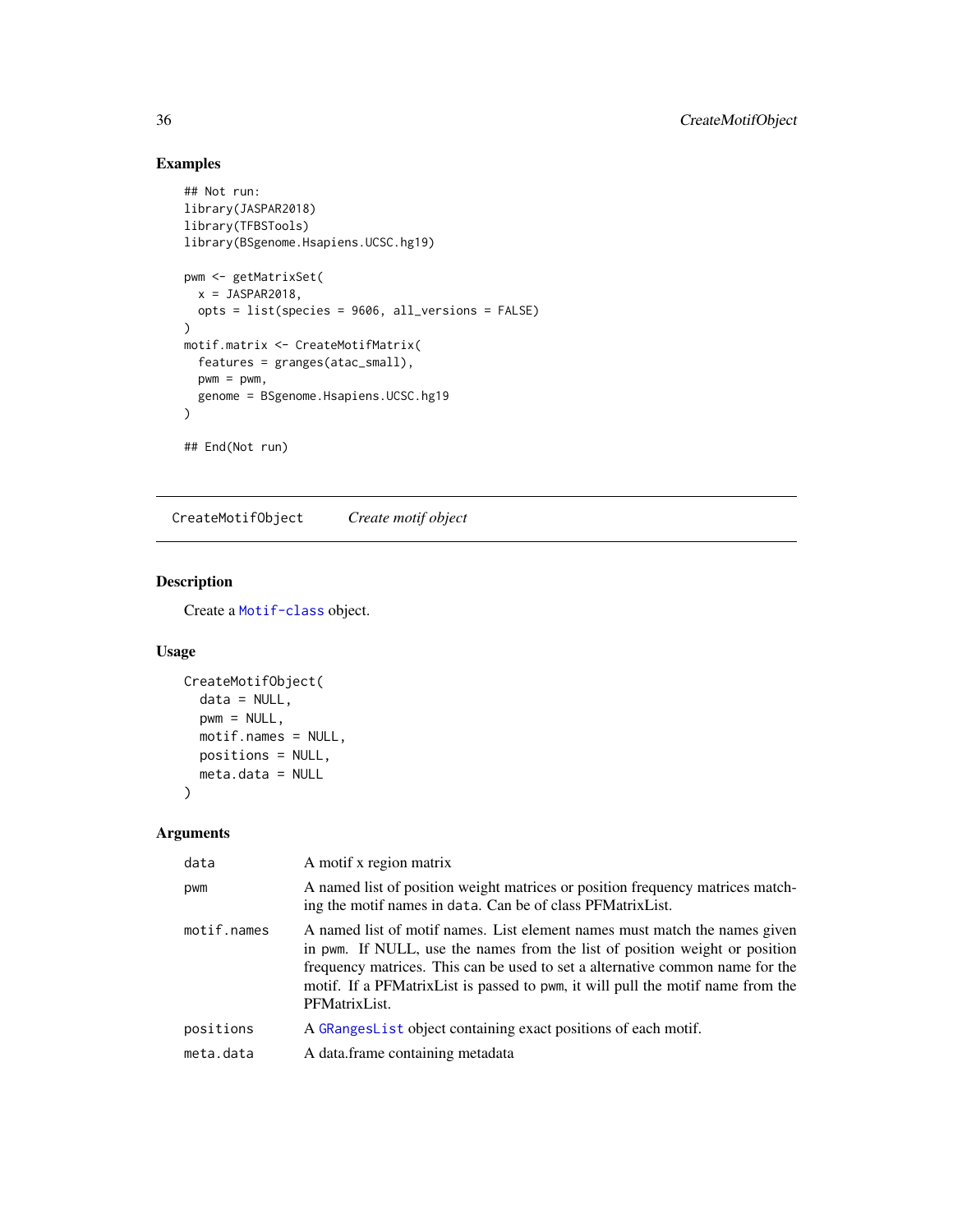#### DepthCor 37

# Value

Returns a [Motif](#page-73-0) object

# Examples

```
motif.matrix <- matrix(
 data = sample(c(0,1),size = 100,replace = TRUE),
 ncol = 5\mathcal{L}motif <- CreateMotifObject(data = motif.matrix)
```
# DepthCor *Plot sequencing depth correlation*

# Description

Compute the correlation between total counts and each reduced dimension component.

# Usage

```
DepthCor(object, assay = NULL, reduction = "lsi", n = 10, ...)
```
# Arguments

| object    | A Seurat object                                                            |
|-----------|----------------------------------------------------------------------------|
| assay     | Name of assay to use for sequencing depth. If NULL, use the default assay. |
| reduction | Name of a dimension reduction stored in the input object                   |
| n         | Number of components to use. If NULL, use all components.                  |
| $\cdots$  | Additional arguments passed to cor                                         |

# Value

Returns a [ggplot](#page-0-0) object

# Examples

DepthCor(object = atac\_small)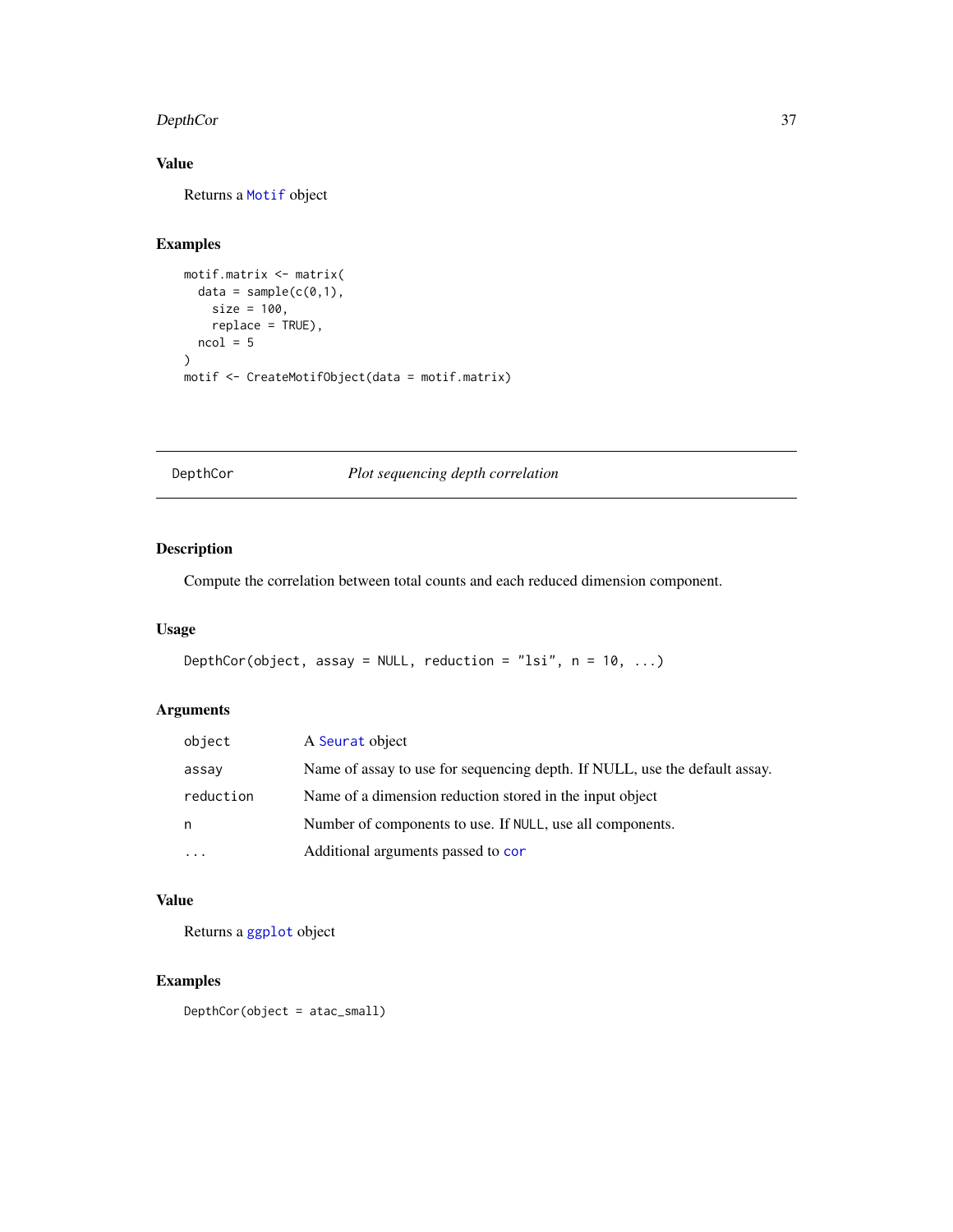DownsampleFeatures *Downsample Features*

#### Description

Randomly downsample features and assign to VariableFeatures for the object. This will select n features at random.

#### Usage

```
DownsampleFeatures(object, assay = NULL, n = 20000, verbose = TRUE)
```
### Arguments

| object  | A Seurat object                                    |
|---------|----------------------------------------------------|
| assay   | Name of assay to use. Default is the active assay. |
| n       | Number of features to retain (default 20000).      |
| verbose | Display messages                                   |

#### Value

Returns a [Seurat](#page-0-0) object with [VariableFeatures](#page-0-0) set to the randomly sampled features.

#### Examples

DownsampleFeatures(atac\_small, n = 10)

ExpressionPlot *Plot gene expression*

## Description

Display gene expression values for different groups of cells and different genes. Genes will be arranged on the x-axis and different groups stacked on the y-axis, with expression value distribution for each group shown as a violin plot. This is designed to work alongside a genomic coverage track, and the plot will be able to be aligned with coverage tracks for the same groups of cells.

```
ExpressionPlot(
 object,
  features,
  assay = NULL,group.py = NULL,idents = NULL,
  slot = "data"
)
```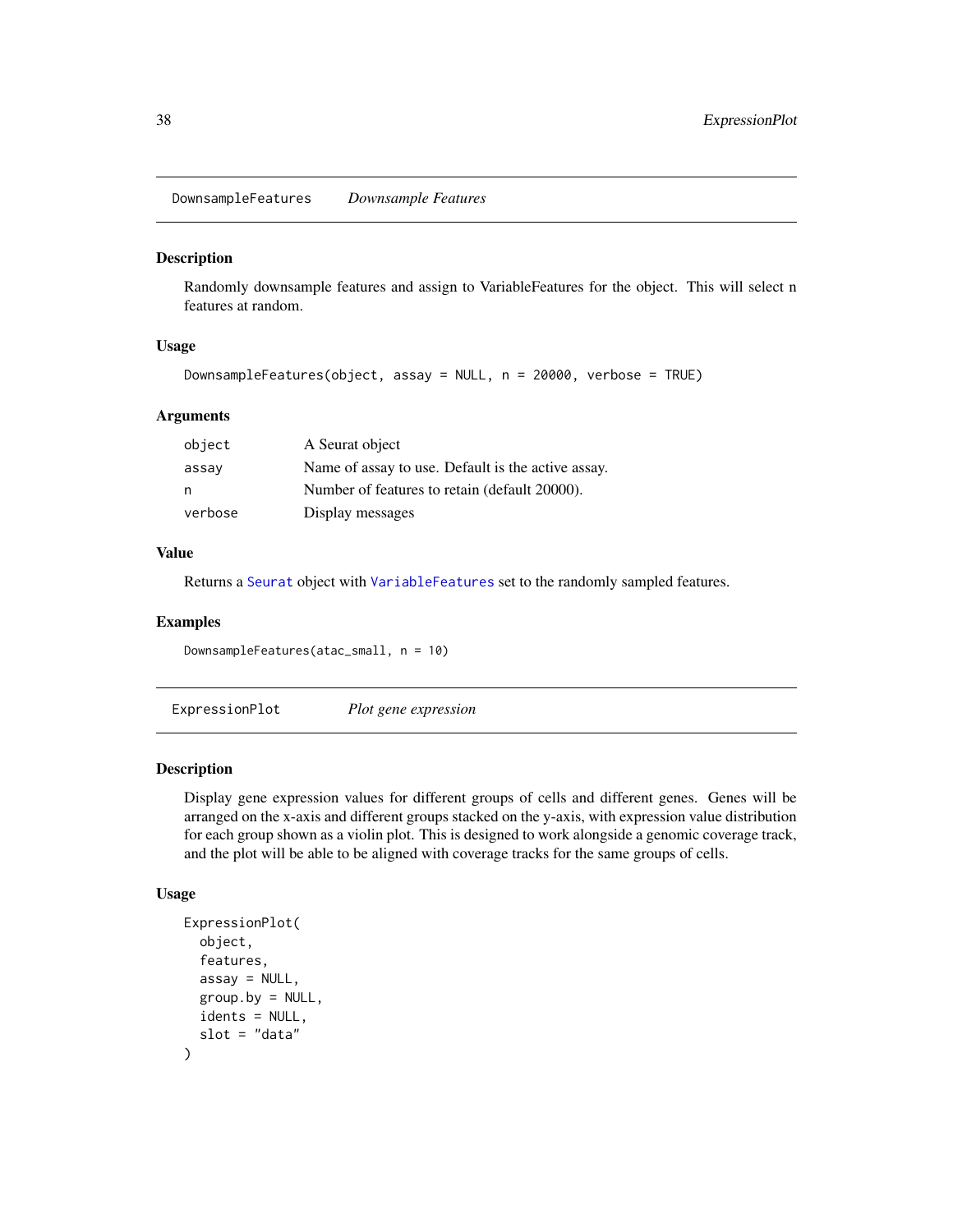#### Extend 39

# Arguments

| object   | A Seurat object                                                                 |
|----------|---------------------------------------------------------------------------------|
| features | A list of features to plot                                                      |
| assay    | Name of the assay storing expression information                                |
| group.by | A grouping variable to group cells by. If NULL, use the current cell identities |
| idents   | A list of identities to include in the plot. If NULL, include all identities    |
| slot     | Which slot to pull expression data from                                         |

# Examples

ExpressionPlot(atac\_small, features = "TSPAN6", assay = "RNA")

# Description

Resize GenomicRanges upstream and or downstream. From [https://support.bioconductor.](https://support.bioconductor.org/p/78652/) [org/p/78652/](https://support.bioconductor.org/p/78652/)

# Usage

```
Extend(x, upstream = 0, downstream = 0, from.midpoint = FALSE)
```
# Arguments

| $\mathsf{x}$  | A range                                                                                                     |
|---------------|-------------------------------------------------------------------------------------------------------------|
| upstream      | Length to extend upstream                                                                                   |
| downstream    | Length to extend downstream                                                                                 |
| from.midpoint | Count bases from region midpoint, rather than the 5' or 3' end for upstream and<br>downstream respectively. |

# Value

Returns a [GRanges](#page-0-0) object

# Examples

Extend( $x = blacklist_hq19$ , upstream = 100, downstream = 100)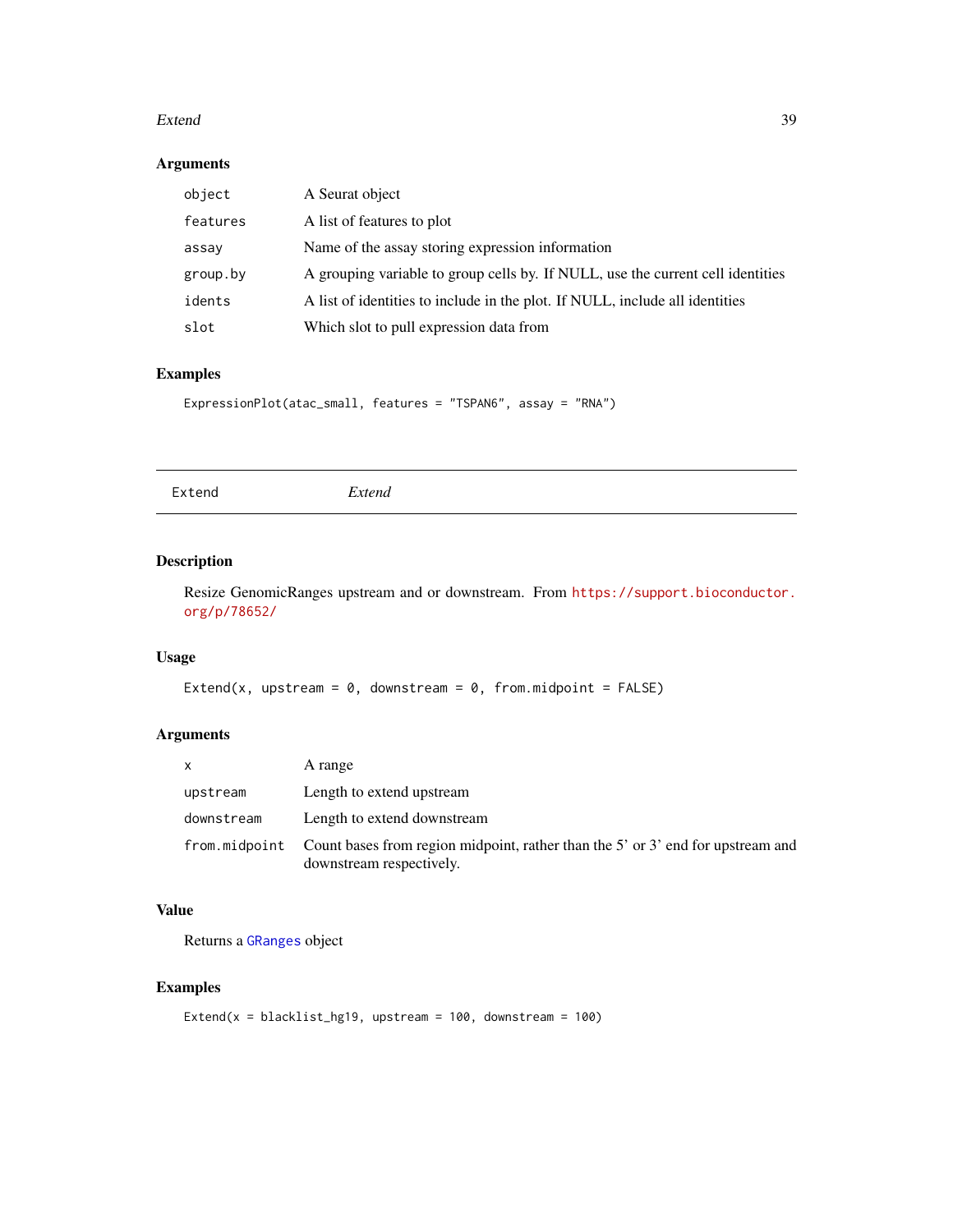<span id="page-39-0"></span>FeatureMatrix *Feature Matrix*

# Description

Construct a feature x cell matrix from a genomic fragments file

# Usage

```
FeatureMatrix(
  fragments,
  features,
  cells = NULL,
 process_n = 2000,sep = c("-"," "-"),verbose = TRUE
)
```
# Arguments

| fragments | A list of Fragment objects.                                                                                                                                                                             |
|-----------|---------------------------------------------------------------------------------------------------------------------------------------------------------------------------------------------------------|
| features  | A GRanges object containing a set of genomic intervals. These will form the<br>rows of the matrix, with each entry recording the number of unique reads falling<br>in the genomic region for each cell. |
| cells     | Vector of cells to include. If NULL, include all cells found in the fragments file                                                                                                                      |
| process_n | Number of regions to load into memory at a time, per thread. Processing more<br>regions at once can be faster but uses more memory.                                                                     |
| sep       | Vector of separators to use for genomic string. First element is used to separate<br>chromosome and coordinates, second separator is used to separate start and end<br>coordinates.                     |
| verbose   | Display messages                                                                                                                                                                                        |

## Value

Returns a sparse matrix

```
fpath <- system.file("extdata", "fragments.tsv.gz", package="Signac")
fragments <- CreateFragmentObject(fpath)
FeatureMatrix(
 fragments = fragments,
  features = granges(atac_small)
\mathcal{L}
```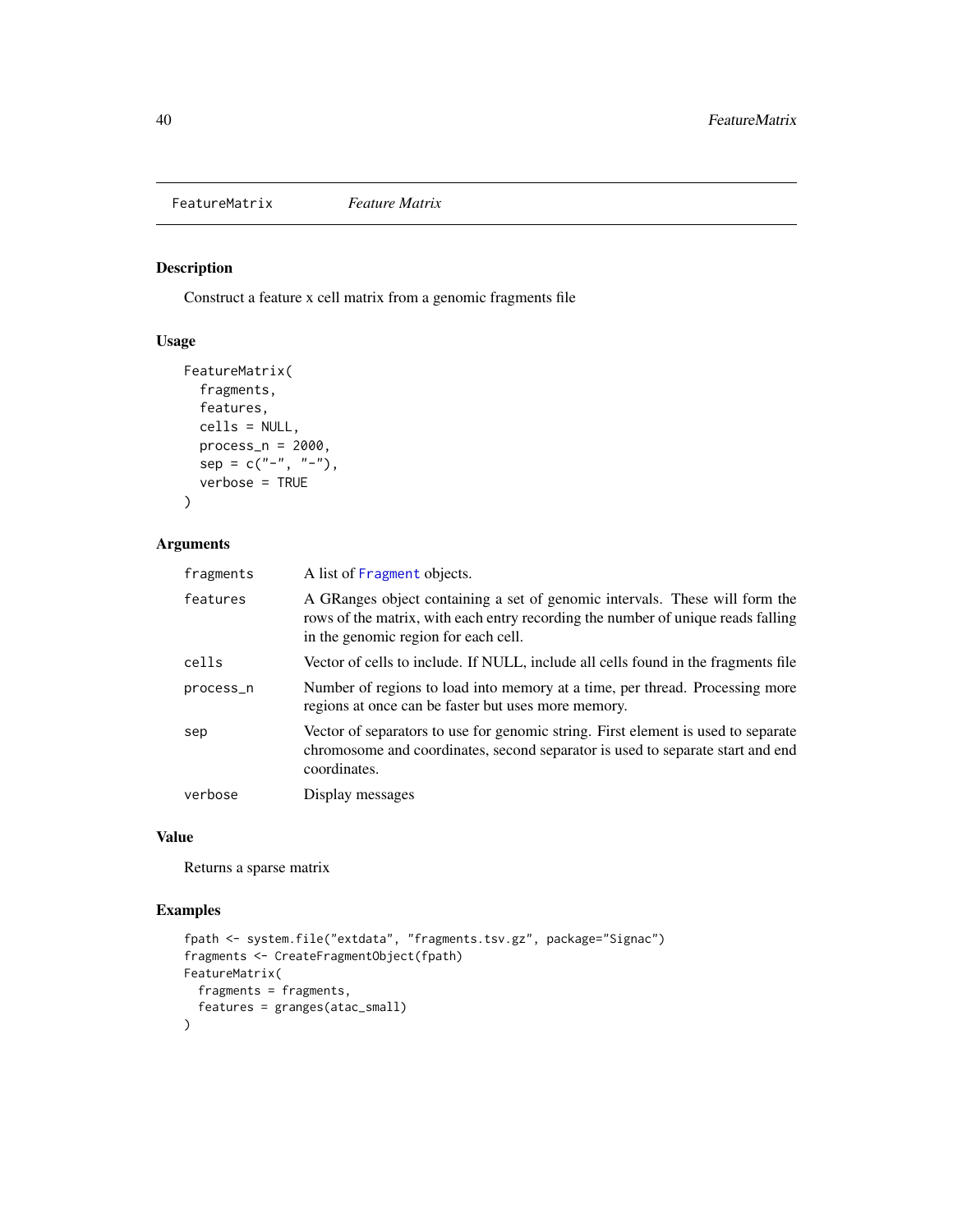#### Description

Remove all fragments that are not from an allowed set of cell barcodes from the fragment file. This will create a new file on disk that only contains fragments from cells specified in the cells argument. The output file is block gzip-compressed and indexed, ready for use with Signac functions.

## Usage

```
FilterCells(
  fragments,
  cells,
  outfile = NULL,
  buffer_length = 256L,
  verbose = TRUE
\mathcal{L}
```
#### Arguments

| fragments     | Path to a fragment file.                                                                                    |
|---------------|-------------------------------------------------------------------------------------------------------------|
| cells         | A vector of cells to keep                                                                                   |
| outfile       | Name for output file.                                                                                       |
| buffer_length | Size of buffer to be read from the fragment file. This must be longer than the<br>longest line in the file. |
| verbose       | Display messages                                                                                            |

```
fpath <- system.file("extdata", "fragments.tsv.gz", package="Signac")
tmpf <- tempfile(fileext = ".gz")
FilterCells(
  fragments = fpath,
  cells = head(colnames(atac_small)),
  outfile = tmpf
)
file.remove(tmpf)
```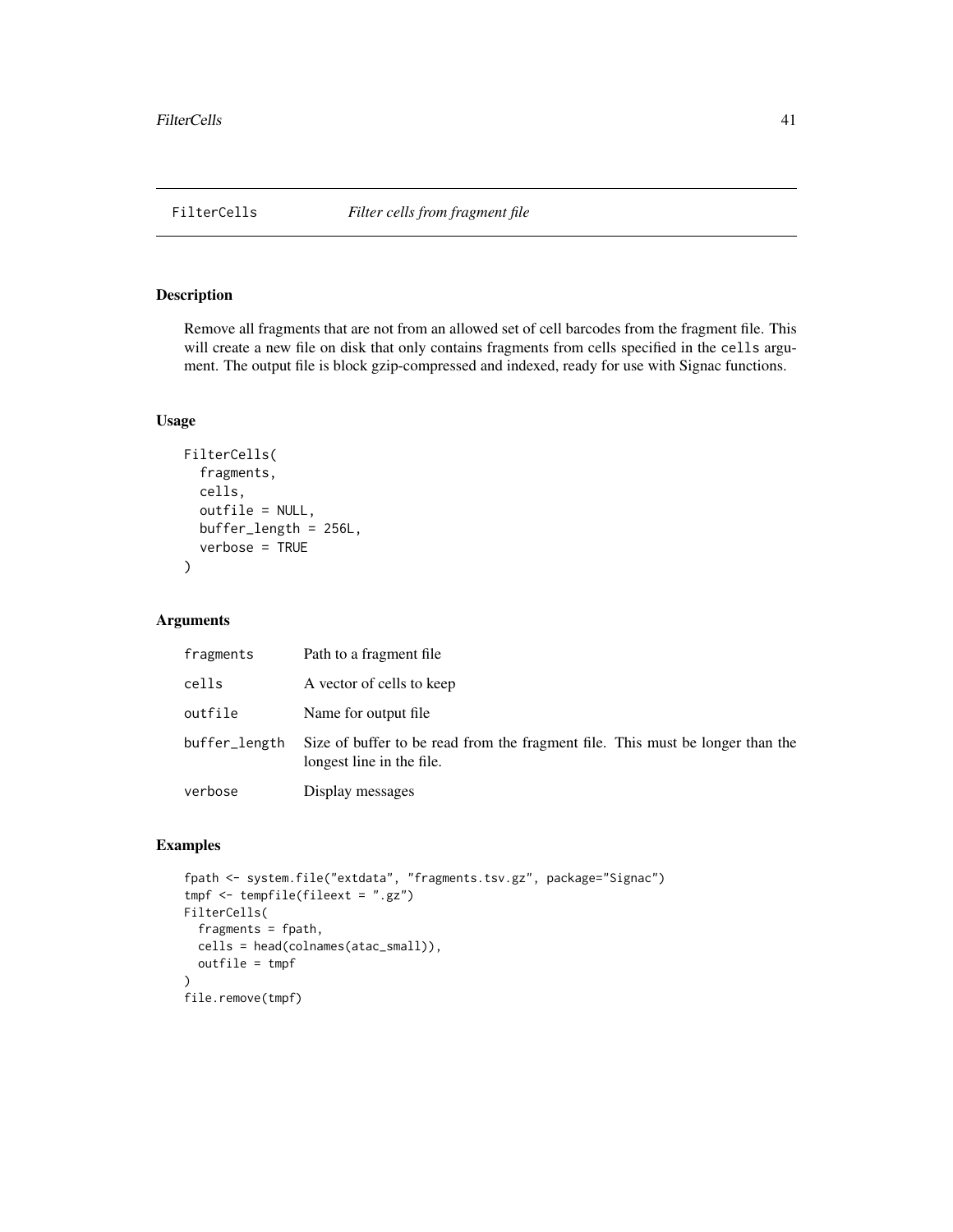FindClonotypes *Find clonotypes*

## Description

Identify groups of related cells from allele frequency data. This will cluster the cells based on their allele frequencies, reorder the factor levels for the cluster identities by heirarchically clustering the collapsed (pseudobulk) cluster allele frequencies, and set the variable features for the allele frequency assay to the order of features defined by heirarchal clustering.

# Usage

```
FindClonotypes(
  object,
  assay = NULL,
  features = NULL,
  metric = "cosine",
  resolution = 1,
  k = 10,
  algorithm = 3
)
```
# Arguments

| object     | A Seurat object                                        |
|------------|--------------------------------------------------------|
| assay      | Name of assay to use                                   |
| features   | Features to include when constructing neighbor graph   |
| metric     | Distance metric to use                                 |
| resolution | Clustering resolution to use. See FindClusters         |
| k          | Passed to k. param argument in FindNeighbors           |
| algorithm  | Community detection algorithm to use. See FindClusters |

# Value

Returns a [Seurat](#page-0-0) object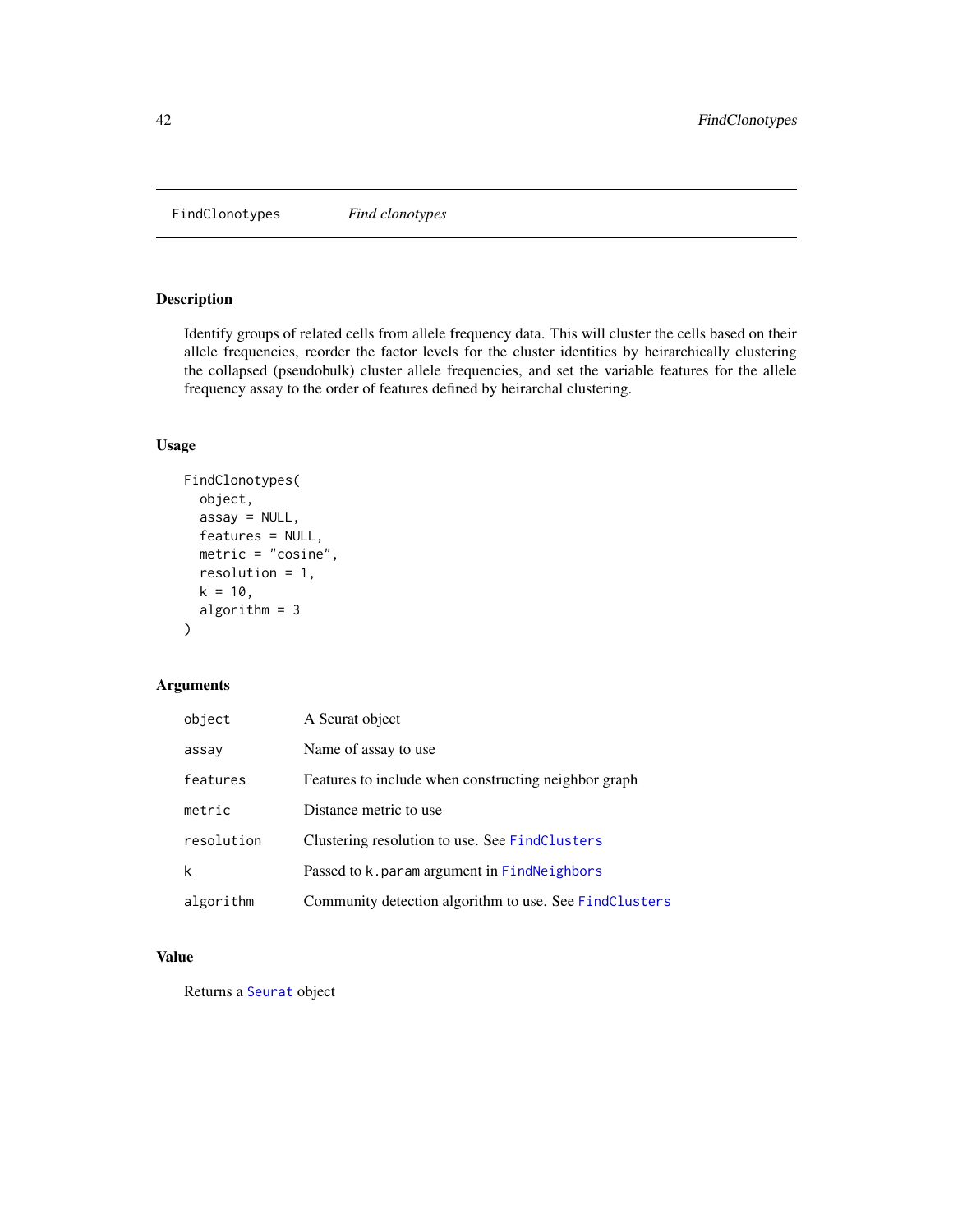### Description

Find motifs overrepresented in a given set of genomic features. Computes the number of features containing the motif (observed) and compares this to the total number of features containing the motif (background) using the hypergeometric test.

### Usage

```
FindMotifs(
  object,
  features,
  background = 40000,
  assay = NULL,
  verbose = TRUE,
  ...
\mathcal{L}
```
# Arguments

| object     | A Seurat object                                                                                                                                                                                                                                                                                                                                                                                                                                                                         |
|------------|-----------------------------------------------------------------------------------------------------------------------------------------------------------------------------------------------------------------------------------------------------------------------------------------------------------------------------------------------------------------------------------------------------------------------------------------------------------------------------------------|
| features   | A vector of features to test for enrichments over background                                                                                                                                                                                                                                                                                                                                                                                                                            |
| background | Either a vector of features to use as the background set, or a number specify<br>the number of features to randomly select as a background set. If a number<br>is provided, regions will be selected to match the sequence characteristics of<br>the query features. To match the sequence characteristics, these characteristics<br>must be stored in the feature metadata for the assay. This can be added using the<br>RegionStats function. If NULL, use all features in the assay. |
|            | Which assay to use. Default is the active assay                                                                                                                                                                                                                                                                                                                                                                                                                                         |
| verbose    | Display messages                                                                                                                                                                                                                                                                                                                                                                                                                                                                        |
| $\ddots$ . | Arguments passed to MatchRegionStats.                                                                                                                                                                                                                                                                                                                                                                                                                                                   |
| assay      |                                                                                                                                                                                                                                                                                                                                                                                                                                                                                         |

## Value

Returns a data frame

```
de.motif <- head(rownames(atac_small))
bg.peaks <- tail(rownames(atac_small))
FindMotifs(
  object = atac_small,
  features = de.motif,
  background = bg.peaks)
```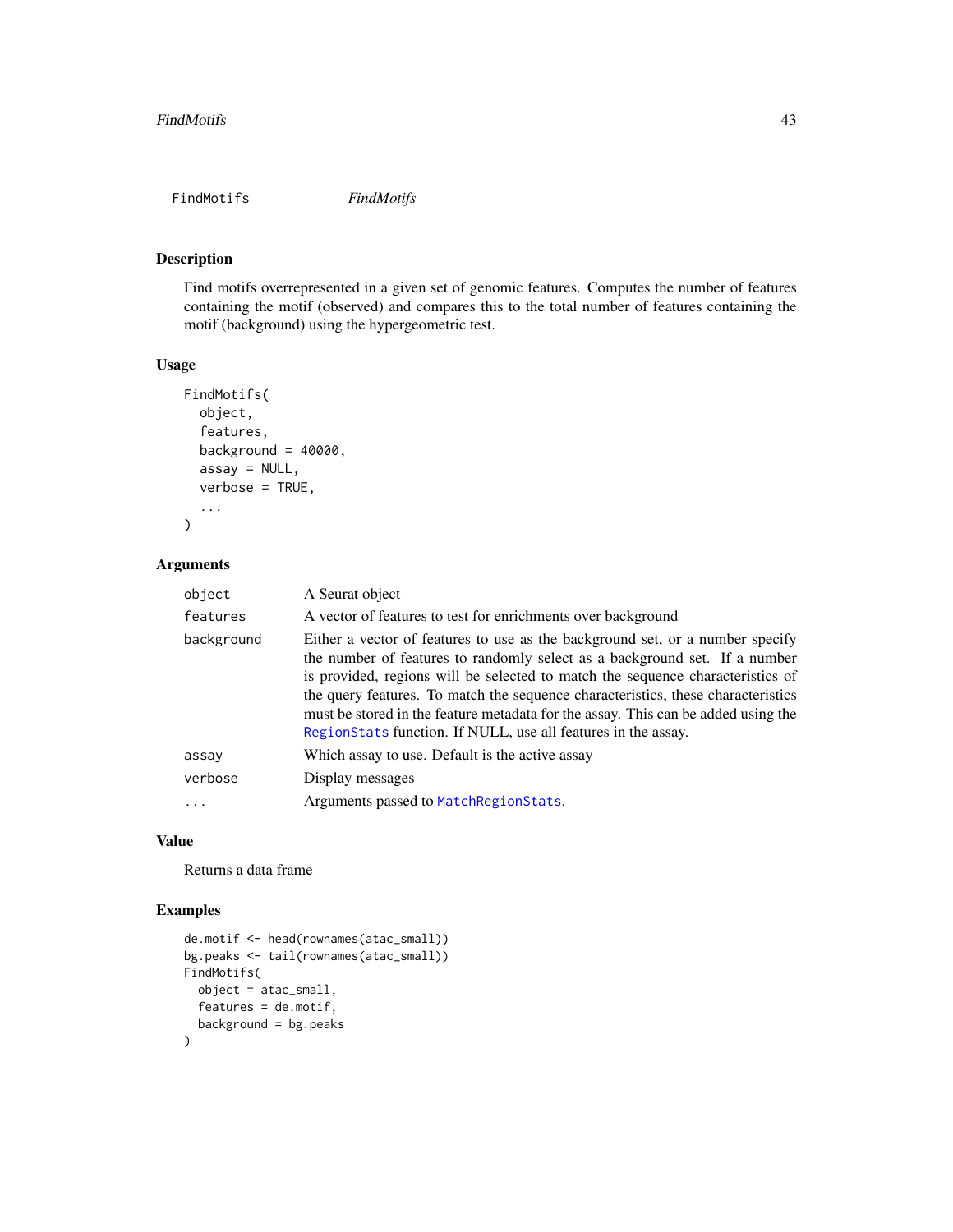<span id="page-43-1"></span>findOverlaps-methods *Find overlapping ranges for ChromatinAssay objects*

#### <span id="page-43-0"></span>Description

The findOverlaps,countOverlaps methods are available for [ChromatinAssay](#page-21-0) objects. This allows finding overlaps between genomic ranges and the ranges stored in the ChromatinAssay.

```
## S4 method for signature 'Vector,ChromatinAssay'
findOverlaps(
 query,
 subject,
 maxgap = -1L,
 minoverlap = 0L,
  type = c("any", "start", "end", "within", "equal"),
  select = c("all", "first", "last", "arbitrary"),ignore.strand = FALSE
)
## S4 method for signature 'ChromatinAssay, Vector'
findOverlaps(
 query,
  subject,
 maxgap = -1L,
 minoverlap = 0L,
  type = c("any", "start", "end", "within", "equal"),
  select = c("all", "first", "last", "arbitrary"),
  ignore.strand = FALSE
\lambda## S4 method for signature 'ChromatinAssay,ChromatinAssay'
findOverlaps(
 query,
  subject,
 maxgap = -1L,
 minoverlap = 0L,
  type = c("any", "start", "end", "within", "equal"),
  select = c("all", "first", "last", "arbitrary"),
  ignore.strand = FALSE
)
## S4 method for signature 'Vector, Seurat'
findOverlaps(
  query,
  subject,
```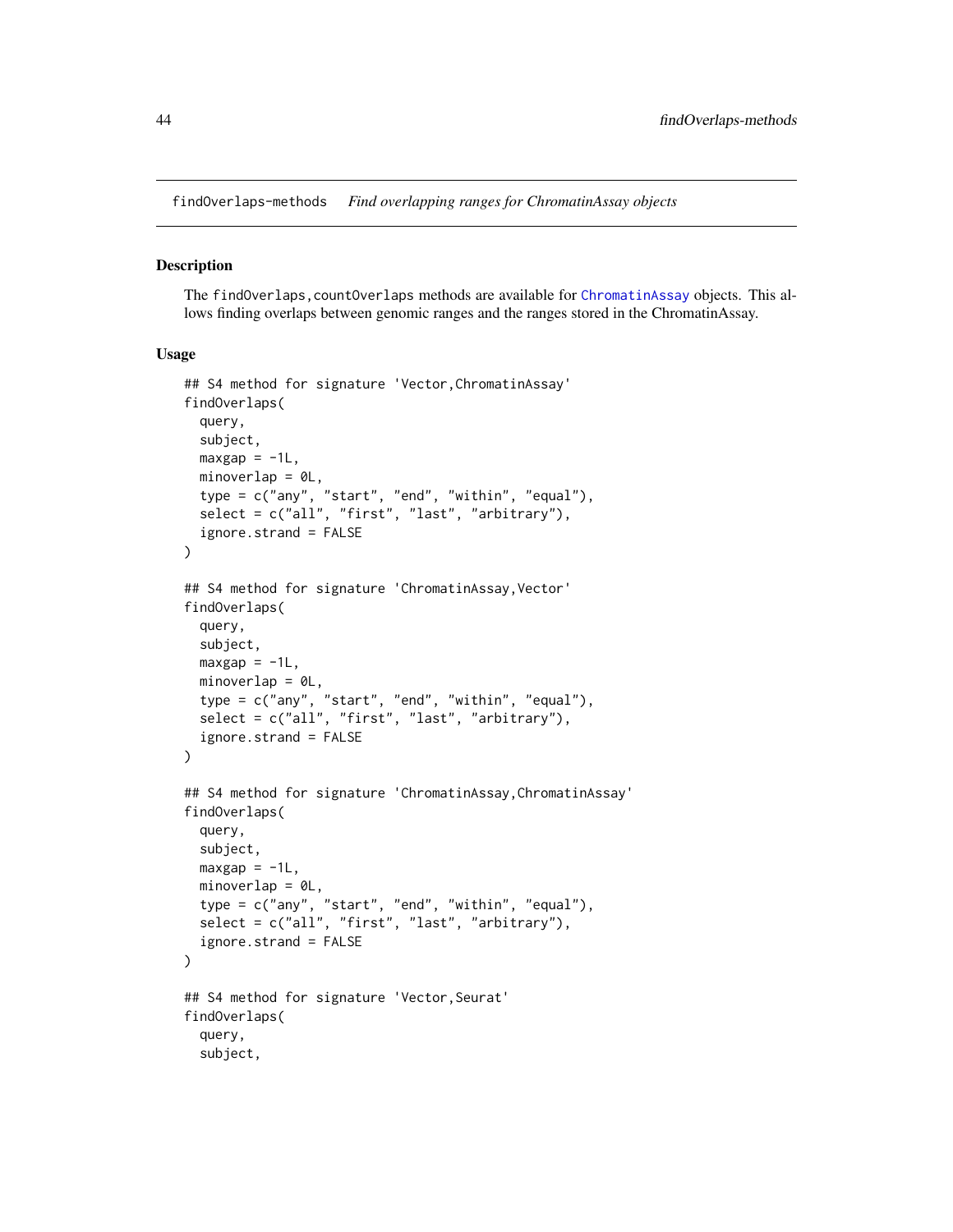```
maxgap = -1L,
 minoverlap = 0L,type = c("any", "start", "end", "within", "equal"),
  select = c("all", "first", "last", "arbitrary"),
  ignore.strand = FALSE
\lambda## S4 method for signature 'Seurat, Vector'
findOverlaps(
 query,
 subject,
 maxgap = -1L,
 minoverlap = 0L,
  type = c("any", "start", "end", "within", "equal"),select = c("all", "first", "last", "arbitrary"),
  ignore.strand = FALSE
\mathcal{L}## S4 method for signature 'Seurat, Seurat'
findOverlaps(
 query,
 subject,
 maxgap = -1L,
 minoverlap = 0L,
  type = c("any", "start", "end", "within", "equal"),
  select = c("all", "first", "last", "arbitrary"),
  ignore.strand = FALSE
)
## S4 method for signature 'Vector,ChromatinAssay'
countOverlaps(
 query,
  subject,
 maxgap = -1L,
 minoverlap = 0L,
  type = c("any", "start", "end", "within", "equal"),
  ignore.strand = FALSE
\mathcal{L}## S4 method for signature 'ChromatinAssay,Vector'
countOverlaps(
 query,
  subject,
 maxgap = -1L,
 minoverlap = 0L,
  type = c("any", "start", "end", "within", "equal"),
  ignore.strand = FALSE
\mathcal{L}
```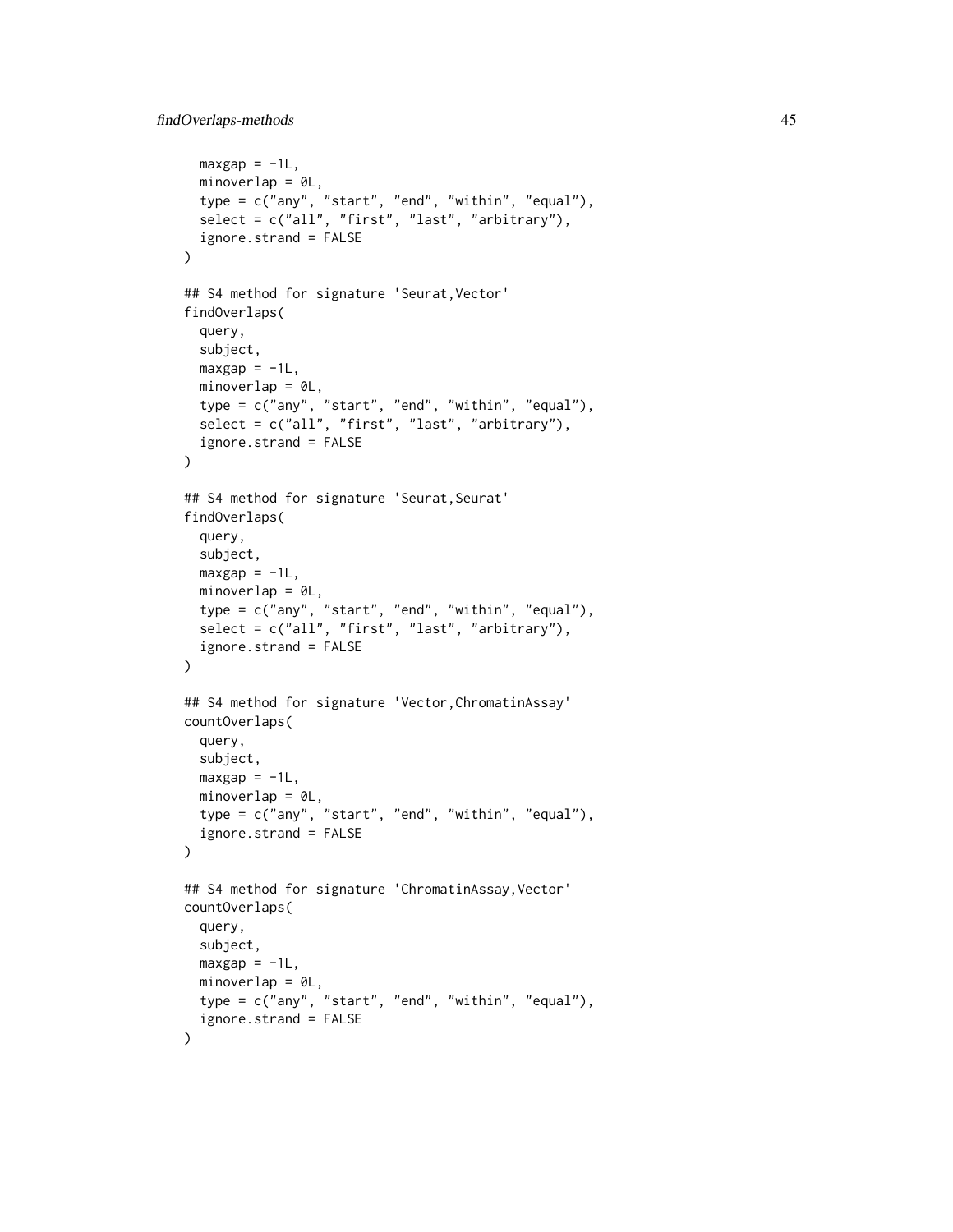```
## S4 method for signature 'ChromatinAssay,ChromatinAssay'
countOverlaps(
  query,
  subject,
 maxgap = -1L,
 minoverlap = 0L,
  type = c("any", "start", "end", "within", "equal"),
  ignore.strand = FALSE
\mathcal{L}## S4 method for signature 'Seurat, Vector'
countOverlaps(
 query,
  subject,
  maxgap = -1L,
 minoverlap = 0L,
  type = c("any", "start", "end", "within", "equal"),
  ignore.strand = FALSE
\lambda## S4 method for signature 'Vector,Seurat'
countOverlaps(
  query,
  subject,
 maxgap = -1L,
 minoverlap = 0L,type = c("any", "start", "end", "within", "equal"),
  ignore.strand = FALSE
\mathcal{L}## S4 method for signature 'Seurat, Seurat'
countOverlaps(
  query,
  subject,
 maxgap = -1L,
 minoverlap = 0L,
  type = c("any", "start", "end", "within", "equal"),
  ignore.strand = FALSE
\mathcal{L}
```
query, subject A [ChromatinAssay](#page-21-0) object maxgap, minoverlap, type, select, ignore.strand See [?findOverlaps](#page-43-0) in the GenomicRanges and IRanges packages.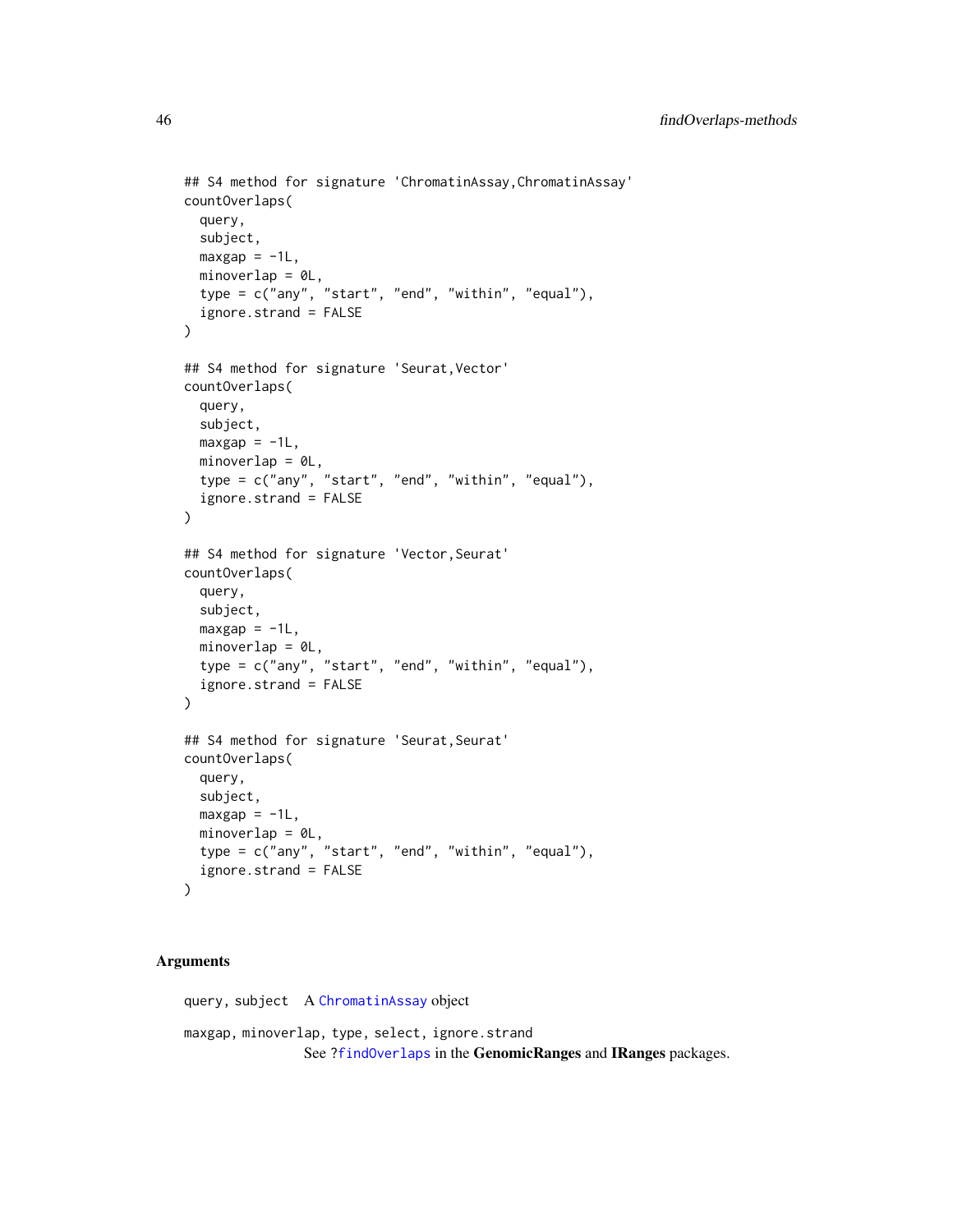## FindTopFeatures 47

## **Details**

If a ChromatinAssay is set as the default assay in a [Seurat](#page-0-0) object, you can also call findOverlaps directly on the Seurat object.

#### Value

See [findOverlaps](#page-43-0)

# Functions

- findOverlaps,ChromatinAssay,Vector-method: method for ChromatinAssay, Vector
- findOverlaps,ChromatinAssay,ChromatinAssay-method: method for ChromatinAssay, ChromatinAssay
- findOverlaps, Vector, Seurat-method: method for Vector, Seurat
- findOverlaps,Seurat,Vector-method: method for Seurat, Vector
- findOverlaps, Seurat, Seurat-method: method for Seurat, Seurat
- countOverlaps, Vector, ChromatinAssay-method: method for Vector, ChromatinAssay
- countOverlaps,ChromatinAssay,Vector-method: method for ChromatinAssay, Vector
- countOverlaps,ChromatinAssay,ChromatinAssay-method: method for ChromatinAssay, ChromatinAssay
- countOverlaps,Seurat,Vector-method: method for Seurat, Vector
- countOverlaps,Vector,Seurat-method: method for Vector, Seurat
- countOverlaps,Seurat,Seurat-method: method for Seurat, Seurat

### See Also

- [findOverlaps-methods](#page-43-1) in the IRanges package.
- [findOverlaps-methods](#page-43-1) in the GenomicRanges package
- [ChromatinAssay-class](#page-21-1)

FindTopFeatures *Find most frequently observed features*

# **Description**

Find top binary features for a given assay based on total number of cells containing feature. Can specify a minumum cell count, or a lower percentile bound.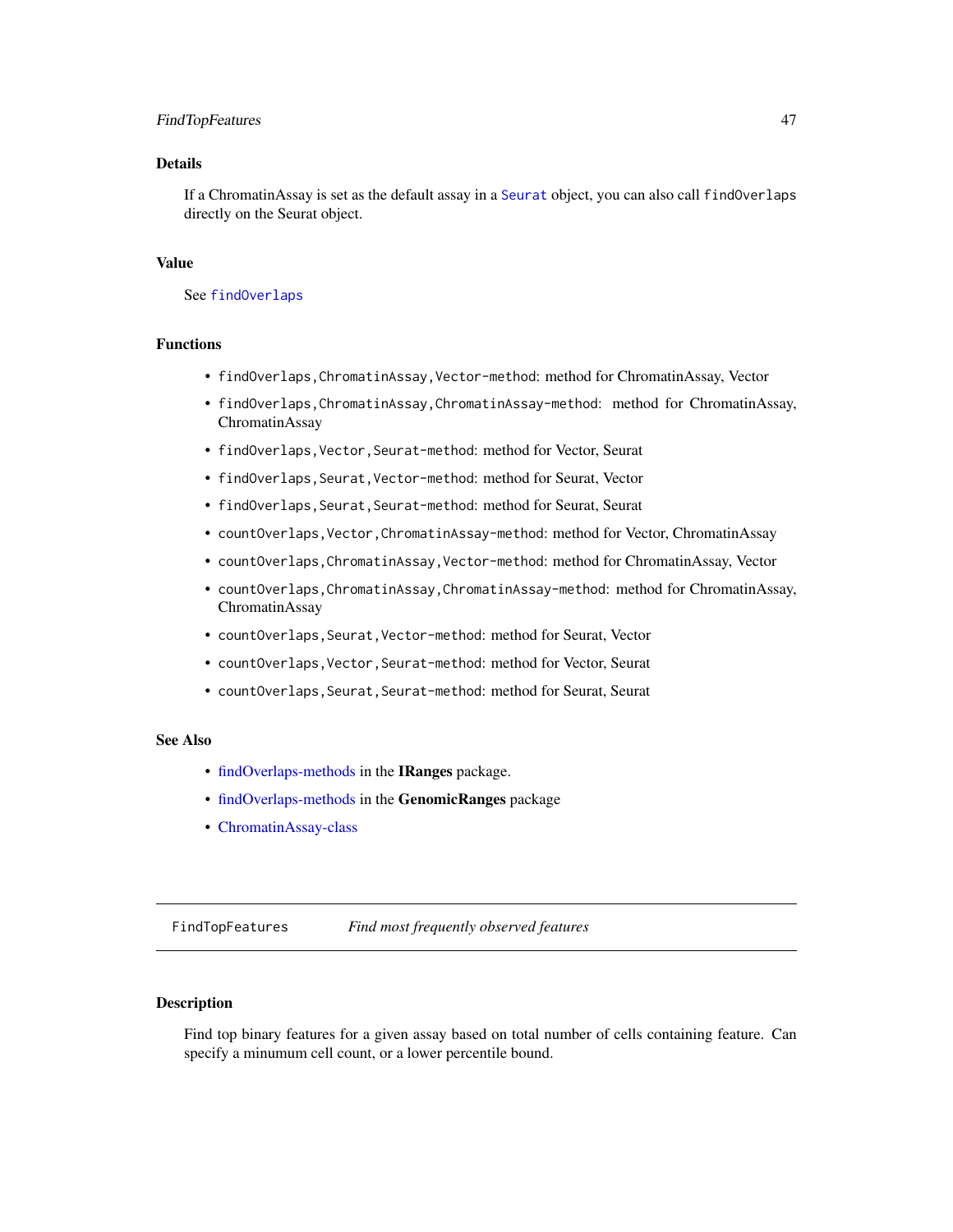# Usage

```
FindTopFeatures(object, ...)
## Default S3 method:
FindTopFeatures(object, assay = NULL, min.cutoff = "q5", verbose = TRUE, ...)
## S3 method for class 'Assay'
FindTopFeatures(object, assay = NULL, min.cutoff = "q5", verbose = TRUE, ...)
## S3 method for class 'Seurat'
FindTopFeatures(object, assay = NULL, min.cutoff = "q5", verbose = TRUE, ...)
```
### Arguments

| object     | A Seurat object                                                                                                                                                                                                                                                                                                                                                                                                                                                                                                                                                                                     |
|------------|-----------------------------------------------------------------------------------------------------------------------------------------------------------------------------------------------------------------------------------------------------------------------------------------------------------------------------------------------------------------------------------------------------------------------------------------------------------------------------------------------------------------------------------------------------------------------------------------------------|
| .          | Arguments passed to other methods                                                                                                                                                                                                                                                                                                                                                                                                                                                                                                                                                                   |
| assay      | Name of assay to use                                                                                                                                                                                                                                                                                                                                                                                                                                                                                                                                                                                |
| min.cutoff | Cutoff for feature to be included in the VariableFeatures for the object. This<br>can be a percentile specified as 'q' followed by the minimum percentile, for<br>example 'q5' to set the top 95% most common features as the VariableFeatures<br>for the object. Alternatively, this can be an integer specifying the minumum<br>number of cells containing the feature for the feature to be included in the set of<br>Variable Features. For example, setting to 10 will include features in $>10$ cells in<br>the set of Variable Features. If NULL, include all features in Variable Features. |
| verbose    | Display messages                                                                                                                                                                                                                                                                                                                                                                                                                                                                                                                                                                                    |

## Value

Returns a [Seurat](#page-0-0) object

## Examples

```
FindTopFeatures(object = atac_small[['peaks']][])
FindTopFeatures(object = atac_small[['peaks']])
FindTopFeatures(atac_small)
```
FoldChange *Compute fold change between two groups of cells*

# Description

Computes the fold change or log2 fold change (if log=TRUE) in average counts between two groups of cells.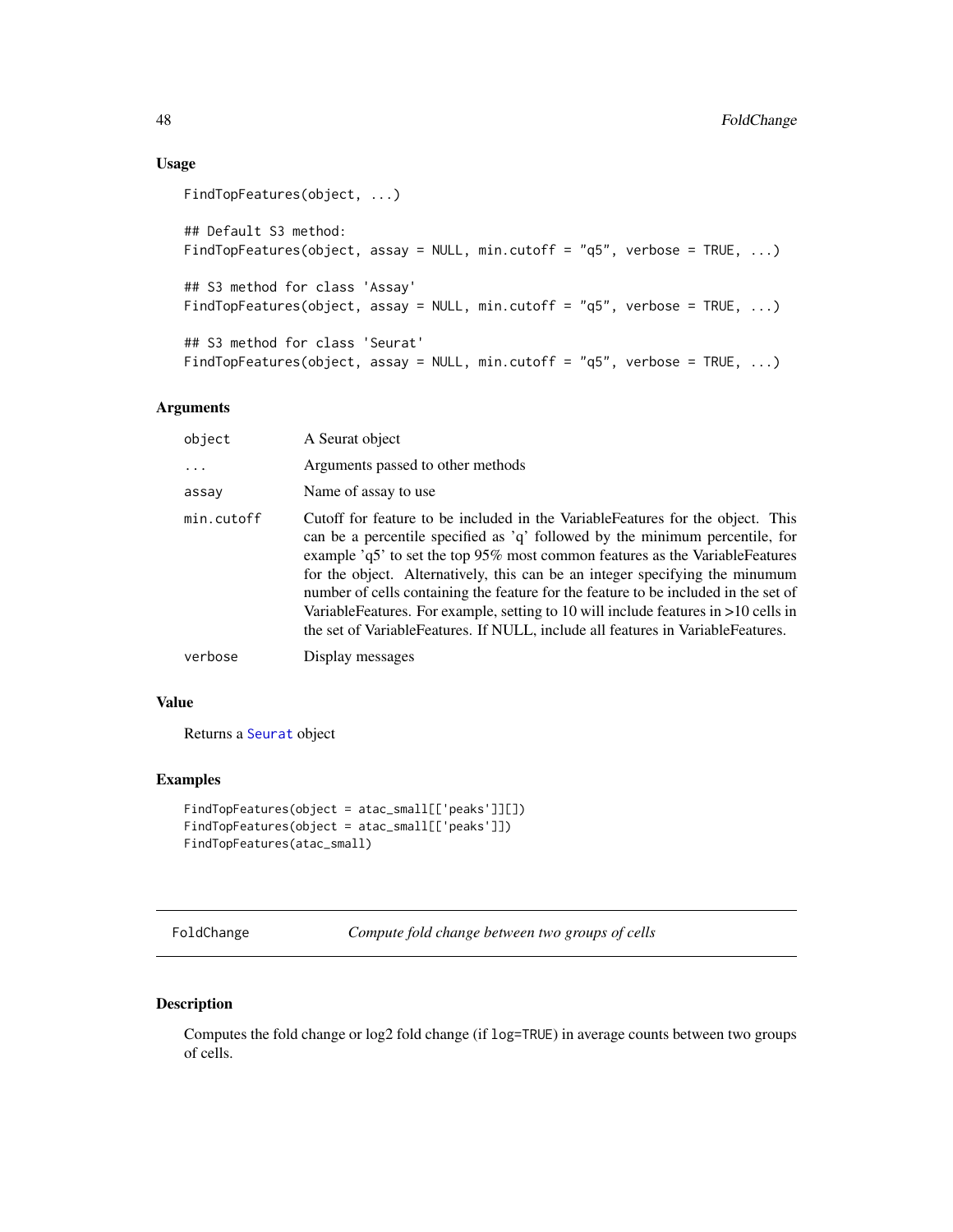#### Footprint 49

# Usage

```
FoldChange(
  object,
  ident.1,
  ident.2 = NULL,group.py = NULL,cutoff = 0.5,
 assay = NULL,
  verbose = TRUE
\mathcal{L}
```
# Arguments

| object   | A Seurat object                                                                                                                                                                                                                                                                                                                                                    |
|----------|--------------------------------------------------------------------------------------------------------------------------------------------------------------------------------------------------------------------------------------------------------------------------------------------------------------------------------------------------------------------|
| ident.1  | Identities of first group of cells to compare.                                                                                                                                                                                                                                                                                                                     |
| ident.2  | Identities of second group of cells to compare. If NULL, compare cells in the<br>first group to all other cells.                                                                                                                                                                                                                                                   |
| group.by | Grouping variable to use. If NULL, use the current cell identities.                                                                                                                                                                                                                                                                                                |
| cutoff   | Mean count cutoff for classifying as "open". Only used for ordering results.<br>Results will be ordered first by whether the average counts in ident.1 is greater<br>than the cutoff value, then by fold change with respect to ident.2. This prevents<br>very lowly detected peaks from being pushed to the top of the results due to high<br>fold change values. |
| assay    | Name of assay to use. If NULL, use the default assay.                                                                                                                                                                                                                                                                                                              |
| verbose  | Display messages                                                                                                                                                                                                                                                                                                                                                   |
|          |                                                                                                                                                                                                                                                                                                                                                                    |

# Value

Returns a data.frame

# Examples

```
fc \le FoldChange(object = atac_small, ident.1 = 0)
head(fc)
```
Footprint *Transcription factor footprinting analysis*

# Description

Compute the normalized observed/expected Tn5 insertion frequency for each position surrounding a set of motif instances.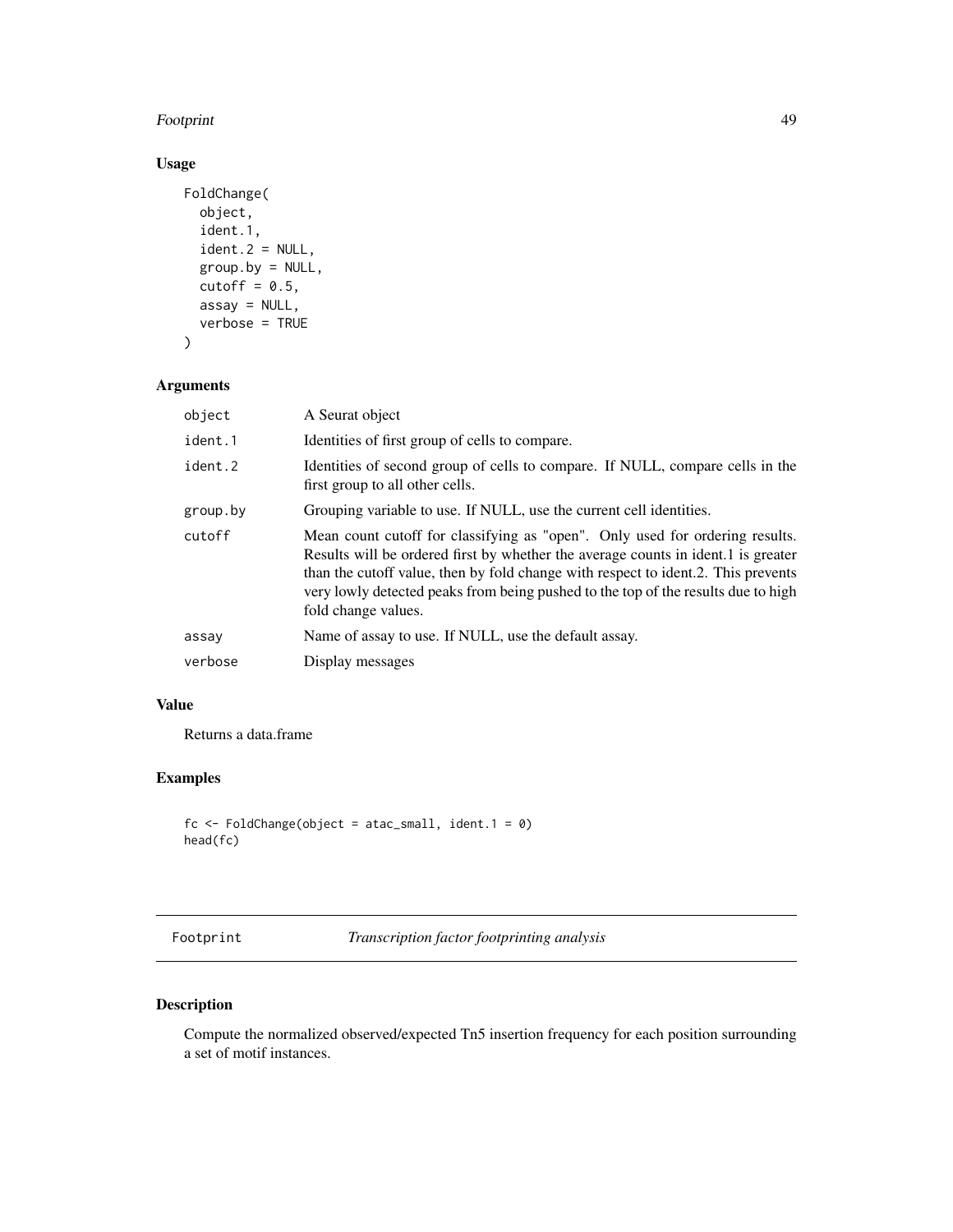50 Footprint

# Usage

```
Footprint(object, ...)
## S3 method for class 'ChromatinAssay'
Footprint(
 object,
  genome,
 motif.name = NULL,
 key = motif.name,
  regions = NULL,
  assay = NULL,
 upstream = 250,
  downstream = 250,
  compute.expected = TRUE,
  in.peaks = FALSE,
  verbose = TRUE,
  ...
\mathcal{L}## S3 method for class 'Seurat'
Footprint(
 object,
 genome,
 regions = NULL,
 motif.name = NULL,
  assay = NULL,
 upstream = 250,
  downstream = 250,
  in.peaks = FALSE,
 verbose = TRUE,
  ...
)
```
# Arguments

| object     | A Seurat or ChromatinAssay object                                                                   |
|------------|-----------------------------------------------------------------------------------------------------|
|            | Arguments passed to other methods                                                                   |
| genome     | A BSgenome object                                                                                   |
| motif.name | Name of a motif stored in the assay to footprint. If not supplied, must supply a<br>set of regions. |
| key        | Key to store positional enrichment information under.                                               |
| regions    | A set of genomic ranges containing the motif instances                                              |
| assay      | Name of assay to use                                                                                |
| upstream   | Number of bases to extend upstream                                                                  |
| downstream | Number of bases to extend downstream                                                                |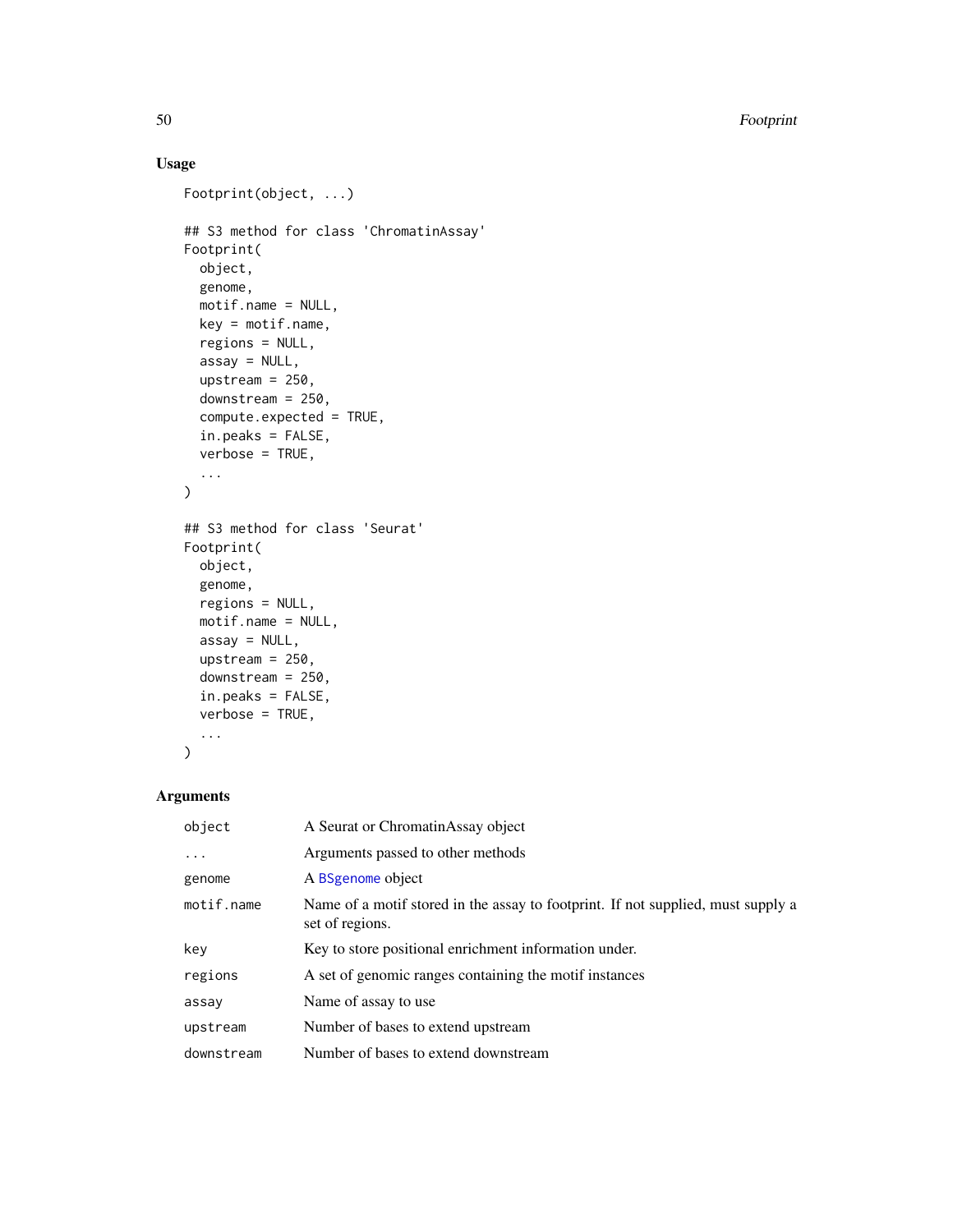# FractionCountsInRegion 51

| compute.expected |                                                                                                                               |
|------------------|-------------------------------------------------------------------------------------------------------------------------------|
|                  | Find the expected number of insertions at each position given the local DNA<br>sequence context and the insertion bias of Tn5 |
| in.peaks         | Restrict motifs to those that fall in peaks                                                                                   |
| verbose          | Display messages                                                                                                              |

# Value

Returns a [Seurat](#page-0-0) object

FractionCountsInRegion

*Fraction of counts in a genomic region*

# Description

Find the fraction of counts per cell that overlap a given set of genomic ranges

# Usage

```
FractionCountsInRegion(object, regions, assay = NULL, ...)
```
# Arguments

| object  | A Seurat object                                      |
|---------|------------------------------------------------------|
| regions | A GRanges object containing a set of genomic regions |
| assay   | Name of assay to use                                 |
| $\cdot$ | Additional arguments passed to CountsInRegion        |

# Value

Returns a numeric vector

```
FractionCountsInRegion(
  object = atac_small,
  assay = 'bins',
  regions = blacklist_hg19
)
```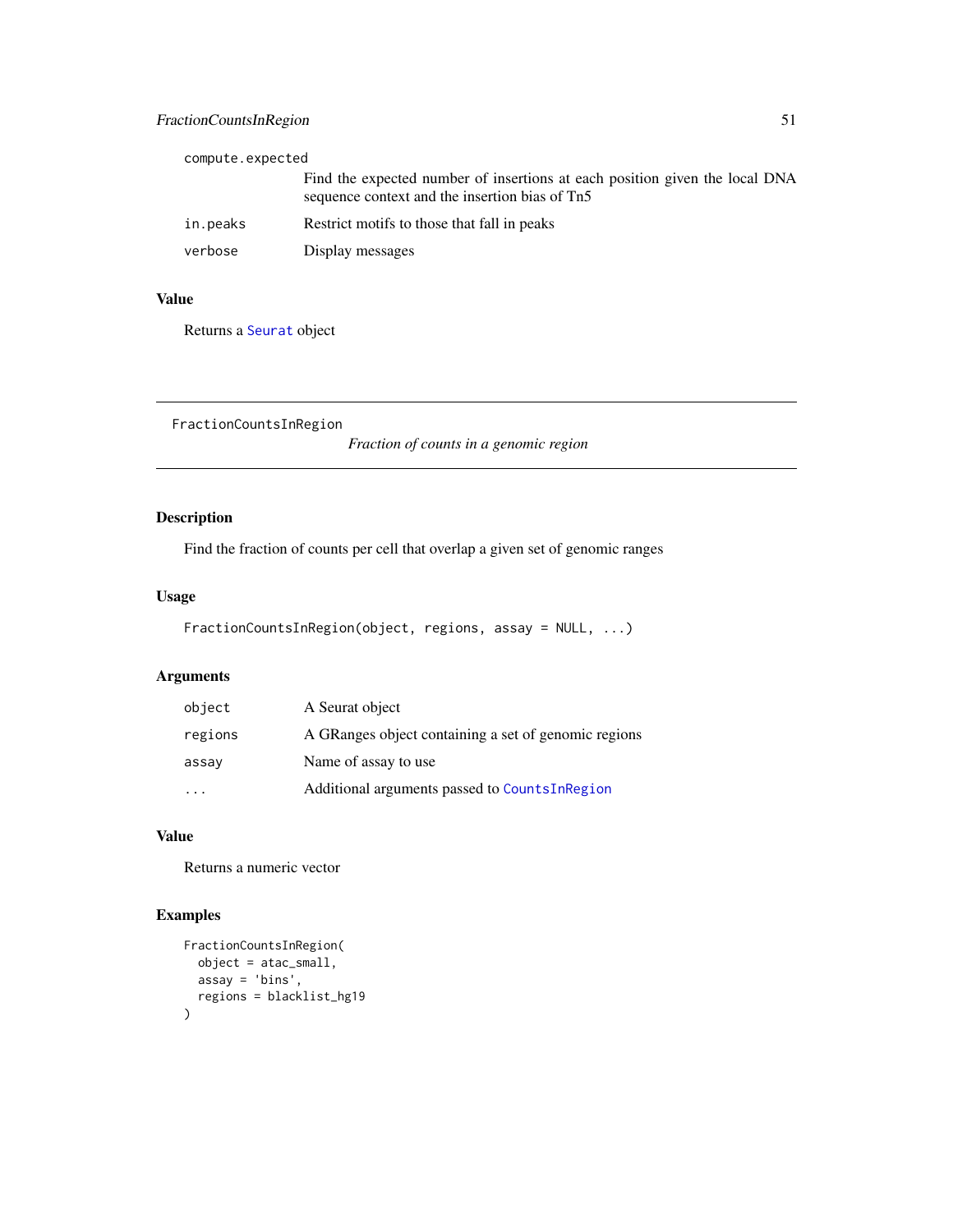<span id="page-51-1"></span>Fragment-class *The Fragment class*

#### <span id="page-51-0"></span>Description

The Fragment class is designed to hold information needed for working with fragment files.

#### Slots

- path Path to the fragment file on disk. See [https://support.10xgenomics.com/single-cell-a](https://support.10xgenomics.com/single-cell-atac/software/pipelines/latest/output/fragments)tac/ [software/pipelines/latest/output/fragments](https://support.10xgenomics.com/single-cell-atac/software/pipelines/latest/output/fragments)
- hash A vector of two md5sums: first element is the md5sum of the fragment file, the second element is the md5sum of the index.
- cells A named vector of cells where each element is the cell barcode as it appears in the fragment file, and the name of each element is the corresponding cell barcode as stored in the ChromatinAssay object.

FragmentHistogram *Plot fragment length histogram*

# Description

Plot the frequency that fragments of different lengths are present for different groups of cells.

# Usage

```
FragmentHistogram(
  object,
  assay = NULL,
  region = "chr1-1-2000000",
  group.py = NULL,cells = NULL,
  log.scale = FALSE,
  ...
\mathcal{L}
```
#### Arguments

| object   | A Seurat object                                                                                                                    |
|----------|------------------------------------------------------------------------------------------------------------------------------------|
| assay    | Which assay to use. Default is the active assay.                                                                                   |
| region   | Genomic range to use. Default is fist two megabases of chromosome 1. Can be<br>a GRanges object, a string, or a vector of strings. |
| group.by | Name of one or more metadata columns to group (color) the cells by. Default is<br>the current cell identities                      |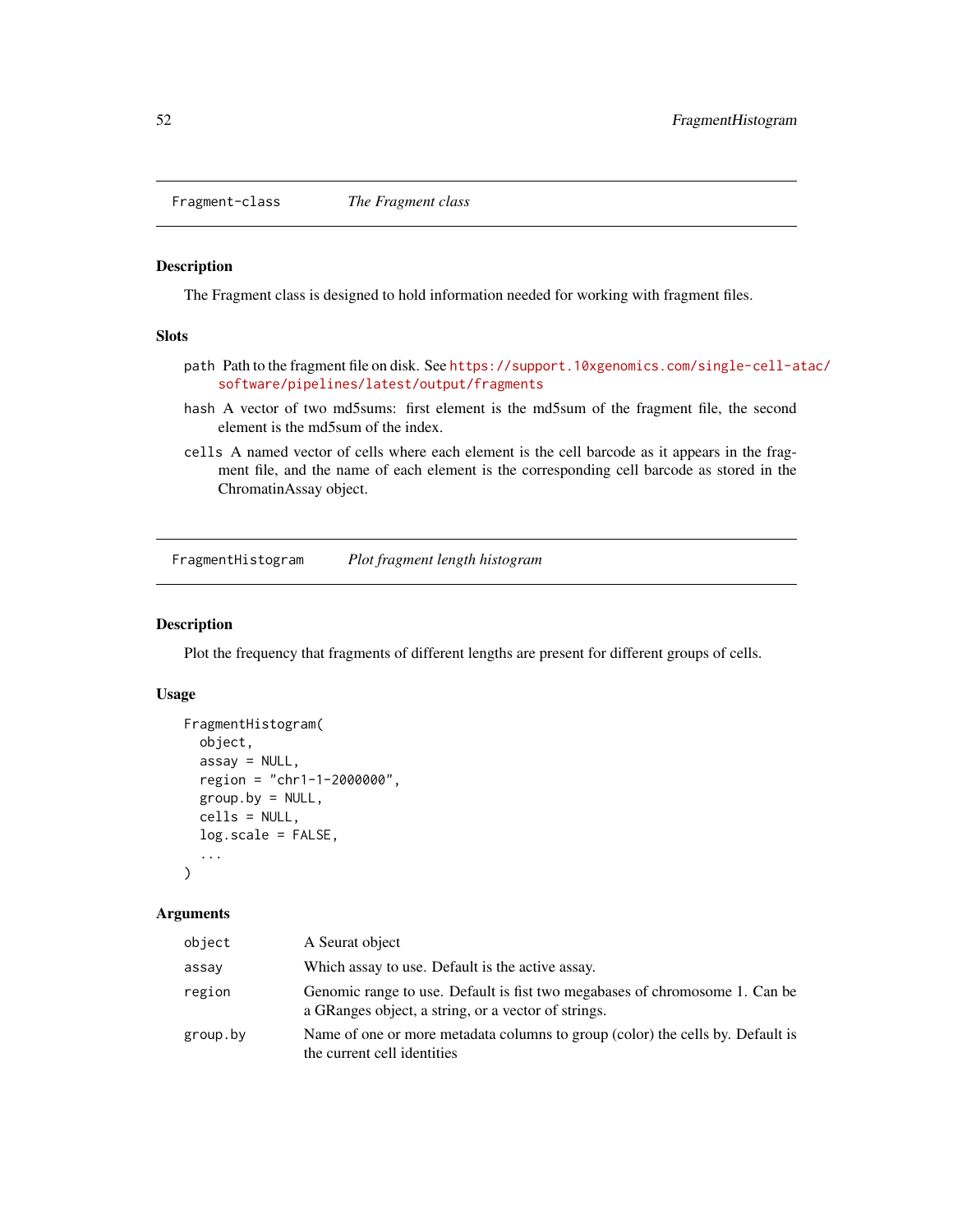# Fragments 53

| cells                   | Which cells to plot. Default all cells         |
|-------------------------|------------------------------------------------|
| log.scale               | Display Y-axis on log scale. Default is FALSE. |
| $\cdot$ $\cdot$ $\cdot$ | Arguments passed to other functions            |

# Value

Returns a [ggplot](#page-0-0) object

## Examples

```
fpath <- system.file("extdata", "fragments.tsv.gz", package="Signac")
Fragments(atac_small) <- CreateFragmentObject(
  path = fpath,
  cells = colnames(atac_small),
  validate.fragments = FALSE
\lambdaFragmentHistogram(object = atac_small, region = "chr1-10245-780007")
```
# Fragments *Get the Fragment objects*

#### Description

Get the Fragment objects

```
Fragments(object, ...)
Fragments(object, ...) <- value
## S3 method for class 'ChromatinAssay'
Fragments(object, ...)
## S3 method for class 'Seurat'
Fragments(object, ...)
## S3 replacement method for class 'ChromatinAssay'
Fragments(object, ...) <- value
## S3 replacement method for class 'Seurat'
Fragments(object, ...) <- value
```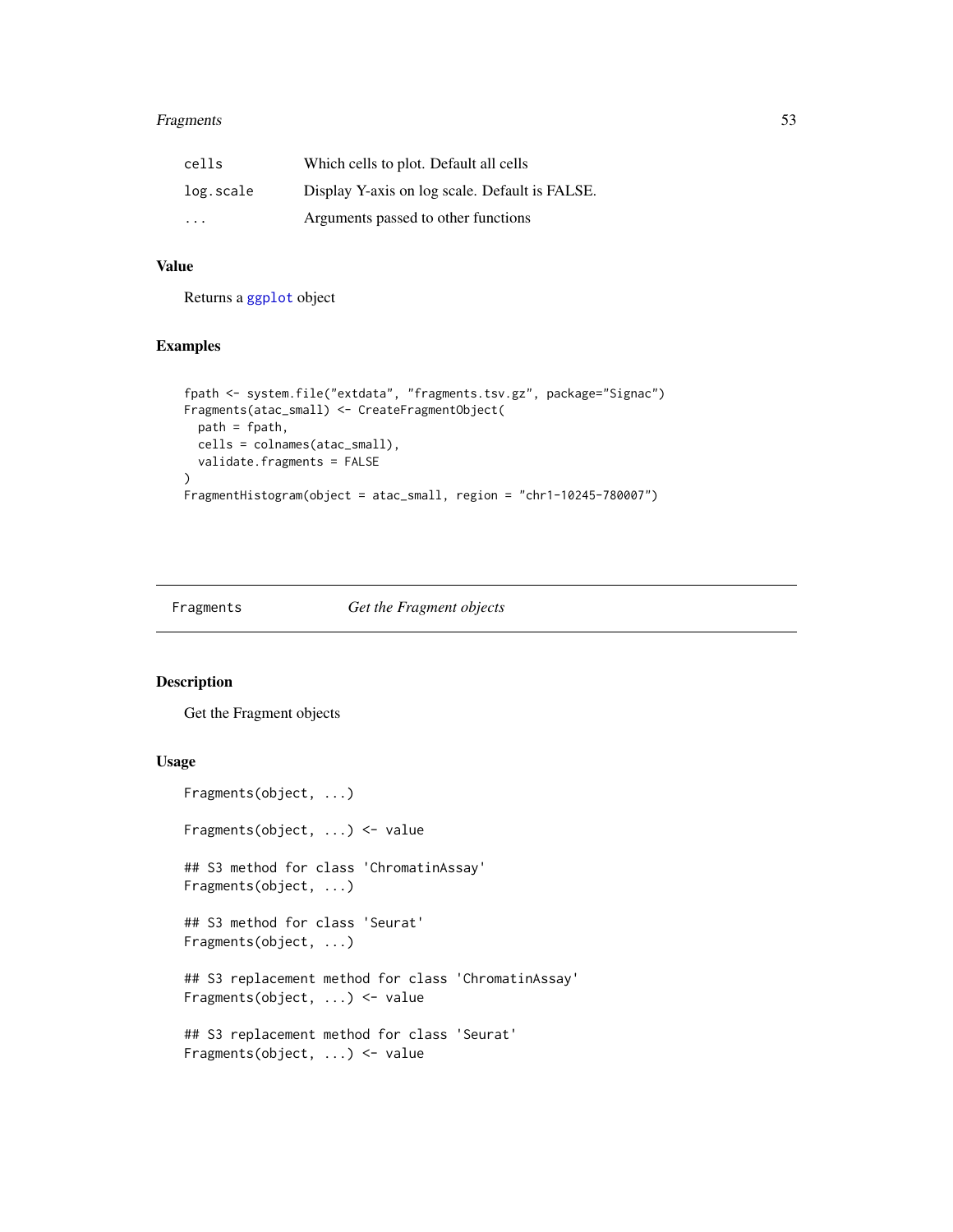| object                  | A Seurat object or Chromatin Assay object     |
|-------------------------|-----------------------------------------------|
| $\cdot$ $\cdot$ $\cdot$ | Arguments passed to other methods             |
| value                   | A Fragment object or list of Fragment objects |

### Value

Returns a list of [Fragment](#page-51-0) objects. If there are no Fragment objects present, returns an empty list.

# Examples

```
Fragments(atac_small[["peaks"]])
Fragments(atac_small)
fpath <- system.file("extdata", "fragments.tsv.gz", package="Signac")
fragments <- CreateFragmentObject(
 path = fpath,
 cells = colnames(atac_small),
  validate.fragments = FALSE
\lambdaFragments(atac_small[["bins"]]) <- fragments
fpath <- system.file("extdata", "fragments.tsv.gz", package="Signac")
fragments <- CreateFragmentObject(
  path = fpath,
  cells = colnames(atac_small),
  validate.fragments = FALSE
)
Fragments(atac_small) <- fragments
```
FRiP *Calculate fraction of reads in peaks per cell*

# Description

Calculate fraction of reads in peaks per cell

#### Usage

```
FRiP(object, assay, total.fragments, col.name = "FRiP", verbose = TRUE)
```
#### Arguments

| object          | A Seurat object                                                                                                                                         |
|-----------------|---------------------------------------------------------------------------------------------------------------------------------------------------------|
| assay           | Name of the assay containing a peak x cell matrix                                                                                                       |
| total.fragments |                                                                                                                                                         |
|                 | Name of a metadata column containing the total number of sequenced fragments<br>for each cell. This can be computed using the Count Fragments function. |
| col.name        | Name of column in metadata to store the FRIP information.                                                                                               |
| verbose         | Display messages                                                                                                                                        |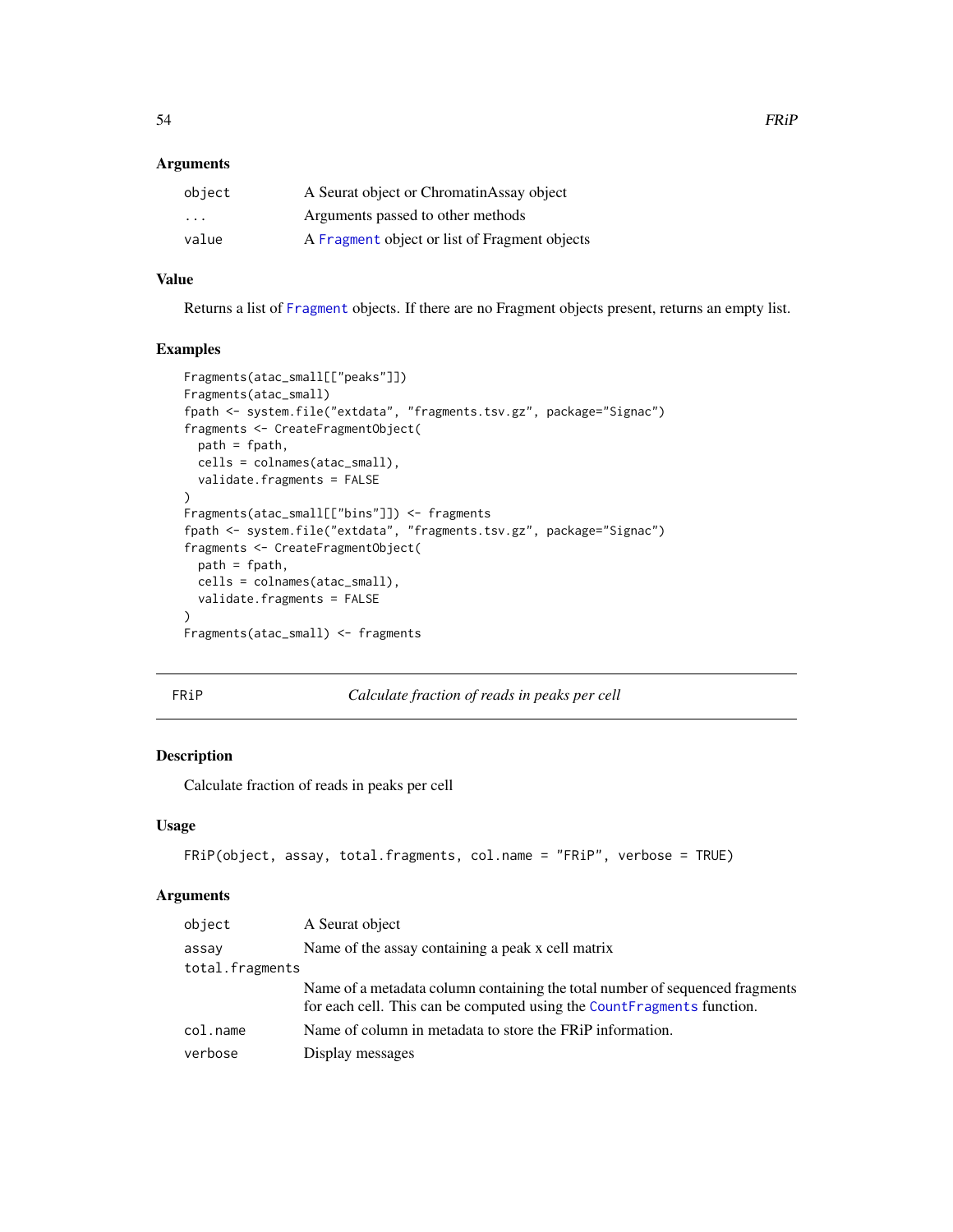# GeneActivity 55

# Value

Returns a [Seurat](#page-0-0) object

# Examples

```
FRiP(object = atac_small, assay = 'peaks', total.fragments = "fragments")
```
GeneActivity *Create gene activity matrix*

# Description

Compute counts per cell in gene body and promoter region.

# Usage

```
GeneActivity(
  object,
  assay = NULL,
  features = NULL,
  extend.upstream = 2000,
  extend.downstream = 0,verbose = TRUE,
  ...
\mathcal{L}
```
# Arguments

| object            | A Seurat object                                                                                    |  |
|-------------------|----------------------------------------------------------------------------------------------------|--|
| assay             | Name of assay to use. If NULL, use the default assay                                               |  |
| features          | Genes to include. If NULL, use all protein-coding genes in the annotations<br>stored in the object |  |
| extend.upstream   |                                                                                                    |  |
|                   | Number of bases to extend upstream of the TSS                                                      |  |
| extend.downstream |                                                                                                    |  |
|                   | Number of bases to extend downstream of the TTS                                                    |  |
| verbose           | Display messages                                                                                   |  |
| $\cdot$           | Additional options passed to FeatureMatrix                                                         |  |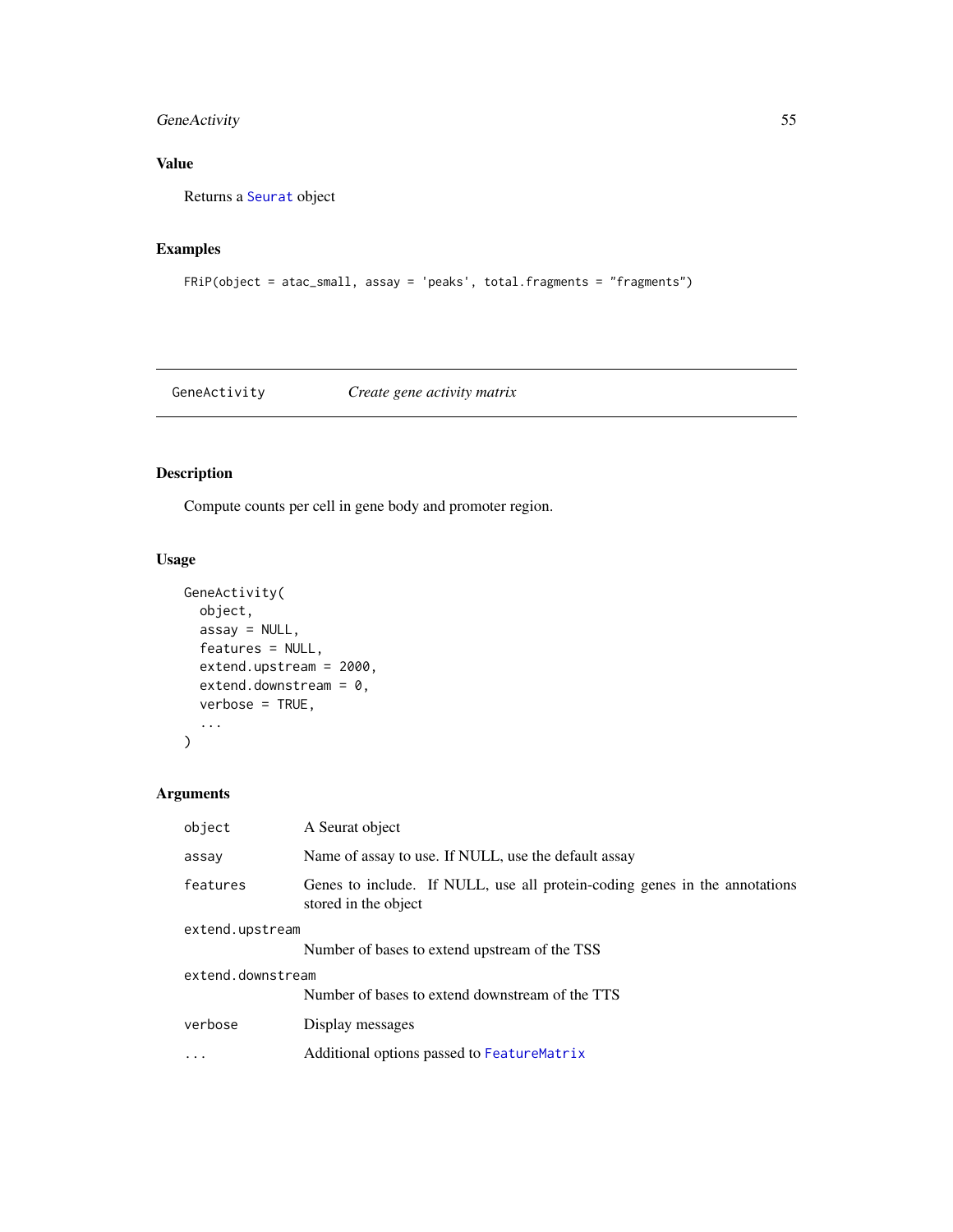# Examples

```
fpath <- system.file("extdata", "fragments.tsv.gz", package="Signac")
fragments <- CreateFragmentObject(
  path = fpath,
 cells = colnames(atac_small),
  validate.fragments = FALSE
\mathcal{L}Fragments(atac_small) <- fragments
GeneActivity(atac_small)
```
GenomeBinMatrix *Genome bin matrix*

# Description

Construct a bin x cell matrix from a fragments file.

### Usage

```
GenomeBinMatrix(
  fragments,
  genome,
  cells = NULL,
  binsize = 5000,
  process_n = 2000,sep = c("-"," "-"),verbose = TRUE
\mathcal{L}
```
# Arguments

| fragments | Path to tabix-indexed fragments file or a list of Fragment objects                                                                                                                  |  |
|-----------|-------------------------------------------------------------------------------------------------------------------------------------------------------------------------------------|--|
| genome    | A vector of chromosome sizes for the genome. This is used to construct the<br>genome bin coordinates. The can be obtained by calling seqlengths on a<br>BSgenome-class object.      |  |
| cells     | Vector of cells to include. If NULL, include all cells found in the fragments file                                                                                                  |  |
| binsize   | Size of the genome bins to use                                                                                                                                                      |  |
| process_n | Number of regions to load into memory at a time, per thread. Processing more<br>regions at once can be faster but uses more memory.                                                 |  |
| sep       | Vector of separators to use for genomic string. First element is used to separate<br>chromosome and coordinates, second separator is used to separate start and end<br>coordinates. |  |
| verbose   | Display messages                                                                                                                                                                    |  |

# Details

This function bins the genome and calls [FeatureMatrix](#page-39-0) to construct a bin x cell matrix.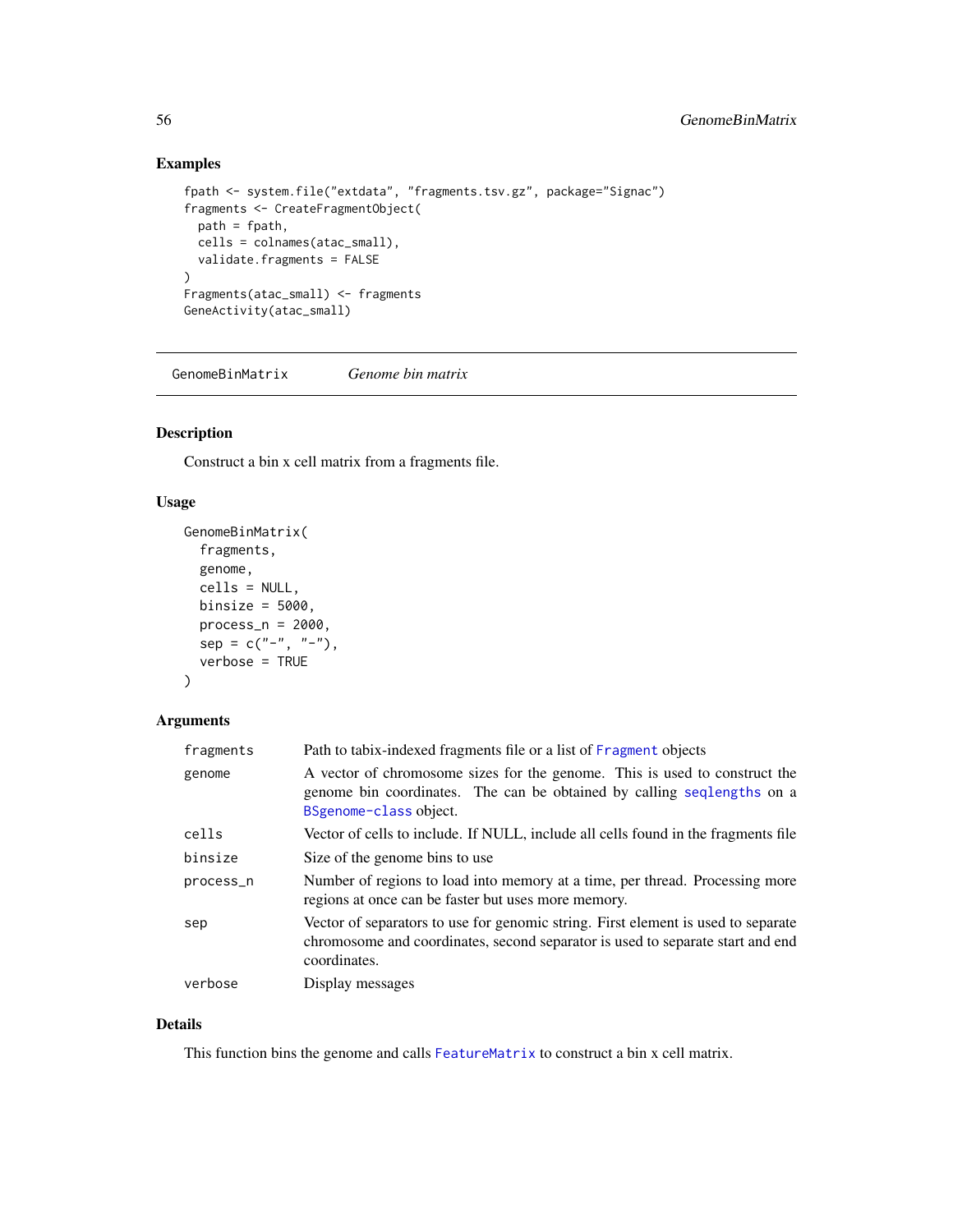# GetCellsInRegion 57

# Value

Returns a sparse matrix

# Examples

```
genome <- 780007
names(genome) <- 'chr1'
fpath <- system.file("extdata", "fragments.tsv.gz", package="Signac")
fragments <- CreateFragmentObject(fpath)
GenomeBinMatrix(
  fragments = fragments,
  genome = genome,
  binsize = 1000
)
```
GetCellsInRegion *Get cells in a region*

#### Description

Extract cell names containing reads mapped within a given genomic region

## Usage

```
GetCellsInRegion(tabix, region, sep = c("-", "-"), cells = NULL)
```
## Arguments

| tabix  | Tabix object                                                                                                                                                                        |
|--------|-------------------------------------------------------------------------------------------------------------------------------------------------------------------------------------|
| region | A string giving the region to extract from the fragments file                                                                                                                       |
| sep    | Vector of separators to use for genomic string. First element is used to separate<br>chromosome and coordinates, second separator is used to separate start and end<br>coordinates. |
| cells  | Vector of cells to include in output. If NULL, include all cells                                                                                                                    |

# Value

Returns a list

```
fpath <- system.file("extdata", "fragments.tsv.gz", package="Signac")
GetCellsInRegion(tabix = fpath, region = "chr1-10245-762629")
```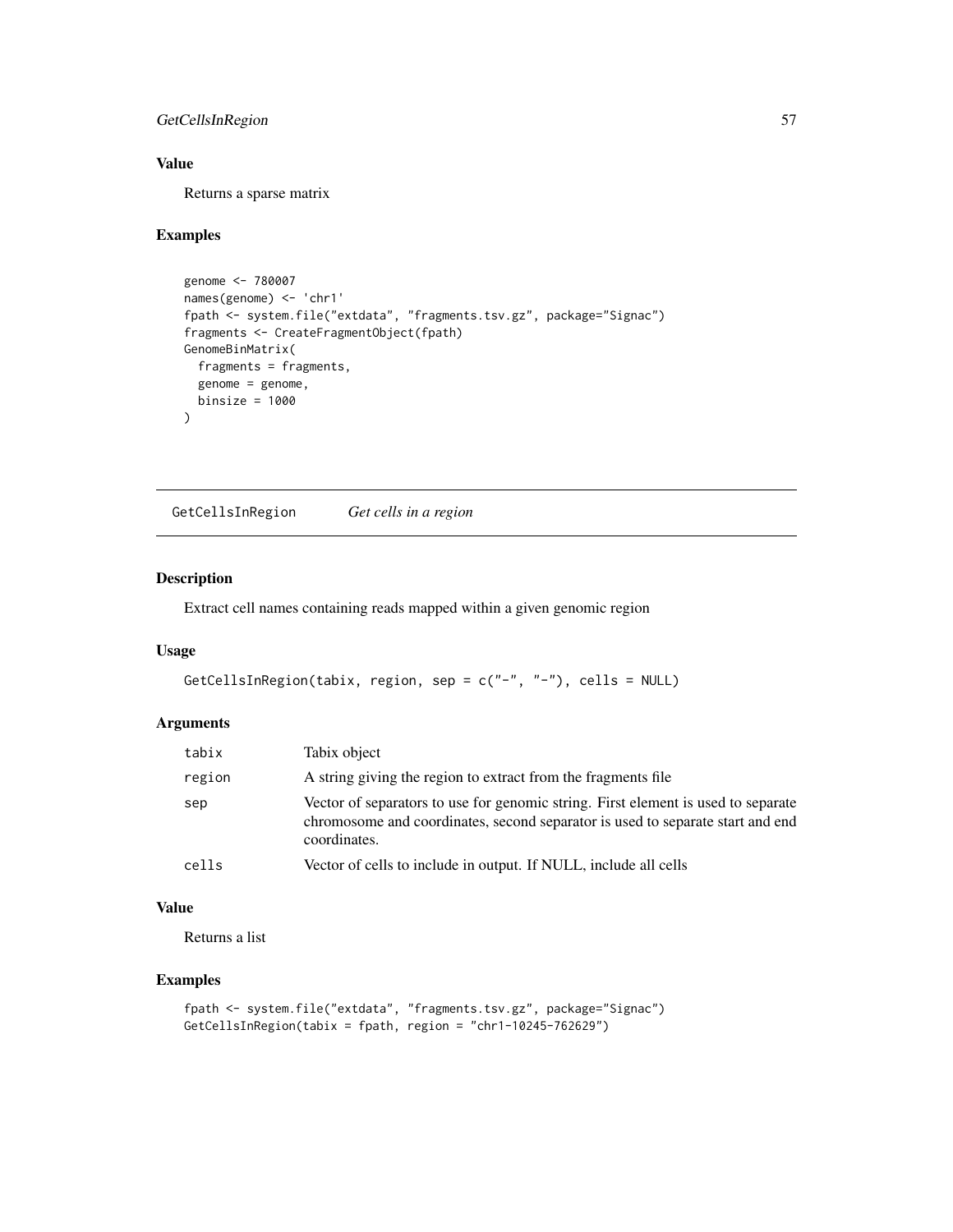GetFootprintData *Get footprinting data*

## Description

Extract footprint data for a set of transcription factors or metafeatures. This function will pull accessibility data for a given feature (eg, a TF), and perform background normalization for each identity class. This is the data that's used to create TF footprinting plots with the PlotFootprint function.

### Usage

```
GetFootprintData(
  object,
  features,
  assay = NULL,
  group.py = NULL,idents = NULL
)
```
# Arguments

| object   | A Seurat object                          |
|----------|------------------------------------------|
| features | A vector of features to extract data for |
| assay    | Name of assay to use                     |
| group.by | A grouping variable                      |
| idents   | Set of identities to group cells by      |

# Value

Returns a matrix

GetFragmentData *Get Fragment object data*

## Description

Extract data from a [Fragment-class](#page-51-1) object

## Usage

GetFragmentData(object, slot = "path")

# Arguments

| object | A Fragment object                                                   |
|--------|---------------------------------------------------------------------|
| slot   | Information to pull from object (path, hash, cells, prefix, suffix) |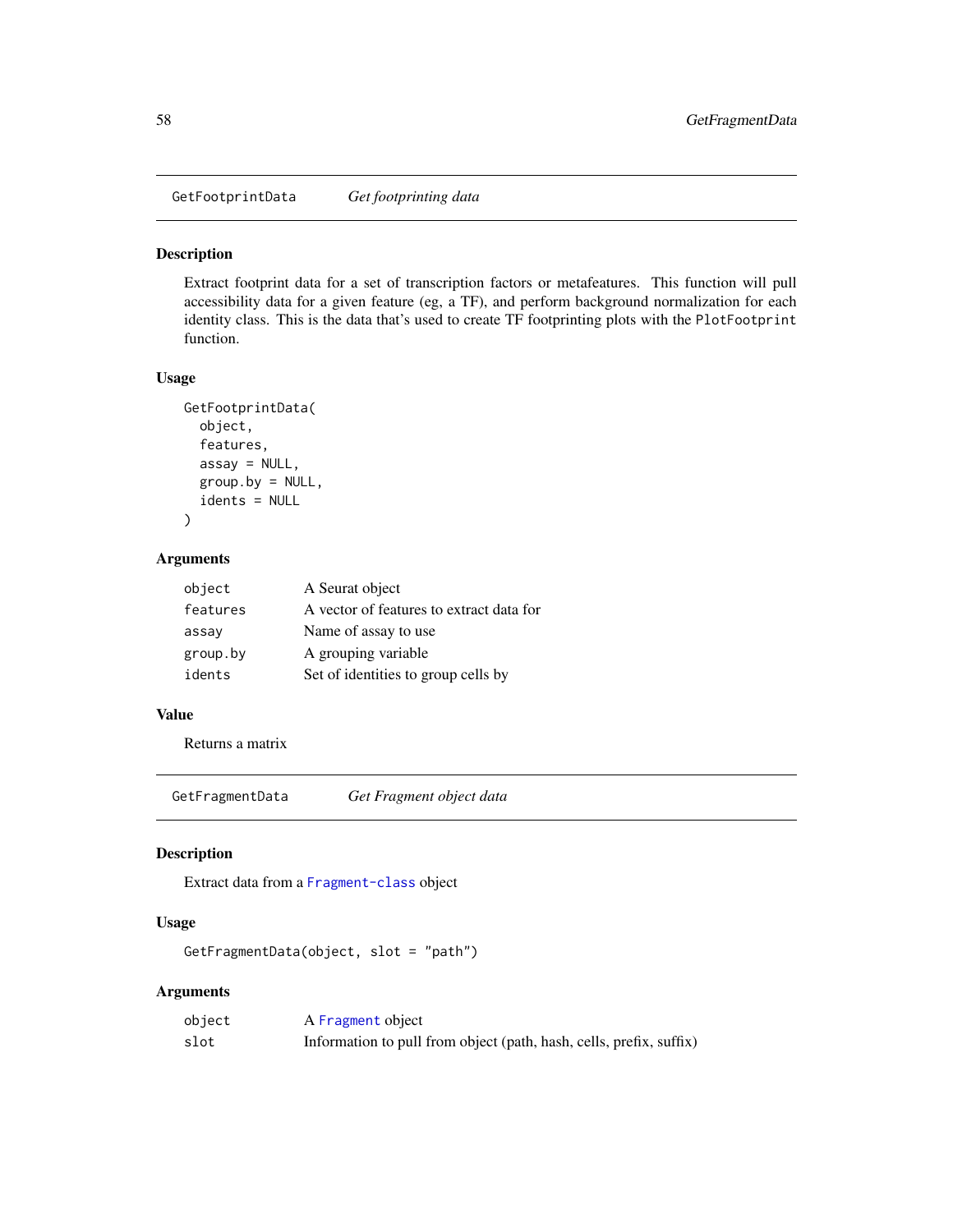GetGRangesFromEnsDb *Extract genomic ranges from EnsDb object*

### Description

Pulls the transcript information for all chromosomes from an EnsDb object. This wraps [crunch](#page-0-0) and applies the extractor function to all chromosomes present in the EnsDb object.

#### Usage

```
GetGRangesFromEnsDb(
  ensdb,
  standard.chromosomes = TRUE,
  biotypes = c("protein_coding", "lincRNA", "rRNA", "processed_transcript"),
  verbose = TRUE
\mathcal{L}
```
## Arguments

| ensdb                | An EnsDb object                |  |
|----------------------|--------------------------------|--|
| standard.chromosomes |                                |  |
|                      | Keep only standard chromosomes |  |
| biotypes             | Biotypes to keep               |  |
| verbose              | Display messages               |  |

GetIntersectingFeatures

*Find interesecting regions between two objects*

### Description

Intersects the regions stored in the rownames of two objects and returns a vector containing the names of rows that interesect for each object. The order of the row names return corresponds to the intersecting regions, ie the nth feature of the first vector will intersect the nth feature in the second vector. A distance parameter can be given, in which case features within the given distance will be called as intersecting.

```
GetIntersectingFeatures(
  object.1,
  object.2,
  assay.1 = NULL,assay.2 = NULL,distance = 0,
  verbose = TRUE
)
```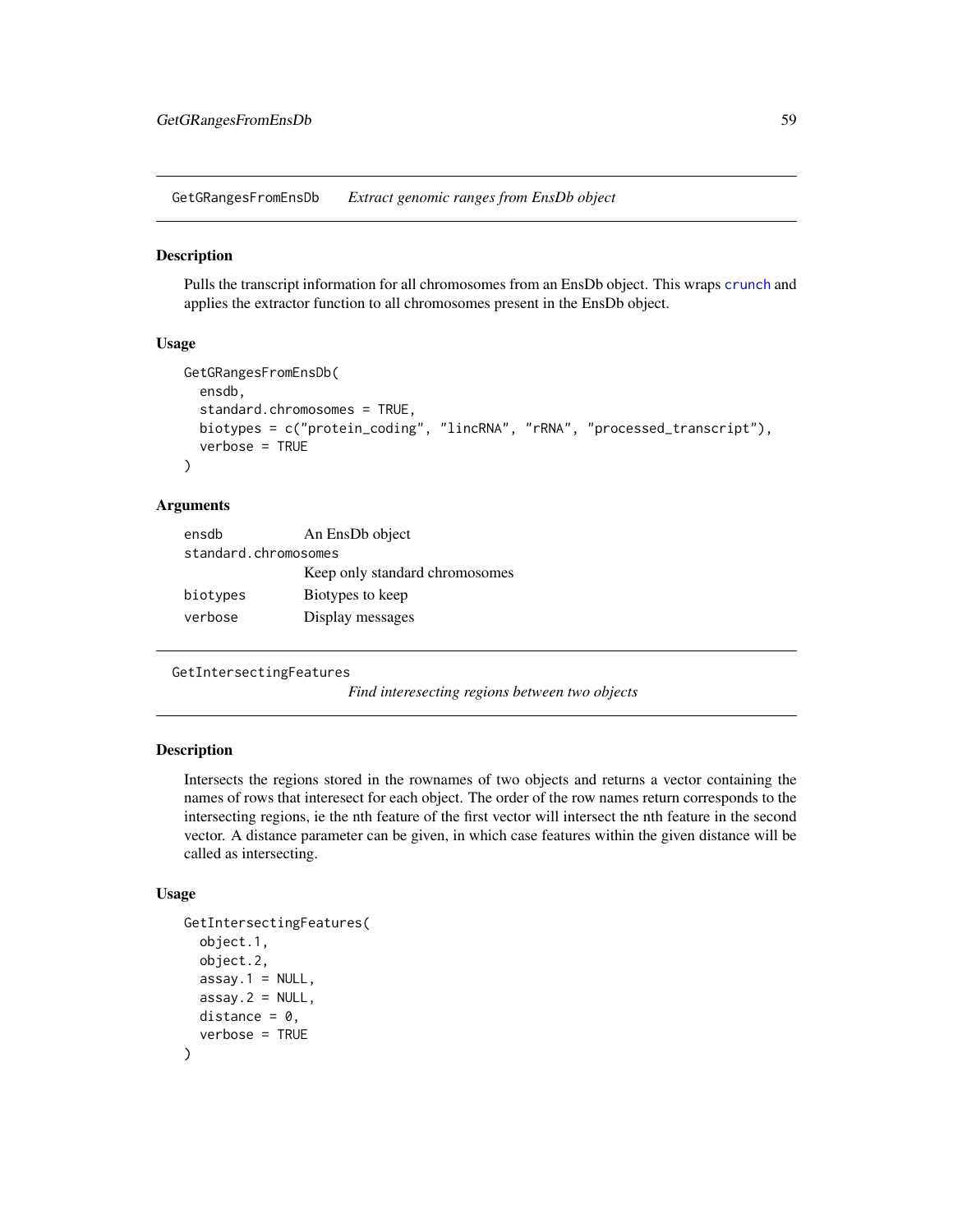| object.1 | The first Seurat object                                                                       |
|----------|-----------------------------------------------------------------------------------------------|
| object.2 | The second Seurat object                                                                      |
| assay.1  | Name of the assay to use in the first object. If NULL, use the default assay                  |
| assay.2  | Name of the assay to use in the second object. If NULL, use the default assay                 |
| distance | Maximum distance between regions allowed for an intersection to be recorded.<br>Default is 0. |
| verbose  | Display messages                                                                              |

# Value

Returns a list of two character vectors containing the row names in each object that overlap each other.

# Examples

```
GetIntersectingFeatures(
  object.1 = atac_small,
  object.2 = atac_small,
  assay.1 = 'peaks',
  assay.2 = 'bins'
\mathcal{L}
```
GetLinkedGenes *Get genes linked to peaks*

# Description

Find genes linked to a given set of peaks

# Usage

```
GetLinkedGenes(object, features, assay = NULL, min.abs.score = 0)
```
# Arguments

| object        | A Seurat object                                                    |
|---------------|--------------------------------------------------------------------|
| features      | A list of peaks to find linked genes for                           |
| assav         | Name of assay to use. If NULL, use the default assay               |
| min.abs.score | Minimum absolute value of the link score for a link to be returned |

# See Also

GetLinkedPeaks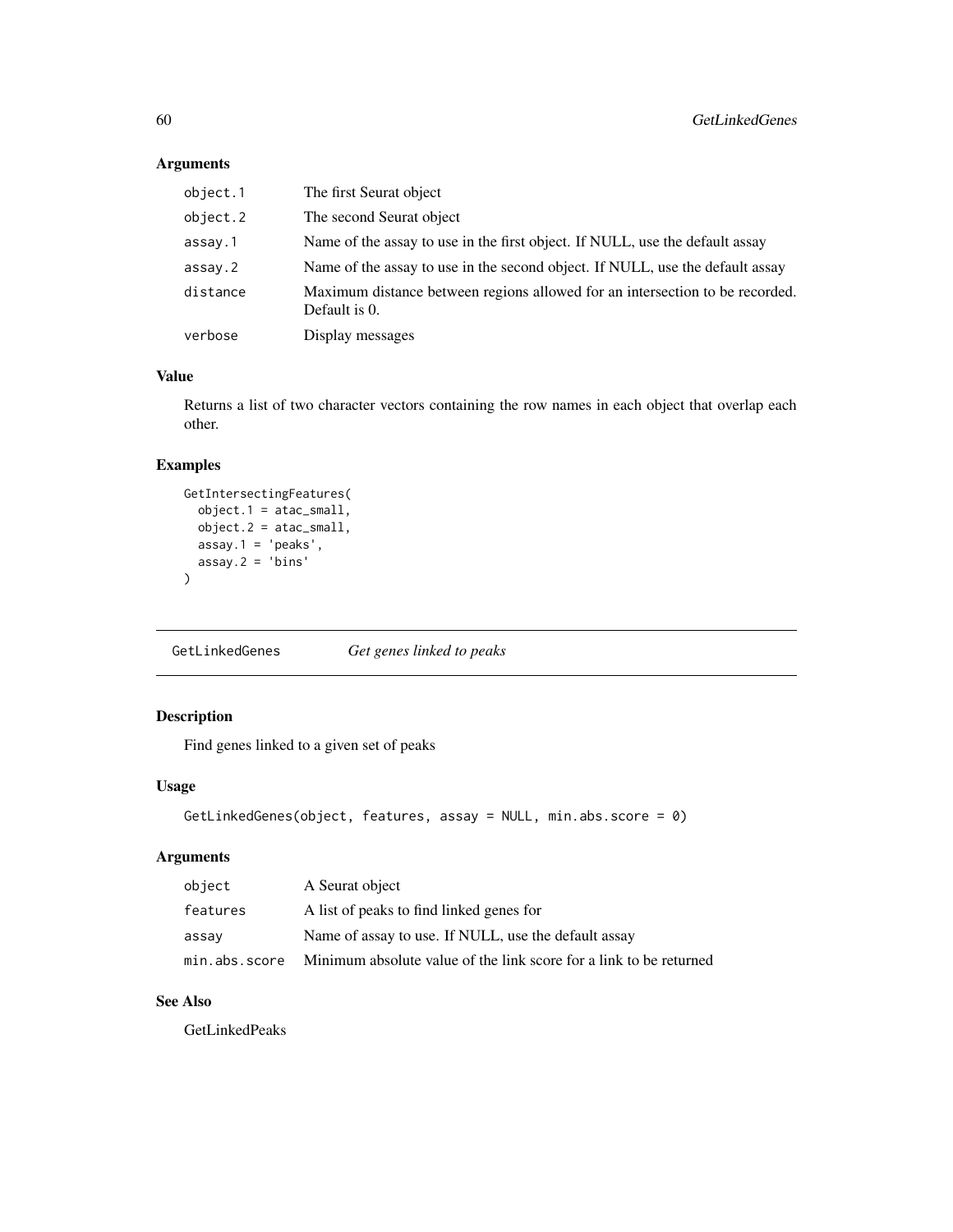GetLinkedPeaks *Get peaks linked to genes*

### Description

Find peaks linked to a given set of genes

### Usage

```
GetLinkedPeaks(object, features, assay = NULL, min.abs.score = 0)
```
# Arguments

| object        | A Seurat object                                                    |
|---------------|--------------------------------------------------------------------|
| features      | A list of genes to find linked peaks for                           |
| assay         | Name of assay to use. If NULL, use the default assay               |
| min.abs.score | Minimum absolute value of the link score for a link to be returned |

# See Also

GetLinkedGenes

GetMotifData *Retrieve a motif matrix*

# Description

Get motif matrix for given assay

```
GetMotifData(object, ...)
## S3 method for class 'Motif'
GetMotifData(object, slot = "data", ...)
## S3 method for class 'ChromatinAssay'
GetMotifData(object, slot = "data", ...)
## S3 method for class 'Seurat'
GetMotifData(object, assay = NULL, slot = "data", ...)
```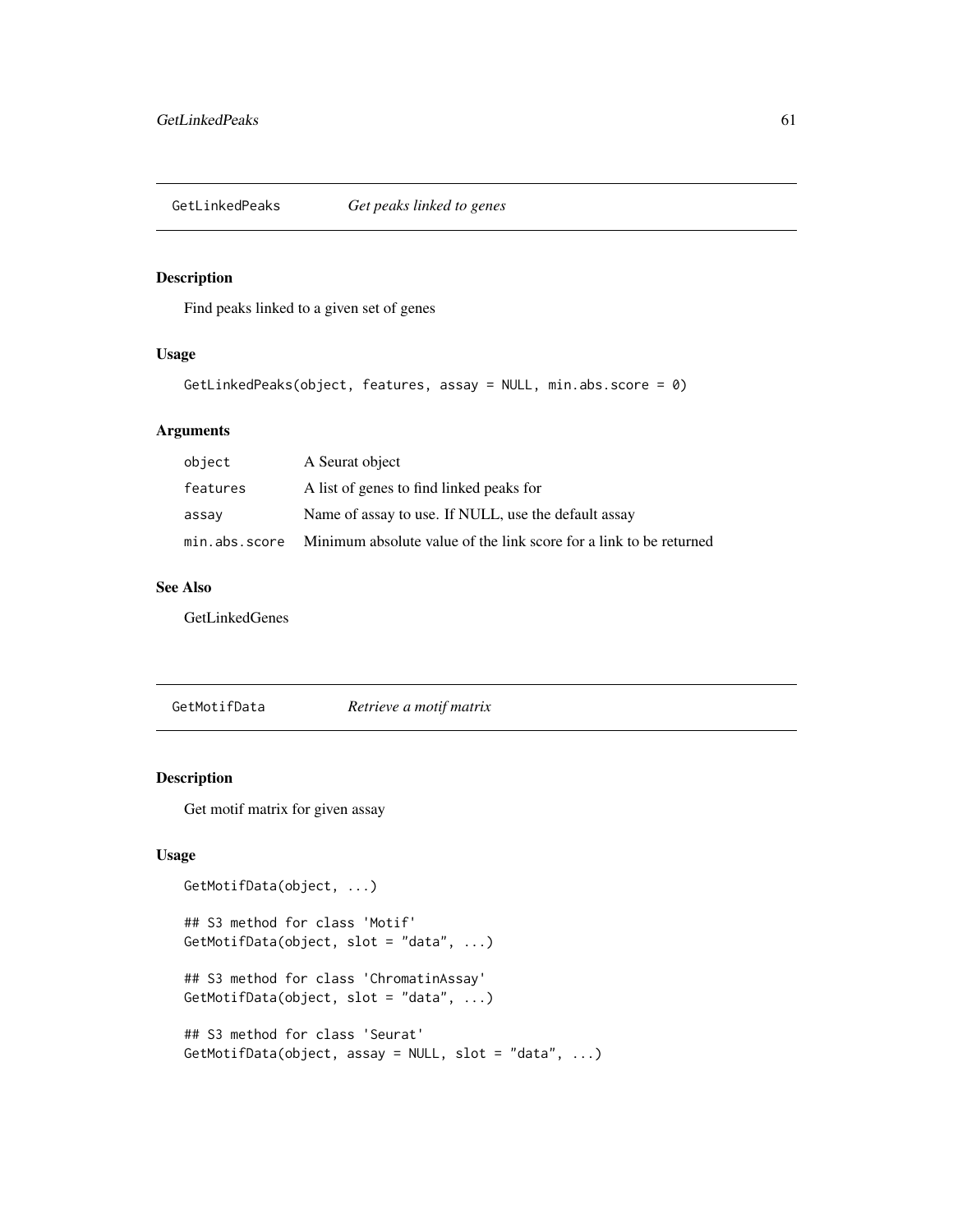| object                  | A Seurat object                                         |
|-------------------------|---------------------------------------------------------|
| $\cdot$ $\cdot$ $\cdot$ | Arguments passed to other methods                       |
| slot                    | Information to pull from object (data, pwm, meta.data)  |
| assay                   | Which assay to use. Default is the current active assay |

# Value

Returns a [Seurat](#page-0-0) object

# Examples

```
motif.obj <- Seurat::GetAssayData(
  object = atac_small[['peaks']], slot = "motifs"
)
GetMotifData(object = motif.obj)
GetMotifData(object = atac_small)
```
GetTSSPositions *Find transcriptional start sites*

# Description

Get the TSS positions from a set of genomic ranges containing gene positions. Ranges can contain exons, introns, UTRs, etc, rather than the whole transcript. Only protein coding gene biotypes are included in output.

# Usage

```
GetTSSPositions(ranges)
```
# Arguments

ranges A GRanges object containing gene annotations.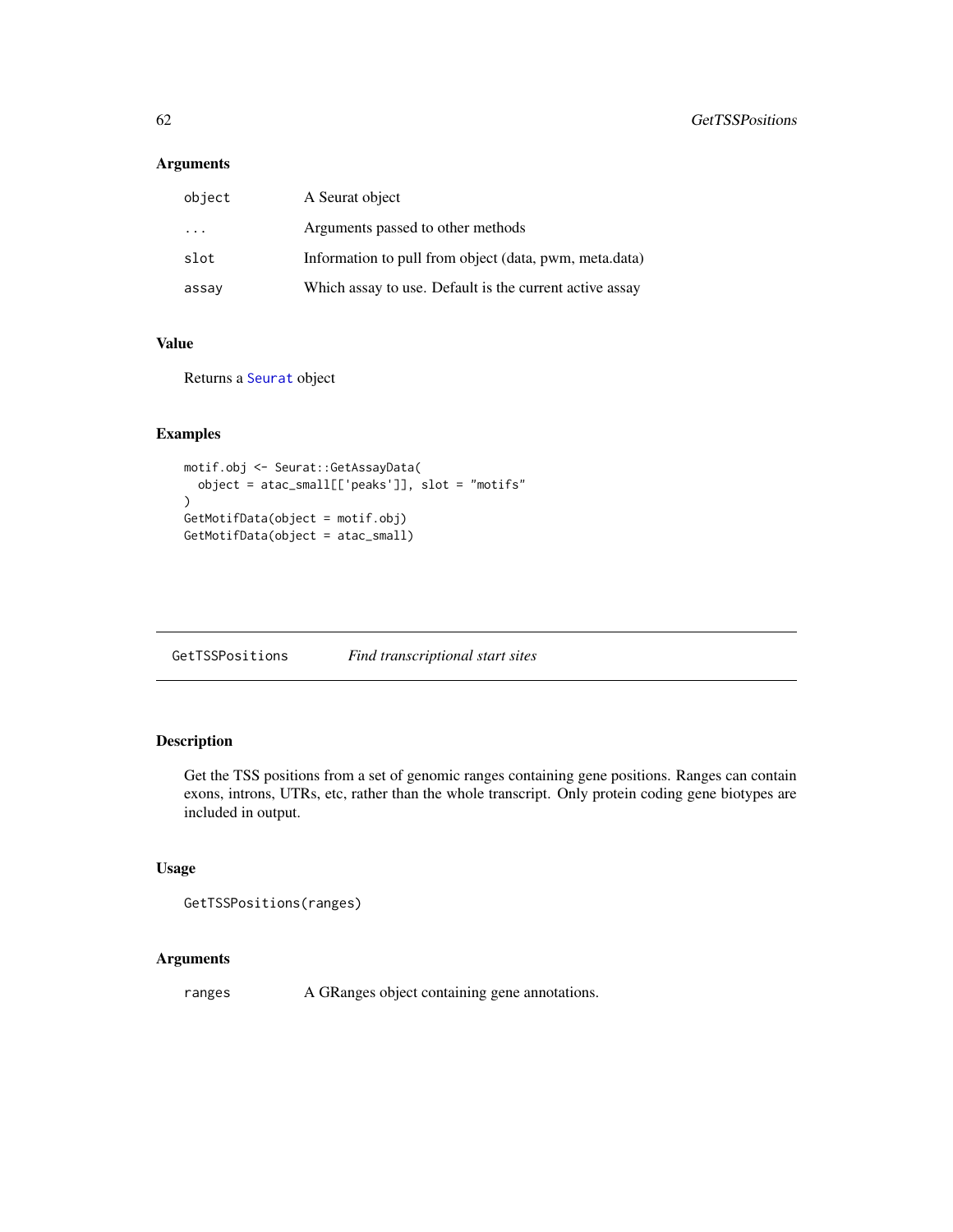granges-methods *Access genomic ranges for ChromatinAssay objects*

## <span id="page-62-0"></span>Description

Methods for accessing [GRanges](#page-0-0) object information stored in a [ChromatinAssay](#page-21-0) object.

### Usage

```
## S4 method for signature 'ChromatinAssay'
granges(x, use.name = TRUE, use.mcols = FALSE, ...)
```

```
## S4 method for signature 'Seurat'
granges(x, use.names = TRUE, use.mcols = FALSE, ...)
```
# Arguments

| X.        | A ChromatinAssay object                                                                 |
|-----------|-----------------------------------------------------------------------------------------|
| use.names | Whether the names on the genomic ranges should be propagated to the returned<br>object. |
| use.mcols | Not supported for ChromatinAssay objects                                                |
| $\ddotsc$ | Additional arguments                                                                    |

# Value

Returns a [GRanges](#page-0-0) object

# Functions

• granges,Seurat-method: method for Seurat objects

# See Also

- [granges](#page-62-0) in the GenomicRanges package.
- [ChromatinAssay-class](#page-21-1)

### Examples

granges(atac\_small)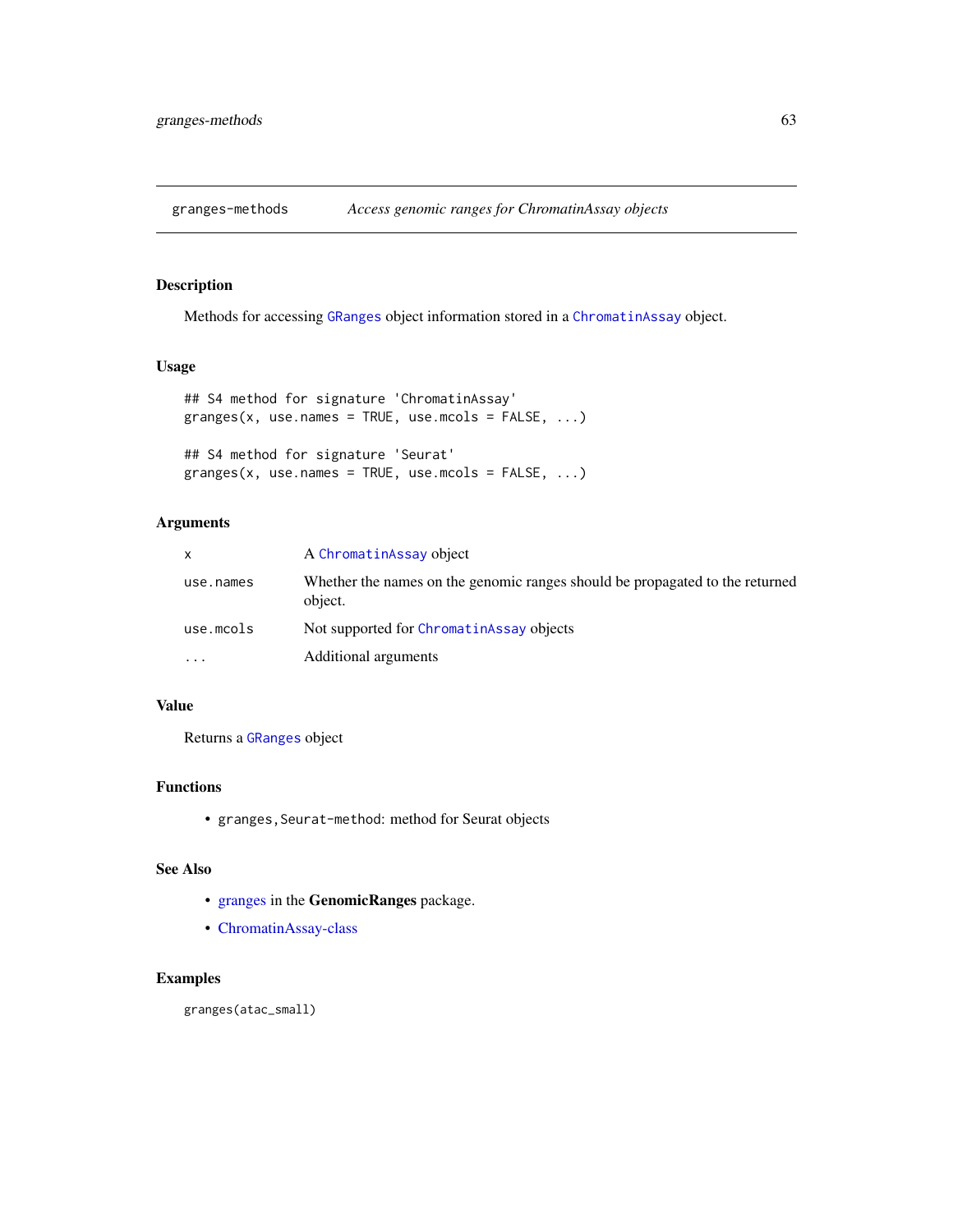GRangesToString *GRanges to String*

# Description

Convert GRanges object to a vector of strings

## Usage

GRangesToString(grange, sep = c("-", "-"))

# Arguments

| grange | A GRanges object                                                                                                                                                                    |
|--------|-------------------------------------------------------------------------------------------------------------------------------------------------------------------------------------|
| sep    | Vector of separators to use for genomic string. First element is used to separate<br>chromosome and coordinates, second separator is used to separate start and end<br>coordinates. |
|        |                                                                                                                                                                                     |

## Value

Returns a character vector

# Examples

```
GRangesToString(grange = blacklist_hg19)
```
IdentifyVariants *Identify mitochondrial variants*

# Description

Identify mitochondrial variants present in single cells.

```
IdentifyVariants(object, ...)
## Default S3 method:
```

```
IdentifyVariants(
 object,
  refallele,
  stabilize_variance = TRUE,
  low_coverage_threshold = 10,
  verbose = TRUE,
  ...
\mathcal{L}
```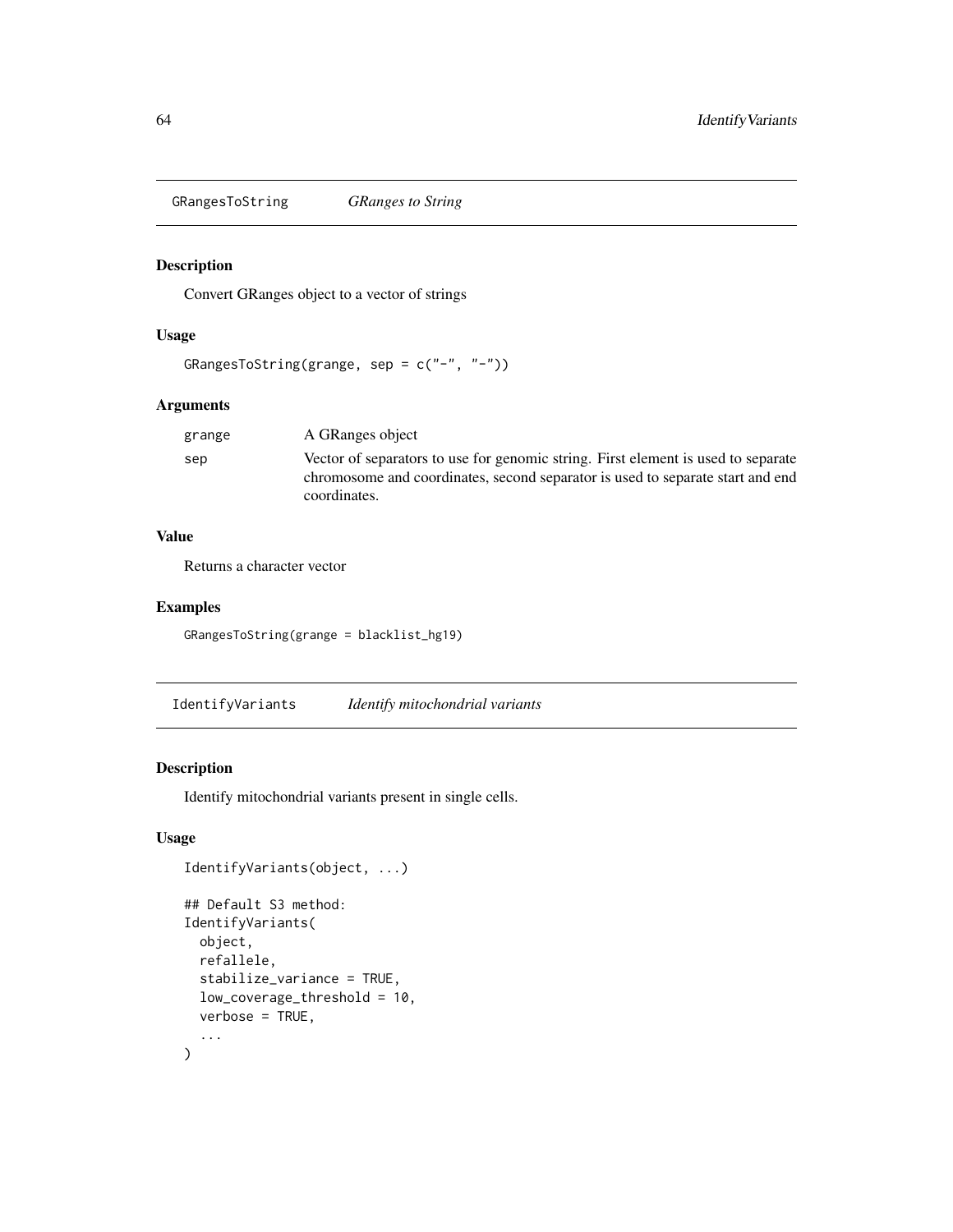```
## S3 method for class 'Assay'
IdentifyVariants(object, refallele, ...)
## S3 method for class 'Seurat'
IdentifyVariants(object, refallele, assay = NULL, ...)
```

| object                 | A Seurat object                                                         |  |
|------------------------|-------------------------------------------------------------------------|--|
| $\cdots$               | Arguments passed to other methods                                       |  |
| refallele              | A data frame containing reference alleles for the mitochondrial genome. |  |
| stabilize_variance     |                                                                         |  |
|                        | Stabilize variance                                                      |  |
| low_coverage_threshold |                                                                         |  |
|                        | Low coverage threshold                                                  |  |
| verbose                | Display messages                                                        |  |
| assay                  | Name of assay to use. If NULL, use the default assay.                   |  |

# Value

Returns a dataframe

## Examples

```
## Not run:
data.dir <- "path/to/data/directory"
mgatk <- ReadMGATK(dir = data.dir)
variant.df <- IdentifyVariants(
 object = mgatk$counts,
  refallele = mgatk$refallele
\mathcal{L}## End(Not run)
```
InsertionBias *Compute Tn5 insertion bias*

# Description

Counts the Tn5 insertion frequency for each DNA hexamer.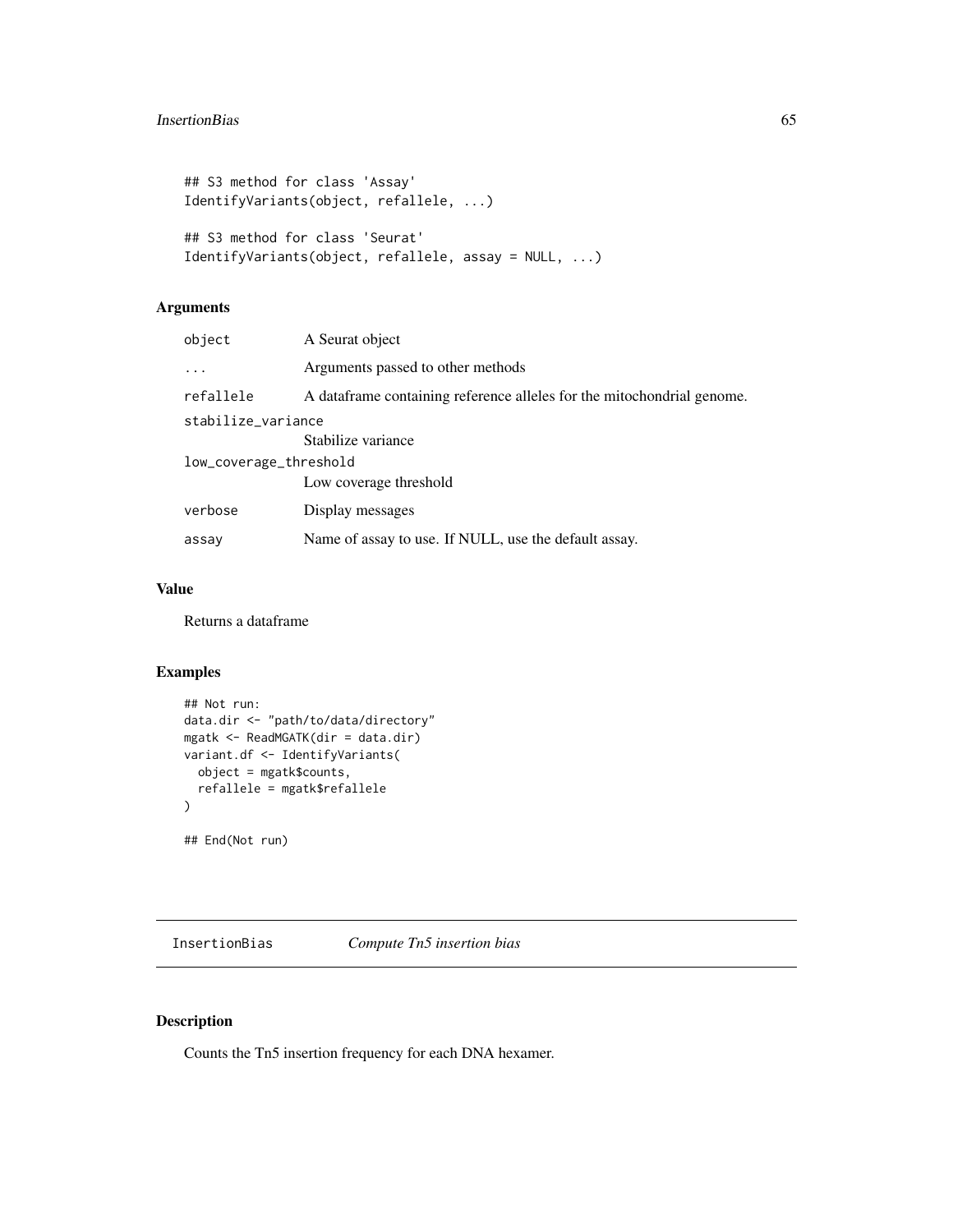# Usage

```
InsertionBias(object, ...)
## S3 method for class 'ChromatinAssay'
InsertionBias(object, genome, region = "chr1-1-249250621", verbose = TRUE, ...)
## S3 method for class 'Seurat'
InsertionBias(
 object,
 genome,
 assay = NULL,
 region = "chr1-1-249250621",
 verbose = TRUE,
  ...
\mathcal{L}
```
# Arguments

| object  | A Seurat or ChromatinAssay object                                 |
|---------|-------------------------------------------------------------------|
| .       | Additional arguments passed to StringToGRanges                    |
| genome  | A BSgenome object                                                 |
| region  | Region to use when assessing bias. Default is human chromosome 1. |
| verbose | Display messages                                                  |
| assay   | Name of assay to use                                              |

### Value

Returns a Seurat object

```
## Not run:
library(BSgenome.Mmusculus.UCSC.mm10)
region.use <- GRanges(
  seqnames = c('chr1', 'chr2'),IRanges(start = c(1,1), end = c(195471971, 182113224))
)
InsertionBias(
object = atac_small,
genome = BSgenome.Mmusculus.UCSC.mm10,
region = region.use
\lambda## End(Not run)
```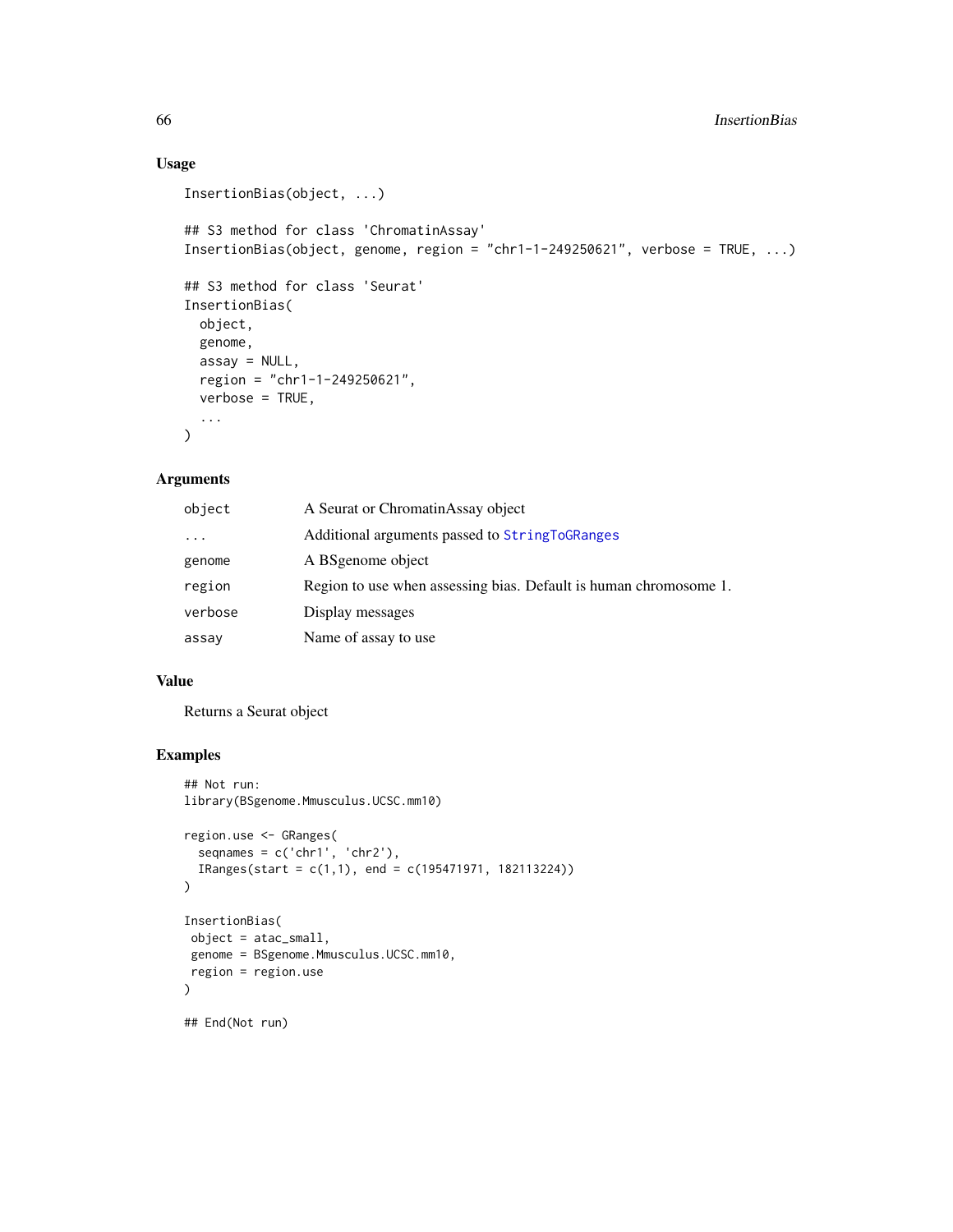<span id="page-66-0"></span>inter-range-methods *Inter-range transformations for ChromatinAssay objects*

### Description

The range, reduce, gaps, disjoin, isDisjoint, disjointBins methods are available for [ChromatinAssay](#page-21-0) objects.

```
## S4 method for signature 'ChromatinAssay'
range(x, ..., with.revmap = FALSE, na.rm = FALSE)
## S4 method for signature 'Seurat'
range(x, ..., with.range(x, ..., with.revmap = FALSE, na.rm = FALSE)
## S4 method for signature 'ChromatinAssay'
reduce(x, drop.empty. ranges = FALSE, ...)## S4 method for signature 'Seurat'
reduce(x, drop.empty. ranges = FALSE, ...)## S4 method for signature 'ChromatinAssay'
gaps(x, start = NA, end = NA)## S4 method for signature 'Seurat'
gaps(x, start = NA, end = NA)## S4 method for signature 'ChromatinAssay'
disjoin(x, ...)
## S4 method for signature 'Seurat'
disjoin(x, ...)
## S4 method for signature 'ChromatinAssay'
isDisjoint(x, ...)
## S4 method for signature 'Seurat'
isDisjoint(x, ...)
## S4 method for signature 'ChromatinAssay'
disjointBins(x, ...)
## S4 method for signature 'Seurat'
disjointBins(x, ...)
```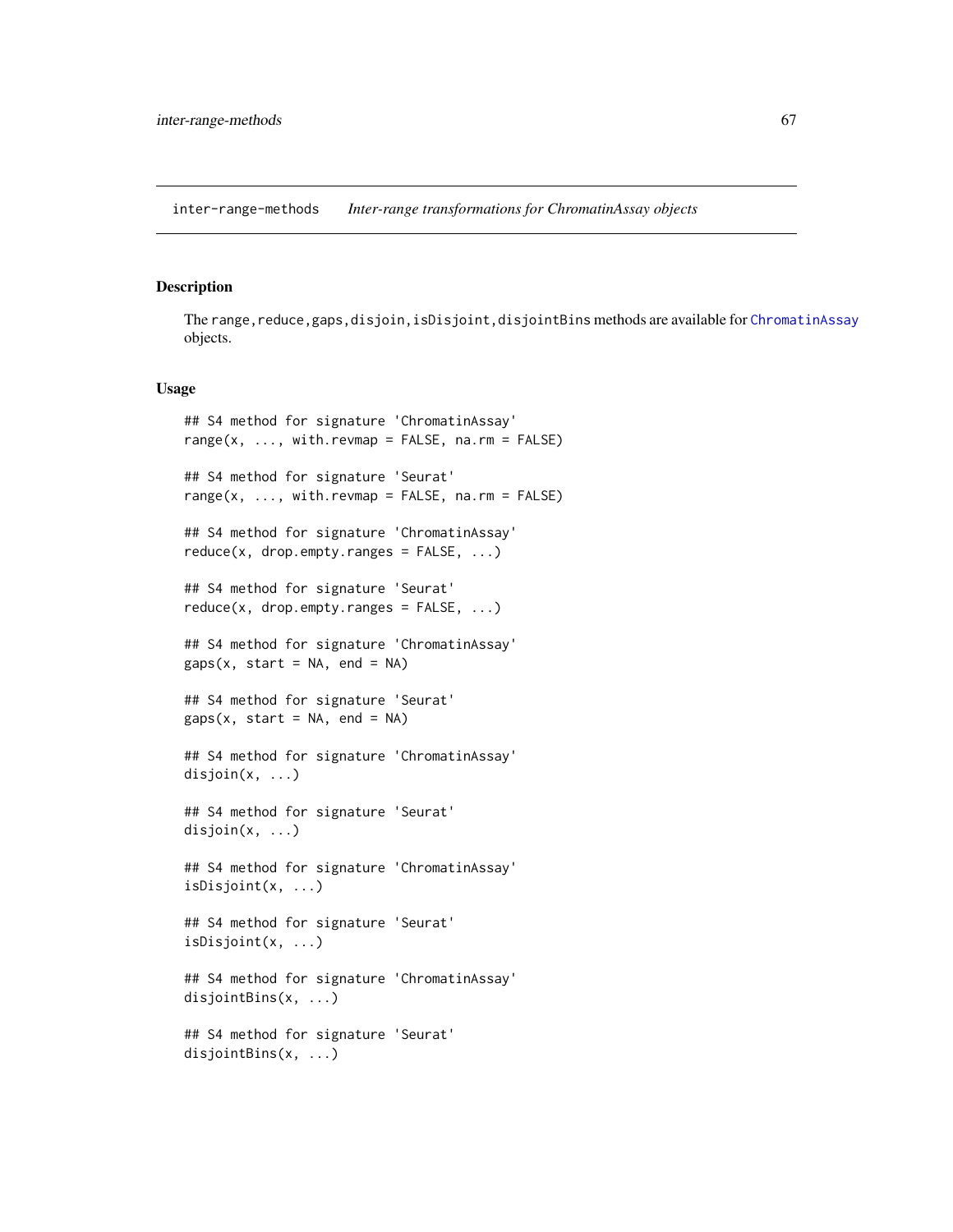| $\mathsf{x}$      | A ChromatinAssay object                         |  |
|-------------------|-------------------------------------------------|--|
|                   | Additional arguments                            |  |
| with.revmap       | See inter-range-methods in the IRanges packages |  |
| na.rm             | Ignored                                         |  |
| drop.empty.ranges |                                                 |  |
|                   | See ?IRanges{inter-range-methods}               |  |
| start, end        | See ?IRanges{inter-range-methods}               |  |

### Functions

- range, Seurat-method: method for Seurat objects
- reduce,ChromatinAssay-method: method for ChromatinAssay objects
- reduce, Seurat-method: method for Seurat objects
- gaps,ChromatinAssay-method: method for ChromatinAssay objects
- gaps,Seurat-method: method for Seurat objects
- disjoin,ChromatinAssay-method: method for ChromatinAssay objects
- disjoin,Seurat-method: method for Seurat objects
- isDisjoint,ChromatinAssay-method: method for ChromatinAssay objects
- isDisjoint,Seurat-method: method for Seurat objects
- disjointBins,ChromatinAssay-method: method for ChromatinAssay objects
- disjointBins,Seurat-method: method for Seurat objects

## See Also

- [inter-range-methods](#page-66-0) in the IRanges package.
- [inter-range-methods](#page-66-0) in the GenomicRanges package
- [ChromatinAssay-class](#page-21-1)

IntersectMatrix *Intersect genomic coordinates with matrix rows*

#### Description

Remove or retain matrix rows that intersect given genomic regions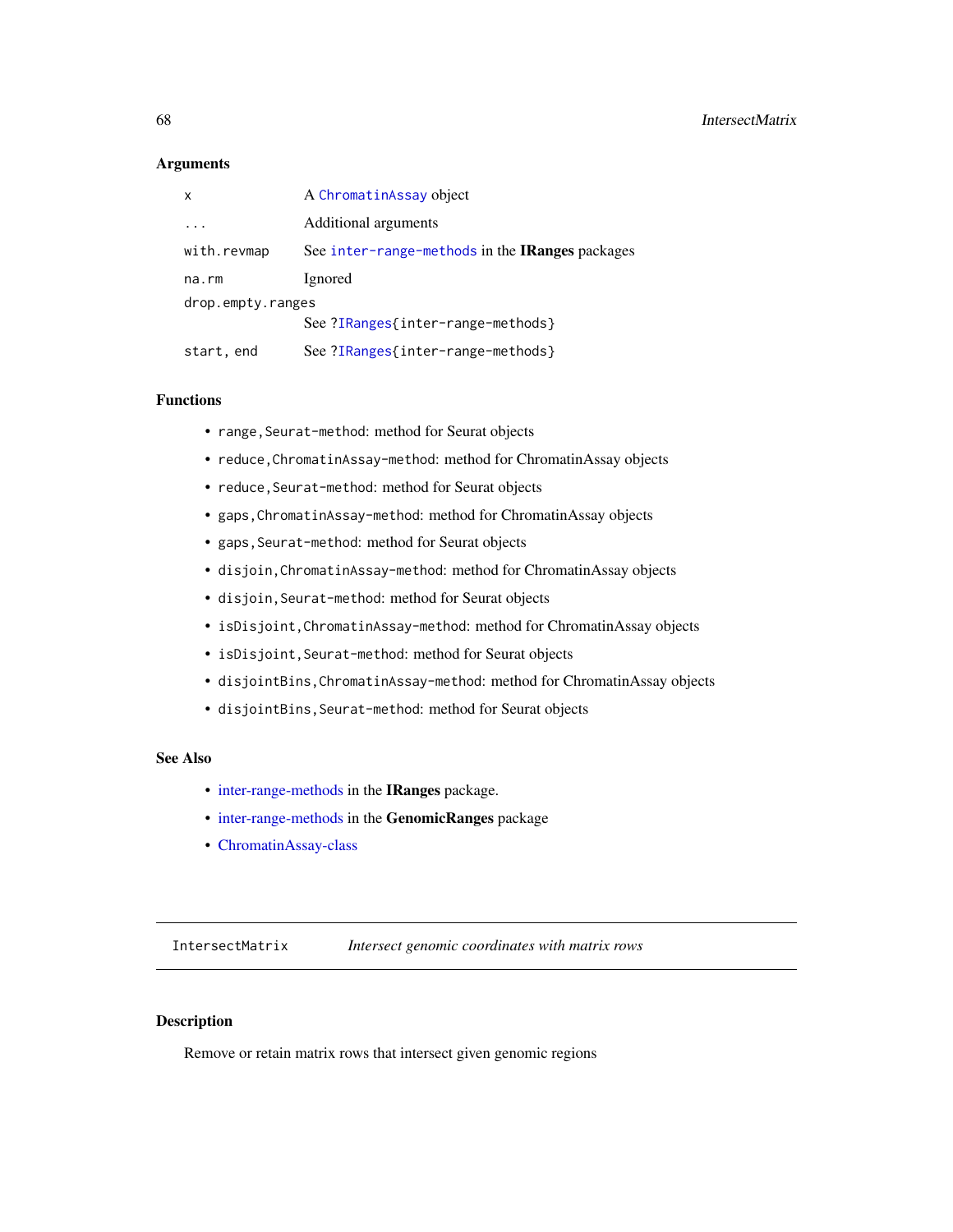#### **Jaccard** 69 **Contract 69 Contract 69 Contract 69 Contract 69 Contract 69 Contract 69**

# Usage

```
IntersectMatrix(
 matrix,
  regions,
  invert = FALSE,
  sep = c("-"," "-"),verbose = TRUE,
  ...
\mathcal{L}
```
### Arguments

| matrix  | A matrix with genomic regions in the rows                                                                                                                                                                                                                                       |
|---------|---------------------------------------------------------------------------------------------------------------------------------------------------------------------------------------------------------------------------------------------------------------------------------|
| regions | A set of genomic regions to intersect with regions in the matrix. Either a vector<br>of strings encoding the genomic coordinates, or a GRanges object.                                                                                                                          |
| invert  | Discard rows intersecting the genomic regions supplied, rather than retain.                                                                                                                                                                                                     |
| sep     | A length-2 character vector containing the separators to be used for extracting<br>genomic coordinates from a string. The first element will be used to separate the<br>chromosome name from coordinates, and the second element used to separate<br>start and end coordinates. |
| verbose | Display messages                                                                                                                                                                                                                                                                |
|         | Additional arguments passed to find Overlaps                                                                                                                                                                                                                                    |

# Value

Returns a sparse matrix

# Examples

```
counts \leq matrix(data = rep(0, 12), ncol = 2)
rownames(counts) <- c("chr1-565107-565550","chr1-569174-569639",
"chr1-713460-714823","chr1-752422-753038",
"chr1-762106-763359","chr1-779589-780271")
IntersectMatrix(matrix = counts, regions = blacklist_hg19)
```
Jaccard *Calculate the Jaccard index between two matrices*

## Description

Finds the Jaccard similarity between rows of the two matricies. Note that the matrices must be binary, and any rows with zero total counts will result in an NaN entry that could cause problems in downstream analyses.

#### Usage

Jaccard(x, y)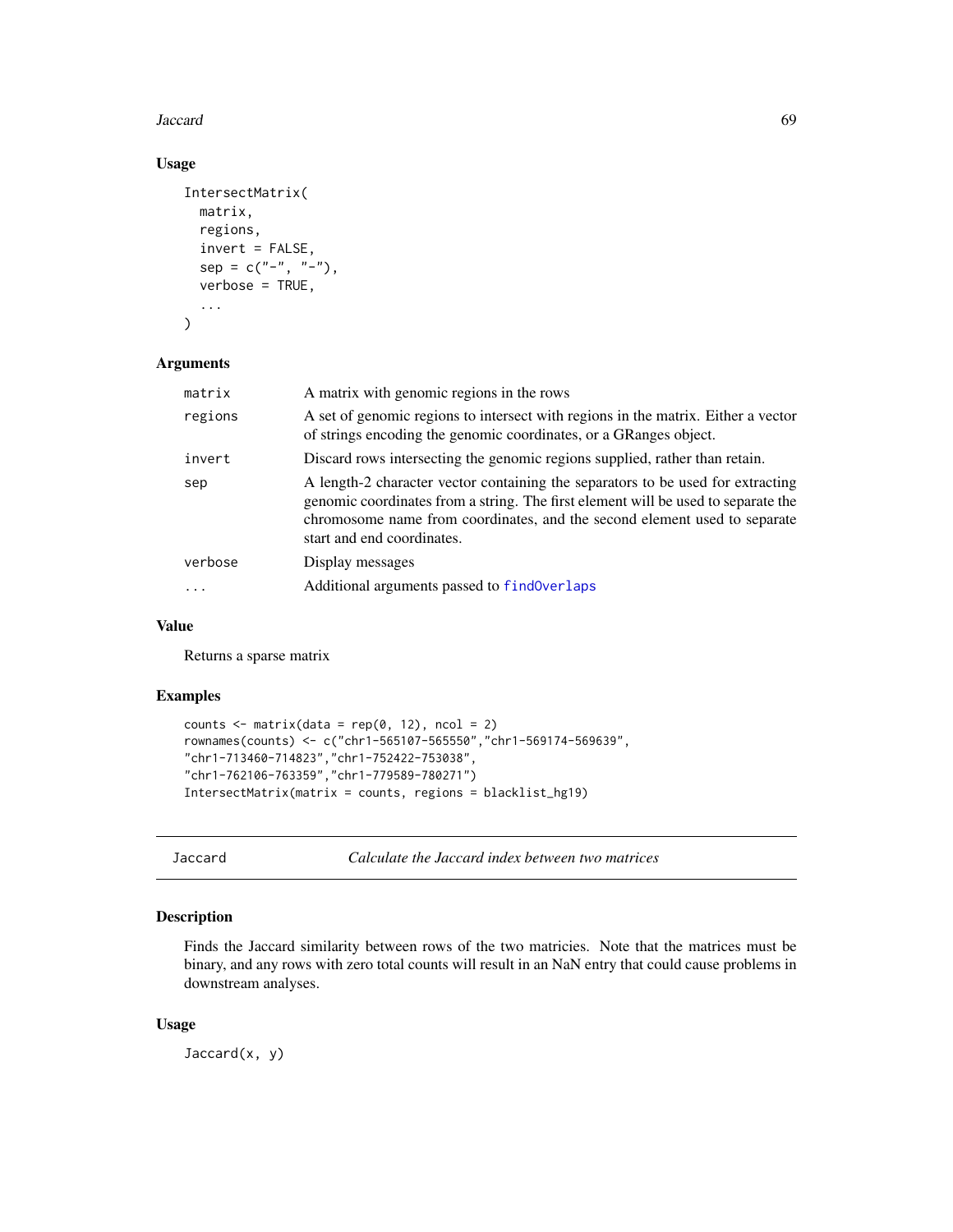| <b>x</b> | The first matrix  |
|----------|-------------------|
|          | The second matrix |

# Details

This will calculate the raw Jaccard index, without normalizing for the expected similarity between cells due to differences in sequencing depth.

#### Value

Returns a matrix

#### Examples

```
x \le matrix(data = sample(c(0, 1), size = 25, replace = TRUE), ncol = 5)
Jaccard(x = x, y = x)
```
LinkPeaks *Link peaks to genes*

### Description

Find peaks that are correlated with the expression of nearby genes. For each gene, this function computes the correlation coefficient between the gene expression and accessibility of each peak within a given distance from the gene TSS, and computes an expected correlation coefficient for each peak given the GC content, accessibility, and length of the peak. The expected coefficent values for the peak are then used to compute a z-score and p-value.

```
LinkPeaks(
  object,
  peak.assay,
  expression.assay,
  expression.slot = "data",
  gene.coords = NULL,
  distance = 5e+05,
  min.cells = 10,
  method = "pearson",
  genes.use = NULL,
  n_sample = 200,
  pvalue_cutoff = 0.05,
  score_cutoff = 0.05,
  verbose = TRUE
)
```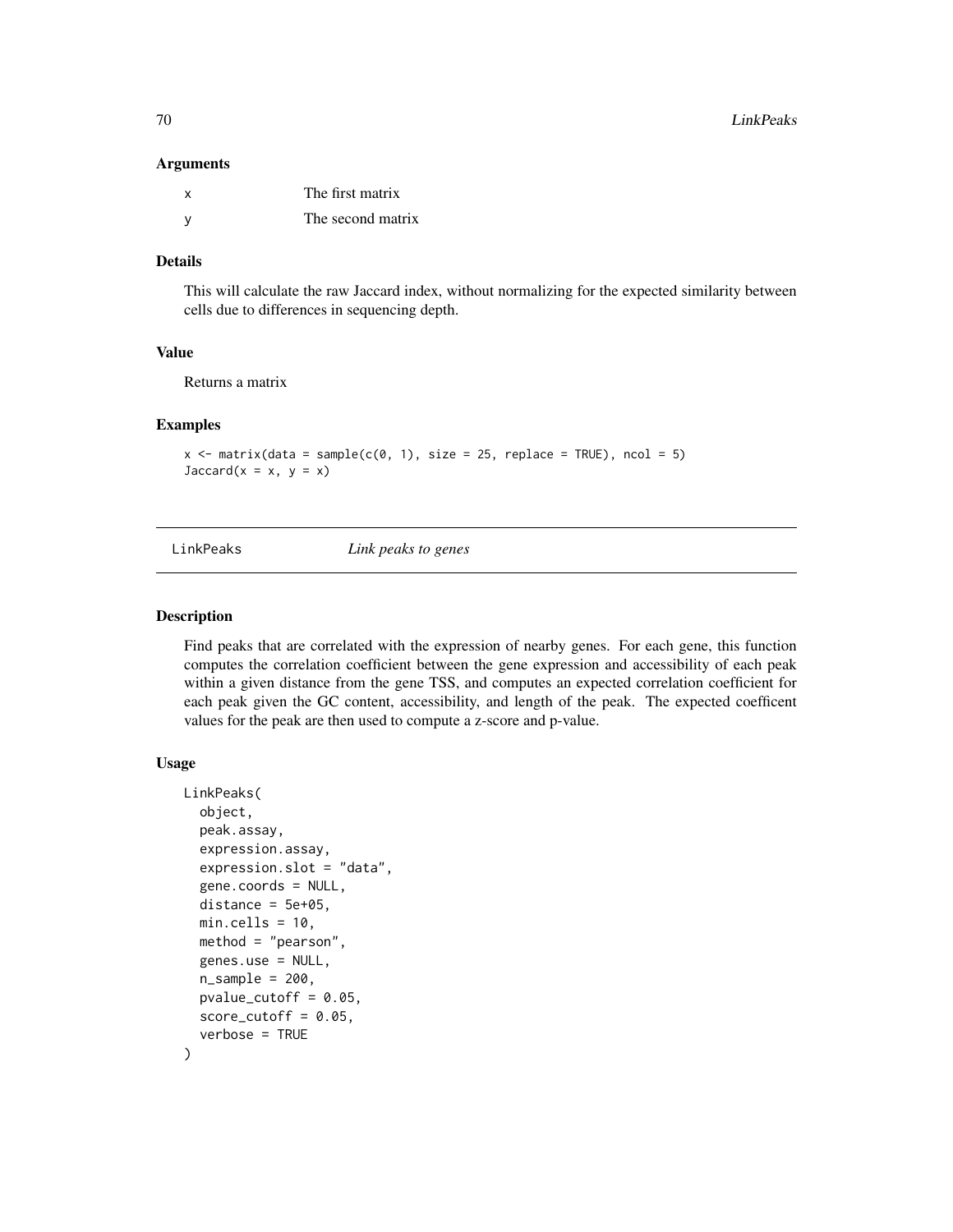#### LinkPlot 71

# Arguments

| object           | A Seurat object                                                                                                                        |
|------------------|----------------------------------------------------------------------------------------------------------------------------------------|
| peak.assay       | Name of assay containing peak information                                                                                              |
| expression.assay |                                                                                                                                        |
|                  | Name of assay containing gene expression information                                                                                   |
| expression.slot  |                                                                                                                                        |
|                  | Name of slot to pull expression data from                                                                                              |
| gene.coords      | GRanges object containing coordinates of genes in the expression assay. If<br>NULL, extract from gene annotations stored in the assay. |
| distance         | Distance threshold for peaks to include in regression model                                                                            |
| min.cells        | Minimum number of cells positive for the peak and gene needed to include in<br>the results.                                            |
| method           | Which correlation coefficient to compute. Can be "pearson" (default), "spear-<br>man", or "kendall".                                   |
| genes.use        | Genes to test. If NULL, determine from expression assay.                                                                               |
| n_sample         | Number of peaks to sample at random when computing the null distribution.                                                              |
| pvalue_cutoff    | Minimum p-value required to retain a link. Links with a p-value equal or greater<br>than this value will be removed from the output.   |
| score_cutoff     | Minimum absolute value correlation coefficient for a link to be retained                                                               |
| verbose          | Display messages                                                                                                                       |

#### Details

This function was inspired by the method originally described by SHARE-seq (Sai Ma et al. 2020, Cell). Please consider citing the original SHARE-seq work if using this function: [https://doi.](https://doi.org/10.1016/j.cell.2020.09.056) [org/10.1016/j.cell.2020.09.056](https://doi.org/10.1016/j.cell.2020.09.056)

## Value

Returns a Seurat object with the Links information set, with each recorded link being the correlation coefficient between the accessibility of the peak and expression of the gene.

LinkPlot *Plot linked genomic elements*

# Description

Display links between pairs of genomic elements within a given region of the genome.

# Usage

LinkPlot(object, region, min.cutoff = 0)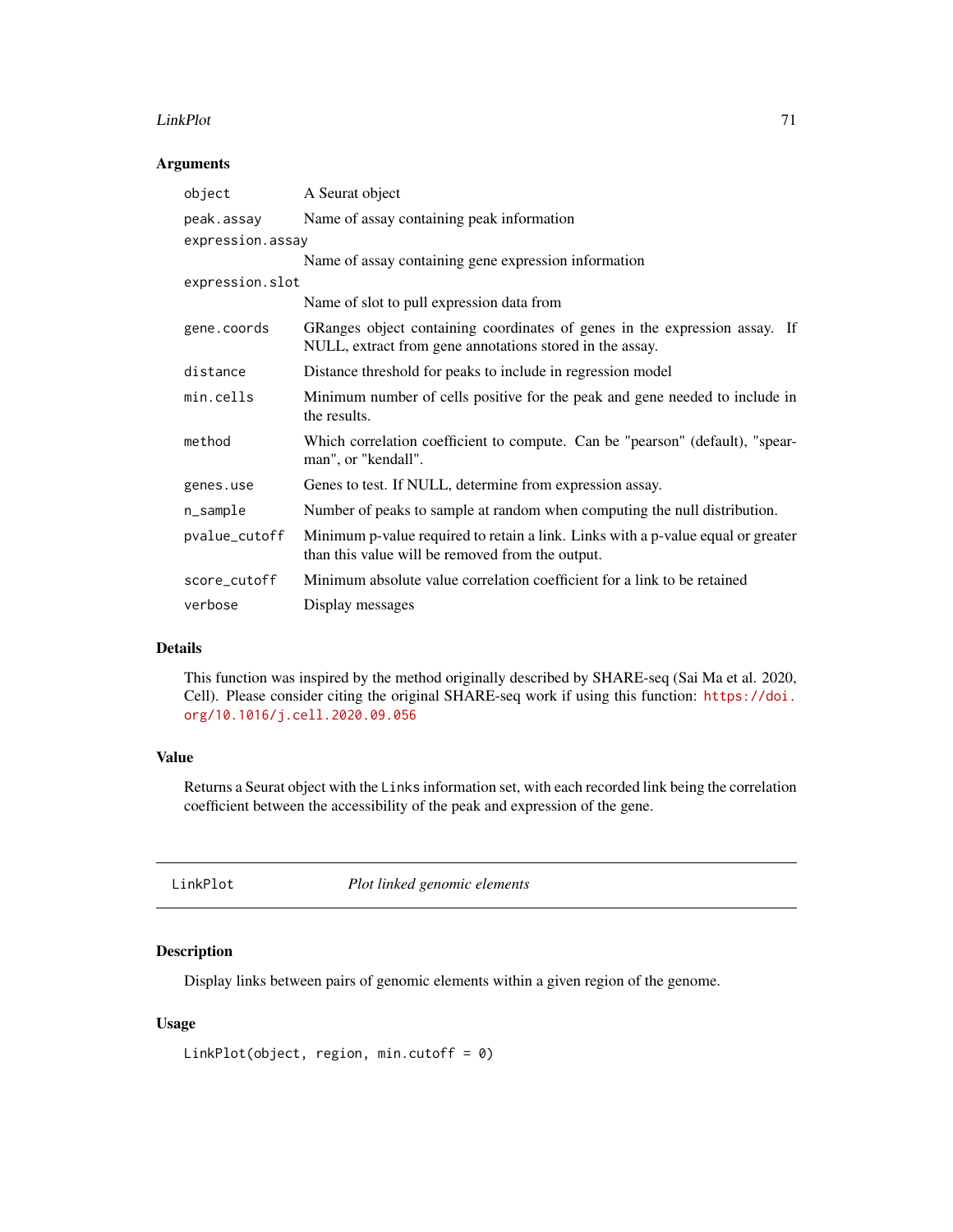72 Links

### Arguments

| object     | A Seurat object                                |
|------------|------------------------------------------------|
| region     | A genomic region to plot                       |
| min.cutoff | Minimum absolute score for link to be plotted. |

# Value

Returns a [ggplot](#page-0-0) object

Links *Get or set links information*

# Description

Get or set the genomic link information for a Seurat object or ChromatinAssay

# Usage

```
Links(object, ...)
Links(object, ...) <- value
## S3 method for class 'ChromatinAssay'
Links(object, ...)
## S3 method for class 'Seurat'
Links(object, ...)
## S3 replacement method for class 'ChromatinAssay'
Links(object, ...) <- value
## S3 replacement method for class 'Seurat'
Links(object, ...) <- value
```
#### Arguments

| object                  | A Seurat object                   |
|-------------------------|-----------------------------------|
| $\cdot$ $\cdot$ $\cdot$ | Arguments passed to other methods |
| value                   | A GRanges object                  |

```
Links(atac_small[["peaks"]])
Links(atac_small)
links <- Links(atac_small)
Links(atac_small[["peaks"]]) <- links
links <- Links(atac_small)
Links(atac_small) <- links
```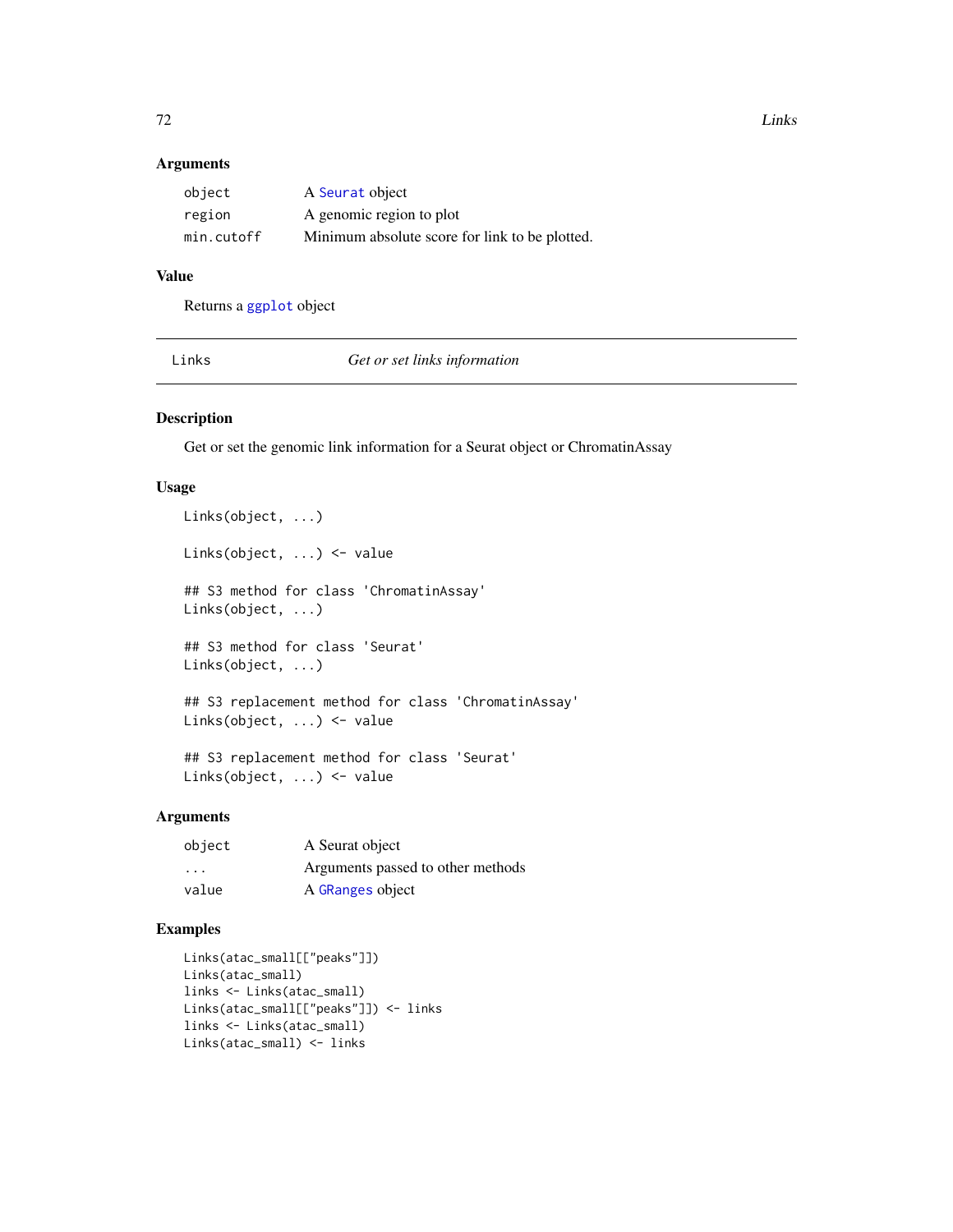<span id="page-72-0"></span>Extract the coordinates of the longest transcript for a gene stored in the annotations within an object.

#### Usage

```
LookupGeneCoords(object, gene, assay = NULL)
```
# Arguments

| object | A Seurat object           |
|--------|---------------------------|
| gene   | Name of a gene to extract |
| assay  | Name of assay to use      |

# Examples

LookupGeneCoords(atac\_small, gene = "MIR1302-10")

MatchRegionStats *Match DNA sequence characteristics*

# Description

Return a vector if genomic regions that match the distribution of a set of query regions for any given set of characteristics, specified in the input meta. feature dataframe.

# Usage

```
MatchRegionStats(
  meta.feature,
  query.feature,
  features.match = c("GC.percent"),
  n = 10000,verbose = TRUE,
  ...
\mathcal{E}
```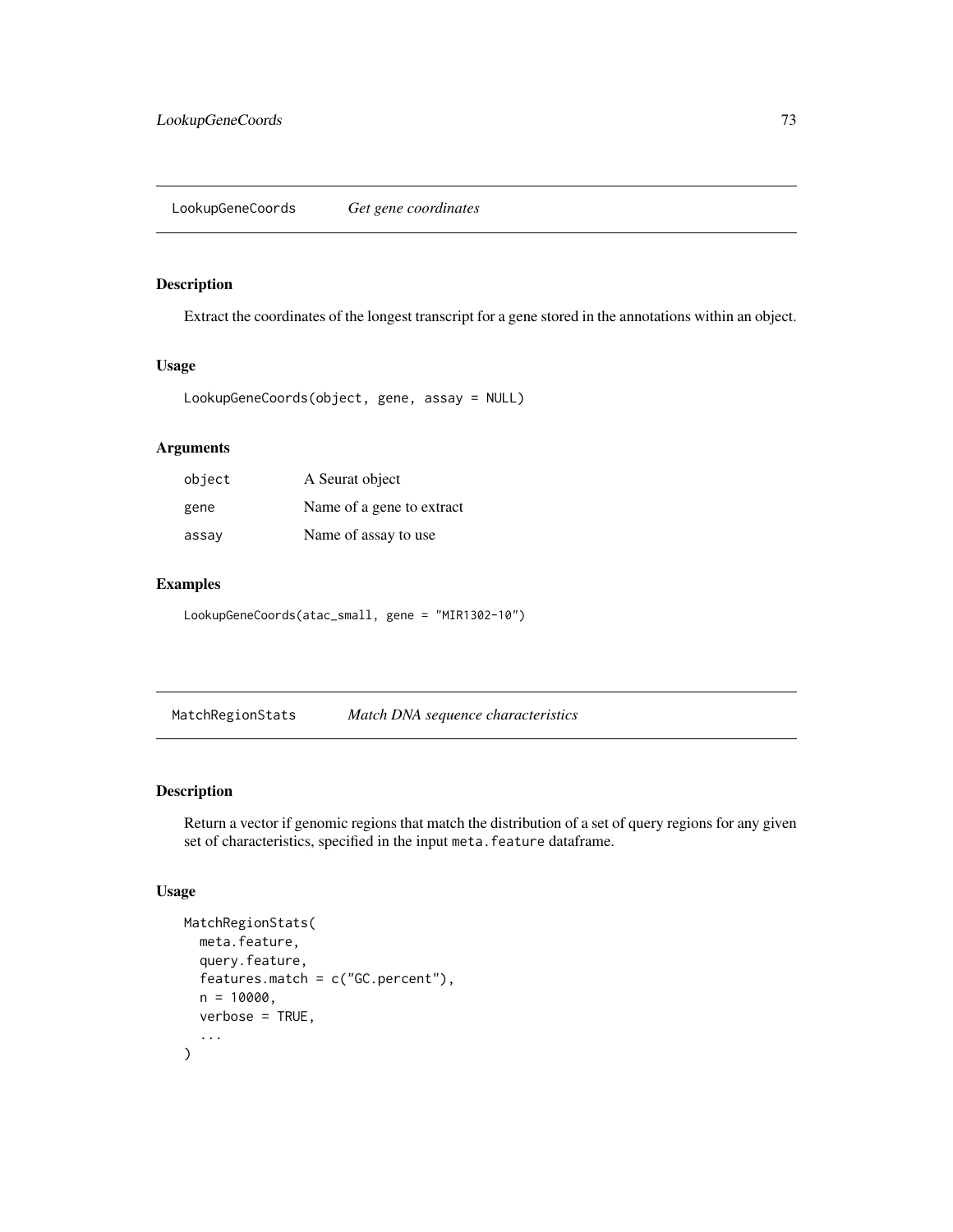#### <span id="page-73-2"></span>**Arguments**

| meta.feature  | A data frame containing DNA sequence information for features to choose from                                                                                                                                                          |
|---------------|---------------------------------------------------------------------------------------------------------------------------------------------------------------------------------------------------------------------------------------|
| query.feature | A data frame containing DNA sequence information for features to match.                                                                                                                                                               |
|               | features match Which features of the query to match when selecting a set of regions. A vector of<br>column names present in the feature metadata can be supplied to match multiple<br>characteristics at once. Default is GC content. |
| n             | Number of regions to select, with characteristics matching the query                                                                                                                                                                  |
| verbose       | Display messages                                                                                                                                                                                                                      |
| $\cdot$       | Arguments passed to other functions                                                                                                                                                                                                   |

#### Details

For each requested feature to match, a density distribution is estimated using the [density](#page-0-0) function, and a set of weights for each feature in the dataset estimated based on the density distribution. If multiple features are to be matched (for example, GC content and overall accessibility), a joint density distribution is then computed by multiplying the individual feature weights. A set of features with characteristics matching the query regions is then selected using the [sample](#page-0-0) function, with the probability of randomly selecting each feature equal to the joint density distribution weight.

#### Value

Returns a character vector

#### Examples

```
metafeatures <- Seurat::GetAssayData(
  object = atac_small[['peaks']], slot = 'meta.features'
\mathcal{L}query.feature <- metafeatures[1:10, ]
features.choose <- metafeatures[11:nrow(metafeatures), ]
MatchRegionStats(
  meta.feature = features.choose,
  query.feature = query.feature,
  features.match = "percentile",
  n = 10)
```
<span id="page-73-1"></span>Motif-class *The Motif class*

#### <span id="page-73-0"></span>Description

The Motif class is designed to store DNA sequence motif information, including motif PWMs or PFMs, motif positions, and metadata.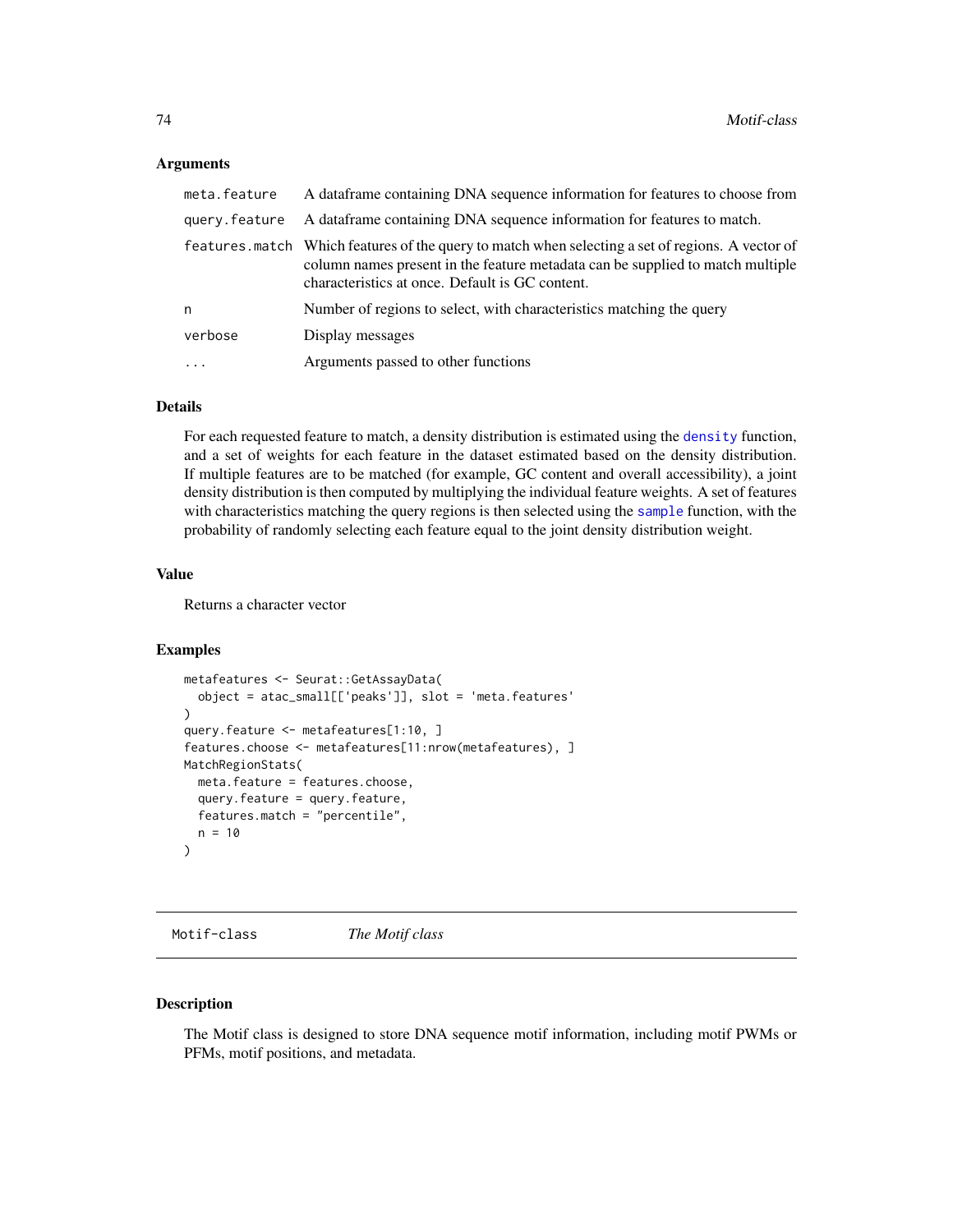#### <span id="page-74-0"></span>MotifPlot 75

# Slots

- data A sparse, binary, feature x motif matrix. Columns correspond to motif IDs, rows correspond to genomic features (peaks or bins). Entries in the matrix should be 1 if the genomic feature contains the motif, and 0 otherwise.
- pwm A named list of position weight matrices
- motif.names A list containing the name of each motif
- positions A [GRangesList](#page-0-0) object containing exact positions of each motif.
- meta.data A dataframe for storage of additional information related to each motif. This could include the names of proteins that bind the motif.

MotifPlot *Plot DNA sequence motif*

#### Description

Plot position weight matrix or position frequency matrix for different DNA sequence motifs.

#### Usage

```
MotifPlot(object, motifs, assay = NULL, use.names = TRUE, ...)
```
# Arguments

| object    | A Seurat object                            |
|-----------|--------------------------------------------|
| motifs    | A list of motifs to plot                   |
| assay     | Name of the assay to use                   |
| use.names | Use motif names stored in the motif object |
|           | Additional parameters passed to ggseqlogo  |

#### Value

Returns a [ggplot](#page-0-0) object

```
motif.obj <- Seurat::GetAssayData(atac_small, slot = "motifs")
MotifPlot(atac_small, motifs = head(colnames(motif.obj)))
```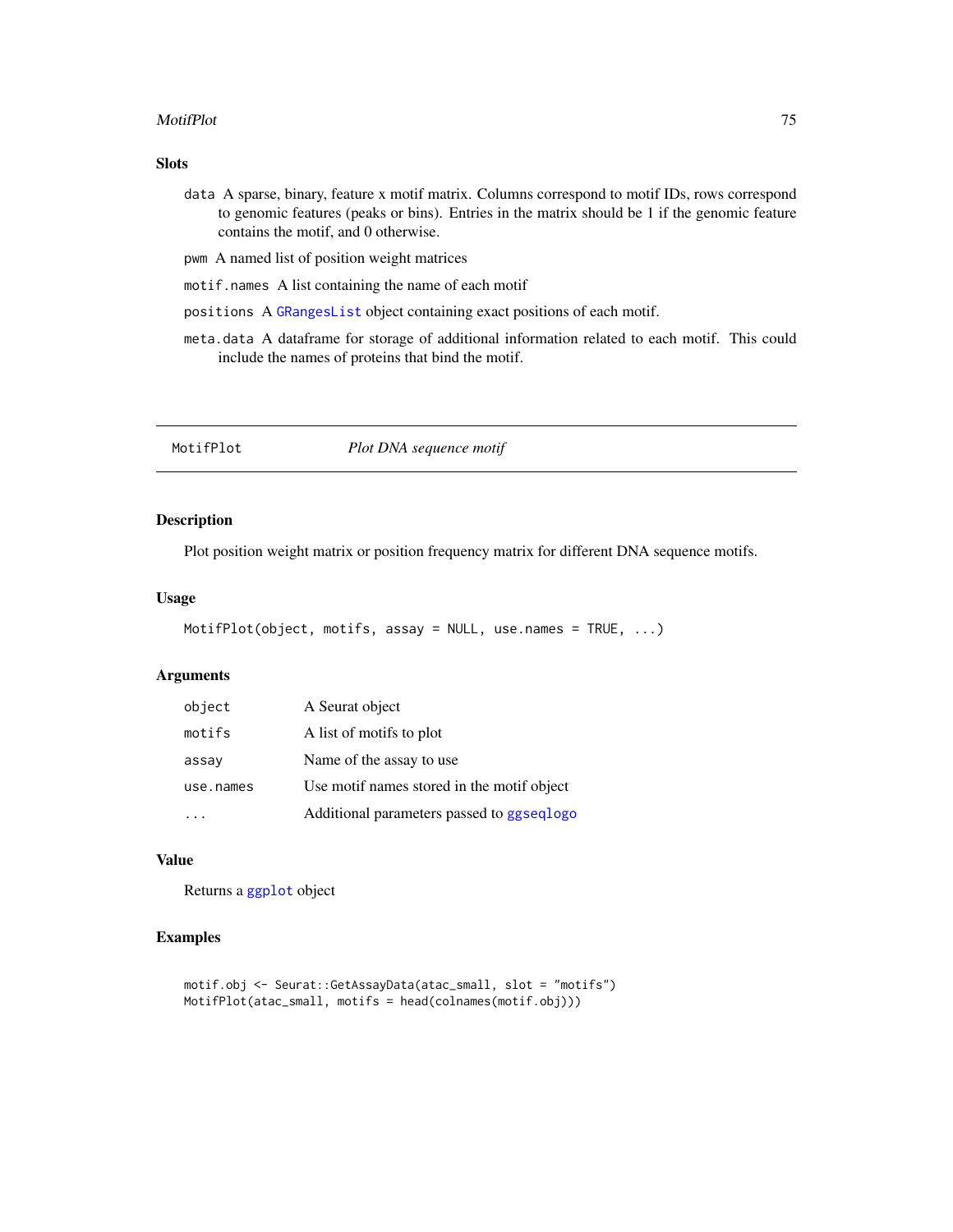<span id="page-75-0"></span>

Get or set the Motif object for a Seurat object or ChromatinAssay.

#### Usage

```
Motifs(object, ...)
Motifs(object, ...) <- value
## S3 method for class 'ChromatinAssay'
Motifs(object, ...)
## S3 method for class 'Seurat'
Motifs(object, ...)
## S3 replacement method for class 'ChromatinAssay'
Motifs(object, ...) <- value
## S3 replacement method for class 'Seurat'
Motifs(object, ...) <- value
```
# Arguments

| object                  | A Seurat object                   |
|-------------------------|-----------------------------------|
| $\cdot$ $\cdot$ $\cdot$ | Arguments passed to other methods |
| value                   | A Motif object                    |

```
Motifs(atac_small[["peaks"]])
Motifs(atac_small)
motifs <- Motifs(atac_small)
Motifs(atac_small[["peaks"]]) <- motifs
motifs <- Motifs(atac_small)
Motifs(atac_small) <- motifs
```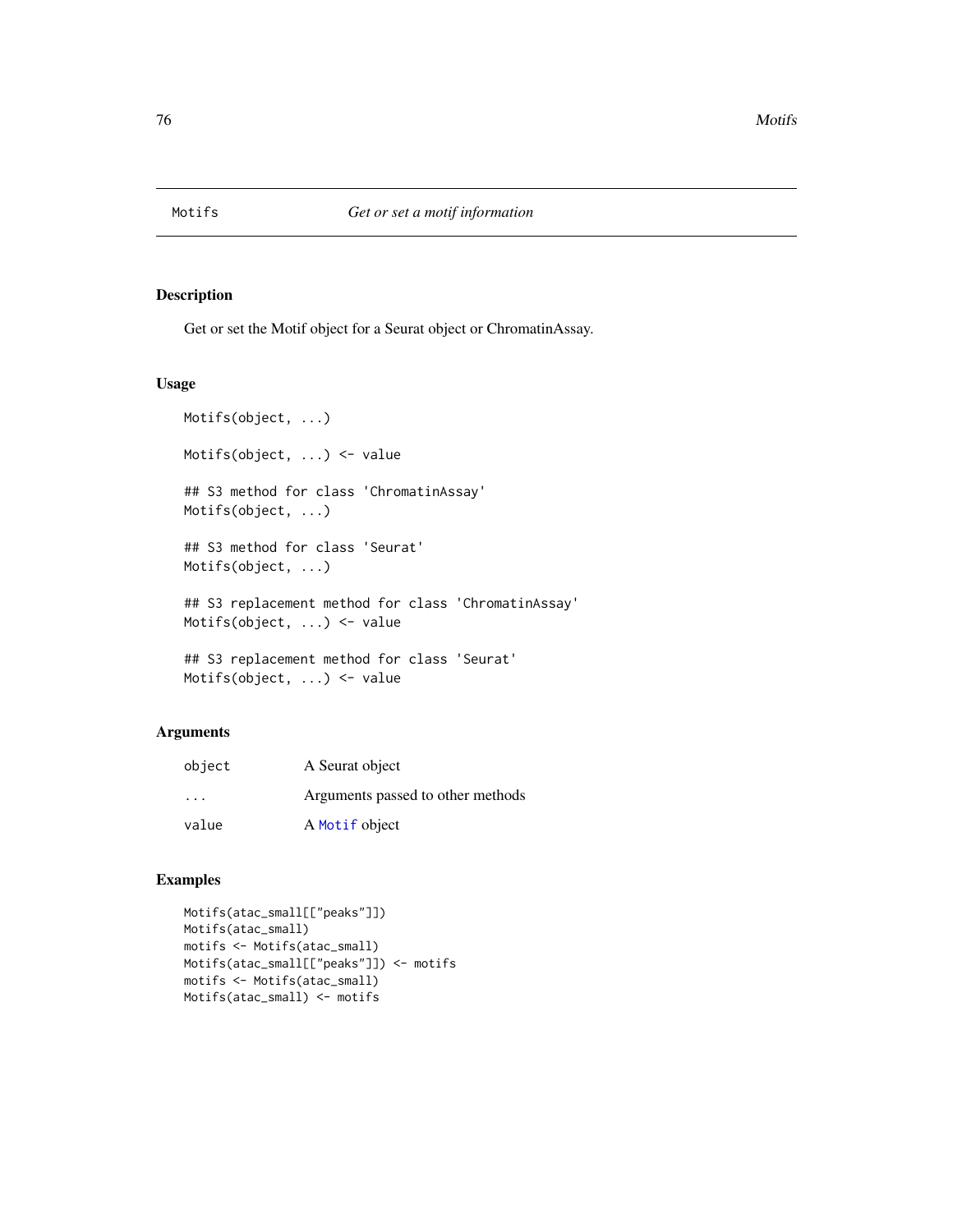<span id="page-76-1"></span><span id="page-76-0"></span>

The precede, follow, nearest, distance, distanceToNearest methods are available for [ChromatinAssay](#page-21-0) objects.

#### Usage

```
## S4 method for signature 'ANY,ChromatinAssay'
precede(x, subject, select = c("arbitrary", "all"), ignore.strand = FALSE)
## S4 method for signature 'ChromatinAssay,ANY'
precede(x, subject, select = c("arbitrary", "all"), ignore.strand = FALSE)
## S4 method for signature 'ChromatinAssay,ChromatinAssay'
precede(x, subject, select = c("arbitrary", "all"), ignore.strand = FALSE)
## S4 method for signature 'ANY,Seurat'
precede(x, subject, select = c("arbitrary", "all"), ignore.strand = FALSE)
## S4 method for signature 'Seurat,ANY'
precede(x, subject, select = c("arbitrary", "all"), ignore.strand = FALSE)
## S4 method for signature 'Seurat, Seurat'
precede(x, subject, select = c("arbitrary", "all"), ignore.strand = FALSE)
## S4 method for signature 'ANY,ChromatinAssay'
follow(x, subject, select = c("arbitrary", "all"), ignore.strand = FALSE)## S4 method for signature 'ChromatinAssay,ANY'
follow(x, subject, select = c("arbitrary", "all"), ignore.strand = FALSE)## S4 method for signature 'ChromatinAssay,ChromatinAssay'
follow(x, subject, select = c("arbitrary", "all"), ignore.strand = FALSE)
## S4 method for signature 'ANY,Seurat'
follow(x, subject, select = c("arbitrary", "all"), ignore.strand = FALSE)## S4 method for signature 'Seurat,ANY'
follow(x, subject, select = c("arbitrary", "all"), ignore.strand = FALSE)
## S4 method for signature 'Seurat, Seurat'
follow(x, subject, select = c("arbitrary", "all"), ignore.strand = FALSE)
## S4 method for signature 'ANY,ChromatinAssay'
```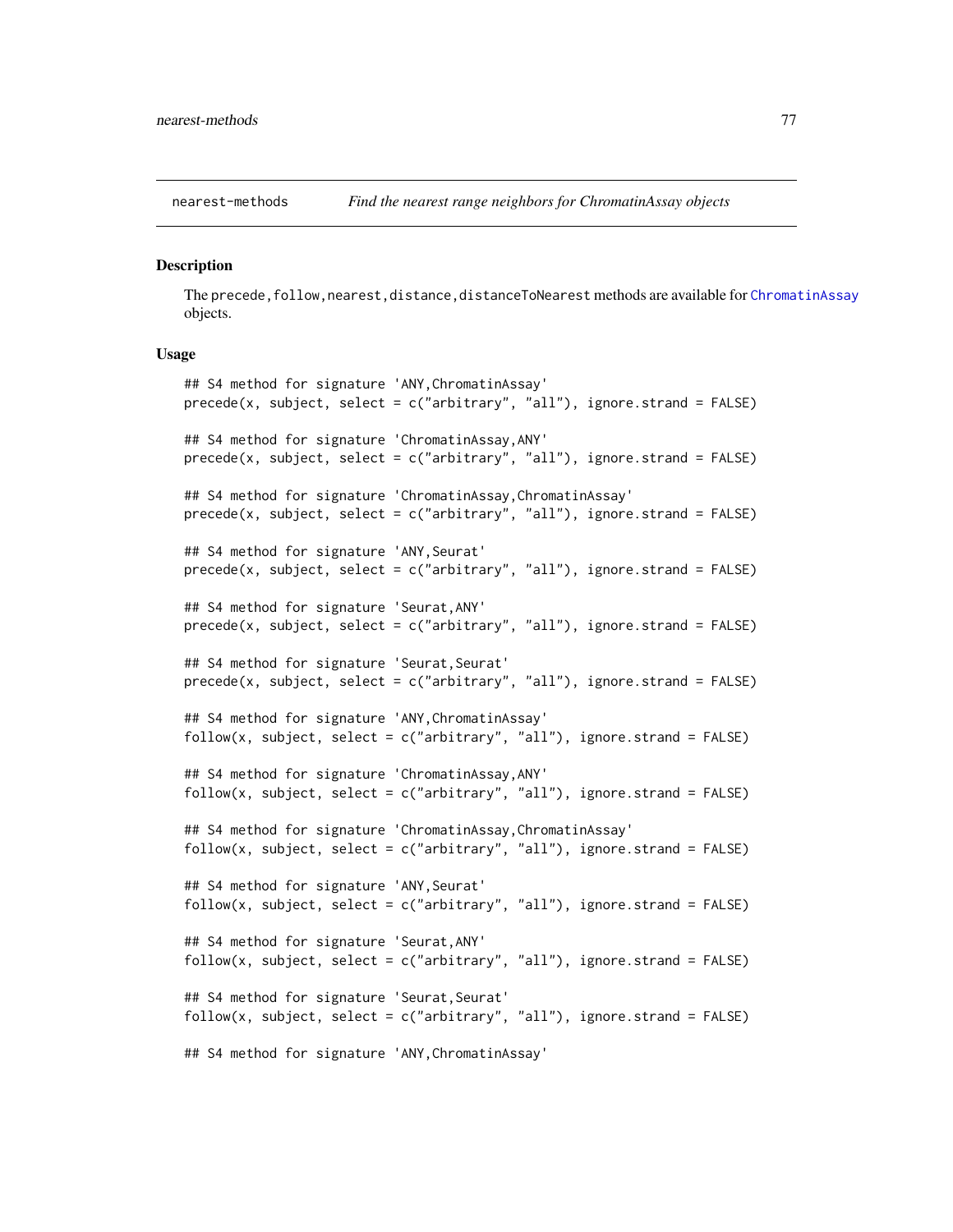```
nearest(x, subject, select = c("arbitrary", "all"), ignore.strand = FALSE)
## S4 method for signature 'ChromatinAssay,ANY'
nearest(x, subject, select = c("arbitrary", "all"), ignore.strand = FALSE)
## S4 method for signature 'ChromatinAssay,ChromatinAssay'
nearest(x, subject, select = c("arbitrary", "all"), ignore.strand = FALSE)
## S4 method for signature 'ANY,Seurat'
nearest(x, subject, select = c("arbitrary", "all"), ignore.strand = FALSE)
## S4 method for signature 'Seurat,ANY'
nearest(x, subject, select = c("arbitrary", "all"), ignore.strand = FALSE)
## S4 method for signature 'Seurat, Seurat'
nearest(x, subject, select = c("arbitrary", "all"), ignore.strand = FALSE)
## S4 method for signature 'ANY,ChromatinAssay'
distance(x, y, ignore.strand = FALSE, ...)
## S4 method for signature 'ChromatinAssay,ANY'
distance(x, y, ignore-strand = FALSE, ...)## S4 method for signature 'ChromatinAssay,ChromatinAssay'
distance(x, y, ignore.strand = FALSE, ...)## S4 method for signature 'ANY,Seurat'
distance(x, y, ignore.strand = FALSE, ...)## S4 method for signature 'Seurat,ANY'
distance(x, y, ignore.strand = FALSE, ...)## S4 method for signature 'Seurat, Seurat'
distance(x, y, ignore.strand = FALSE, ...)## S4 method for signature 'ANY,ChromatinAssay'
distanceToNearest(x, subject, ignore.strand = FALSE, ...)
## S4 method for signature 'ChromatinAssay,ANY'
distanceToNearest(x, subject, ignore.strand = FALSE, ...)
## S4 method for signature 'ChromatinAssay,ChromatinAssay'
distanceToNearest(x, subject, ignore.strand = FALSE, ...)
## S4 method for signature 'ANY,Seurat'
distanceToNearest(x, subject, ignore.strand = FALSE, ...)
## S4 method for signature 'Seurat,ANY'
```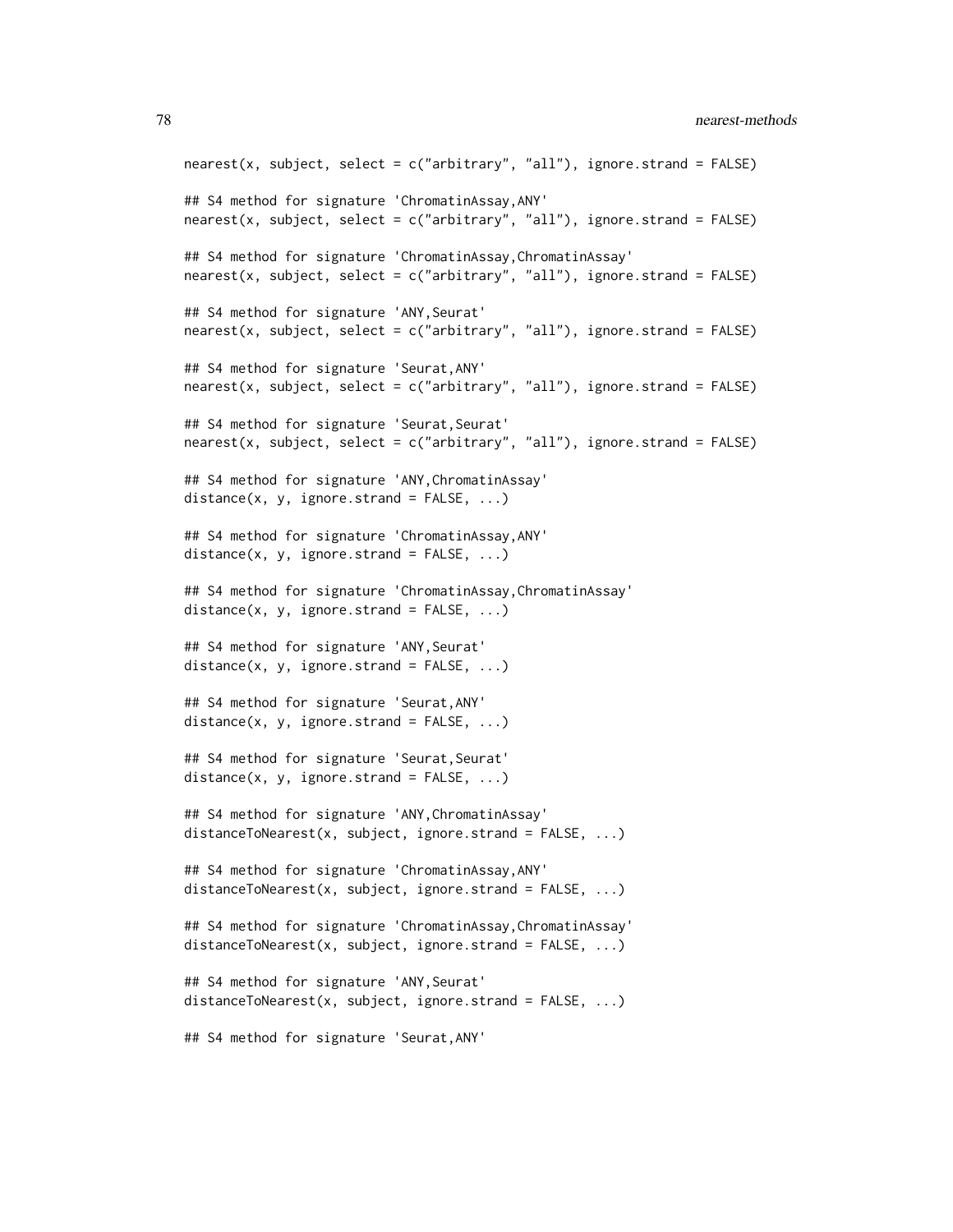## <span id="page-78-0"></span>nearest-methods 79

```
distanceToNearest(x, subject, ignore.strand = FALSE, ...)
## S4 method for signature 'Seurat, Seurat'
distanceToNearest(x, subject, ignore.strand = FALSE, ...)
```
#### **Arguments**

| A query ChromatinAssay object                                                          |
|----------------------------------------------------------------------------------------|
| The subject GRanges or ChromatinAssay object. If missing, x is used as the<br>subject. |
| Logic for handling ties. See nearest-methods in the <b>GenomicRanges</b> pack-<br>age. |
| Logical argument controlling whether strand information should be ignored.             |
| For the distance method, a GRanges object or a ChromatinAssay object                   |
| Additional arguments for methods                                                       |
|                                                                                        |

#### Functions

- precede, ChromatinAssay, ANY-method: method for ChromatinAssay, ANY
- precede,ChromatinAssay,ChromatinAssay-method: method for ChromatinAssay, ChromatinAssay
- precede,ANY,Seurat-method: method for ANY, Seurat
- precede,Seurat,ANY-method: method for Seurat, ANY
- precede,Seurat,Seurat-method: method for Seurat, Seurat
- follow,ANY,ChromatinAssay-method: method for ANY, ChromatinAssay
- follow,ChromatinAssay,ANY-method: method for ChromatinAssay, ANY
- follow,ChromatinAssay,ChromatinAssay-method: method for ChromatinAssay, ChromatinAssay
- follow,ANY,Seurat-method: method for ANY, Seurat
- follow,Seurat,ANY-method: method for Seurat, ANY
- follow,Seurat,Seurat-method: method for Seurat, Seurat
- nearest,ANY,ChromatinAssay-method: method for ANY, ChromatinAssay
- nearest,ChromatinAssay,ANY-method: method for ChromatinAssay, ANY
- nearest,ChromatinAssay,ChromatinAssay-method: method for ChromatinAssay, ChromatinAssay
- nearest,ANY,Seurat-method: method for ANY, Seurat
- nearest,Seurat,ANY-method: method for Seurat, ANY
- nearest,Seurat,Seurat-method: method for Seurat, Seurat
- distance,ANY,ChromatinAssay-method: method for ANY, ChromatinAssay
- distance,ChromatinAssay,ANY-method: method for ChromatinAssay, ANY
- distance, ChromatinAssay, ChromatinAssay-method: method for ChromatinAssay, ChromatinAssay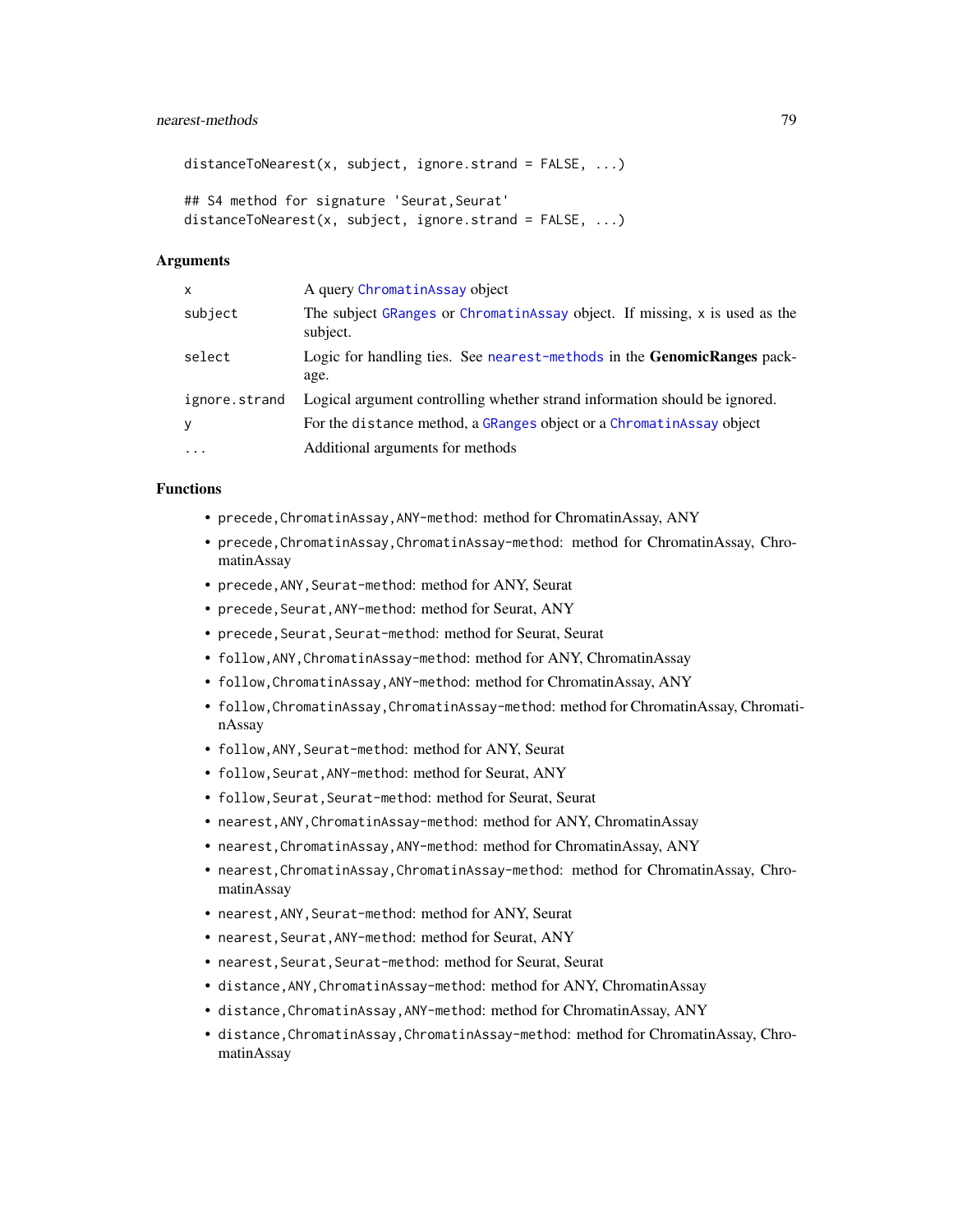- <span id="page-79-0"></span>• distance,ANY,Seurat-method: method for ANY, Seurat
- distance,Seurat,ANY-method: method for Seurat, ANY
- distance,Seurat,Seurat-method: method for Seurat, Seurat
- distanceToNearest,ANY,ChromatinAssay-method: method for ANY, ChromatinAssay
- distanceToNearest,ChromatinAssay,ANY-method: method for ChromatinAssay, ANY
- distanceToNearest,ChromatinAssay,ChromatinAssay-method: method for ChromatinAssay, ChromatinAssay
- distanceToNearest,ANY,Seurat-method: method for ANY, Seurat
- distanceToNearest,Seurat,ANY-method: method for Seurat, ANY
- distanceToNearest,Seurat,Seurat-method: method for Seurat, Seurat

#### See Also

- [nearest-methods](#page-76-0) in the IRanges package.
- [nearest-methods](#page-76-0) in the GenomicRanges package
- [ChromatinAssay-class](#page-21-1)

NucleosomeSignal *NucleosomeSignal*

#### Description

Calculate the strength of the nucleosome signal per cell. Computes the ratio of fragments between 147 bp and 294 bp (mononucleosome) to fragments < 147 bp (nucleosome-free)

#### Usage

```
NucleosomeSignal(
  object,
  assay = NULL,n = \text{ncol}(\text{object}) \times 10000,verbose = TRUE,
   ...
)
```
#### Arguments

| object   | A Seurat object                                                                                                                    |
|----------|------------------------------------------------------------------------------------------------------------------------------------|
| assay    | Name of assay to use. Only required if a fragment path is not provided. If<br>NULL, use the active assay.                          |
| n        | Number of lines to read from the fragment file. If NULL, read all lines. Default<br>scales with the number of cells in the object. |
| verbose  | Display messages                                                                                                                   |
| $\cdots$ | Arguments passed to other functions                                                                                                |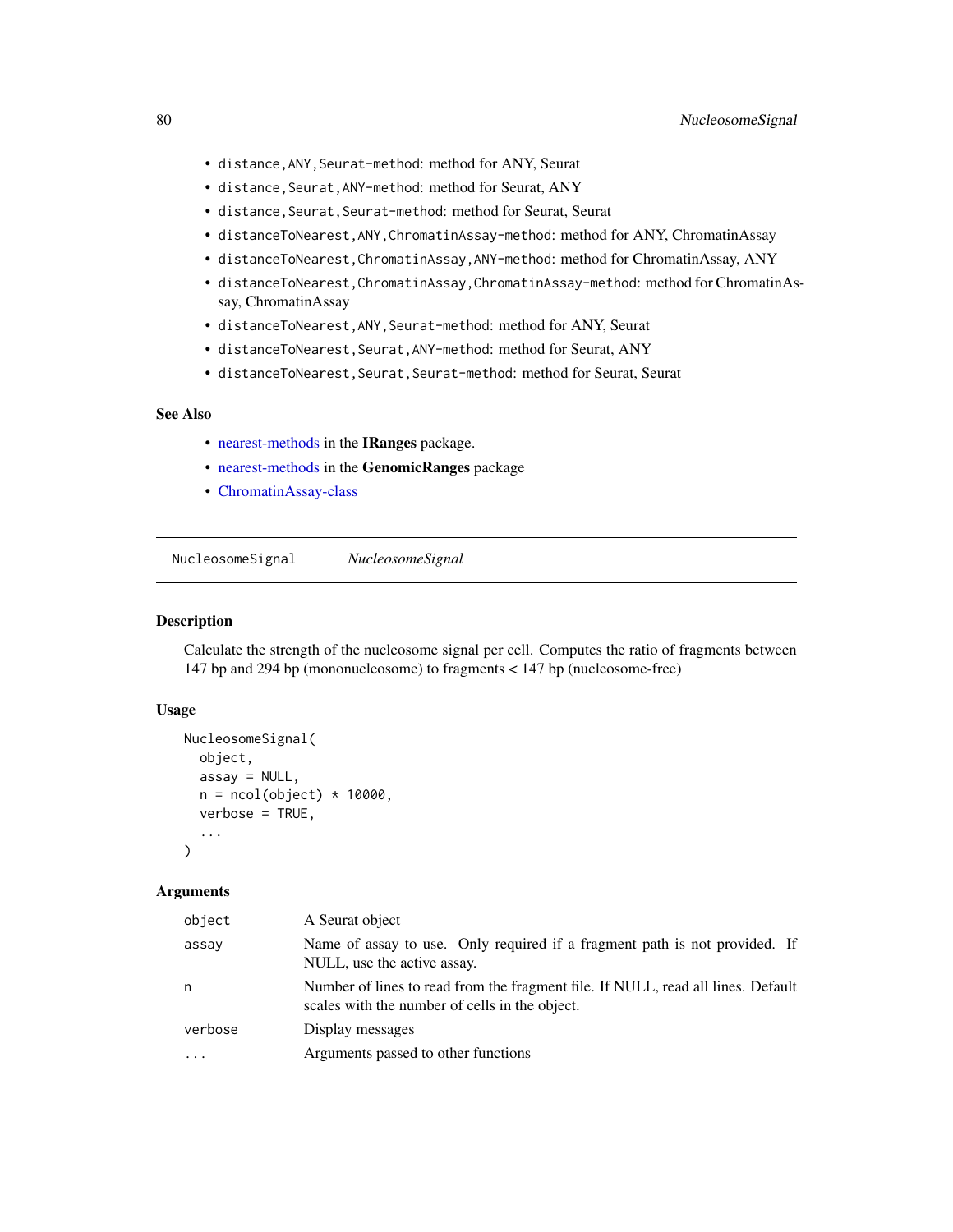#### <span id="page-80-0"></span>PeakPlot 81

# Value

Returns a [Seurat](#page-0-0) object with added metadata for the ratio of mononucleosomal to nucleosome-free fragments per cell, and the percentile rank of each ratio.

#### Examples

```
fpath <- system.file("extdata", "fragments.tsv.gz", package="Signac")
Fragments(atac_small) <- CreateFragmentObject(
  path = fpath,
  cells = colnames(atac_small),
  tolerance = 0.5\mathcal{L}NucleosomeSignal(object = atac_small)
```
PeakPlot *Plot peaks in a genomic region*

# Description

Display the genomic ranges in a [ChromatinAssay](#page-21-0) object that fall in a given genomic region

#### Usage

```
PeakPlot(object, region, peaks = NULL, color = "dimgrey")
```
#### Arguments

| object | A Seurat object                                                                                        |
|--------|--------------------------------------------------------------------------------------------------------|
| region | A genomic region to plot                                                                               |
| peaks  | A GRanges object containing peak coordinates. If NULL, use coordinates stored<br>in the Seurat object. |
| color  | Fill color for plotted ranges                                                                          |

# Value

Returns a [ggplot](#page-0-0) object

```
PeakPlot(atac_small, region = "chr1-710000-715000")
```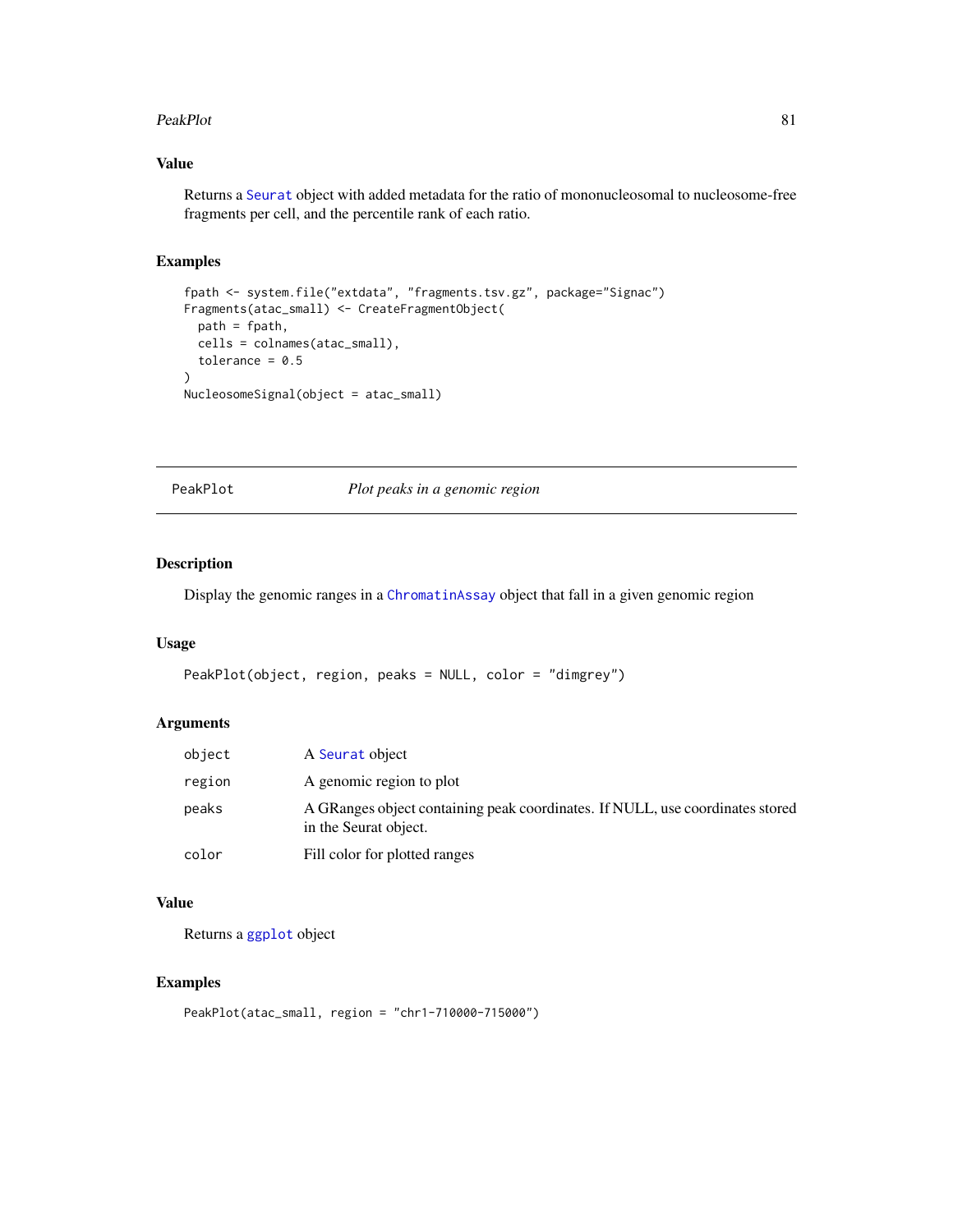<span id="page-81-0"></span>

Plot motif footprinting results

# Usage

```
PlotFootprint(
  object,
  features,
  assay = NULL,
  group.by = NULL,
  idents = NULL,
 label = TRUE,repel = TRUE,
  show.expected = TRUE,
 normalization = "subtract",
 label.top = 3,label.idents = NULL
\mathcal{L}
```
# Arguments

| object        | A Seurat object                                                                                                              |
|---------------|------------------------------------------------------------------------------------------------------------------------------|
| features      | A vector of features to plot                                                                                                 |
| assay         | Name of assay to use                                                                                                         |
| group.by      | A grouping variable                                                                                                          |
| idents        | Set of identities to include in the plot                                                                                     |
| label         | TRUE/FALSE value to control whether groups are labelled.                                                                     |
| repel         | Repel labels from each other                                                                                                 |
| show.expected | Plot the expected Tn5 integration frequency below the main footprint plot                                                    |
| normalization | Method to normalize for Tn5 DNA sequence bias. Options are "subtract", "di-<br>vide", or NULL to perform no bias correction. |
| label.top     | Number of groups to label based on highest accessibility in motif flanking re-<br>gion.                                      |
| label.idents  | Vector of identities to label. If supplied, label. top will be ignored.                                                      |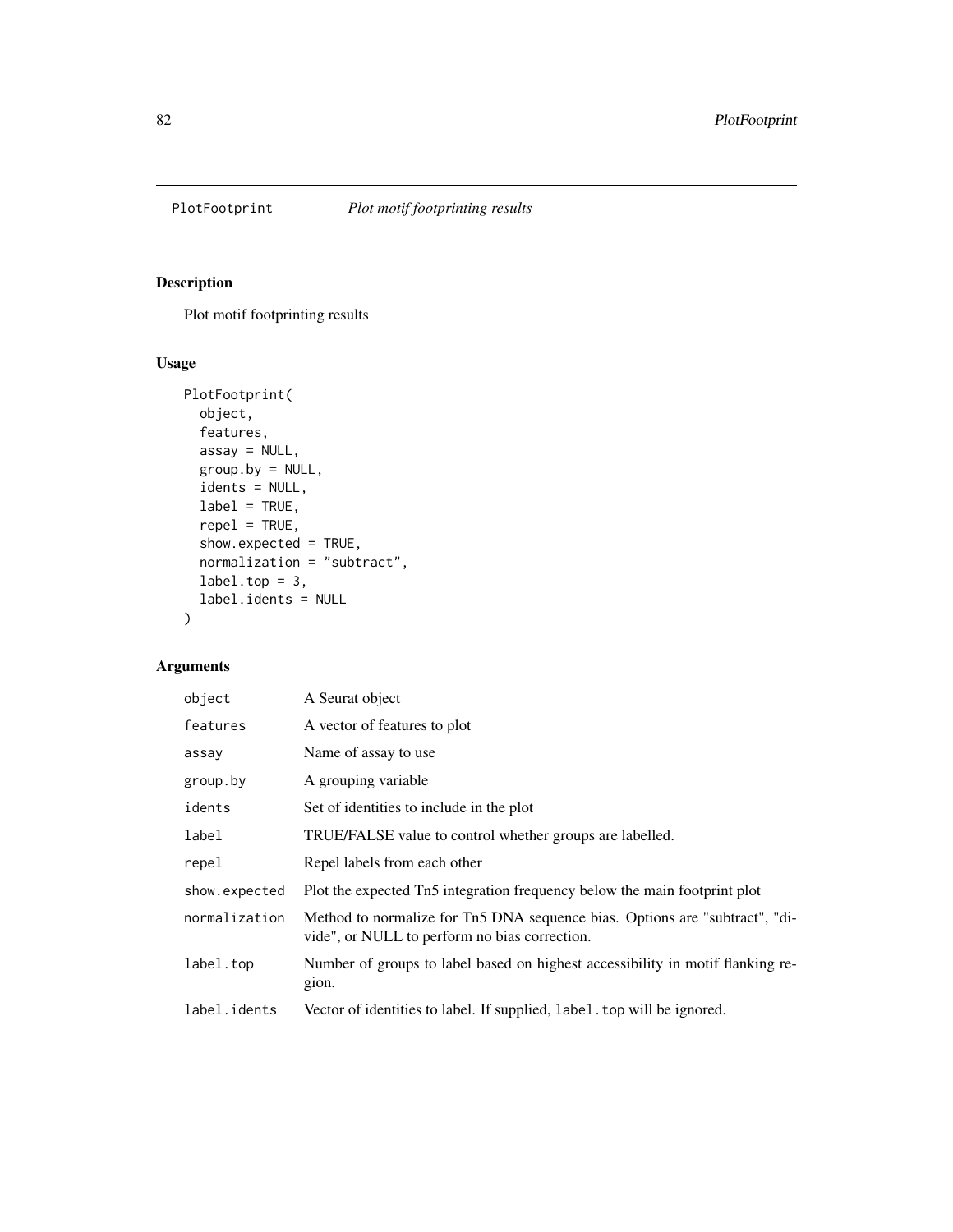<span id="page-82-0"></span>ReadMGATK *Read MGATK output*

#### Description

Read output files from MGATK (<https://github.com/caleblareau/mgatk>).

#### Usage

ReadMGATK(dir, verbose = TRUE)

# Arguments

| dir     | Path to directory containing MGATK output files |
|---------|-------------------------------------------------|
| verbose | Display messages                                |

#### Value

Returns a list containing a sparse matrix (counts) and two dataframes (depth and refallele).

The sparse matrix contains read counts for each base at each position and strand.

The depth dataframe contains the total depth for each cell. The refallele dataframe contains the reference genome allele at each position.

#### Examples

```
## Not run:
data.dir <- system.file("extdata", "test_mgatk", package="Signac")
mgatk <- ReadMGATK(dir = data.dir)
```
## End(Not run)

RegionStats *Compute base composition information for genomic ranges*

# Description

Compute the GC content, region lengths, and dinucleotide base frequencies for regions in the assay and add to the feature metadata.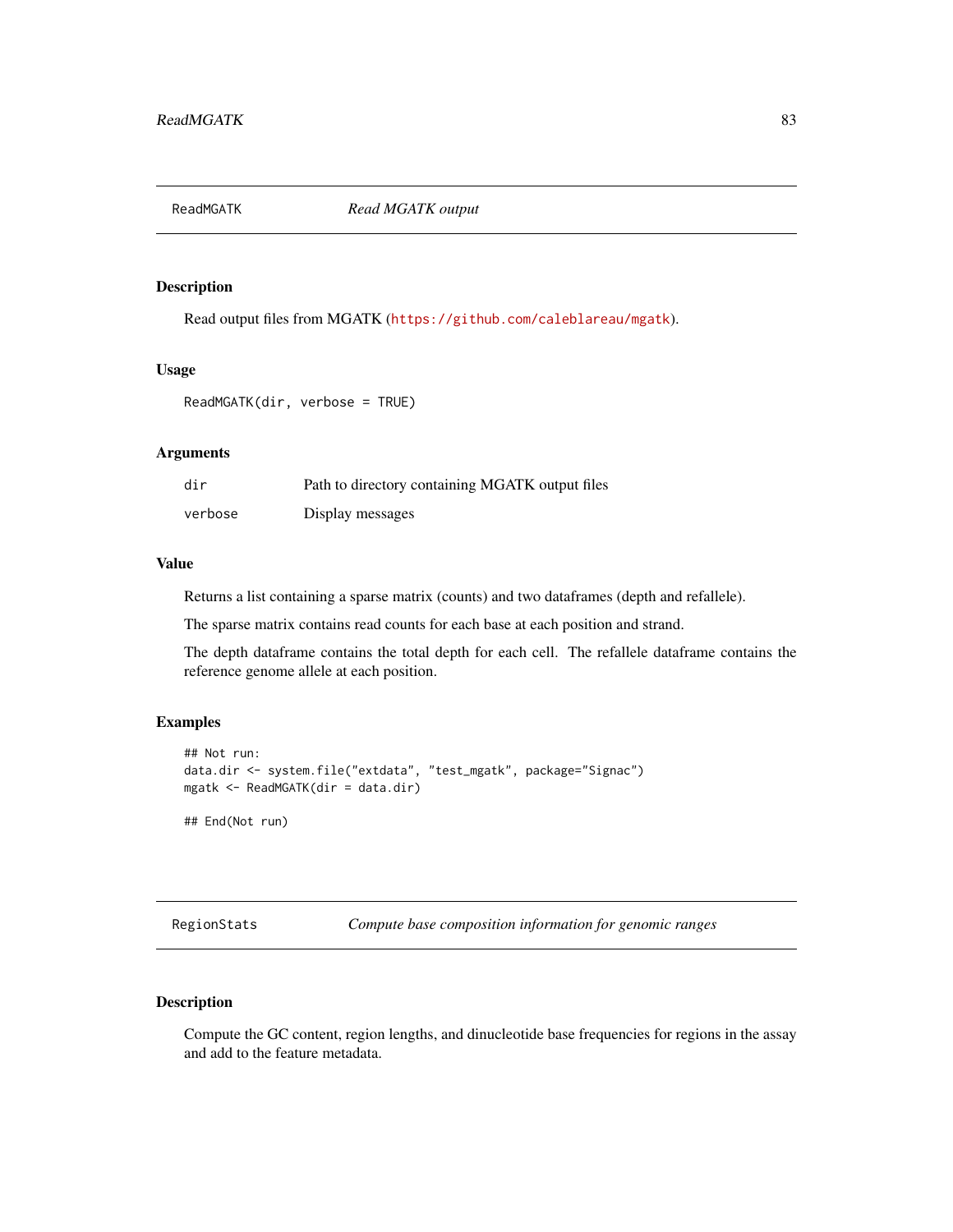#### Usage

```
RegionStats(object, ...)
## Default S3 method:
RegionStats(object, genome, verbose = TRUE, ...)
## S3 method for class 'ChromatinAssay'
RegionStats(object, genome, verbose = TRUE, ...)
## S3 method for class 'Seurat'
RegionStats(object, genome, assay = NULL, verbose = TRUE, ...)
```
# Arguments

| object                  | A Seurat object, Assay object, or set of genomic ranges |
|-------------------------|---------------------------------------------------------|
| $\cdot$ $\cdot$ $\cdot$ | Arguments passed to other methods                       |
| genome                  | A BSgenome object                                       |
| verbose                 | Display messages                                        |
| assay                   | Name of assay to use                                    |

# Value

Returns a dataframe

```
## Not run:
library(BSgenome.Hsapiens.UCSC.hg19)
RegionStats(
  object = rownames(atac_small),
  genome = BSgenome.Hsapiens.UCSC.hg19
)
## End(Not run)
## Not run:
library(BSgenome.Hsapiens.UCSC.hg19)
RegionStats(
  object = atac_small[['peaks']],
  genome = BSgenome.Hsapiens.UCSC.hg19
\mathcal{L}## End(Not run)
## Not run:
library(BSgenome.Hsapiens.UCSC.hg19)
RegionStats(
 object = atac_small,
 assay = 'bins',
  genome = BSgenome.Hsapiens.UCSC.hg19
\mathcal{L}
```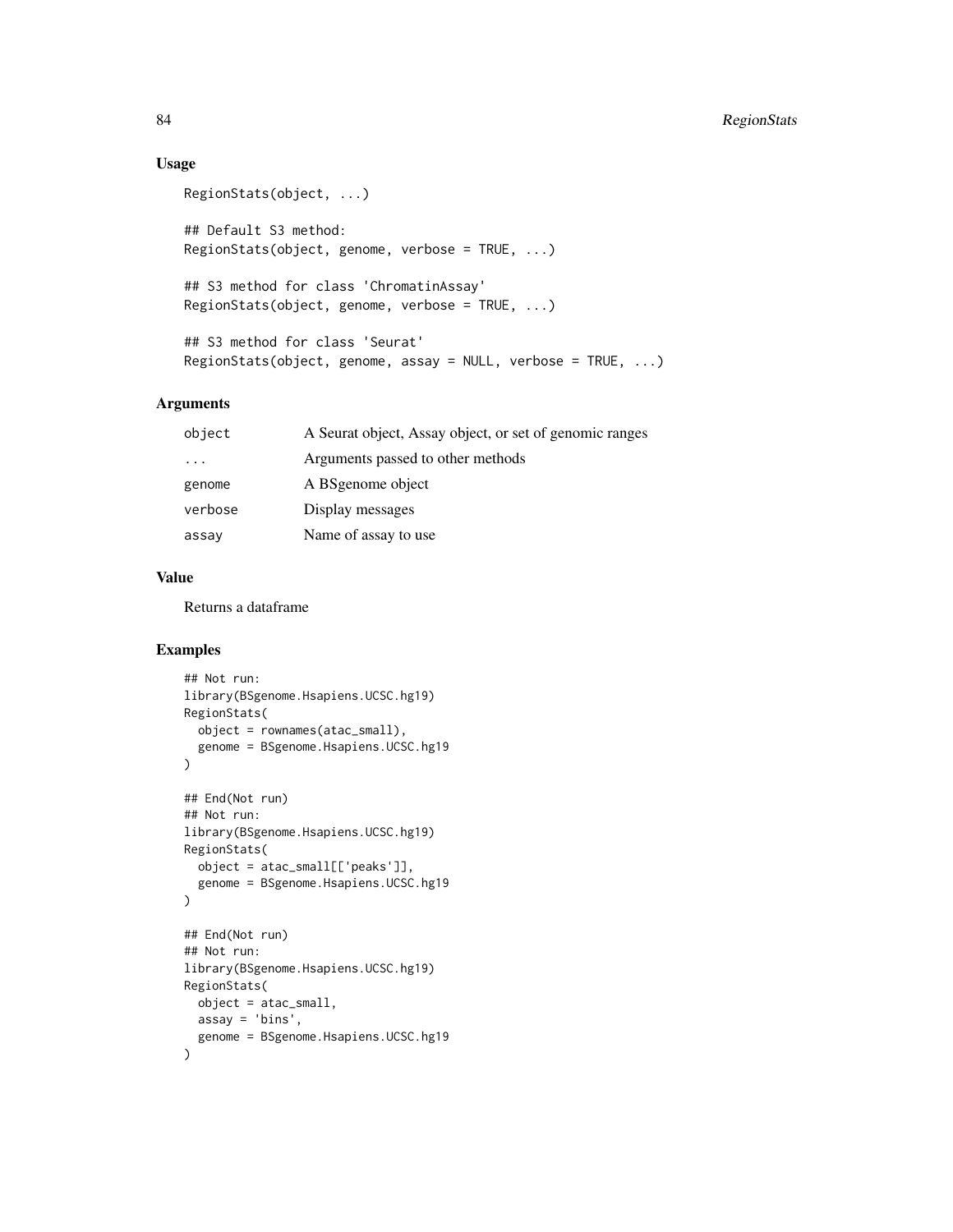<span id="page-84-0"></span>## End(Not run)

### RunChromVAR *Run chromVAR*

#### Description

Wrapper to run [chromVAR](#page-0-0) on an assay with a motif object present. Will return a new Seurat assay with the motif activities (the deviations in chromatin accessibility across the set of regions) as a new assay.

# Usage

```
RunChromVAR(object, ...)
## S3 method for class 'ChromatinAssay'
RunChromVAR(object, genome, motif.matrix = NULL, verbose = TRUE, ...)
## S3 method for class 'Seurat'
RunChromVAR(
 object,
 genome,
 motif.matrix = NULL,
 assay = NULL,new.assay.name = "chromvar",
  ...
)
```
# Arguments

| object       | A Seurat object                                                                                          |
|--------------|----------------------------------------------------------------------------------------------------------|
| $\ddots$     | Additional arguments passed to getBackgroundPeaks                                                        |
| genome       | A BSgenome object                                                                                        |
| motif.matrix | A peak x motif matrix. If NULL, pull the peak x motif matrix from a Motif<br>object stored in the assay. |
| verbose      | Display messages                                                                                         |
| assay        | Name of assay to use                                                                                     |
|              | new assay name Name of new assay used to store the chrom VAR results. Default is "chromvar".             |

#### Details

See the chromVAR documentation for more information: [https://greenleaflab.github.io/](https://greenleaflab.github.io/chromVAR/index.html) [chromVAR/index.html](https://greenleaflab.github.io/chromVAR/index.html)

See the chromVAR paper: <https://www.nature.com/articles/nmeth.4401>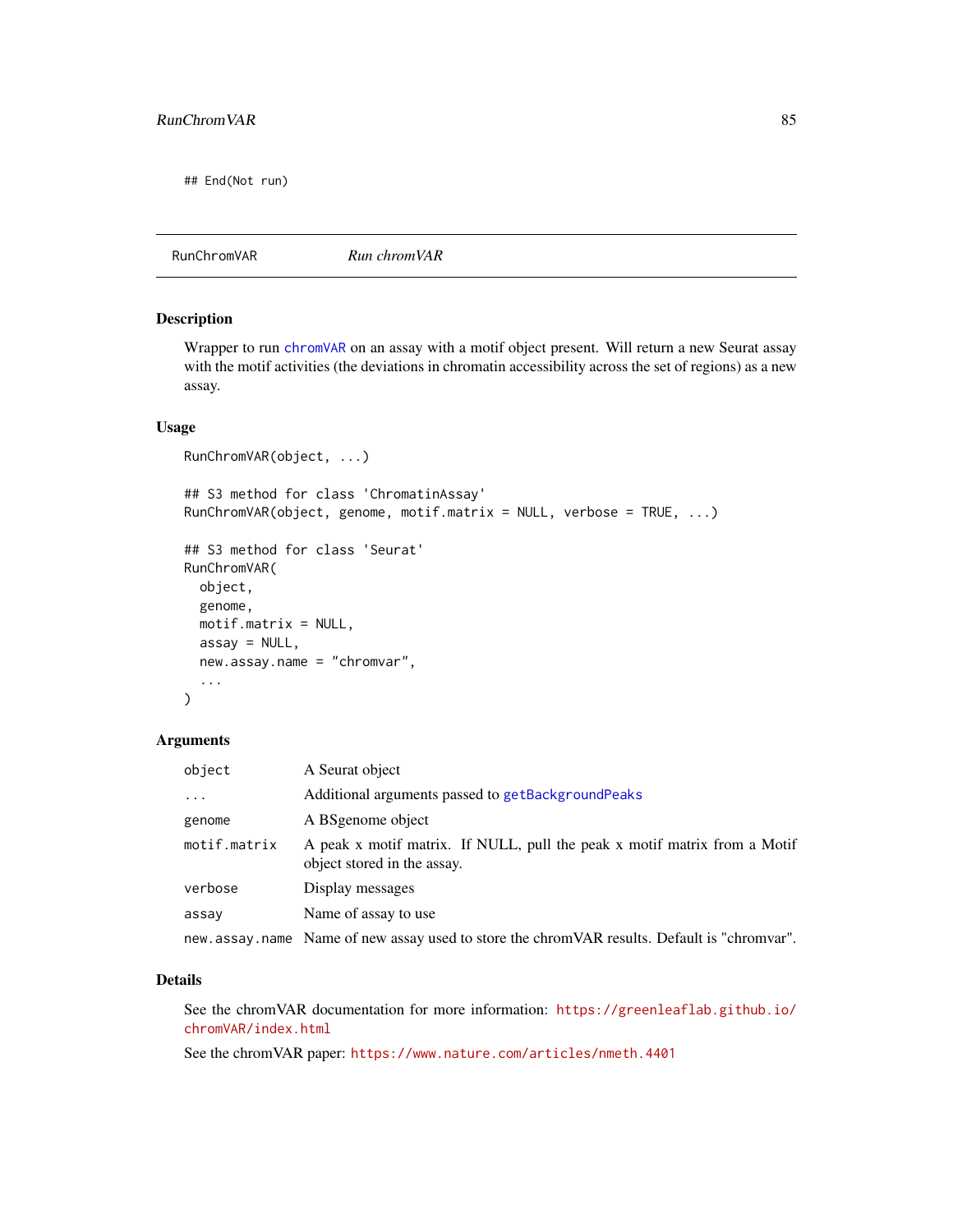# Value

Returns a [Seurat](#page-0-0) object with a new assay

#### Examples

```
## Not run:
library(BSgenome.Hsapiens.UCSC.hg19)
RunChromVAR(object = atac_small[["peaks"]], genome = BSgenome.Hsapiens.UCSC.hg19)
## End(Not run)
## Not run:
library(BSgenome.Hsapiens.UCSC.hg19)
RunChromVAR(object = atac_small, genome = BSgenome.Hsapiens.UCSC.hg19)
## End(Not run)
```
RunSVD *Run singular value decomposition*

#### Description

Run partial singular value decomposition using [irlba](#page-0-0)

# Usage

```
RunSVD(object, ...)
## Default S3 method:
RunSVD(
 object,
  assay = NULL,n = 50,
  scale.embeddings = TRUE,
  reduction.key = "LSI_",
  scale.max = NULL,
  verbose = TRUE,
  irlba.work = n * 3,
  ...
)
## S3 method for class 'Assay'
RunSVD(
 object,
  assay = NULL,
  features = NULL,
  n = 50,
  reduction.key = "LSI_",
```
<span id="page-85-0"></span>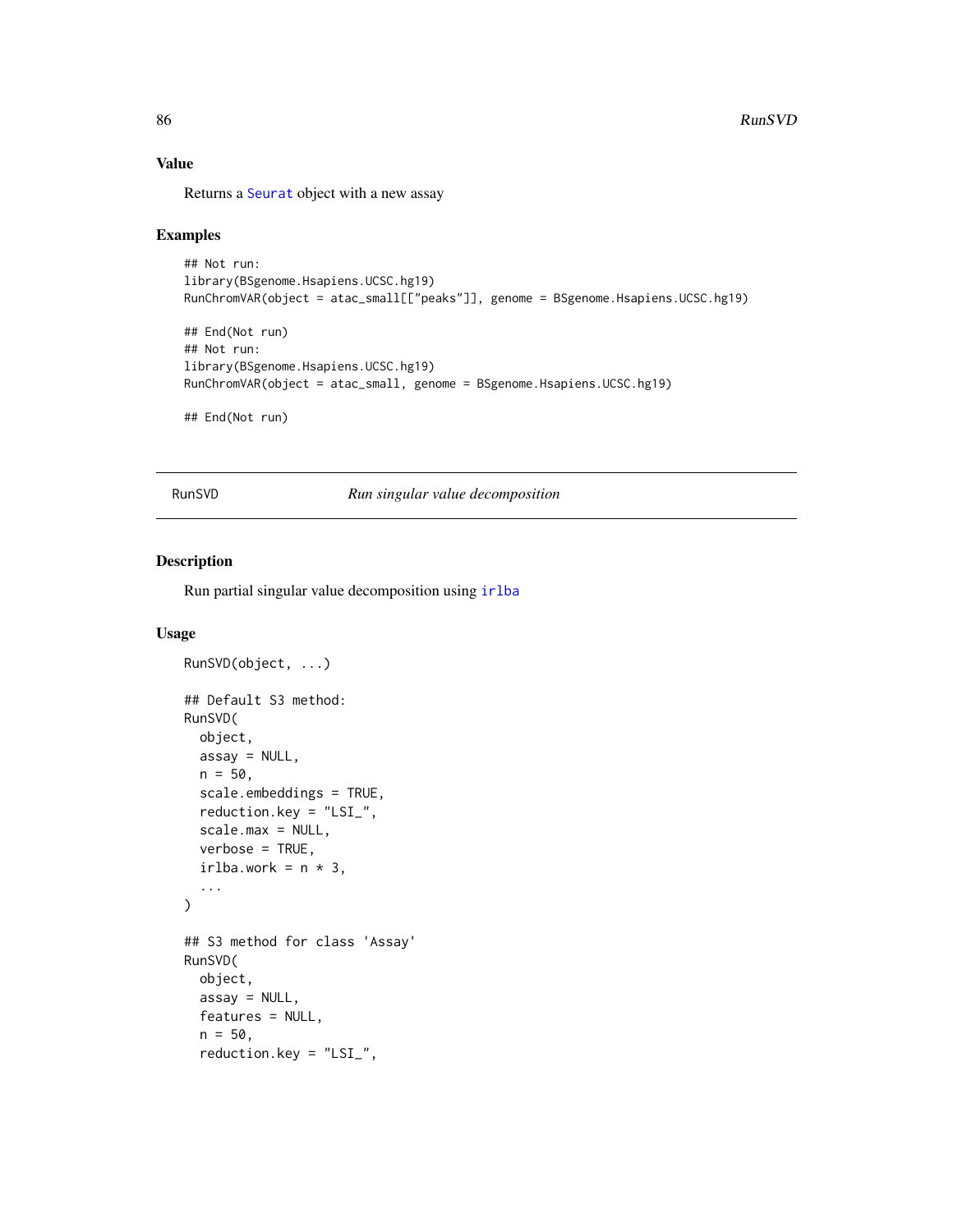#### <span id="page-86-0"></span> $RunSVD$  87

```
scale.max = NULL,
  verbose = TRUE,
  ...
\mathcal{L}## S3 method for class 'Seurat'
RunSVD(
  object,
  assay = NULL,
  features = NULL,
  n = 50,
  reduction.key = "LSI_",
  reduction.name = "lsi",
  scale.max = NULL,
  verbose = TRUE,
  ...
\mathcal{L}
```
# Arguments

| object           | A Seurat object                                                                                                              |  |
|------------------|------------------------------------------------------------------------------------------------------------------------------|--|
| $\ddots$         | Arguments passed to other methods                                                                                            |  |
| assay            | Which assay to use. If NULL, use the default assay                                                                           |  |
| n                | Number of singular values to compute.                                                                                        |  |
| scale.embeddings |                                                                                                                              |  |
|                  | Scale cell embeddings within each component to mean 0 and SD 1 (default<br>TRUE).                                            |  |
| reduction.key    | Key for dimension reduction object                                                                                           |  |
| scale.max        | Clipping value for cell embeddings. Default (NULL) is no clipping.                                                           |  |
| verbose          | Print messages                                                                                                               |  |
| irlba.work       | work parameter for inlba. Working subspace dimension, larger values can<br>speed convergence at the cost of more memory use. |  |
| features         | Which features to use. If NULL, use variable features                                                                        |  |
|                  | reduction.name Name for stored dimension reduction object. Default 'svd'                                                     |  |

# Value

Returns a [Seurat](#page-0-0) object

```
x \le - matrix(data = rnorm(100), ncol = 10)
RunSVD(x)
RunSVD(atac_small[['peaks']])
RunSVD(atac_small)
```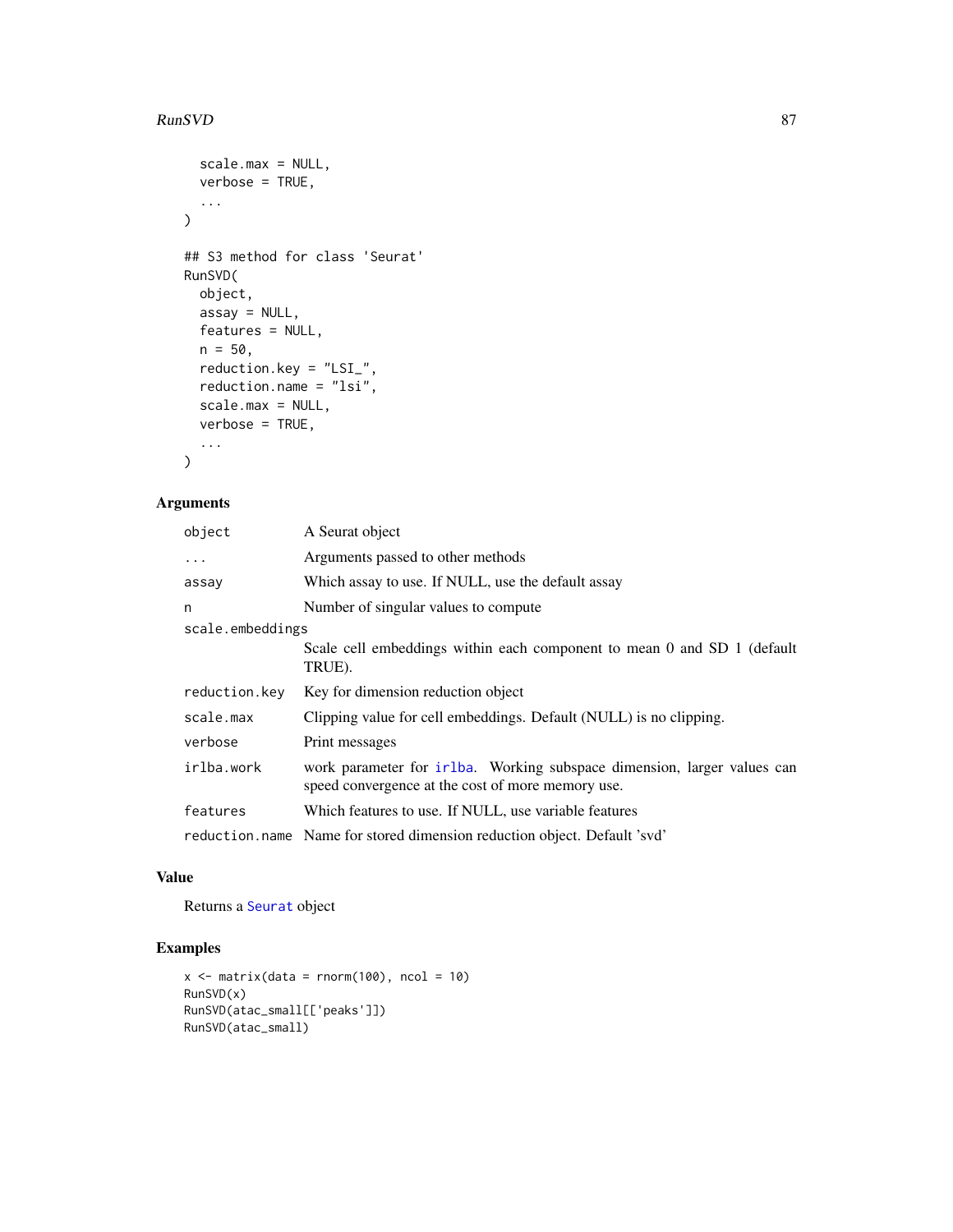<span id="page-87-0"></span>

Run term frequency inverse document frequency (TF-IDF) normalization on a matrix.

# Usage

```
RunTFIDF(object, ...)
## Default S3 method:
RunTFIDF(
 object,
 assay = NULL,
 method = 1,
  scale.factor = 10000,
 verbose = TRUE,
  ...
)
## S3 method for class 'Assay'
RunTFIDF(
 object,
 assay = NULL,
 method = 1,scale.factor = 10000,
  verbose = TRUE,
  ...
\mathcal{L}## S3 method for class 'Seurat'
RunTFIDF(
 object,
  assay = NULL,
 method = 1,
 scale.factor = 10000,
 verbose = TRUE,
  ...
\mathcal{L}
```
#### Arguments

| object                  | A Seurat object                   |
|-------------------------|-----------------------------------|
| $\cdot$ $\cdot$ $\cdot$ | Arguments passed to other methods |
| assav                   | Name of assay to use              |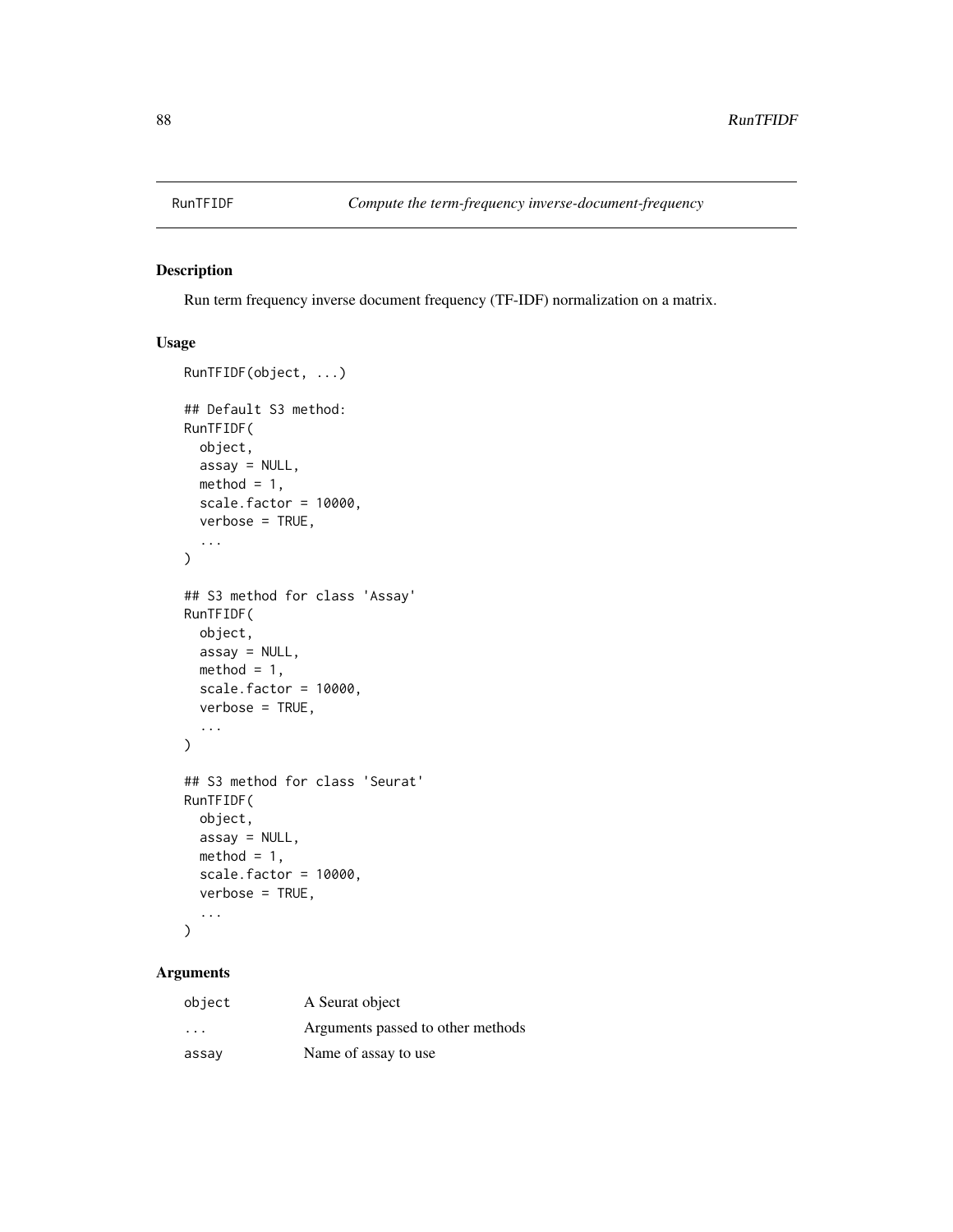<span id="page-88-1"></span>

| method       | Which TF-IDF implementation to use. Choice of:                                                                                                |
|--------------|-----------------------------------------------------------------------------------------------------------------------------------------------|
|              | • 1: The TF-IDF implementation used by Stuart & Butler et al. 2019 (https:<br>//doi.org/10.1101/460147). This computes $log(TF \times IDF)$ . |
|              | • 2: The TF-IDF implementation used by Cusanovich & Hill et al. 2018                                                                          |
|              | (https://doi.org/10.1016/j.cell.2018.06.052). This computes $TF \times$<br>(log(IDF)).                                                        |
|              | • 3: The log-TF method used by Andrew Hill. This computes $\log(TF) \times$<br>log(IDF).                                                      |
|              | • 4: The 10x Genomics method (no TF normalization). This computes $IDF$ .                                                                     |
| scale.factor | Which scale factor to use. Default is 10000.                                                                                                  |
| verbose      | Print progress                                                                                                                                |
|              |                                                                                                                                               |

#### Details

Four different TF-IDF methods are implemented. We recommend using method 1 (the default).

#### Value

Returns a [Seurat](#page-0-0) object

#### References

[https://en.wikipedia.org/wiki/Latent\\_semantic\\_analysis#Latent\\_semantic\\_indexing](https://en.wikipedia.org/wiki/Latent_semantic_analysis#Latent_semantic_indexing)

#### Examples

```
mat \le matrix(data = rbinom(n = 25, size = 5, prob = 0.2), nrow = 5)
RunTFIDF(object = mat)RunTFIDF(atac_small[['peaks']])
RunTFIDF(object = atac_small)
```
seqinfo-methods *Access and modify sequence information for ChromatinAssay objects*

#### <span id="page-88-0"></span>Description

Methods for accessing and modifying [Seqinfo](#page-0-0) object information stored in a [ChromatinAssay](#page-21-0) object.

#### Usage

```
## S4 method for signature 'ChromatinAssay'
seqinfo(x)
## S4 replacement method for signature 'ChromatinAssay'
seqinfo(x) \leftarrow value
```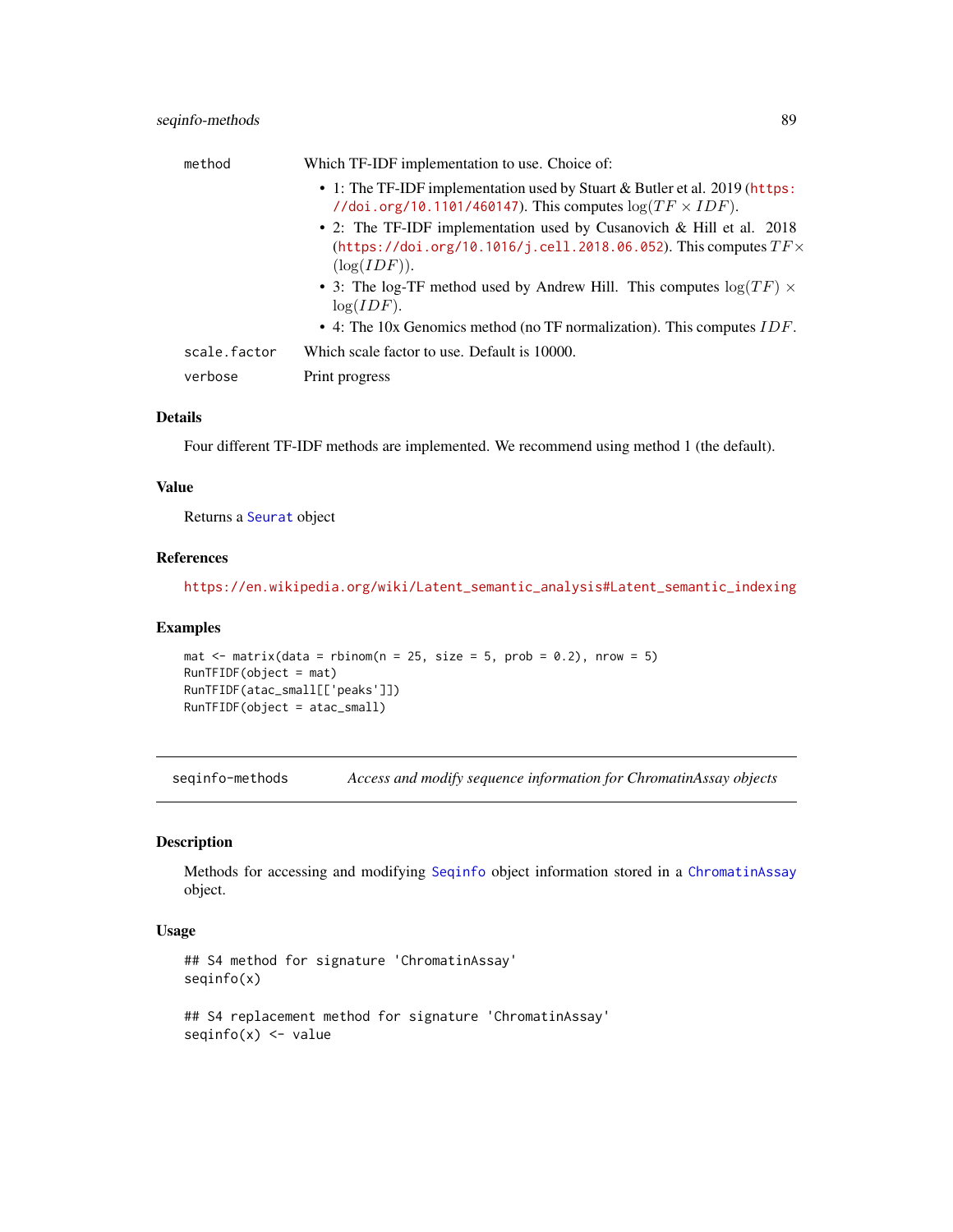#### 90 seqinfo-methods

```
## S4 method for signature 'ChromatinAssay'
seqlevels(x)
## S4 replacement method for signature 'ChromatinAssay'
seqlevels(x) <- value
## S4 method for signature 'ChromatinAssay'
seqnames(x)
## S4 replacement method for signature 'ChromatinAssay'
seqnames(x) <- value
## S4 method for signature 'ChromatinAssay'
seqlengths(x)
## S4 replacement method for signature 'ChromatinAssay'
seqlengths(x) <- value
## S4 method for signature 'ChromatinAssay'
genome(x)
## S4 replacement method for signature 'ChromatinAssay'
genome(x) < - value## S4 method for signature 'ChromatinAssay'
isCircular(x)
## S4 replacement method for signature 'ChromatinAssay'
isCircular(x) <- value
## S4 method for signature 'Seurat'
seqinfo(x)
## S4 replacement method for signature 'Seurat'
seqinfo(x) \leq value## S4 method for signature 'Seurat'
seqlevels(x)
## S4 replacement method for signature 'Seurat'
seqlevels(x) \leq value## S4 method for signature 'Seurat'
seqnames(x)
## S4 replacement method for signature 'Seurat'
seqnames(x) < - value
```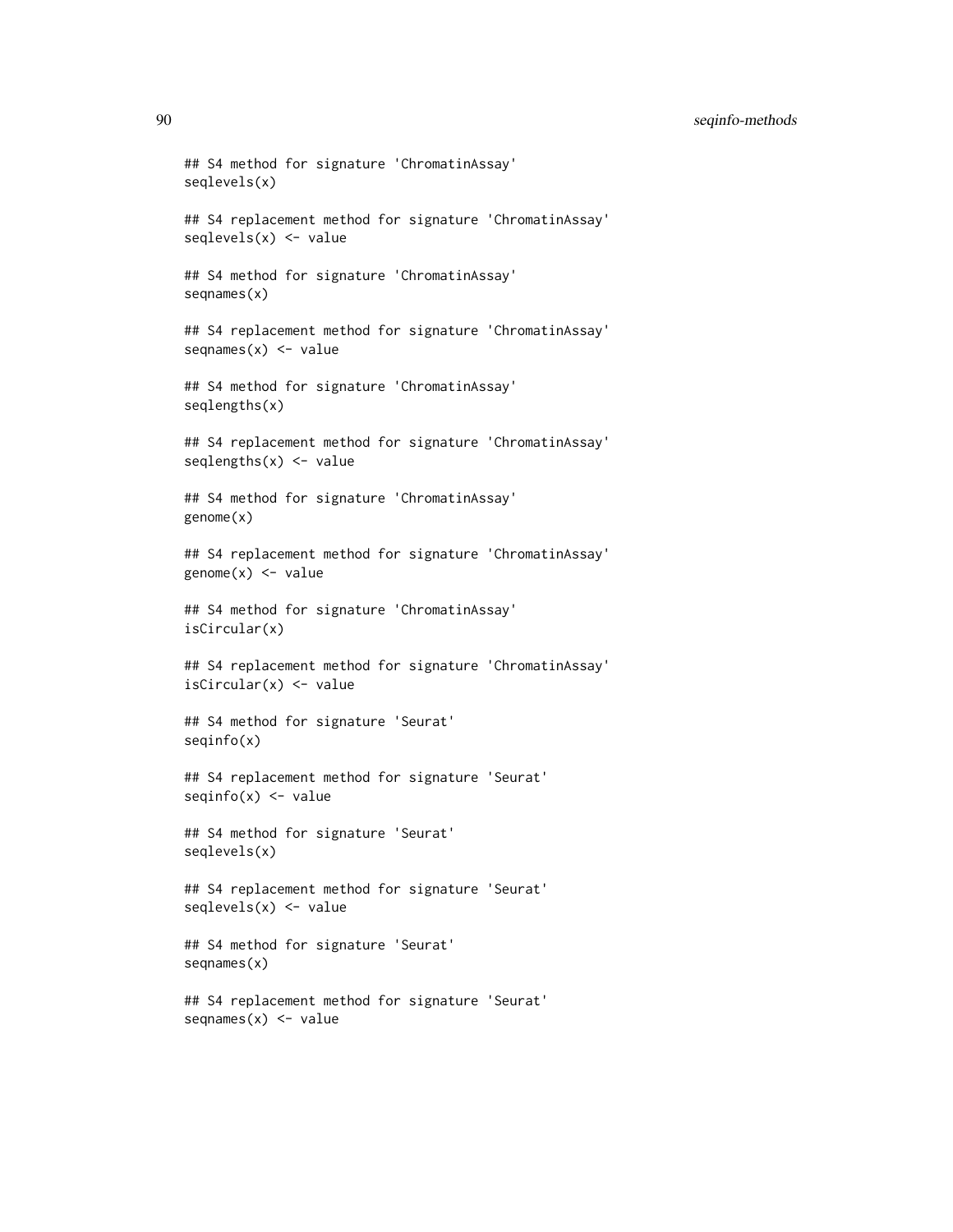# <span id="page-90-0"></span>seqinfo-methods 91

```
## S4 method for signature 'Seurat'
seqlengths(x)
## S4 replacement method for signature 'Seurat'
seqlengths(x) < - value## S4 method for signature 'Seurat'
genome(x)
## S4 replacement method for signature 'Seurat'
genome(x) < - value
## S4 method for signature 'Seurat'
isCircular(x)
```

```
## S4 replacement method for signature 'Seurat'
isCircular(x) <- value
```
#### Arguments

|       | A ChromatinAssay object                                                   |
|-------|---------------------------------------------------------------------------|
| value | A Sequinfo object or name of a UCSC genome to store in the ChromatinAssay |

# Functions

- seqinfo<-, ChromatinAssay-method: set method for ChromatinAssay objects
- seqlevels, ChromatinAssay-method: get method for ChromatinAssay objects
- seqlevels<-,ChromatinAssay-method: set method for ChromatinAssay objects
- seqnames,ChromatinAssay-method: get method for ChromatinAssay objects
- seqnames<-,ChromatinAssay-method: set method for ChromatinAssay objects
- seqlengths, ChromatinAssay-method: get method for ChromatinAssay objects
- seqlengths<-,ChromatinAssay-method: set method for ChromatinAssay objects
- genome,ChromatinAssay-method: get method for ChromatinAssay objects
- genome<-,ChromatinAssay-method: set method for ChromatinAssay objects
- isCircular, ChromatinAssay-method: get method for ChromatinAssay objects
- isCircular <-, ChromatinAssay-method: set method for ChromatinAssay objects
- seqinfo,Seurat-method: get method for Seurat objects
- seqinfo<-, Seurat-method: set method for Seurat objects
- seqlevels, Seurat-method: get method for Seurat objects
- seqlevels<-, Seurat-method: set method for Seurat objects
- seqnames, Seurat-method: get method for Seurat objects
- seqnames<-, Seurat-method: set method for Seurat objects
- seqlengths, Seurat-method: get method for Seurat objects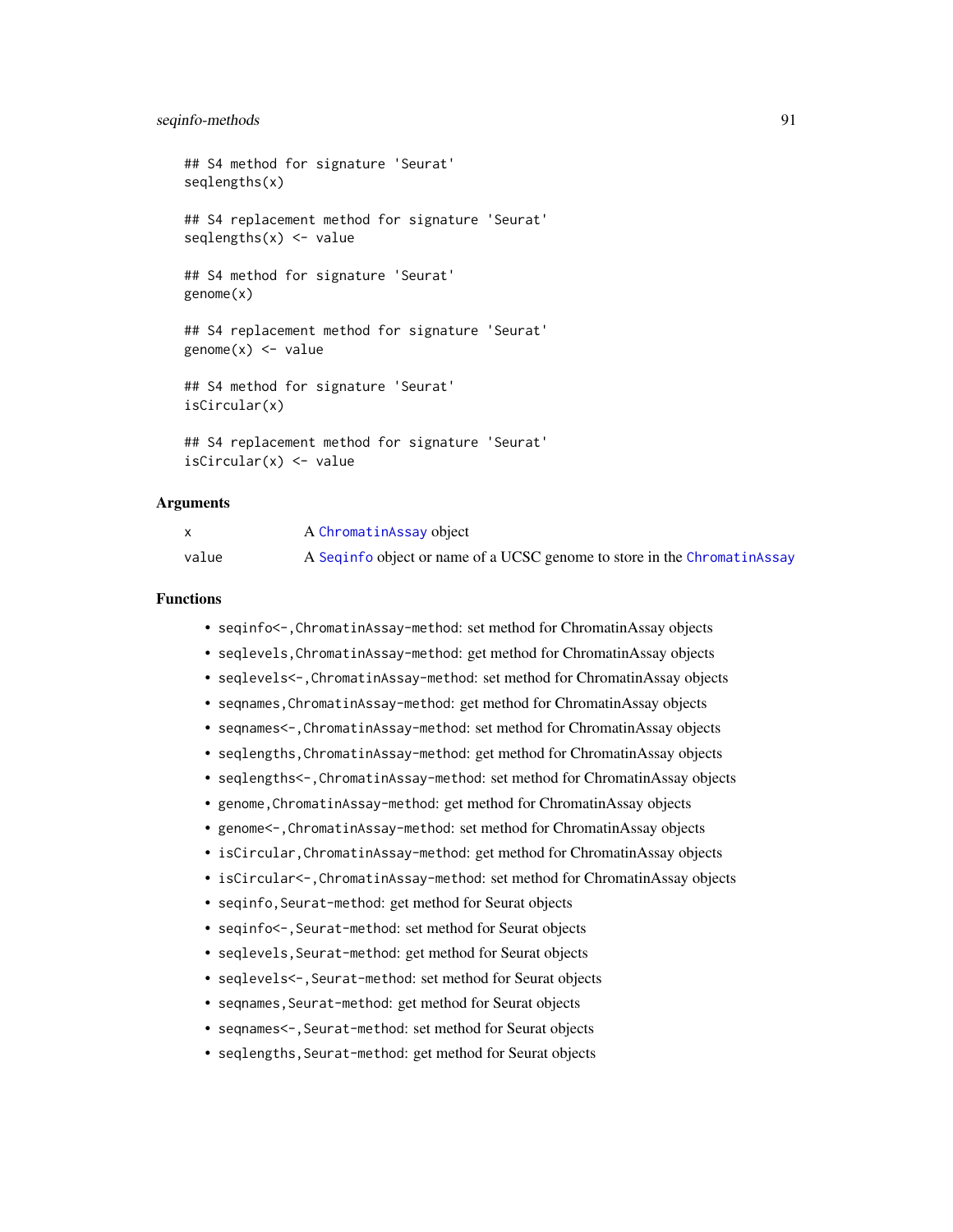- <span id="page-91-0"></span>• seqlengths<-,Seurat-method: set method for Seurat objects
- genome, Seurat-method: get method for Seurat objects
- genome<-, Seurat-method: set method for Seurat objects
- isCircular,Seurat-method: get method for Seurat objects
- isCircular<-,Seurat-method: set method for Seurat objects

# See Also

- [seqinfo](#page-88-0) in the GenomeInfoDb package.
- [ChromatinAssay-class](#page-21-1)

SetMotifData *Set motif data*

#### Description

Set motif matrix for given assay

# Usage

```
SetMotifData(object, ...)
```

```
## S3 method for class 'Motif'
SetMotifData(object, slot, new.data, ...)
```
## S3 method for class 'ChromatinAssay' SetMotifData(object, slot, new.data, ...)

```
## S3 method for class 'Seurat'
SetMotifData(object, assay = NULL, ...)
```
# Arguments

| object   | A Seurat object                                              |
|----------|--------------------------------------------------------------|
| $\cdots$ | Arguments passed to other methods                            |
| slot     | Name of slot to use                                          |
| new.data | motif matrix to add. Should be matrix or sparse matrix class |
| assay    | Name of assay whose data should be set                       |

#### Value

Returns a [Seurat](#page-0-0) object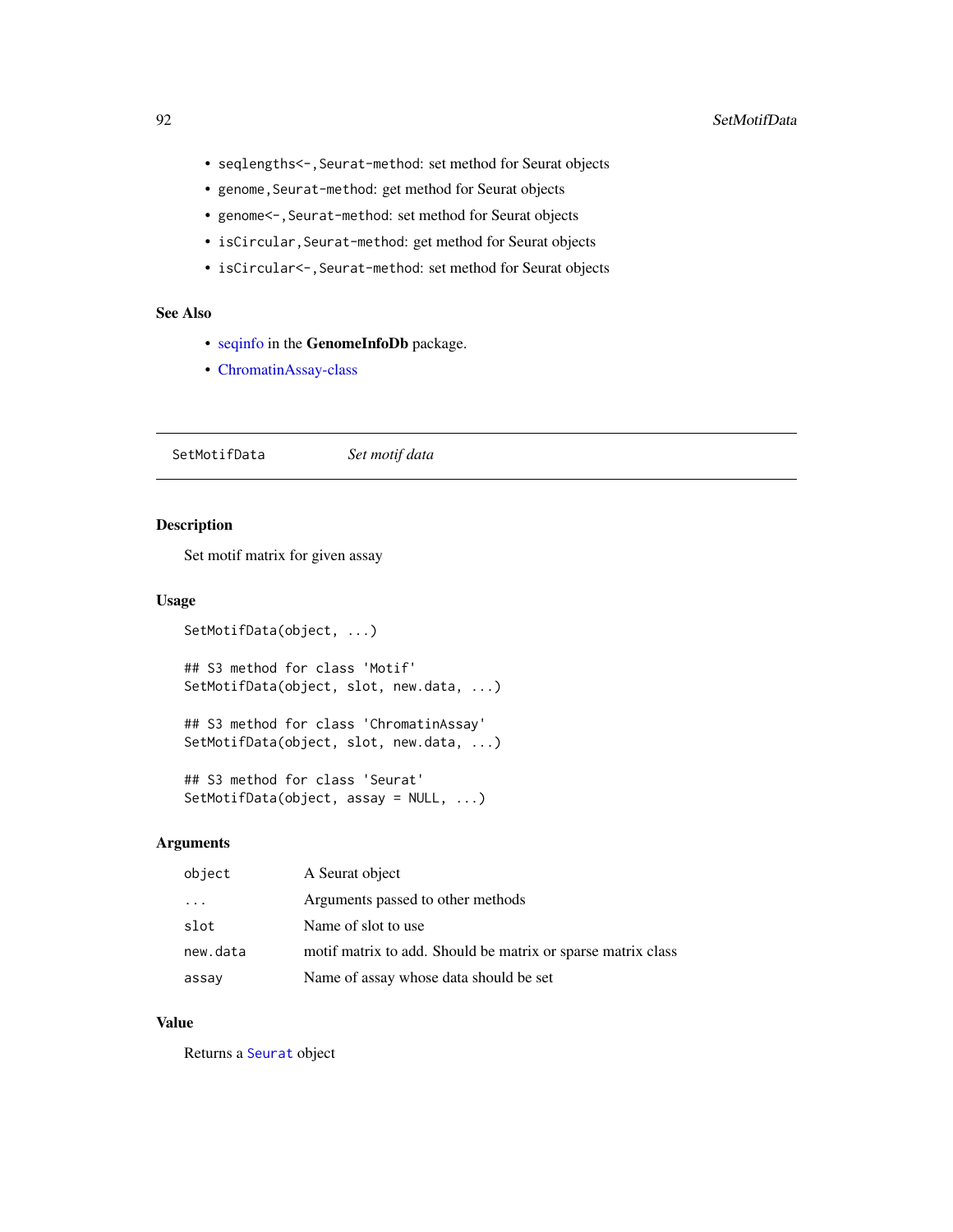# <span id="page-92-0"></span>SplitFragments 93

#### Examples

```
motif.obj <- Seurat::GetAssayData(
  object = atac_small[['peaks']], slot = "motifs"
)
SetMotifData(object = motif.obj, slot = 'data', new.data = matrix())
SetMotifData(
  object = atac_small[['peaks']], slot = 'data', new.data = matrix()
\mathcal{L}motif.matrix <- GetMotifData(object = atac_small)
SetMotifData(
object = atac_small, assay = 'peaks', slot = 'data', new.data = motif.matrix
\mathcal{L}
```
SplitFragments *Split fragment file by cell identities*

# Description

Splits a fragment file into separate files for each group of cells. If splitting multiple fragment files containing common cell types, fragments originating from different files will be appended to the same file for one group of cell identities.

# Usage

```
SplitFragments(
 object,
  assay = NULL,group.by = NULL,idents = NULL,outdir = getwd(),file.suffix = ",
  append = TRUE,buffer_length = 256L,
  verbose = TRUE
)
```
### Arguments

| object      | A Seurat object                                                                                                                                                                                                       |
|-------------|-----------------------------------------------------------------------------------------------------------------------------------------------------------------------------------------------------------------------|
| assay       | Name of assay to use                                                                                                                                                                                                  |
| group.by    | Name of grouping variable to group cells by                                                                                                                                                                           |
| idents      | List of identities to include                                                                                                                                                                                         |
| outdir      | Directory to write output files                                                                                                                                                                                       |
| file.suffix | Suffix to add to all file names (before file extension). If splitting multiple frag-<br>ment files without the append option set to TRUE, an additional numeric suffix<br>will be added to each file (eg, $.1, .2$ ). |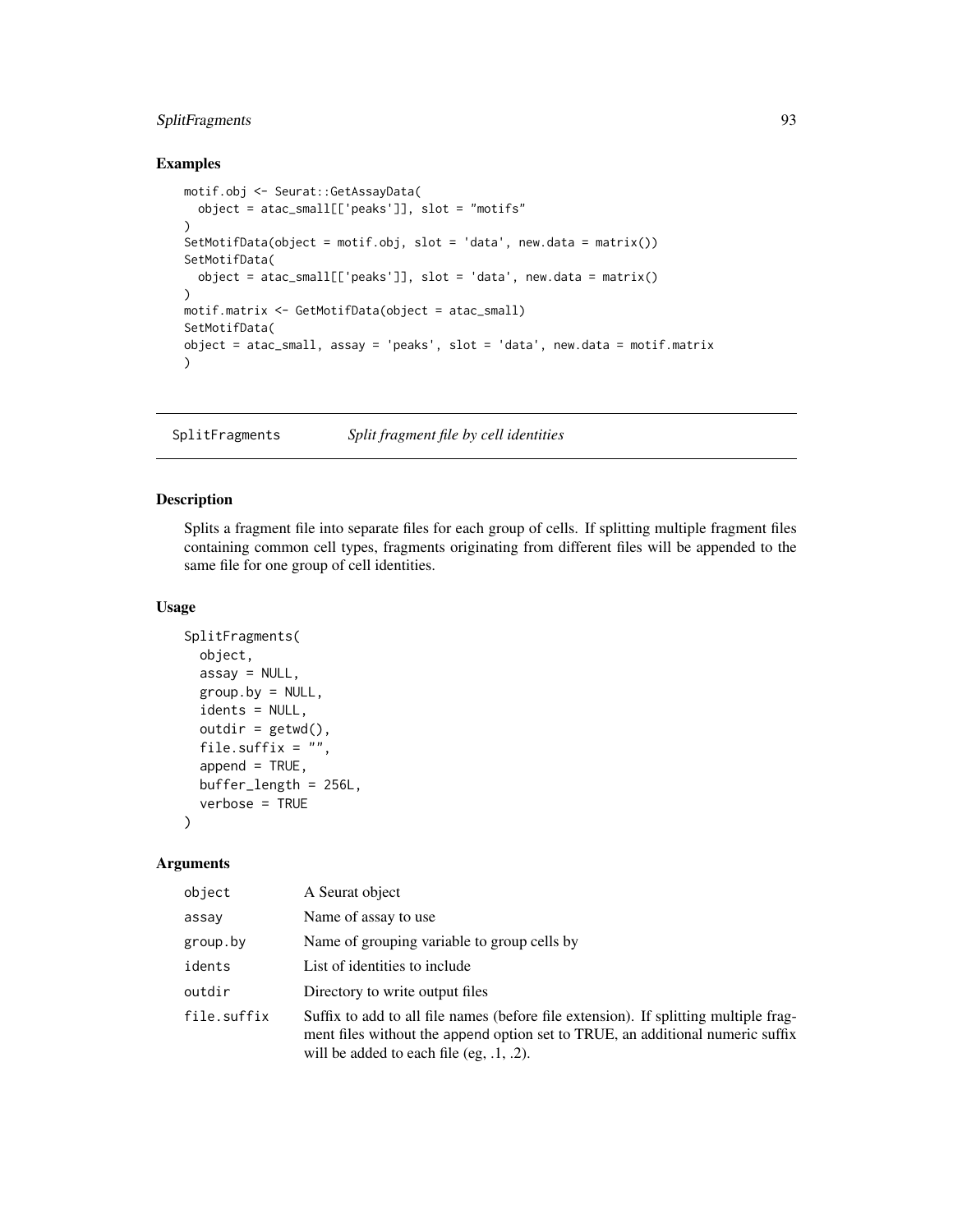<span id="page-93-0"></span>

| append        | If splitting multiple fragment files, append cells from the same group (eg cluster)<br>to the same file. Note that this can cause the output file to be unsorted. |  |
|---------------|-------------------------------------------------------------------------------------------------------------------------------------------------------------------|--|
| buffer_length | Size of buffer to be read from the fragment file. This must be longer than the<br>longest line in the file.                                                       |  |
| verbose       | Display messages                                                                                                                                                  |  |

StringToGRanges *String to GRanges*

# Description

Convert a genomic coordinate string to a GRanges object

# Usage

StringToGRanges(regions, sep = c("-", "-"), ...)

# Arguments

| regions           | Vector of genomic region strings                                                                                                                                                    |
|-------------------|-------------------------------------------------------------------------------------------------------------------------------------------------------------------------------------|
| sep               | Vector of separators to use for genomic string. First element is used to separate<br>chromosome and coordinates, second separator is used to separate start and end<br>coordinates. |
| $\cdot\cdot\cdot$ | Additional arguments passed to makeGRangesFromDataFrame                                                                                                                             |

# Value

Returns a GRanges object

```
regions <- c('chr1-1-10', 'chr2-12-3121')
StringToGRanges(regions = regions)
```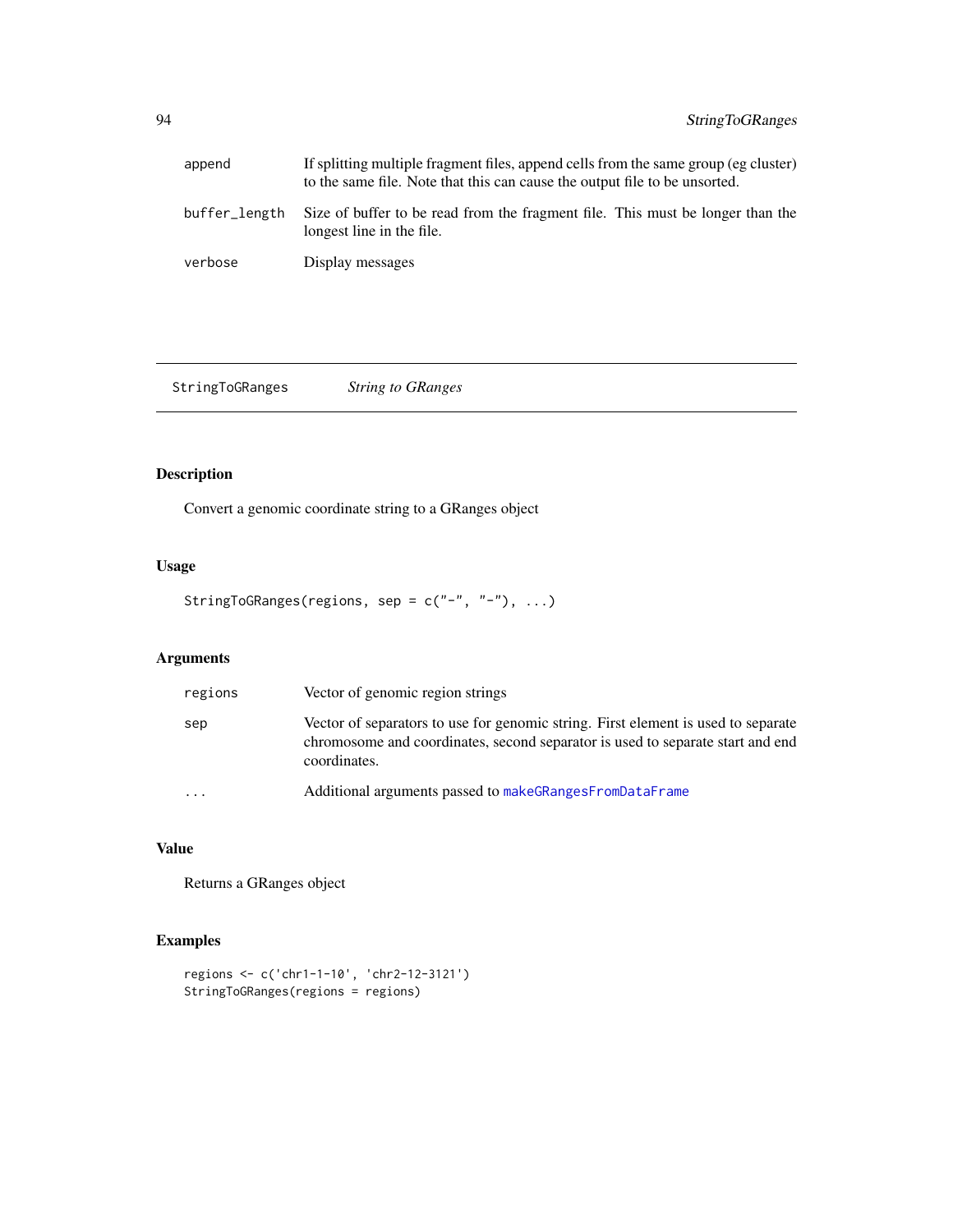<span id="page-94-1"></span><span id="page-94-0"></span>

Returns a subset of a [Motif-class](#page-73-1) object.

# Usage

```
## S3 method for class 'Motif'
subset(x, features = NULL, motifs = NULL, ...)
## S3 method for class 'Motif'
x[i, j, ...]
```
# Arguments

| x        | A Motif object                    |
|----------|-----------------------------------|
| features | Which features to retain          |
| motifs   | Which motifs to retain            |
|          | Arguments passed to other methods |
| i        | Which columns to retain           |
|          | Which rows to retain              |

#### Value

Returns a subsetted [Motif](#page-73-0) object

# See Also

[subset](#page-94-0)

```
motif.obj <- Seurat::GetAssayData(
  object = atac_small[['peaks']], slot = "motifs"
\mathcal{L}subset(x = motif.obj, features = head(rownames(motif.obj), 10))motif.obj <- Seurat::GetAssayData(
  object = atac_small, assay = 'peaks', slot = 'motifs'
\mathcal{L}motif.obj[1:10,1:10]
```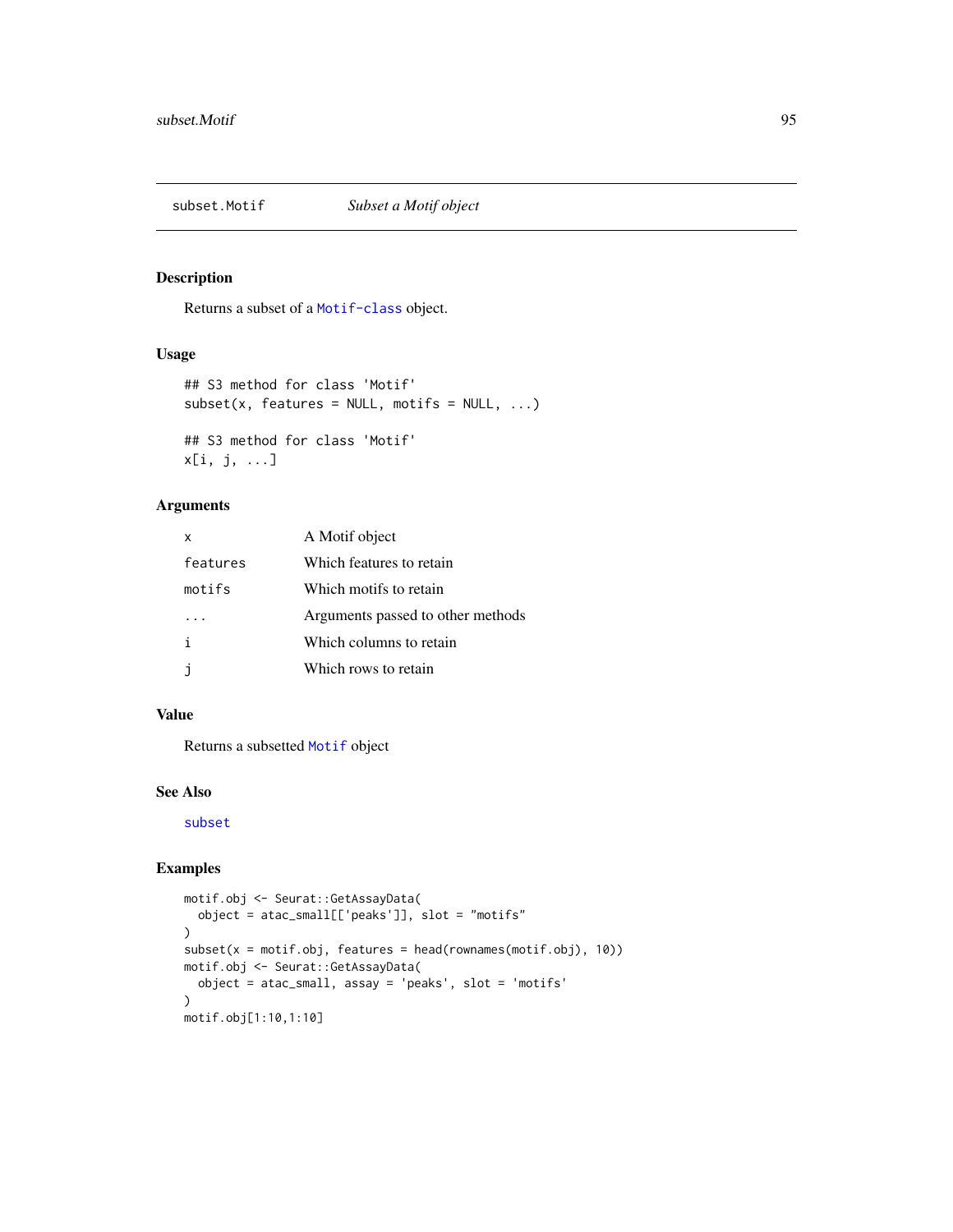<span id="page-95-0"></span>

Subset the rows and columns of a matrix by removing rows and columns with less than the specified number of non-zero elements.

# Usage

```
SubsetMatrix(
  mat,
  min rows = 1,
  min.cols = 1,
  maxrowval = 10,
  max.col.val = NULL
\mathcal{L}
```
# Arguments

| mat         | A matrix                                                                                          |
|-------------|---------------------------------------------------------------------------------------------------|
| min.rows    | Minimum number of non-zero elements for the row to be retained                                    |
| min.cols    | Minimum number of non-zero elements for the column to be retained                                 |
| max.row.val | Maximum allowed value in a row for the row to be retained. If NULL, don't set<br>any limit.       |
| max.col.val | Maximum allowed value in a column for the column to be retained. If NULL,<br>don't set any limit. |

# Value

Returns a matrix

# Examples

SubsetMatrix(mat = volcano)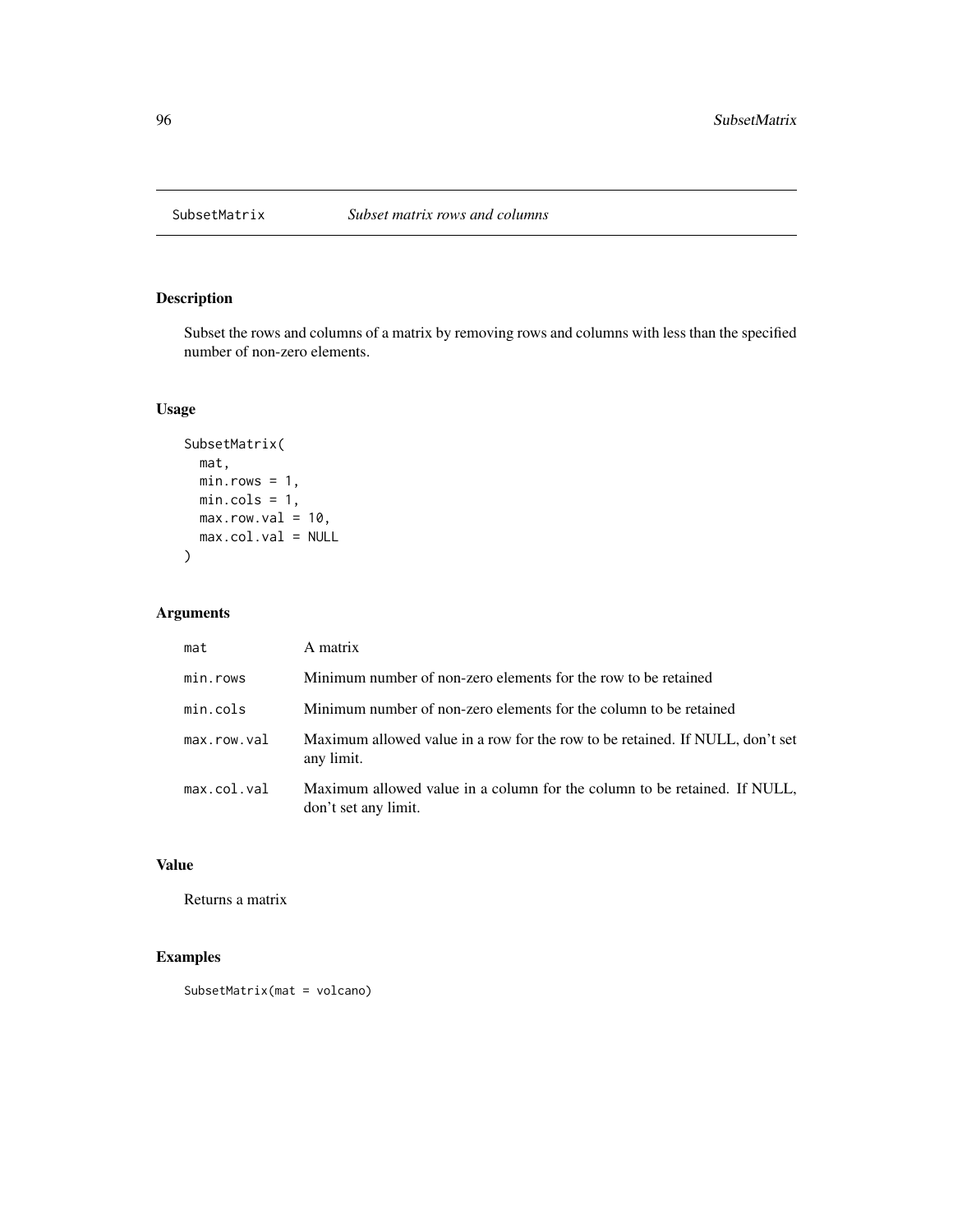<span id="page-96-0"></span>

Theme applied to panels in the [CoveragePlot](#page-28-0) function.

#### Usage

```
theme_browser(..., \text{ legend} = \text{TRUE})
```
# Arguments

| .      | Additional arguments |
|--------|----------------------|
| legend | Display plot legend  |

# Examples

```
PeakPlot(atac_small, region = "chr1-710000-715000") + theme_browser()
```
TilePlot *Plot integration sites per cell*

# Description

Plots the presence/absence of Tn5 integration sites for each cell within a genomic region.

#### Usage

```
TilePlot(
 object,
  region,
  sep = c("-", "-"),
  tile.size = 100,
  tile.cells = 100,
  extend.upstream = 0,
 extend.downstream = 0,
  assay = NULL,
 cells = NULL,
 group.py = NULL,order.by = "total",
  idents = NULL
\mathcal{E}
```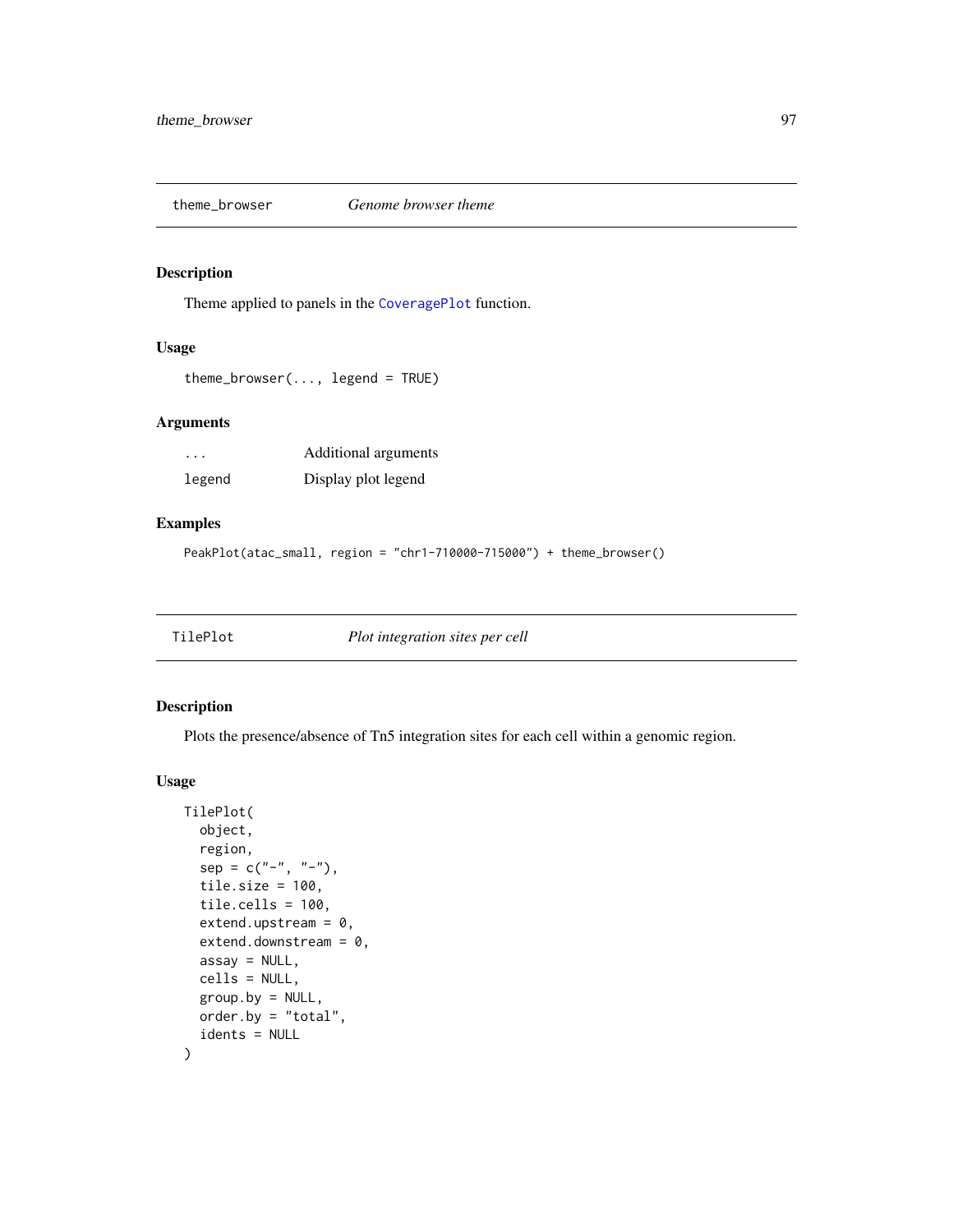# <span id="page-97-0"></span>Arguments

| A Seurat object                                                                                                                                                                                                                                                                       |  |  |
|---------------------------------------------------------------------------------------------------------------------------------------------------------------------------------------------------------------------------------------------------------------------------------------|--|--|
| A set of genomic coordinates to show. Can be a GRanges object, a string en-<br>coding a genomic position, a gene name, or a vector of strings describing the<br>genomic coordinates or gene names to plot. If a gene name is supplied, annota-<br>tions must be present in the assay. |  |  |
| Separators to use for strings encoding genomic coordinates. First element is<br>used to separate the chromosome from the coordinates, second element is used<br>to separate the start from end coordinate.                                                                            |  |  |
| Size of the sliding window for per-cell fragment tile plot                                                                                                                                                                                                                            |  |  |
| Number of cells to display fragment information for in tile plot.                                                                                                                                                                                                                     |  |  |
| extend.upstream                                                                                                                                                                                                                                                                       |  |  |
| Number of bases to extend the region upstream.                                                                                                                                                                                                                                        |  |  |
| extend.downstream                                                                                                                                                                                                                                                                     |  |  |
| Number of bases to extend the region downstream.                                                                                                                                                                                                                                      |  |  |
| Name of assay to use                                                                                                                                                                                                                                                                  |  |  |
| Which cells to plot. Default all cells                                                                                                                                                                                                                                                |  |  |
| Name of grouping variable to group cells by. If NULL, use the current cell<br>identities                                                                                                                                                                                              |  |  |
| Option for determining how cells are chosen from each group. Options are<br>"total" or "random". "total" will select the top cells based on total number of<br>fragments in the region, "random" will select randomly.                                                                |  |  |
| List of cell identities to include in the plot. If NULL, use all identities.                                                                                                                                                                                                          |  |  |
|                                                                                                                                                                                                                                                                                       |  |  |

# Value

Returns a [ggplot](#page-0-0) object

```
fpath <- system.file("extdata", "fragments.tsv.gz", package="Signac")
fragments <- CreateFragmentObject(
 path = fpath,
 cells = colnames(atac_small),
  validate.fragments = FALSE
\lambdaFragments(atac_small) <- fragments
TilePlot(object = atac_small, region = c("chr1-713500-714500"))
```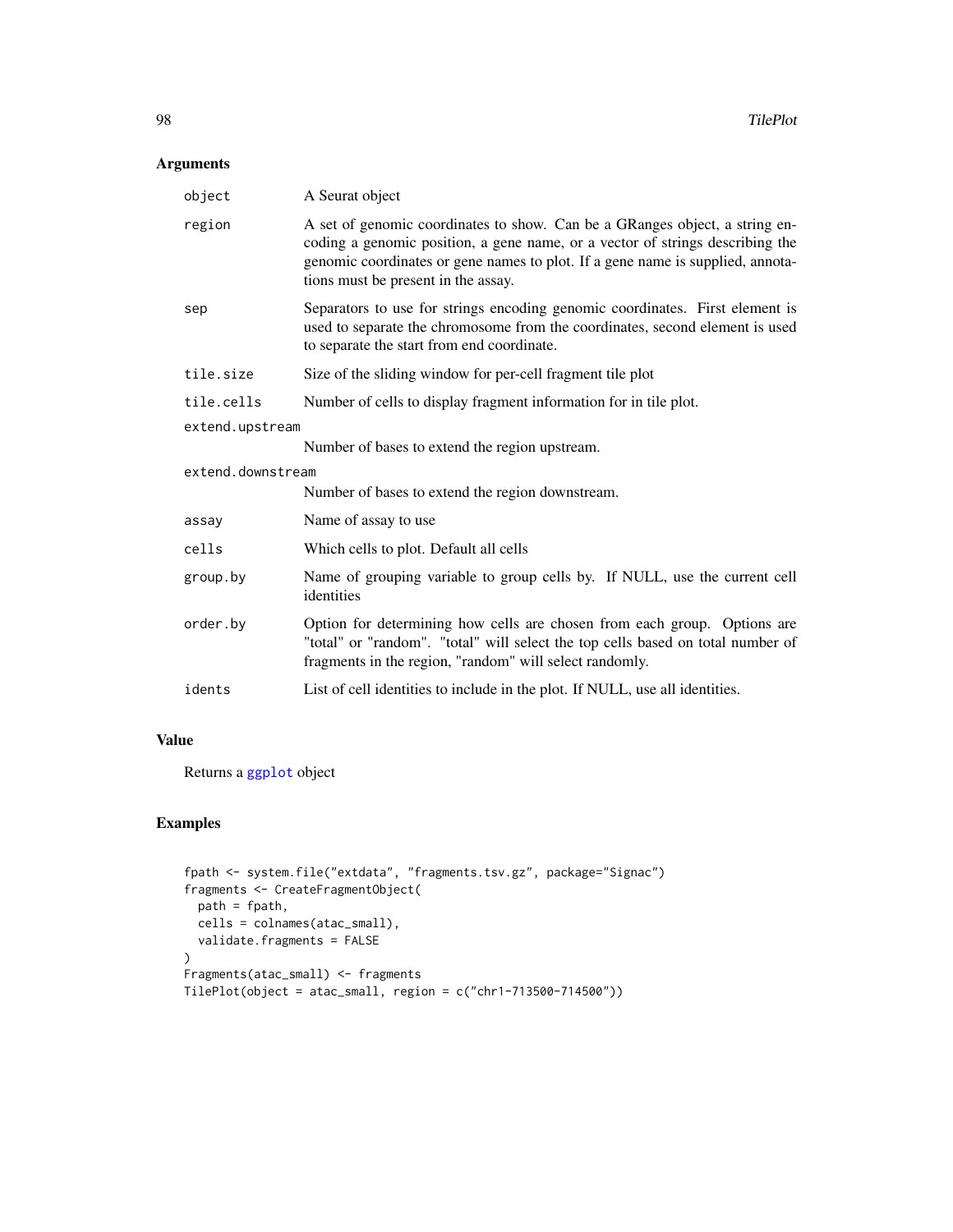<span id="page-98-1"></span><span id="page-98-0"></span>Compute the transcription start site (TSS) enrichment score for each cell, as defined by ENCODE: <https://www.encodeproject.org/data-standards/terms/>.

# Usage

```
TSSEnrichment(
 object,
  tss.positions = NULL,
 n = NULL,fast = TRUE,assay = NULL,cells = NULL,
 process_n = 2000,
 verbose = TRUE
)
```
# Arguments

| object        | A Seurat object                                                                                                                                                                                                                                      |
|---------------|------------------------------------------------------------------------------------------------------------------------------------------------------------------------------------------------------------------------------------------------------|
| tss.positions | A GRanges object containing the TSS positions. If NULL, use the genomic<br>annotations stored in the assay.                                                                                                                                          |
| n             | Number of TSS positions to use. This will select the first <u>n</u> TSSs from the set.<br>If NULL, use all TSSs (slower).                                                                                                                            |
| fast          | Just compute the TSS enrichment score, without storing the base-resolution ma-<br>trix of integration counts at each site. This reduces the memory required to store<br>the object but does not allow plotting the accessibility profile at the TSS. |
| assay         | Name of assay to use                                                                                                                                                                                                                                 |
| cells         | A vector of cells to include. If NULL (default), use all cells in the object                                                                                                                                                                         |
| process_n     | Number of regions to process at a time if using fast option.                                                                                                                                                                                         |
| verbose       | Display messages                                                                                                                                                                                                                                     |

# Details

The computed score will be added to the object metadata as "TSS.enrichment".

#### Value

Returns a [Seurat](#page-0-0) object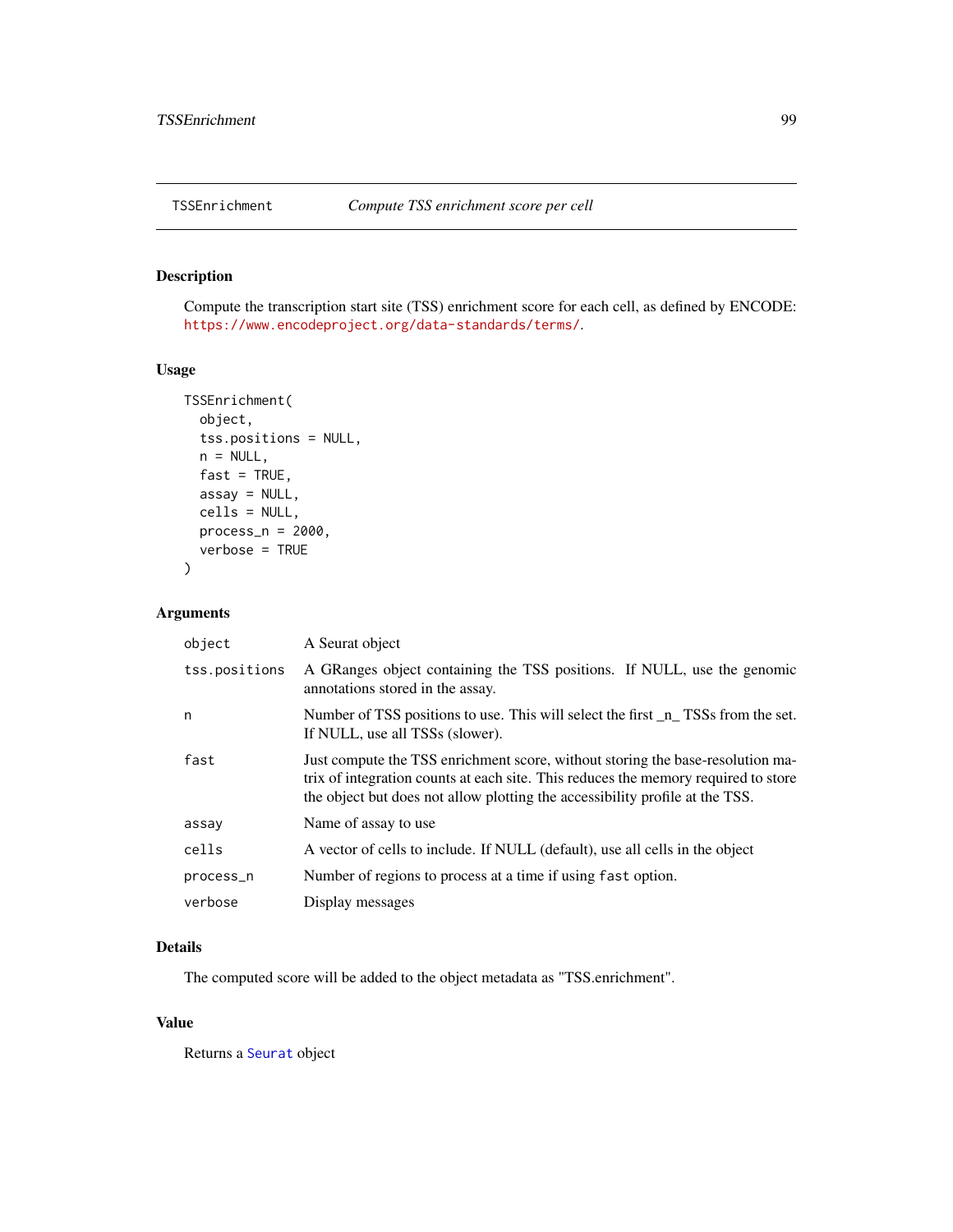# <span id="page-99-0"></span>Examples

```
## Not run:
fpath <- system.file("extdata", "fragments.tsv.gz", package="Signac")
Fragments(atac_small) <- CreateFragmentObject(
 path = fpath,
 cells = colnames(atac_small),
  tolerance = 0.5)
TSSEnrichment(object = atac_small)
## End(Not run)
```
# TSSPlot *Plot signal enrichment around TSSs*

# Description

Plot the normalized TSS enrichment score at each position relative to the TSS. Requires that [TSSEnrichment](#page-98-0) has already been run on the assay.

# Usage

```
TSSPlot(object, assay = NULL, group.by = NULL, idents = NULL)
```
# Arguments

| object   | A Seurat object                                                                                                                 |  |
|----------|---------------------------------------------------------------------------------------------------------------------------------|--|
| assay    | Name of the assay to use. Should have the TSS enrichment information for each<br>cell already computed by running TSSEnrichment |  |
| group.by | Set of identities to group cells by                                                                                             |  |
| idents   | Set of identities to include in the plot                                                                                        |  |

#### Value

Returns a [ggplot2](#page-0-0) object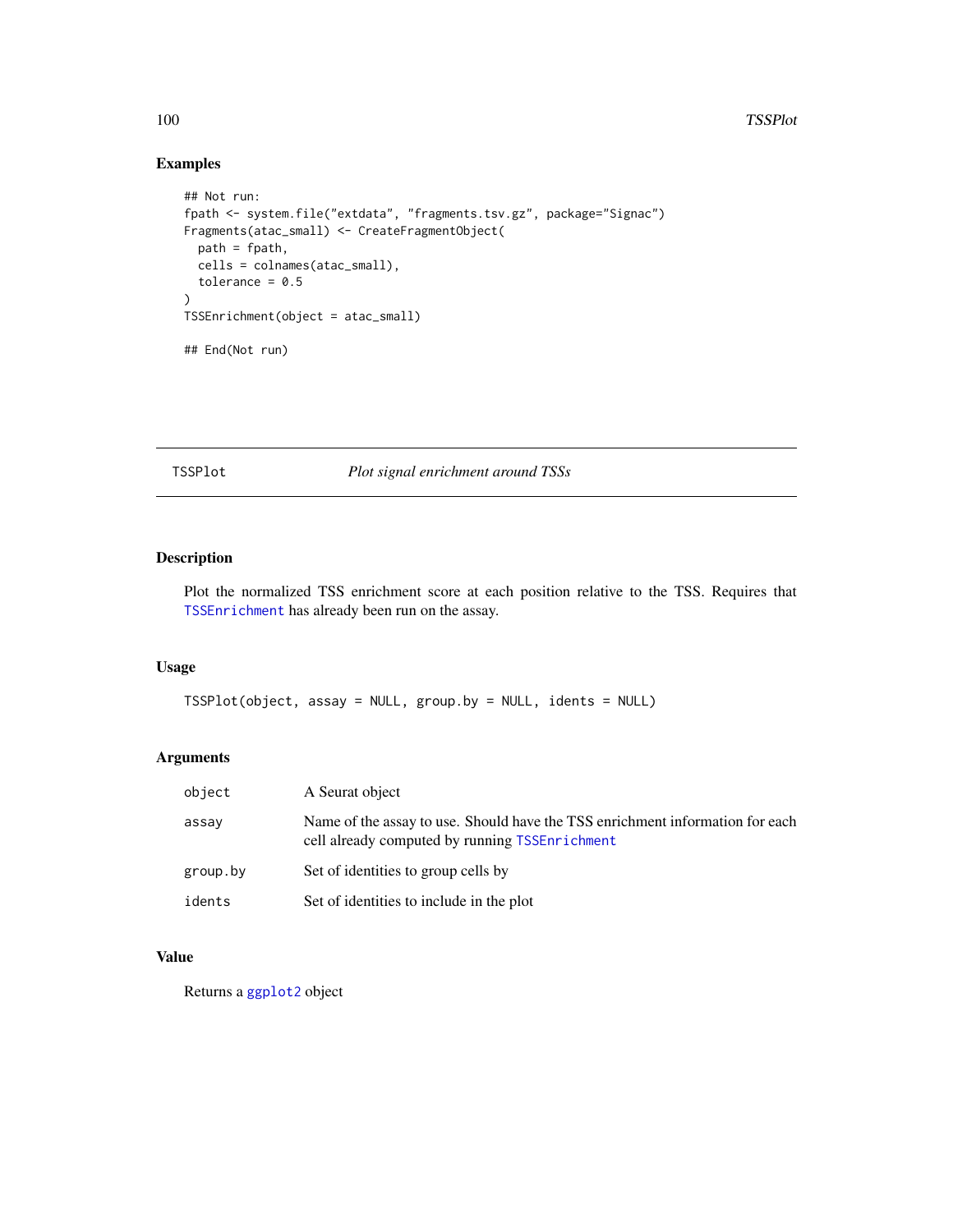<span id="page-100-0"></span>

Create a unified set of non-overlapping genomic ranges from multiple Seurat objects containing single-cell chromatin data.

#### Usage

UnifyPeaks(object.list, mode = "reduce")

#### Arguments

| object.list | A list of Seurat objects or ChromatinAssay objects                          |
|-------------|-----------------------------------------------------------------------------|
| mode        | Function to use when combining genomic ranges. Can be "reduce" (default) or |
|             | "disjoin". See reduce and disjoin for more information on these functions.  |

#### Value

Returns a GRanges object

#### Examples

```
UnifyPeaks(object.list = list(atac_small, atac_small))
```
UpdatePath *Update the file path for a Fragment object*

#### Description

Change the path to a fragment file store in a [Fragment](#page-51-0) object. Path must be to the same file that was used to create the fragment object. An MD5 hash will be computed using the new path and compared to the hash stored in the Fragment object to verify that the files are the same.

# Usage

```
UpdatePath(object, new.path, verbose = TRUE)
```
# Arguments

| object   | A Fragment object          |
|----------|----------------------------|
| new.path | Path to the fragment file. |
| verbose  | Display messages           |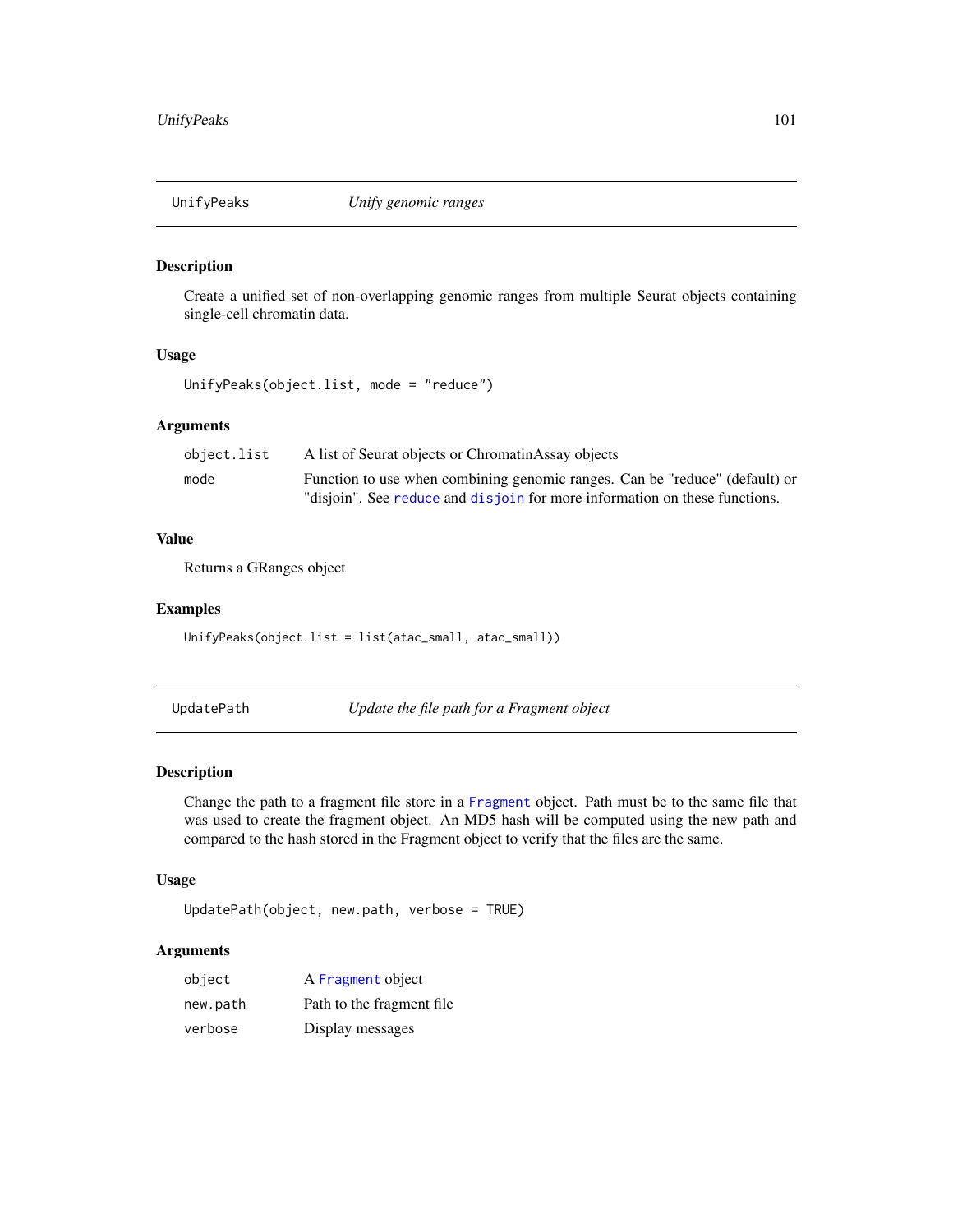<span id="page-101-1"></span><span id="page-101-0"></span>

Search for a fragment from each cell that should exist in the fragment file. Will iterate through chunks of the fragment file until at least one fragment from each cell barcode requested is found.

#### Usage

```
ValidateCells(
  object,
  cells = NULL,
  tolerance = 0.5,
 maxu.1ines = 5e+07,
  verbose = TRUE
)
```
#### Arguments

| object    | A Fragment object                                                                                                                                                                                                                                                                                                                                |
|-----------|--------------------------------------------------------------------------------------------------------------------------------------------------------------------------------------------------------------------------------------------------------------------------------------------------------------------------------------------------|
| cells     | A character vector containing cell barcodes to search for. If NULL, use the cells<br>stored in the Fragment object.                                                                                                                                                                                                                              |
| tolerance | Fraction of input cells that can be unseen before returning TRUE. For example,<br>tolerance = $0.01$ will return TRUE when 99 have observed fragments in the<br>file. This can be useful if there are cells present that have much fewer total<br>counts, and would require extensive searching before a fragment from those<br>cells are found. |
| max.lines | Maximum number of lines to read in without finding the required number of<br>cells before returning FALSE. Setting this value avoids having to search the<br>whole file if it becomes clear that the expected cells are not present. Setting this<br>value to NULL will enable an exhaustive search of the entire file.                          |
| verbose   | Display messages                                                                                                                                                                                                                                                                                                                                 |
|           |                                                                                                                                                                                                                                                                                                                                                  |

ValidateFragments *Validate Fragment object*

# Description

Verify that the cells listed in the object exist in the fragment file and that the fragment file or index have not changed since creating the fragment object.

#### Usage

```
ValidateFragments(object, verbose = TRUE, ...)
```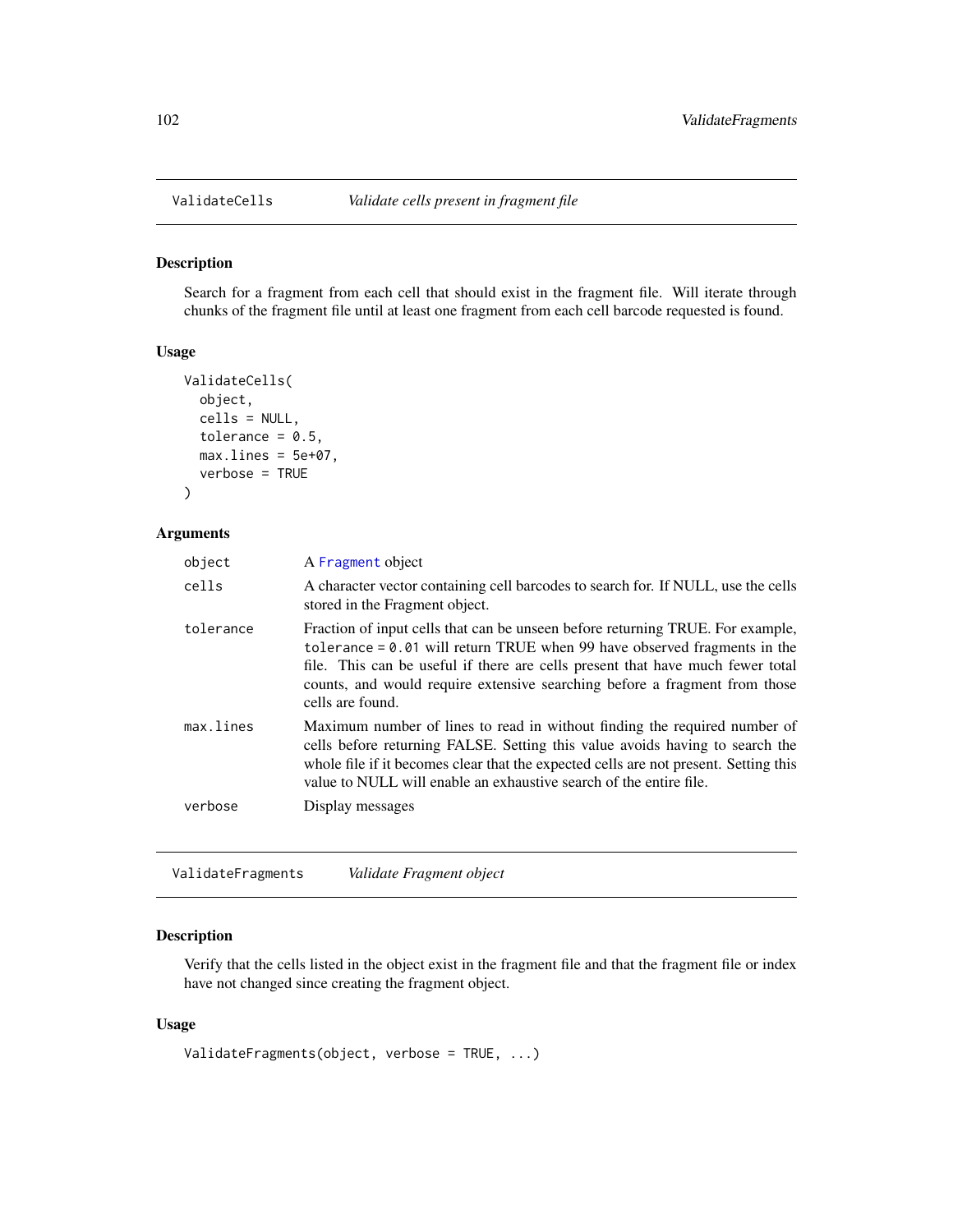# <span id="page-102-0"></span>ValidateHash 103

# Arguments

| object   | A Fragment object                             |
|----------|-----------------------------------------------|
| verbose  | Display messages                              |
| $\cdots$ | Additional parameters passed to ValidateCells |

ValidateHash *Validate hashes for Fragment object*

# Description

Validate hashes for Fragment object

# Usage

```
ValidateHash(object, verbose = TRUE)
```
# Arguments

| object  | A Fragment object |
|---------|-------------------|
| verbose | Display messages  |

VariantPlot *Plot strand concordance vs. VMR*

# Description

Plot the Pearson correlation between allele frequencies on each strand versus the log10 meanvariance ratio for the allele.

# Usage

```
VariantPlot(
  variants,
 min.cells = 2,
 concordance.threshold = 0.65,
  vmr.threshold = 0.01
)
```
# Arguments

| variants              | A dataframe containing variant information. This should be computed using       |  |
|-----------------------|---------------------------------------------------------------------------------|--|
|                       | IdentifyVariants                                                                |  |
| min.cells             | Minimum number of high-confidence cells detected with the variant for the vari- |  |
|                       | ant to be displayed.                                                            |  |
| concordance.threshold |                                                                                 |  |
|                       | Strand concordance threshold                                                    |  |
|                       | vmr. threshold Mean-variance ratio threshold                                    |  |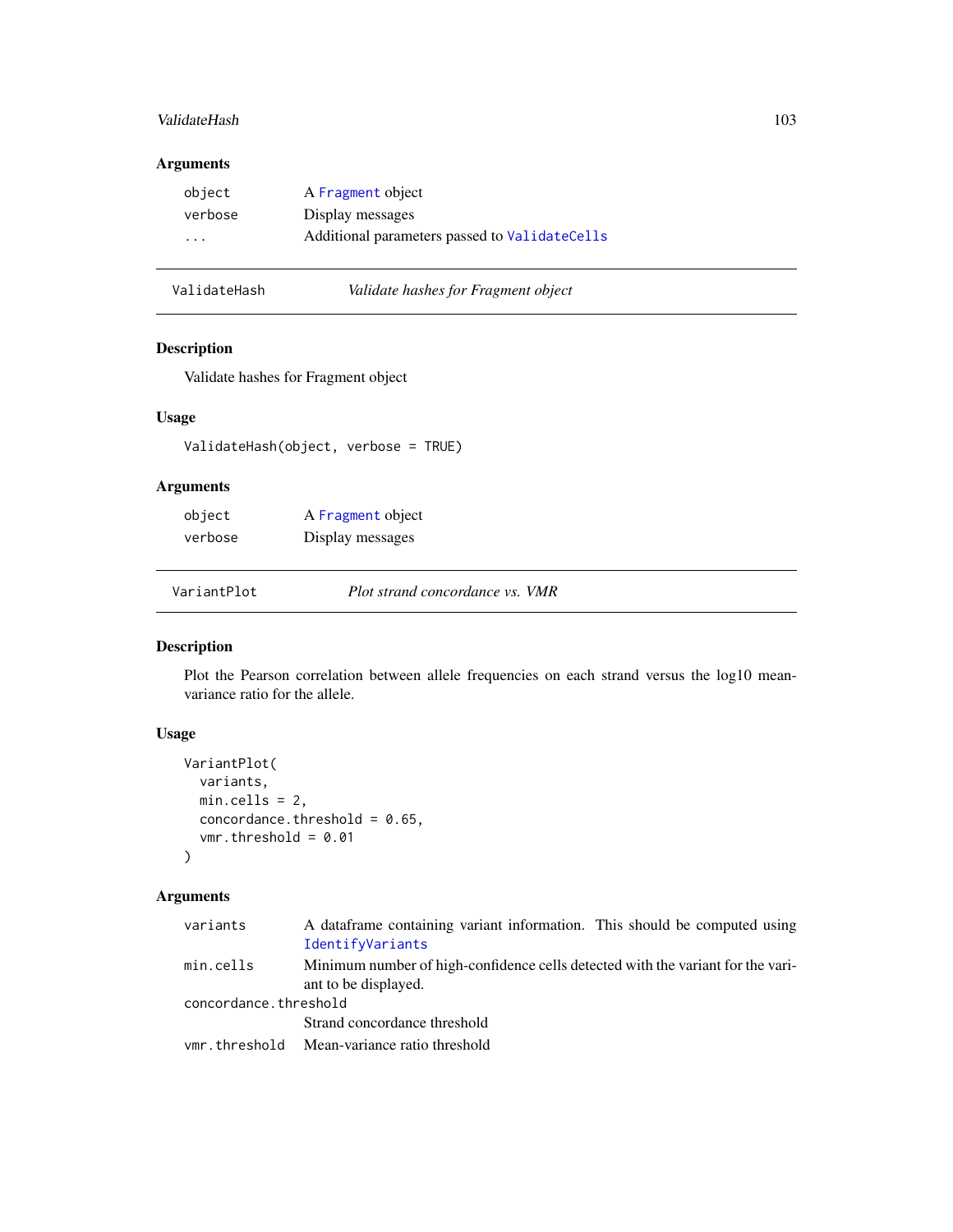# Index

∗ assay Annotation, [9](#page-8-0) as.ChromatinAssay, [11](#page-10-0) ChromatinAssay-class, [22](#page-21-2) CreateChromatinAssay, [32](#page-31-0) Fragments, [53](#page-52-0) GetFragmentData, [58](#page-57-0) Links, [72](#page-71-0) Motifs, [76](#page-75-0) ∗ coverage coverage, ChromatinAssay-method, [28](#page-27-0) ∗ datasets atac\_small, [12](#page-11-0) blacklist\_ce10, [14](#page-13-0) blacklist\_ce11, [14](#page-13-0) blacklist\_dm3, [15](#page-14-0) blacklist\_dm6, [15](#page-14-0) blacklist\_hg19, [16](#page-15-0) blacklist\_hg38, [16](#page-15-0) blacklist\_hg38\_unified, [17](#page-16-0) blacklist\_mm10, [17](#page-16-0) ∗ data atac\_small, [12](#page-11-0) blacklist\_ce10, [14](#page-13-0) blacklist\_ce11, [14](#page-13-0) blacklist\_dm3, [15](#page-14-0) blacklist\_dm6, [15](#page-14-0) blacklist\_hg19, [16](#page-15-0) blacklist\_hg38, [16](#page-15-0) blacklist\_hg38\_unified, [17](#page-16-0) blacklist\_mm10, [17](#page-16-0) ∗ dimension\_reduction Jaccard, [69](#page-68-0) RunSVD, [86](#page-85-0) ∗ footprinting Footprint, [49](#page-48-0) GetFootprintData, [58](#page-57-0) InsertionBias, [65](#page-64-0) PlotFootprint, [82](#page-81-0)

∗ fragments Cells.Fragment, [20](#page-19-0) CountFragments, [26](#page-25-0) CreateFragmentObject, [34](#page-33-0) FilterCells, [41](#page-40-0) Fragment-class, [52](#page-51-1) Fragments, [53](#page-52-0) SplitFragments, [93](#page-92-0) UpdatePath, [101](#page-100-0) ValidateCells, [102](#page-101-1) ValidateFragments, [102](#page-101-1) ValidateHash, [103](#page-102-0) ∗ granges granges-methods, [63](#page-62-0) ∗ inter\_range inter-range-methods, [67](#page-66-1) ∗ links ConnectionsToLinks, [25](#page-24-0) GetLinkedGenes, [60](#page-59-0) GetLinkedPeaks, [61](#page-60-0) LinkPeaks, [70](#page-69-0) LinkPlot, [71](#page-70-0) Links, [72](#page-71-0) ∗ mito AlleleFreq, [8](#page-7-0) ClusterClonotypes, [23](#page-22-0) FindClonotypes, [42](#page-41-0) IdentifyVariants, [64](#page-63-1) ReadMGATK, [83](#page-82-0) VariantPlot, [103](#page-102-0) ∗ motifs AddMotifs, [6](#page-5-0) ConvertMotifID, [25](#page-24-0) CreateMotifMatrix, [35](#page-34-0) CreateMotifObject, [36](#page-35-0) FindMotifs, [43](#page-42-0) GetMotifData, [61](#page-60-0) MatchRegionStats, [73](#page-72-0) Motif-class, [74](#page-73-2)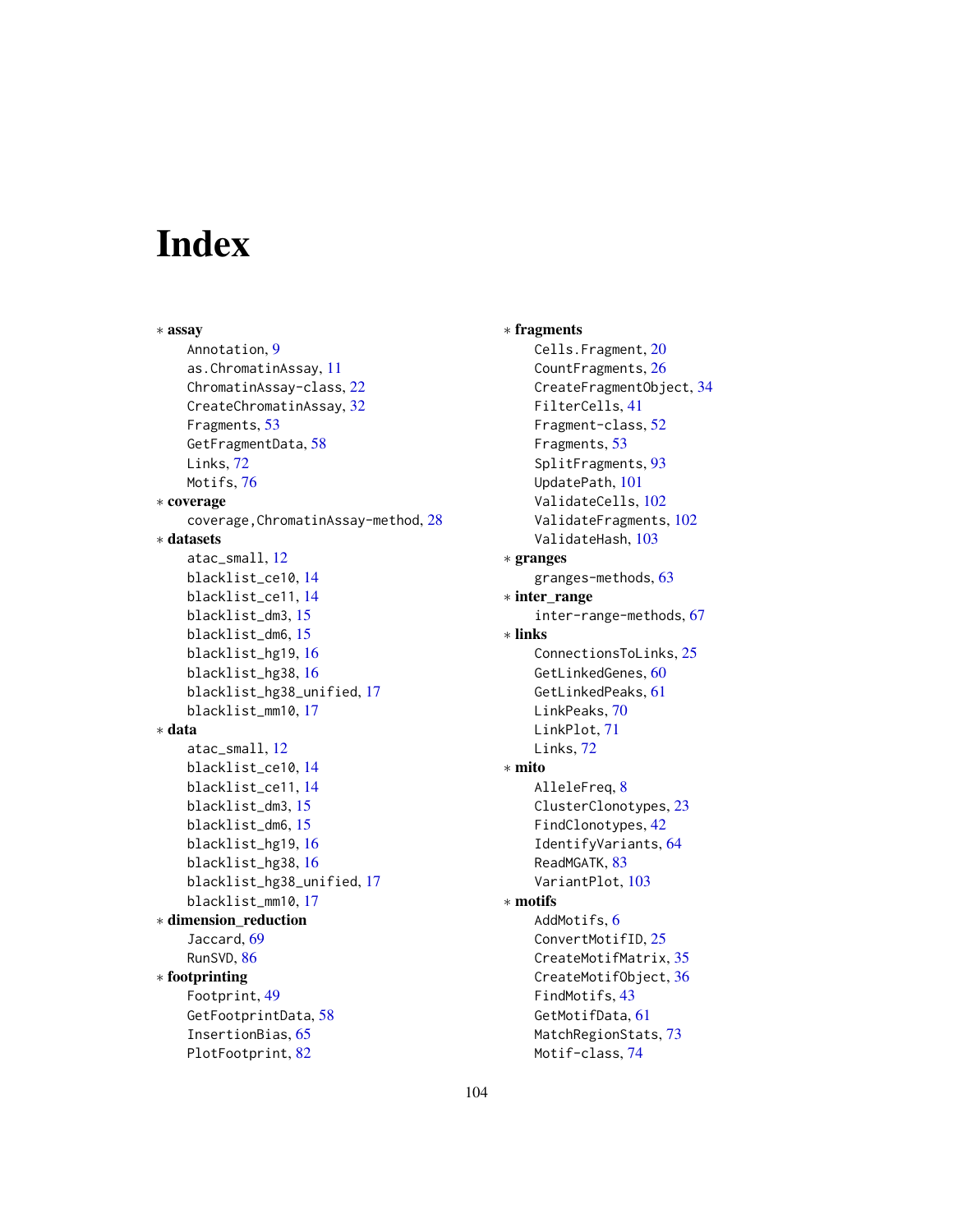```
75
   Motifs
, 76
   83
   85
   92
   subset.Motif
, 95
∗ nearest
   nearest-methods
, 77
∗ overlaps
   findOverlaps-methods
, 44
∗ preprocessing
   BinarizeCounts
, 13
   CreateMotifMatrix
, 35
   DownsampleFeatures
, 38
   FindTopFeatures
, 47
   88
   UnifyPeaks
, 101
∗ qc
   FragmentHistogram
, 52
   FRiP
, 54
   80
   TSSEnrichment
, 99
   TSSPlot
, 100
∗ quantification
   7
   18
   40
   GenomeBinMatrix
, 56
∗ seqinfo
   seqinfo-methods
, 89
∗ utilities
   AccessiblePeaks
,
4
   AddChromatinModule
,
5
   12
   CellsPerGroup
, 22
   ClosestFeature
, 23
   CountsInRegion
, 27
   39
   FoldChange
, 48
   FractionCountsInRegion
, 51
   55
   GetCellsInRegion
, 57
   GetGRangesFromEnsDb
, 59
   GetIntersectingFeatures
, 59
   62
   GRangesToString
, 64
   IntersectMatrix
, 68
   LookupGeneCoords
, 73
```
MatchRegionStats, [73](#page-72-0) StringToGRanges , [94](#page-93-0) SubsetMatrix, [96](#page-95-0) UnifyPeaks , [101](#page-100-0) ∗ visualization AnnotationPlot, [10](#page-9-0) CombineTracks , [24](#page-23-0) CoverageBrowser, [29](#page-28-1) CoveragePlot, [29](#page-28-1) DepthCor, [37](#page-36-0) ExpressionPlot, [38](#page-37-0) FragmentHistogram , [52](#page-51-1) LinkPlot , [71](#page-70-0) MotifPlot, [75](#page-74-0) PeakPlot, [81](#page-80-0) PlotFootprint, [82](#page-81-0) theme\_browser , [97](#page-96-0) TilePlot, [97](#page-96-0) TSSPlot, [100](#page-99-0) VariantPlot, [103](#page-102-0) [.Motif *(*subset.Motif *)* , [95](#page-94-1) AccessiblePeaks , [4](#page-3-0) AddChromatinModule , [5](#page-4-0) AddModuleScore , *[5](#page-4-0)* AddMotifs , [6](#page-5-0) AggregateTiles , [7](#page-6-0) AlleleFreq, <mark>[8](#page-7-0)</mark> Annotation, [9](#page-8-0) Annotation<- *(*Annotation *)* , [9](#page-8-0) AnnotationPlot, [10](#page-9-0) as.ChromatinAssay , [11](#page-10-0) Assay , *[22](#page-21-2)* atac\_small , [12](#page-11-0) AverageCounts , [12](#page-11-0) BinarizeCounts , [13](#page-12-0) blacklist\_ce10 , [14](#page-13-0) blacklist\_ce11 , [14](#page-13-0) blacklist\_dm3 , [15](#page-14-0) blacklist\_dm6 , [15](#page-14-0) blacklist\_hg19 , [16](#page-15-0) blacklist\_hg38 , [16](#page-15-0) blacklist\_hg38\_unified , [17](#page-16-0) blacklist\_mm10 , [17](#page-16-0) BSgenome , *[50](#page-49-0)*

CallPeaks , [18](#page-17-0) <code>Cells.Fragment</code>, $20$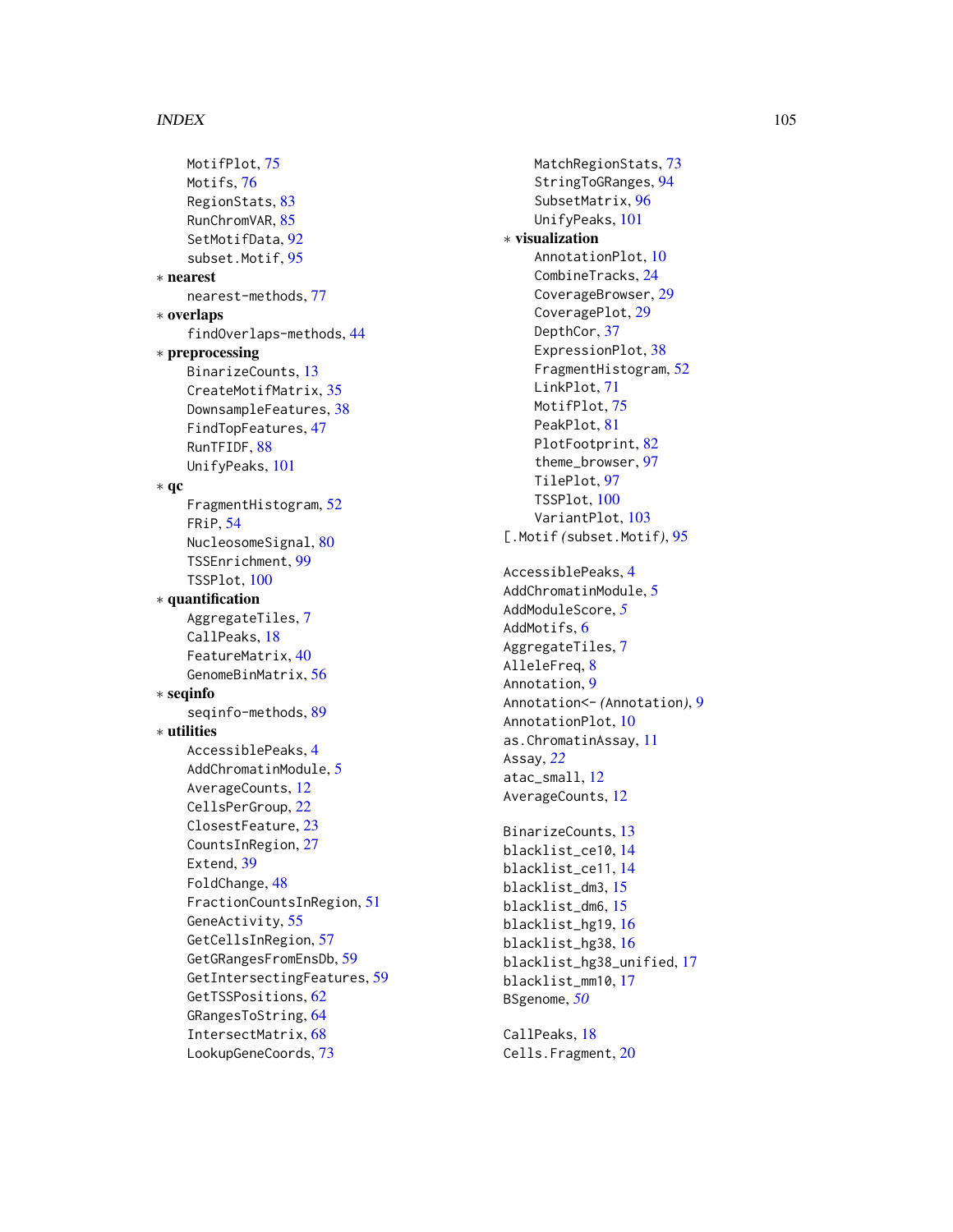Cells<-, [21](#page-20-0) Cells<-.Fragment *(*Cells.Fragment*)*, [20](#page-19-0) CellsPerGroup, [22](#page-21-2) ChromatinAssay, *[8](#page-7-0)*, *[11](#page-10-0)*, *[20](#page-19-0)*, *[28](#page-27-0)*, *[32](#page-31-0)*, *[44](#page-43-0)*, *[46](#page-45-0)*, *[63](#page-62-0)*, *[67,](#page-66-1) [68](#page-67-0)*, *[77](#page-76-1)*, *[79](#page-78-0)*, *[81](#page-80-0)*, *[89](#page-88-1)*, *[91](#page-90-0)* ChromatinAssay *(*ChromatinAssay-class*)*, [22](#page-21-2) ChromatinAssay-class, [22,](#page-21-2) *[29](#page-28-1)*, *[47](#page-46-0)*, *[63](#page-62-0)*, *[68](#page-67-0)*, *[80](#page-79-0)*, *[92](#page-91-0)* chromVAR, *[85](#page-84-0)* ClosestFeature, [23](#page-22-0) ClusterClonotypes, [23](#page-22-0) CombineTracks, [24](#page-23-0) ConnectionsToLinks, [25](#page-24-0) ConvertMotifID, [25](#page-24-0) cor, *[37](#page-36-0)* CountFragments, [26,](#page-25-0) *[54](#page-53-0)* countOverlaps *(*findOverlaps-methods*)*, [44](#page-43-0) countOverlaps,ChromatinAssay,ChromatinAssay-method *(*findOverlaps-methods*)*, [44](#page-43-0) countOverlaps,ChromatinAssay,Vector-method *(*findOverlaps-methods*)*, [44](#page-43-0) countOverlaps,Seurat,Seurat-method *(*findOverlaps-methods*)*, [44](#page-43-0) countOverlaps,Seurat,Vector-method *(*findOverlaps-methods*)*, [44](#page-43-0) countOverlaps,Vector,ChromatinAssay-method *(*findOverlaps-methods*)*, [44](#page-43-0) countOverlaps,Vector,Seurat-method *(*findOverlaps-methods*)*, [44](#page-43-0) CountsInRegion, [27,](#page-26-0) *[51](#page-50-0)* coverage, *[28](#page-27-0)* coverage *(*coverage,ChromatinAssay-method*)*, [28](#page-27-0) coverage,ChromatinAssay-method, [28](#page-27-0) coverage,Seurat-method *(*coverage,ChromatinAssay-method*)*, [28](#page-27-0) coverage-methods, *[29](#page-28-1)* CoverageBrowser, [29](#page-28-1) CoveragePlot, *[29](#page-28-1)*, [29,](#page-28-1) *[97](#page-96-0)* CreateChromatinAssay, [32](#page-31-0) CreateFragmentObject, *[33](#page-32-0)*, [34](#page-33-0) CreateMotifMatrix, [35](#page-34-0) CreateMotifObject, [36](#page-35-0) crunch, *[59](#page-58-0)*

density, *[74](#page-73-2)*

DepthCor, [37](#page-36-0) disjoin, *[101](#page-100-0)* disjoin *(*inter-range-methods*)*, [67](#page-66-1) disjoin,ChromatinAssay-method *(*inter-range-methods*)*, [67](#page-66-1) disjoin,Seurat-method *(*inter-range-methods*)*, [67](#page-66-1) disjointBins *(*inter-range-methods*)*, [67](#page-66-1) disjointBins,ChromatinAssay-method *(*inter-range-methods*)*, [67](#page-66-1) disjointBins,Seurat-method *(*inter-range-methods*)*, [67](#page-66-1) distance *(*nearest-methods*)*, [77](#page-76-1) distance,ANY,ChromatinAssay-method *(*nearest-methods*)*, [77](#page-76-1) distance,ANY,Seurat-method *(*nearest-methods*)*, [77](#page-76-1) distance,ChromatinAssay,ANY-method *(*nearest-methods*)*, [77](#page-76-1) distance,ChromatinAssay,ChromatinAssay-method *(*nearest-methods*)*, [77](#page-76-1) distance,Seurat,ANY-method *(*nearest-methods*)*, [77](#page-76-1) distance,Seurat,Seurat-method *(*nearest-methods*)*, [77](#page-76-1) distanceToNearest *(*nearest-methods*)*, [77](#page-76-1) distanceToNearest,ANY,ChromatinAssay-method *(*nearest-methods*)*, [77](#page-76-1) distanceToNearest,ANY,Seurat-method *(*nearest-methods*)*, [77](#page-76-1) distanceToNearest,ChromatinAssay,ANY-method *(*nearest-methods*)*, [77](#page-76-1) distanceToNearest,ChromatinAssay,ChromatinAssay-method *(*nearest-methods*)*, [77](#page-76-1) distanceToNearest,Seurat,ANY-method *(*nearest-methods*)*, [77](#page-76-1) distanceToNearest, Seurat, Seurat-method *(*nearest-methods*)*, [77](#page-76-1) DownsampleFeatures, [38](#page-37-0) ExpressionPlot, [38](#page-37-0) Extend, [39](#page-38-0) FeatureMatrix, [40,](#page-39-0) *[55,](#page-54-0) [56](#page-55-0)*

FilterCells, [41](#page-40-0) FindClonotypes, [42](#page-41-0) FindClusters, *[42](#page-41-0)* FindMotifs, [43](#page-42-0) FindNeighbors, *[42](#page-41-0)*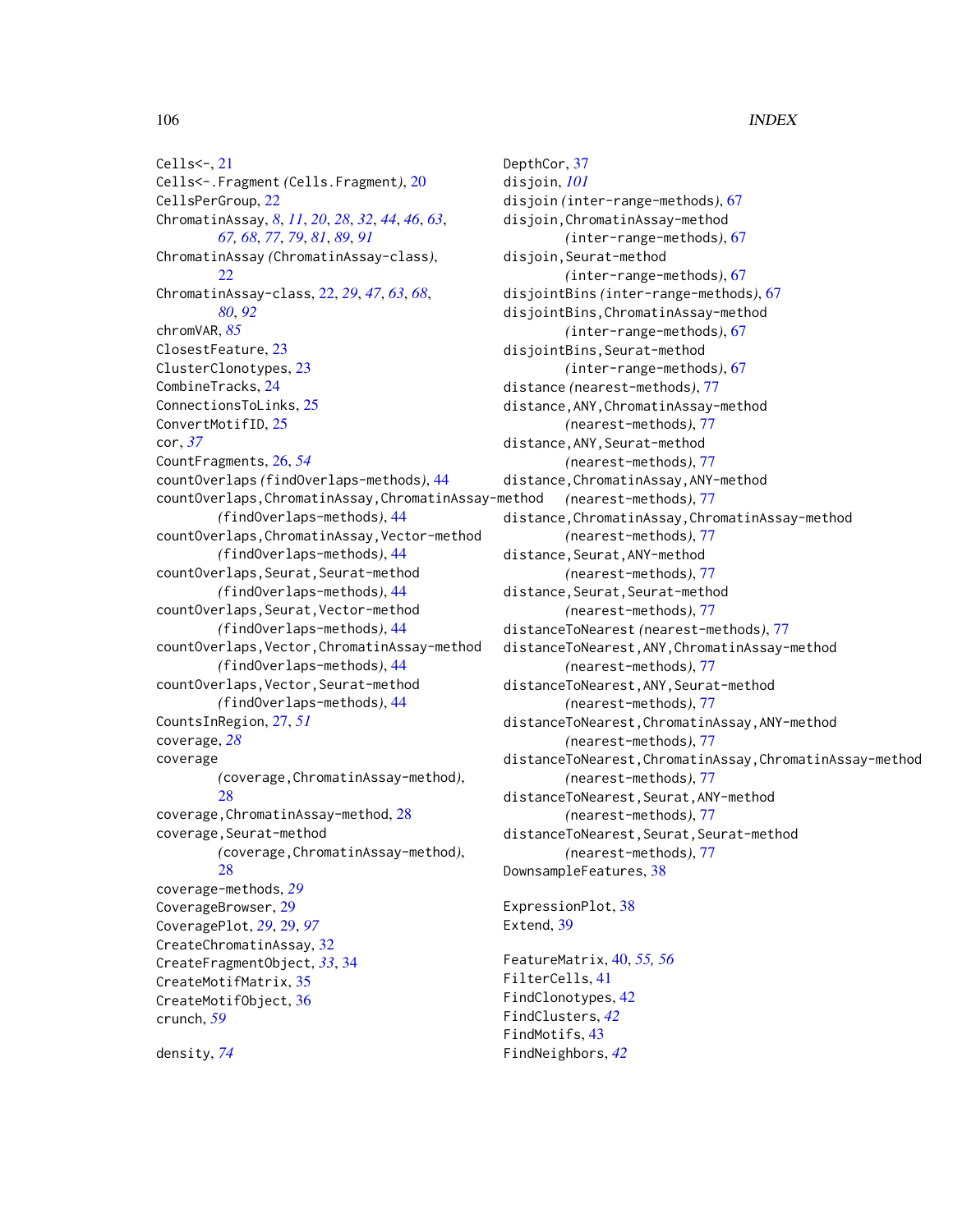findOverlaps, *[27](#page-26-0)*, *[46,](#page-45-0) [47](#page-46-0)*, *[69](#page-68-0)* findOverlaps *(*findOverlaps-methods*)*, [44](#page-43-0) findOverlaps,ChromatinAssay,ChromatinAssay-method genome,Seurat-method *(*seqinfo-methods*)*, *(*findOverlaps-methods*)*, [44](#page-43-0) findOverlaps,ChromatinAssay,Vector-method *(*findOverlaps-methods*)*, [44](#page-43-0) findOverlaps,Seurat,Seurat-method *(*findOverlaps-methods*)*, [44](#page-43-0) findOverlaps,Seurat,Vector-method *(*findOverlaps-methods*)*, [44](#page-43-0) findOverlaps,Vector,ChromatinAssay-method *(*findOverlaps-methods*)*, [44](#page-43-0) findOverlaps,Vector,Seurat-method *(*findOverlaps-methods*)*, [44](#page-43-0) findOverlaps-methods, [44,](#page-43-0) *[47](#page-46-0)* FindTopFeatures, [47](#page-46-0) FoldChange, [48](#page-47-0) follow *(*nearest-methods*)*, [77](#page-76-1) follow,ANY,ChromatinAssay-method *(*nearest-methods*)*, [77](#page-76-1) follow,ANY,Seurat-method *(*nearest-methods*)*, [77](#page-76-1) follow,ChromatinAssay,ANY-method *(*nearest-methods*)*, [77](#page-76-1) follow,ChromatinAssay,ChromatinAssay-method *(*nearest-methods*)*, [77](#page-76-1) follow,Seurat,ANY-method *(*nearest-methods*)*, [77](#page-76-1) follow, Seurat, Seurat-method *(*nearest-methods*)*, [77](#page-76-1) Footprint, [49](#page-48-0) FractionCountsInRegion, [51](#page-50-0) Fragment, *[11](#page-10-0)*, *[20](#page-19-0)[–22](#page-21-2)*, *[33](#page-32-0)*, *[40](#page-39-0)*, *[54](#page-53-0)*, *[56](#page-55-0)*, *[58](#page-57-0)*, *[101](#page-100-0)[–103](#page-102-0)* Fragment *(*Fragment-class*)*, [52](#page-51-1) Fragment-class, [52](#page-51-1) FragmentHistogram, [52](#page-51-1) Fragments, *[33](#page-32-0)*, [53](#page-52-0) Fragments<- *(*Fragments*)*, [53](#page-52-0) FRiP, [54](#page-53-0)

gaps *(*inter-range-methods*)*, [67](#page-66-1) gaps,ChromatinAssay-method *(*inter-range-methods*)*, [67](#page-66-1) gaps,Seurat-method *(*inter-range-methods*)*, [67](#page-66-1) GeneActivity, [55](#page-54-0) genome *(*seqinfo-methods*)*, [89](#page-88-1)

genome,ChromatinAssay-method *(*seqinfo-methods*)*, [89](#page-88-1) [89](#page-88-1) genome<-,ChromatinAssay-method *(*seqinfo-methods*)*, [89](#page-88-1) genome<-,Seurat-method *(*seqinfo-methods*)*, [89](#page-88-1) GenomeBinMatrix, [56](#page-55-0) getBackgroundPeaks, *[85](#page-84-0)* GetCellsInRegion, [57](#page-56-0) GetFootprintData, [58](#page-57-0) GetFragmentData, [58](#page-57-0) GetGRangesFromEnsDb, [59](#page-58-0) GetIntersectingFeatures, [59](#page-58-0) GetLinkedGenes, [60](#page-59-0) GetLinkedPeaks, [61](#page-60-0) GetMotifData, [61](#page-60-0) GetTSSPositions, [62](#page-61-0) ggplot, *[10](#page-9-0)*, *[29](#page-28-1)*, *[32](#page-31-0)*, *[37](#page-36-0)*, *[53](#page-52-0)*, *[72](#page-71-0)*, *[75](#page-74-0)*, *[81](#page-80-0)*, *[98](#page-97-0)* ggplot2, *[100](#page-99-0)* ggseqlogo, *[75](#page-74-0)* GRanges, *[9,](#page-8-0) [10](#page-9-0)*, *[20](#page-19-0)*, *[22](#page-21-2)*, *[25](#page-24-0)*, *[33](#page-32-0)*, *[39](#page-38-0)*, *[63](#page-62-0)*, *[72](#page-71-0)*, *[79](#page-78-0)* granges, *[63](#page-62-0)* granges *(*granges-methods*)*, [63](#page-62-0) granges,ChromatinAssay-method *(*granges-methods*)*, [63](#page-62-0) granges,Seurat-method *(*granges-methods*)*, [63](#page-62-0) granges-methods, [63](#page-62-0) GRangesList, *[36](#page-35-0)*, *[75](#page-74-0)* GRangesToString, [64](#page-63-1)

#### hclust, *[24](#page-23-0)*

IdentifyVariants, [64,](#page-63-1) *[103](#page-102-0)* InsertionBias, [65](#page-64-0) inter-range-methods, [67,](#page-66-1) *[68](#page-67-0)* IntersectMatrix, [68](#page-67-0) IRanges, *[68](#page-67-0)* irlba, *[86,](#page-85-0) [87](#page-86-0)* isCircular *(*seqinfo-methods*)*, [89](#page-88-1) isCircular,ChromatinAssay-method *(*seqinfo-methods*)*, [89](#page-88-1) isCircular,Seurat-method *(*seqinfo-methods*)*, [89](#page-88-1) isCircular<-,ChromatinAssay-method *(*seqinfo-methods*)*, [89](#page-88-1)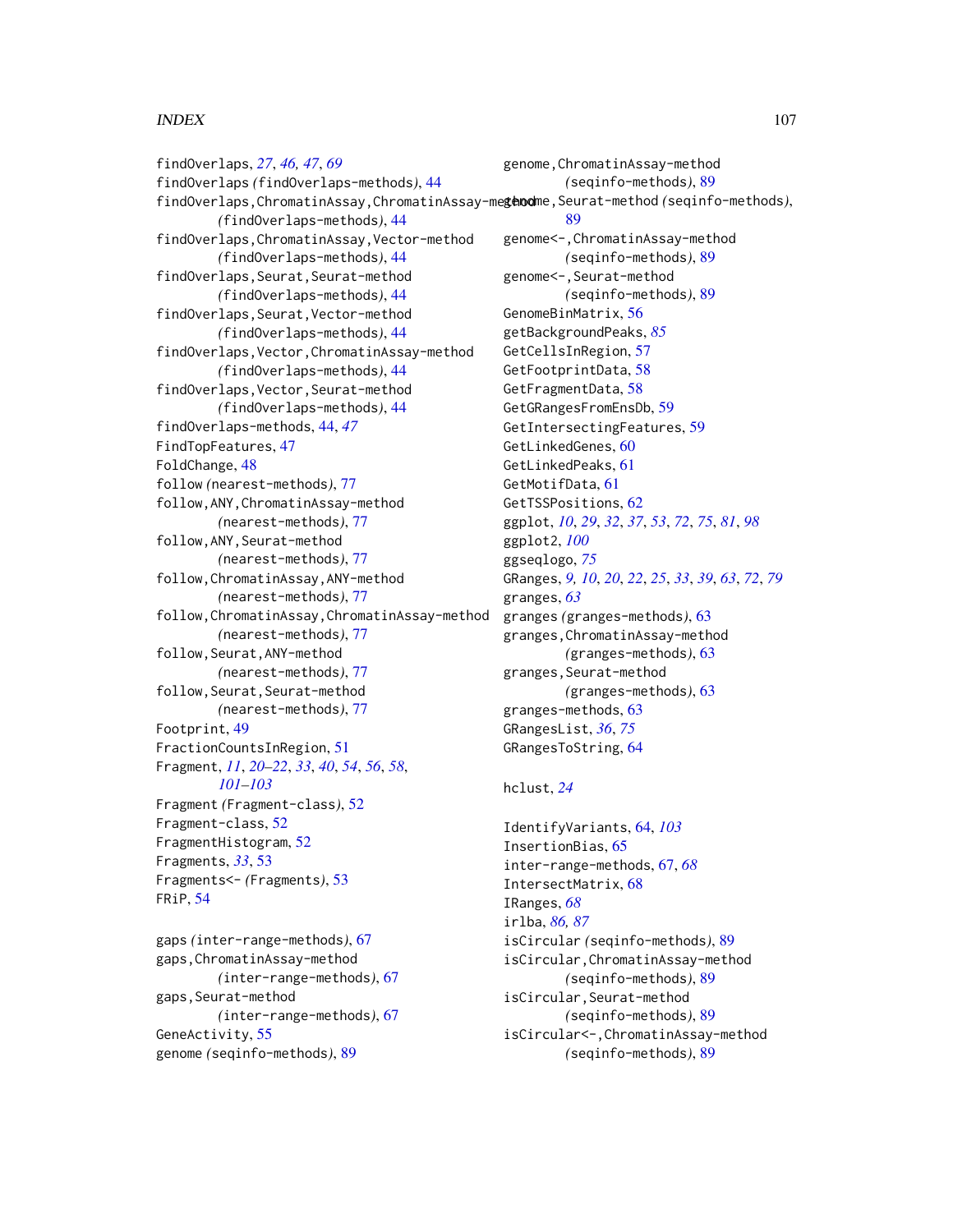isCircular<-,Seurat-method *(*seqinfo-methods*)*, [89](#page-88-1) isDisjoint *(*inter-range-methods*)*, [67](#page-66-1) isDisjoint,ChromatinAssay-method *(*inter-range-methods*)*, [67](#page-66-1) isDisjoint,Seurat-method *(*inter-range-methods*)*, [67](#page-66-1)

Jaccard, [69](#page-68-0)

LinkPeaks, [70](#page-69-0) LinkPlot, [71](#page-70-0) Links, [72](#page-71-0) Links<- *(*Links*)*, [72](#page-71-0) LookupGeneCoords, [73](#page-72-0)

makeGRangesFromDataFrame, *[94](#page-93-0)* matchMotifs, *[35](#page-34-0)* MatchRegionStats, *[43](#page-42-0)*, [73](#page-72-0) Motif, *[6](#page-5-0)*, *[11](#page-10-0)*, *[22](#page-21-2)*, *[37](#page-36-0)*, *[76](#page-75-0)*, *[95](#page-94-1)* Motif *(*Motif-class*)*, [74](#page-73-2) Motif-class, [74](#page-73-2) MotifPlot, [75](#page-74-0) Motifs, [76](#page-75-0) Motifs<- *(*Motifs*)*, [76](#page-75-0)

nearest *(*nearest-methods*)*, [77](#page-76-1) nearest,ANY,ChromatinAssay-method *(*nearest-methods*)*, [77](#page-76-1) nearest,ANY,Seurat-method *(*nearest-methods*)*, [77](#page-76-1) nearest,ChromatinAssay,ANY-method *(*nearest-methods*)*, [77](#page-76-1) nearest,ChromatinAssay,ChromatinAssay-method *(*nearest-methods*)*, [77](#page-76-1) nearest,Seurat,ANY-method *(*nearest-methods*)*, [77](#page-76-1) nearest,Seurat,Seurat-method *(*nearest-methods*)*, [77](#page-76-1) nearest-methods, [77,](#page-76-1) *[80](#page-79-0)* NucleosomeSignal, [80](#page-79-0)

PeakPlot, [81](#page-80-0) PFMatrixList, *[35](#page-34-0)* PlotFootprint, [82](#page-81-0) precede *(*nearest-methods*)*, [77](#page-76-1) precede,ANY,ChromatinAssay-method *(*nearest-methods*)*, [77](#page-76-1) precede,ANY,Seurat-method *(*nearest-methods*)*, [77](#page-76-1)

precede,ChromatinAssay,ANY-method *(*nearest-methods*)*, [77](#page-76-1) precede,ChromatinAssay,ChromatinAssay-method *(*nearest-methods*)*, [77](#page-76-1) precede,Seurat,ANY-method *(*nearest-methods*)*, [77](#page-76-1) precede,Seurat,Seurat-method *(*nearest-methods*)*, [77](#page-76-1) PWMatrixList, *[35](#page-34-0)* range *(*inter-range-methods*)*, [67](#page-66-1)

range,ChromatinAssay-method *(*inter-range-methods*)*, [67](#page-66-1) range,Seurat-method *(*inter-range-methods*)*, [67](#page-66-1) ReadMGATK, [83](#page-82-0) reduce, *[101](#page-100-0)* reduce *(*inter-range-methods*)*, [67](#page-66-1) reduce,ChromatinAssay-method *(*inter-range-methods*)*, [67](#page-66-1) reduce,Seurat-method *(*inter-range-methods*)*, [67](#page-66-1) RegionStats, *[6](#page-5-0)*, *[43](#page-42-0)*, [83](#page-82-0) RunChromVAR, [85](#page-84-0) RunSVD, [86](#page-85-0) RunTFIDF, [88](#page-87-0)

sample, *[74](#page-73-2)* Seqinfo, *[11](#page-10-0)*, *[22](#page-21-2)*, *[33](#page-32-0)*, *[89](#page-88-1)*, *[91](#page-90-0)* seqinfo, *[92](#page-91-0)* seqinfo *(*seqinfo-methods*)*, [89](#page-88-1) seqinfo,ChromatinAssay-method *(*seqinfo-methods*)*, [89](#page-88-1) seqinfo, Seurat-method *(*seqinfo-methods*)*, [89](#page-88-1) seqinfo-methods, [89](#page-88-1) seqinfo<-,ChromatinAssay-method *(*seqinfo-methods*)*, [89](#page-88-1) seqinfo<-,Seurat-method *(*seqinfo-methods*)*, [89](#page-88-1) seqlengths, *[56](#page-55-0)* seqlengths *(*seqinfo-methods*)*, [89](#page-88-1) seqlengths,ChromatinAssay-method *(*seqinfo-methods*)*, [89](#page-88-1) seqlengths, Seurat-method *(*seqinfo-methods*)*, [89](#page-88-1) seqlengths<-,ChromatinAssay-method *(*seqinfo-methods*)*, [89](#page-88-1)